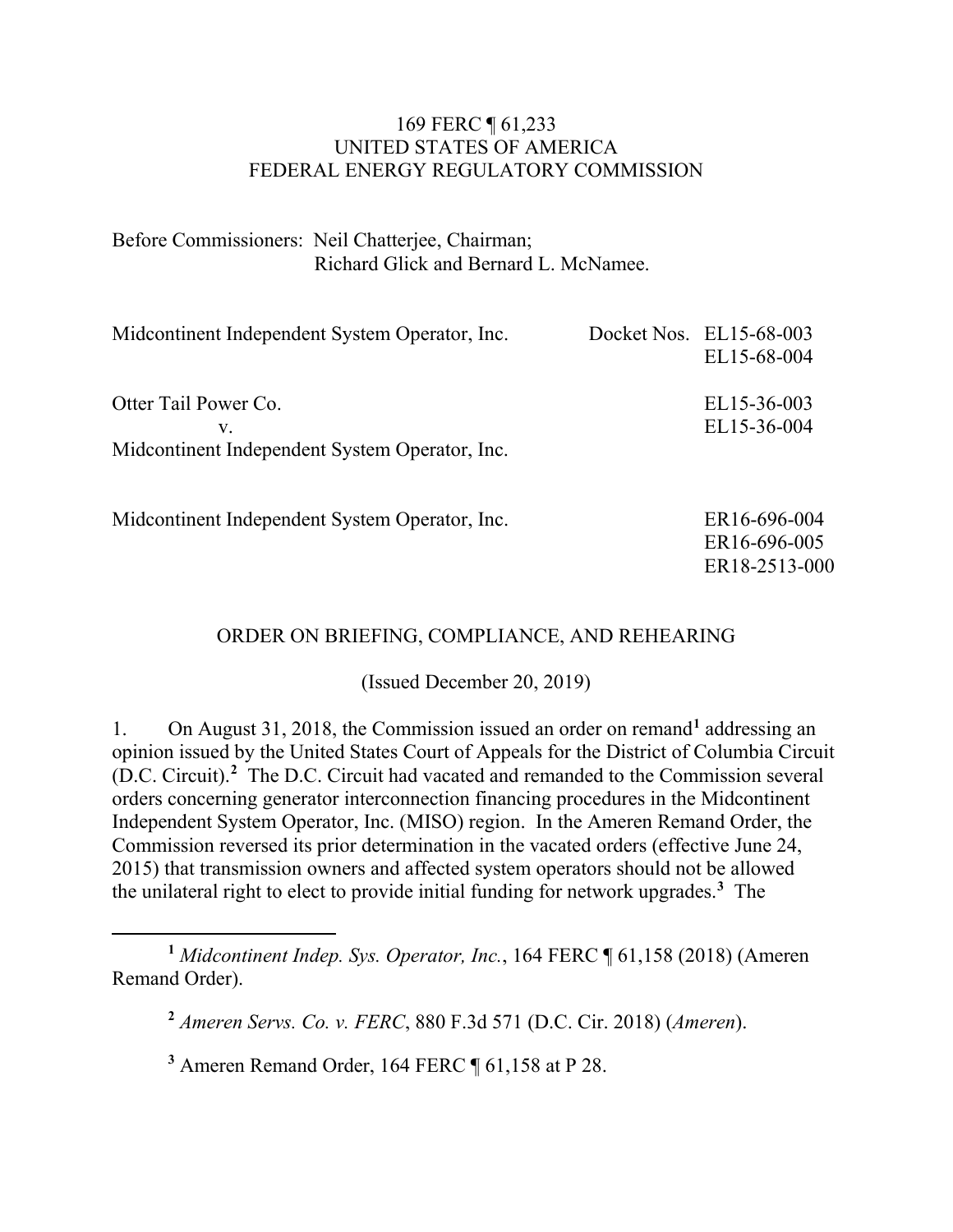Commission directed MISO to submit a compliance filing making corresponding changes to its *pro forma* Generator Interconnection Agreement (GIA), *pro forma* Facilities Construction Agreement (FCA), and *pro forma* Multi-Party Facilities Construction Agreement (MPFCA) within 30 days of the date of the order (August 31, 2018), with such changes to be effective prospectively from that date.**[4](#page-1-0)** The Commission also requested further briefing limited to the treatment of the GIAs, FCAs, and MPFCAs that were entered into during the time period between June 24, 2015 and August 31, 2018. **[5](#page-1-1)** In this order, after consideration of the briefs filed with the Commission, we find that GIAs, FCAs, and MPFCAs entered into between June 24, 2015 and August 31, 2018 should be revised to allow transmission owners and affected system operators to unilaterally elect to provide initial funding for network upgrades, if they so choose. We also accept MISO's filing made in compliance with the Ameren Remand Order. Finally, we deny a request for rehearing of the Ameren Remand Order.

### **I. Background**

### **A. MISO Open Access Transmission, Energy and Operating Reserve Markets Tariff**

2. MISO's *pro forma* GIA in Attachment X of the MISO Open Access Transmission, Energy and Operating Reserve Markets Tariff (Tariff) and Attachment FF of the Tariff govern the network upgrades constructed for the interconnection customer by the transmission owner with which it directly interconnects.**[6](#page-1-2)** In MISO, an interconnection customer is responsible for 100 percent of network upgrade costs, with a possible 10 percent reimbursement for network upgrades that are 345 kV and above.**[7](#page-1-3)** MISO's Tariff initially provided three alternatives for funding the costs of network upgrades for generator interconnections. Under Option 1: (1) the interconnection customer provided up-front funding for network upgrades; (2) the transmission owner provided a 100 percent refund of the cost of network upgrades to the interconnection customer upon completion of the network upgrades; and (3) the transmission owner assessed the

**<sup>4</sup>** *Id.* P 33.

<span id="page-1-0"></span>

**<sup>5</sup>** *Id.* P 36.

<span id="page-1-2"></span><span id="page-1-1"></span>**<sup>6</sup>** Attachment FF (Transmission Planning Expansion Protocol) of the MISO Tariff describes the process to be used by MISO to develop the MISO Transmission Expansion Plan, which facilitates the expansion of and/or modification to MISO's transmission system.

<span id="page-1-3"></span>**<sup>7</sup>** *Midwest Indep. Transmission Sys. Operator, Inc.*, 129 FERC ¶ 61,060, at P 8 (2009).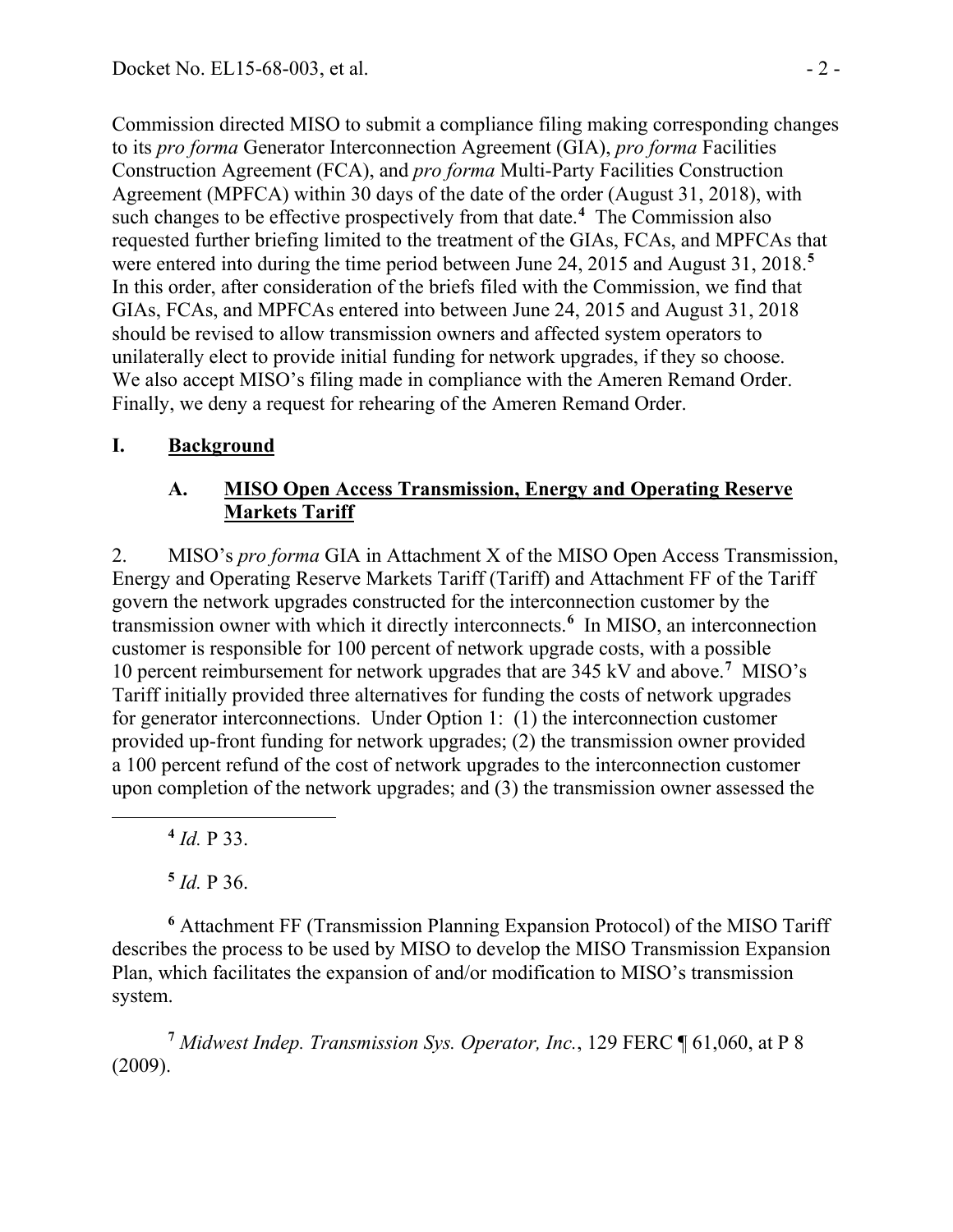interconnection customer a monthly network upgrade charge to recover the cost of the non-reimbursable portion**[8](#page-2-0)** of the network upgrade costs. The Commission later found Option 1 to be unjust and unreasonable and ordered MISO to remove this funding option from its Tariff, effective March 22, 2011.**[9](#page-2-1)**

3. Under Option 2: (1) the interconnection customer provides up-front funding for network upgrades and (2) the transmission owner refunds the reimbursable portion**[10](#page-2-2)** of the payment, as applicable, to the interconnection customer in the form of a credit to reduce the transmission service charges incurred by the transmission customer with no further financial obligations on the interconnection customer for the cost of network upgrades (the "Generator Up-Front Funding" option, or "Generator Up-Front Funded" network upgrades).

4. Under a third alternative set forth in Article 11.3 of MISO's *pro forma* GIA, the transmission owner could unilaterally elect to provide the up-front funding for the capital cost of the network upgrades (the "Transmission Owner Initial Funding" option). A MISO transmission owner electing this option would assign the non-reimbursable portion of the costs of the network upgrades directly to the interconnection customer through a network upgrade charge that recovers a return on and of the transmission owner's cost of capital.

5. In addition to MISO's *pro forma* GIA, the Commission has also accepted a *pro forma* FCA and *pro forma* MPFCA for use in the MISO region. **[11](#page-2-3)** The *pro forma* FCA is an agreement for network upgrades on affected systems, i.e., network upgrades constructed for an interconnection customer by a transmission owner other than the transmission owner with which the interconnection customer directly interconnects. This indirectly-connected transmission owner is known as the affected system operator.**[12](#page-2-4)** The

<span id="page-2-1"></span>**<sup>9</sup>** *E.ON Climate & Renewables North America, LLC v. Midwest Indep. Transmission Sys. Operator, Inc.*, 137 FERC ¶ 61,076, at P 43 (2011) (*E.ON*), *order on reh'g*, 142 FERC ¶ 61,048, at P 39 (2013), *order on reh'g*, 151 FERC ¶ 61,264 (2015).

<span id="page-2-2"></span>**<sup>10</sup>** The reimbursable portion would be 10 percent of the cost of network upgrades 345 kV and above and 0 percent of the cost of network upgrades less than 345 kV.

<span id="page-2-4"></span><span id="page-2-3"></span>**<sup>11</sup>** *Midwest Indep. Transmission Sys. Operator, Inc.*, 129 FERC ¶ 61,301, at P 5 (2009).

<sup>12</sup> An affected system operator is the entity that operates an electric transmission or

<span id="page-2-0"></span> $\overline{a}$ **<sup>8</sup>** The non-reimbursable portion would be 100 percent of the cost of network upgrades less than 345 kV and 90 percent of the cost of network upgrades 345 kV and above.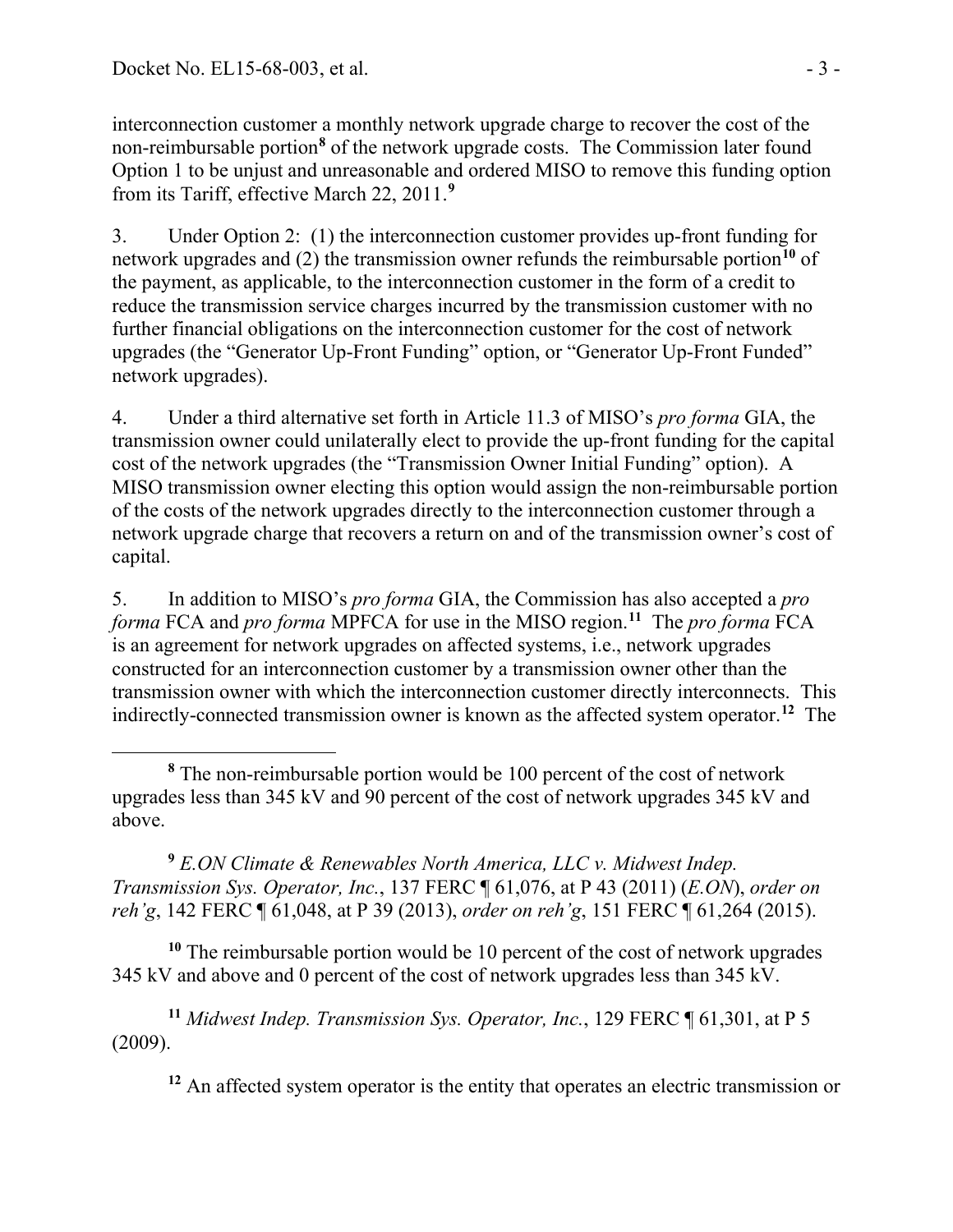*pro forma* MPFCA is used when multiple interconnection requests cause the need for construction of common network upgrades (network upgrades that are constructed by a transmission owner for more than one interconnection customer) on a directly-connected transmission system or the transmission system of an affected system operator. The *pro forma* FCA and the *pro forma* MPFCA did not originally include the Transmission Owner Initial Funding option that was contained in Article 11.3 of MISO's *pro forma* GIA.

## **B. Orders on Review**

6. On January 12, 2015, in Docket No. EL15-36-000, Otter Tail Power Company (Otter Tail) filed a complaint alleging that MISO's Tariff was unjust and unreasonable to the extent that the *pro forma* FCA contained therein did not permit an affected system operator to elect Transmission Owner Initial Funding for network upgrades, a right which was provided to directly-connected transmission owners under MISO's *pro forma* GIA.**[13](#page-3-0)** On June 18, 2015, the Commission granted the complaint in part, finding that the same network upgrade funding options should be available to all interconnection customers whether in a GIA, FCA, or MPFCA.<sup>[14](#page-3-1)</sup> The Commission denied, however, Otter Tail's preferred remedy. Instead, the Commission found that the interconnection customers not the transmission owners—should be allowed to select the financing mechanism because the interconnection customer was directly assigned the costs. Thus, the Commission determined that Article 11.3 of the *pro forma* GIA may be unjust, unreasonable, and unduly discriminatory because allowing transmission owners to unilaterally elect Transmission Owner Initial Funding and recover a return on and of the capital costs of the network upgrades, without reimbursing interconnection customers' costs through credits "may deprive the interconnection customer of other options to finance the cost of the network upgrades that provide more favorable terms and rates,"**[15](#page-3-2)**

<span id="page-3-0"></span>**<sup>13</sup>** Otter Tail Complaint and Request for Fast-Track Processing, Docket No. EL15- 36-000, at 1 (filed Jan. 12, 2015).

<span id="page-3-2"></span><span id="page-3-1"></span>**<sup>14</sup>** *Midcontinent Indep. Sys. Operator, Inc.*, 151 FERC ¶ 61,220, at P 47 (2015) (June 2015 Order).

**<sup>15</sup>** *Id*. P 48.

 $\overline{a}$ distribution system or the electric system associated with either an existing generating facility or a higher queued generating facility, which is an electric system other than the transmission owner's transmission system that is affected by the interconnection request. *See* MISO Tariff, Attach. X, § 1 (109.0.0).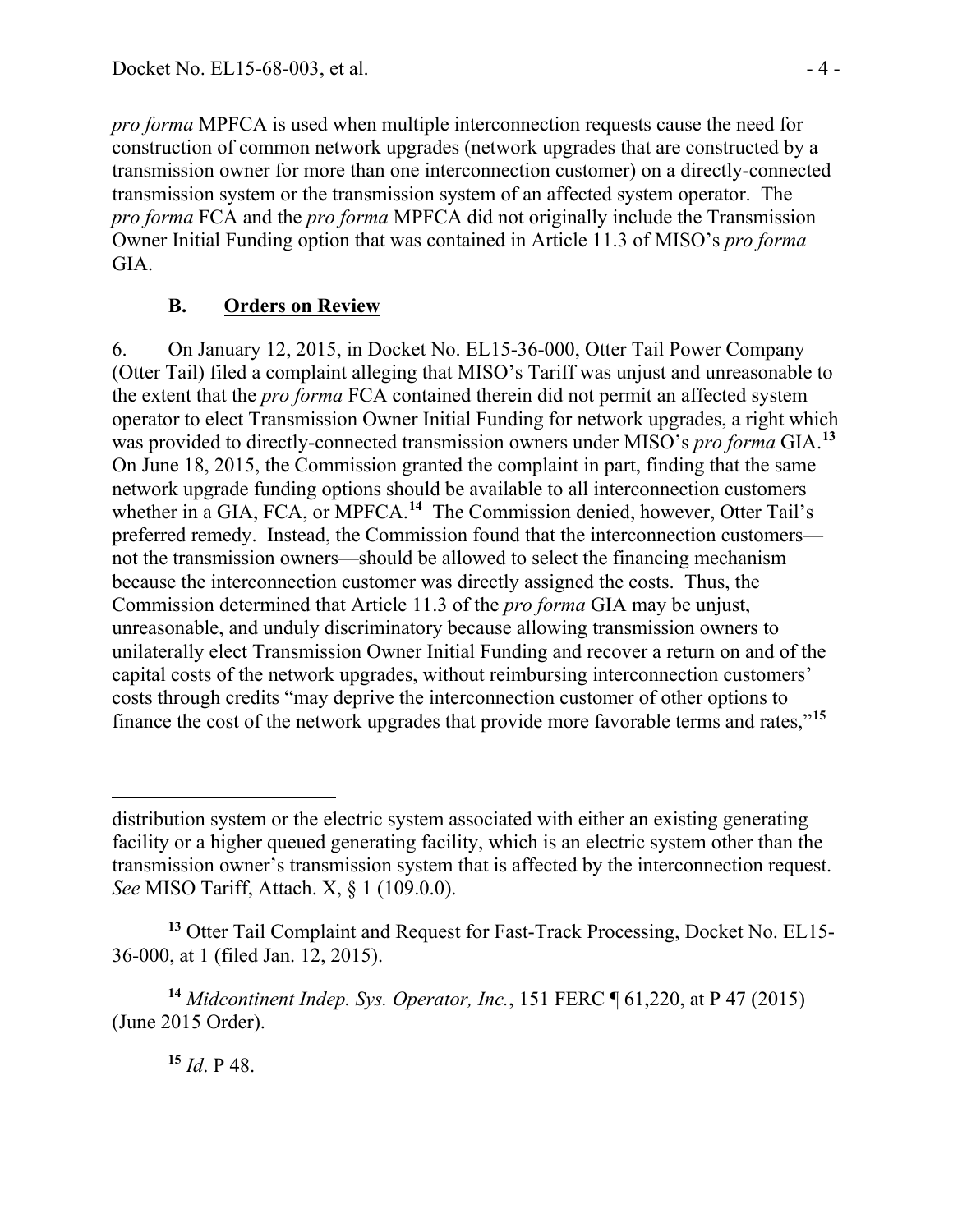and also subjects the customer to a more onerous security requirement.**[16](#page-4-0)** Further, the Commission argued that this practice could result in discriminatory treatment by the transmission owner of different interconnection customers.**[17](#page-4-1)** The Commission instituted a proceeding pursuant to section 206 of the FPA**[18](#page-4-2)** to examine MISO's *pro forma* GIA, *pro forma* FCA, and *pro forma* MPFCA and required MISO to make a filing either to report whether it would (1) propose Tariff changes providing that the transmission owner or affected system operator may only elect the Transmission Owner Initial Funding option for network upgrades if the interconnection customer agrees to such election, or (2) explain why such changes are not necessary to address the potential that MISO transmission owners may exercise their discretion to increase the network upgrade costs that are directly assigned to interconnection customers.**[19](#page-4-3)**

7. On rehearing, the Commission affirmed its finding that the Transmission Owner Initial Funding option is unjust, unreasonable, unduly discriminatory or preferential in light of the opportunities for undue discrimination and for increasing costs to interconnection customers where there is no increase in service, given that interconnection customers are held responsible for network upgrade costs and do not receive credits that reimburse them for those costs.**[20](#page-4-4)** The Commission directed MISO to make a compliance filing revising its *pro forma* GIA, *pro forma* FCA, and *pro forma*  MPFCA to provide that the transmission owner or affected system operator may elect the Transmission Owner Initial Funding option to fund network upgrades only upon the mutual agreement of the interconnection customer, with such Tariff changes to be effective on June 24, 2015.**[21](#page-4-5)**

**<sup>16</sup>** *Id*. P 49.

<span id="page-4-1"></span><span id="page-4-0"></span> $\overline{a}$ 

**<sup>17</sup>** *Id.* P 48.

**<sup>18</sup>** 16 U.S.C. § 824e (2012).

**<sup>19</sup>** June 2015 Order, 151 FERC ¶ 61,220 P 53 at ordering para. (E).

<span id="page-4-5"></span><span id="page-4-4"></span><span id="page-4-3"></span><span id="page-4-2"></span>**<sup>20</sup>** *Otter Tail Power Co. v. Midcontinent Indep. Sys. Operator, Inc.*, 153 FERC ¶ 61,352, at PP 29-30 (2015) (December 2015 Rehearing Order).

 $^{21}$  *Id.* P 65.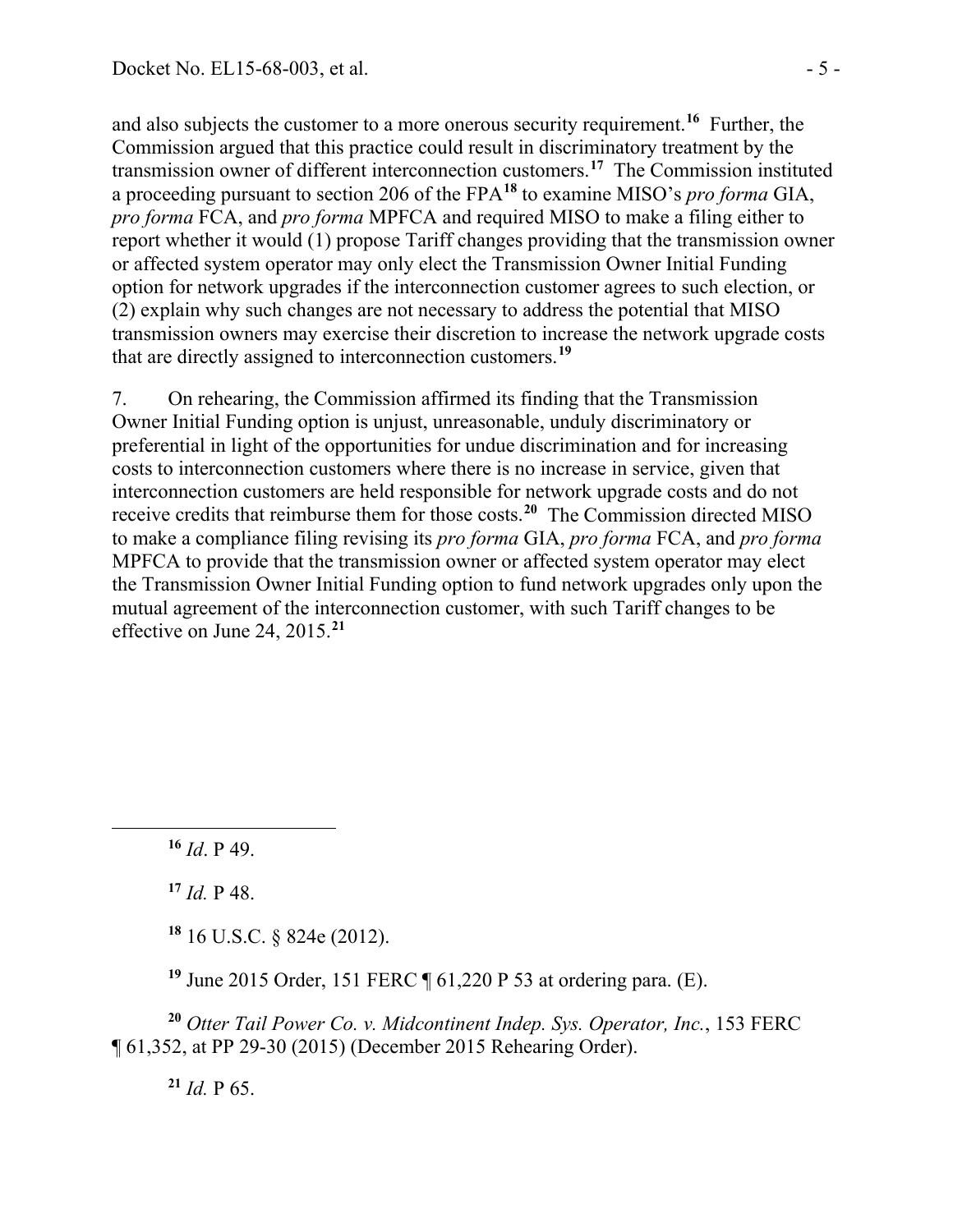8. On August 9, 2016, the Commission accepted, subject to condition, MISO's compliance filings pursuant to the Commission's December 2015 Rehearing Order, effective June 24, 2015.**[22](#page-5-0)** MISO's compliance filings revised MISO's *pro forma* GIA, *pro forma* FCA, and *pro forma* MPFCA so that a transmission owner or affected system operator may elect the Transmission Owner Initial Funding option to fund network upgrades upon the mutual agreement of both the transmission owner and the interconnection customer. The Commission required MISO to submit a further compliance filing revising the *pro forma* MPFCA to allow each interconnection customer who is a party to the MPFCA to independently agree with the transmission owner's election of the Transmission Owner Initial Funding option for network upgrade costs.**[23](#page-5-1)** Also, on August 9, 2016, the Commission denied rehearing of the December 2015 Rehearing Order.<sup>[24](#page-5-2)</sup> In response to transmission owner concerns that Generator Up-Front Funding results in confiscatory rates, the Commission found that the owners had not presented evidence of particular risks that would not be compensated, and invited the transmission owners to return with more evidence if such risks materialized.**[25](#page-5-3)**

9. MISO's filing in compliance with the August 2016 Compliance Order was accepted on December 2, 2016, effective June 24, 2015.**[26](#page-5-4)** On October 7, 2016, the Commission denied rehearing of the August 2016 Compliance Order.**[27](#page-5-5)**

## **C.** *Ameren*

10. On appeal, the D.C. Circuit vacated and remanded the Commission's orders in these proceedings.**[28](#page-5-6)** The Court first took issue with the Commission's argument that giving transmission owners the option to fund the network upgrades provides them with the power to discriminate amongst interconnecting generators. The Court referenced the

**<sup>23</sup>** *Id.* P 18.

<span id="page-5-4"></span><span id="page-5-3"></span><span id="page-5-2"></span><span id="page-5-1"></span>**<sup>24</sup>** *Otter Tail Power Co. v. Midcontinent Indep. Sys. Operator, Inc.*, 156 FERC ¶ 61,099 (2016).

**<sup>25</sup>** *Id.* PP 12, 21.

**<sup>26</sup>** *Midcontinent Indep. Sys. Operator, Inc.*, 157 FERC ¶ 61,168 (2016).

<span id="page-5-5"></span>**<sup>27</sup>** *Midcontinent Indep. Sys. Operator, Inc.*, 157 FERC ¶ 61,013 (2016).

<span id="page-5-6"></span>**<sup>28</sup>** *Ameren*, 880 F.3d at 585.

<span id="page-5-0"></span>**<sup>22</sup>** *Midcontinent Indep. Sys. Operator, Inc.*, 156 FERC ¶ 61,098 (2016) (August 2016 Compliance Order).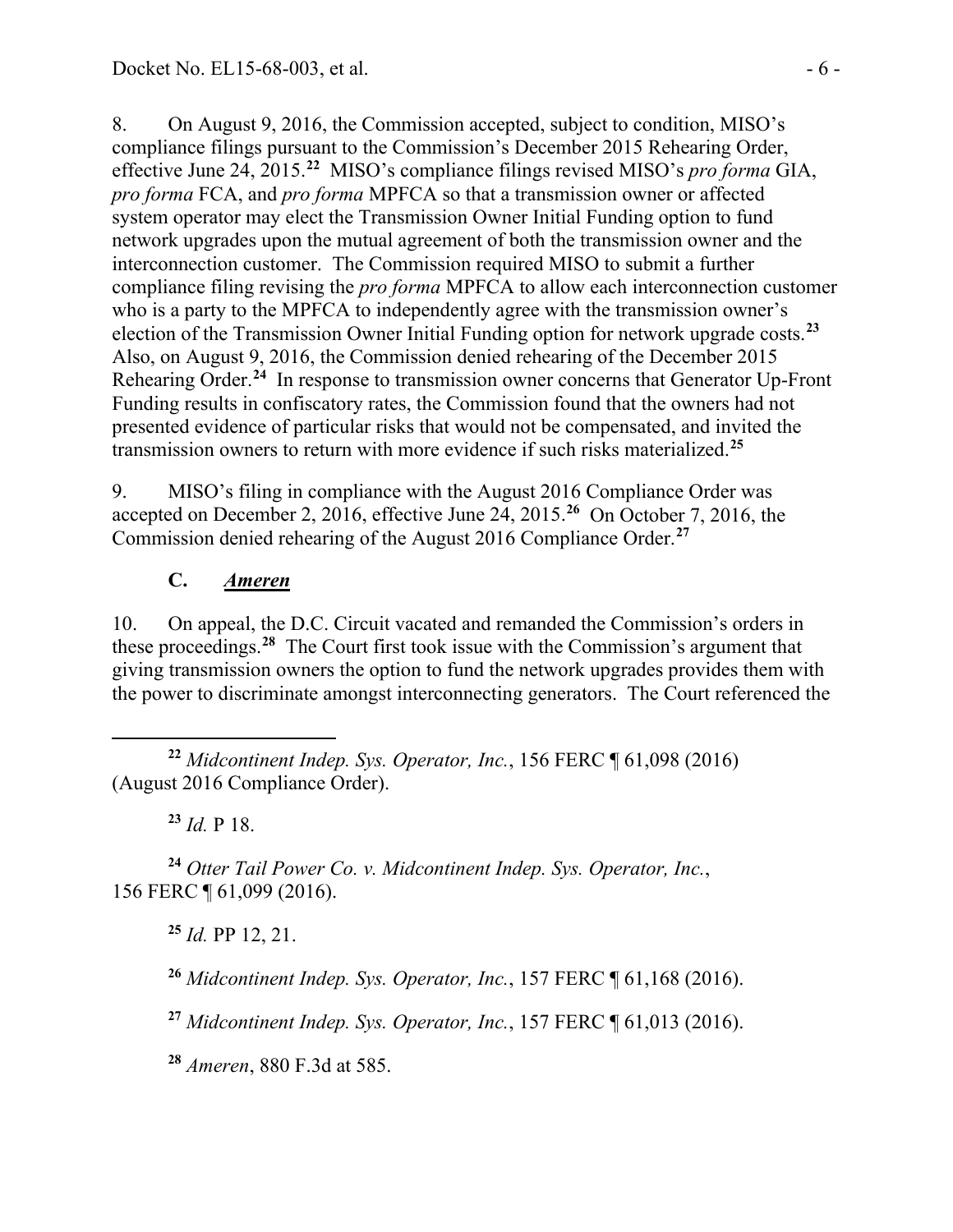transmission owners' arguments that there is no evidence of discrimination nor any economic incentive on the part of the transmission owners to discriminate (as there would be if transmission owners still owned integrated generation facilities).**[29](#page-6-0)** Although the Court noted that the Commission is not obliged to show actual evidence to support a determination of potential discrimination, it stated that the Commission must at least rest on economic theory and logic, which was lacking in the Commission's opinions.**[30](#page-6-1)**

11. The Court also questioned the adequacy of the Commission's finding that allowing transmission owners to insist on transmission owner funding would be unjust and unreasonable because it imposes increased costs without any corresponding increase in service.**[31](#page-6-2)** While the Commission noted that a more onerous security requirement applies under Transmission Owner Initial Funding, the Court found it likely that the interconnection customer would have to provide the same kind of security to a third-party financing source. In any event, while the Court agreed with the Commission that interconnection customers have an incentive to find lowest cost funding solutions, the Court stated that it does not necessarily follow from any incentive differences that the Commission may compel transmission owners to operate the network upgrades without an opportunity to earn a return.

12. The Court noted that transmission owners raised two arguments against the "unjust and unreasonable" theory, and stated that the Commission did not adequately address them. First, the Court stated that the Commission improperly dismissed the argument that, under compelled Generator Up-Front Funding, transmission owners will bear uncompensated liability for insurance deductibles and litigation (including environmental and reliability claims).**[32](#page-6-3)** The Court referenced the Commission's determination that transmission owners will recover their cost of service beyond capital costs through their rates, but the Court noted that the Commission never acknowledged that these separate risks exist, nor did it attempt to assess all of the various risks and benefits to the transmission owner caused by the addition of the network upgrades. The Court was not swayed by the Commission's suggestion that network upgrades might actually reduce reliability risk, as the Commission made no assertion that any such reduction of reliability risk would reduce the overall risk borne by the transmission owner. The Court concluded that the Commission inadequately considered the transmission owners' arguments that all costs and risks are not baked into the existing

**<sup>29</sup>** *Id*. at 578.

**<sup>30</sup>** *Id*.

<span id="page-6-2"></span><span id="page-6-1"></span><span id="page-6-0"></span> $\overline{a}$ 

**<sup>31</sup>** *Id*. at 579.

<span id="page-6-3"></span>**<sup>32</sup>** *Id*. at 580.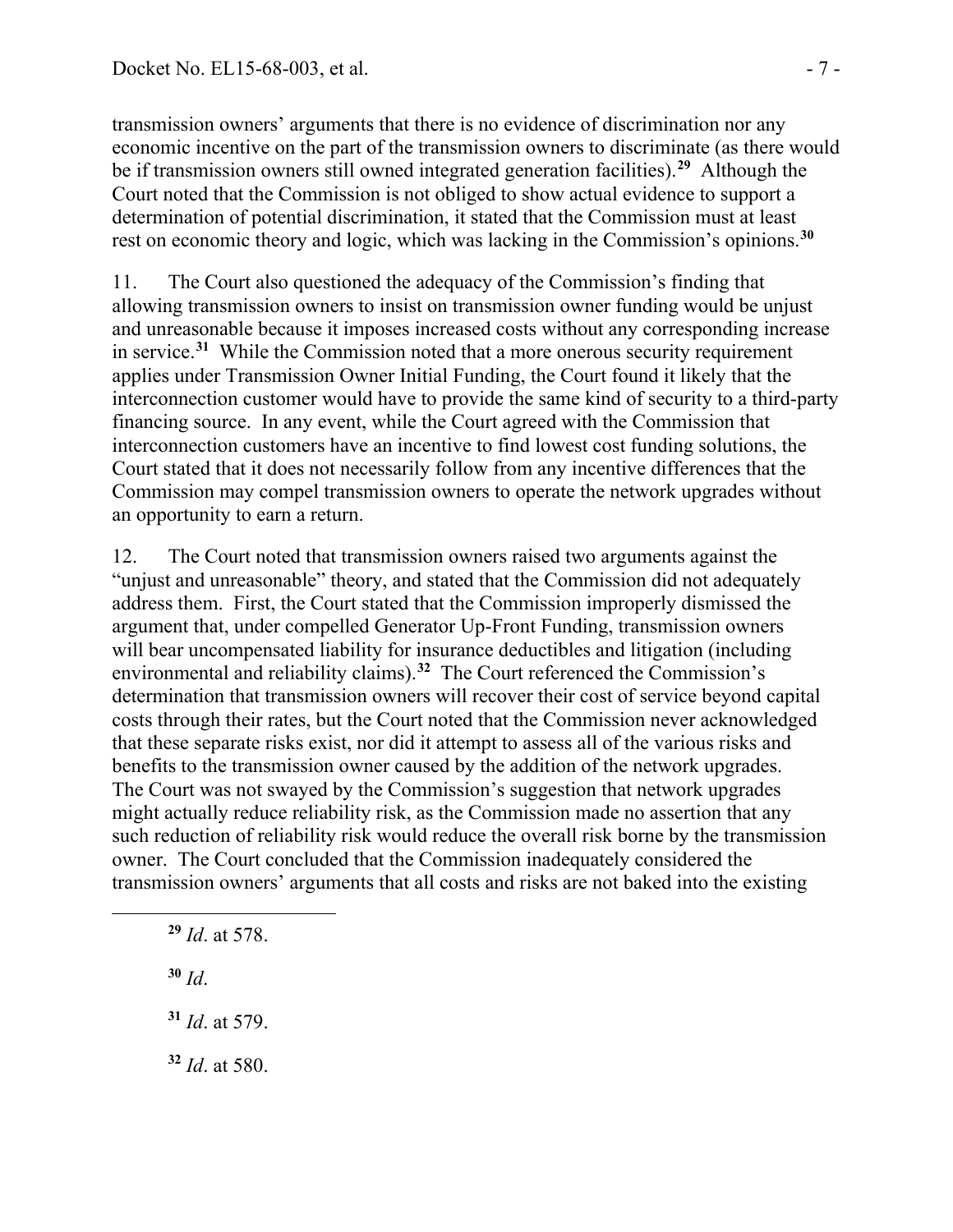compensation structure, and that shareholders are forced to accept incremental exposure to loss without corresponding benefit.**[33](#page-7-0)**

13. Second, the Court stated that the Commission inappropriately dismissed the argument that the Commission's orders modified the transmission owners' entire enterprise and thus created a risk that new capital investment will be deterred, requiring transmission owners to act in part as a non-profit business.**[34](#page-7-1)** The Court referenced Supreme Court precedent requiring that a regulated industry is entitled to returns sufficient to ensure that new capital can be attracted.**[35](#page-7-2)** The Court stated that the Commission must explain how investors could be expected to underwrite the prospect of potentially large non-profit appendages with no compensatory incremental return. The Court was concerned that, if more and more of a transmission owner's business is to be owned and operated on a non-profit basis (through the addition of more Generator Up-Front Funded network upgrades), these additions may deter investors and diminish the ability of the transmission grid to attract capital for future maintenance and expansion.**[36](#page-7-3)** The Court required the Commission, on remand, to provide reasoned consideration of the transmission owners' arguments by explaining whether all risks are truly "baked in," responding to transmission owners' "entire enterprise" argument, and addressing the effect of these orders on the ability of transmission businesses to attract future capital.

14. The Court noted that, when remanding orders to the Commission, two factors inform the decision whether to vacate: the gravity of the orders' flaws, and the disruptive consequences that may result.**[37](#page-7-4)** The Court noted that the August 2016 Compliance Order "opens the floodgates" to compelled Generator Up-Front Funding while the Commission is responding to the transmission owners' argument, and expressed concern over what will happen to the projects "that have commenced in the interim<sup>[1]"[38](#page-7-5)</sup> The Court opined that it is at least uncertain whether the Commission can reach the same result after addressing the deficiencies identified by the Court.**[39](#page-7-6)** But the Court found that the

<span id="page-7-2"></span><span id="page-7-1"></span><span id="page-7-0"></span> $\overline{a}$ 

- <span id="page-7-3"></span>**<sup>36</sup>** *Id*. at 582.
- <span id="page-7-4"></span>**<sup>37</sup>** *Id*. at 584.
- <span id="page-7-5"></span>**<sup>38</sup>** *Id*. at 584-85.
- <span id="page-7-6"></span>**<sup>39</sup>** *Id*. at 585.

**<sup>33</sup>** *Id*. at 580-81.

**<sup>34</sup>** *Id*. at 581.

**<sup>35</sup>** *Id*. (citing *FPC v. Hope Natural Gas Co.*, 320 U.S. 591, 603 (1944) (*Hope*)).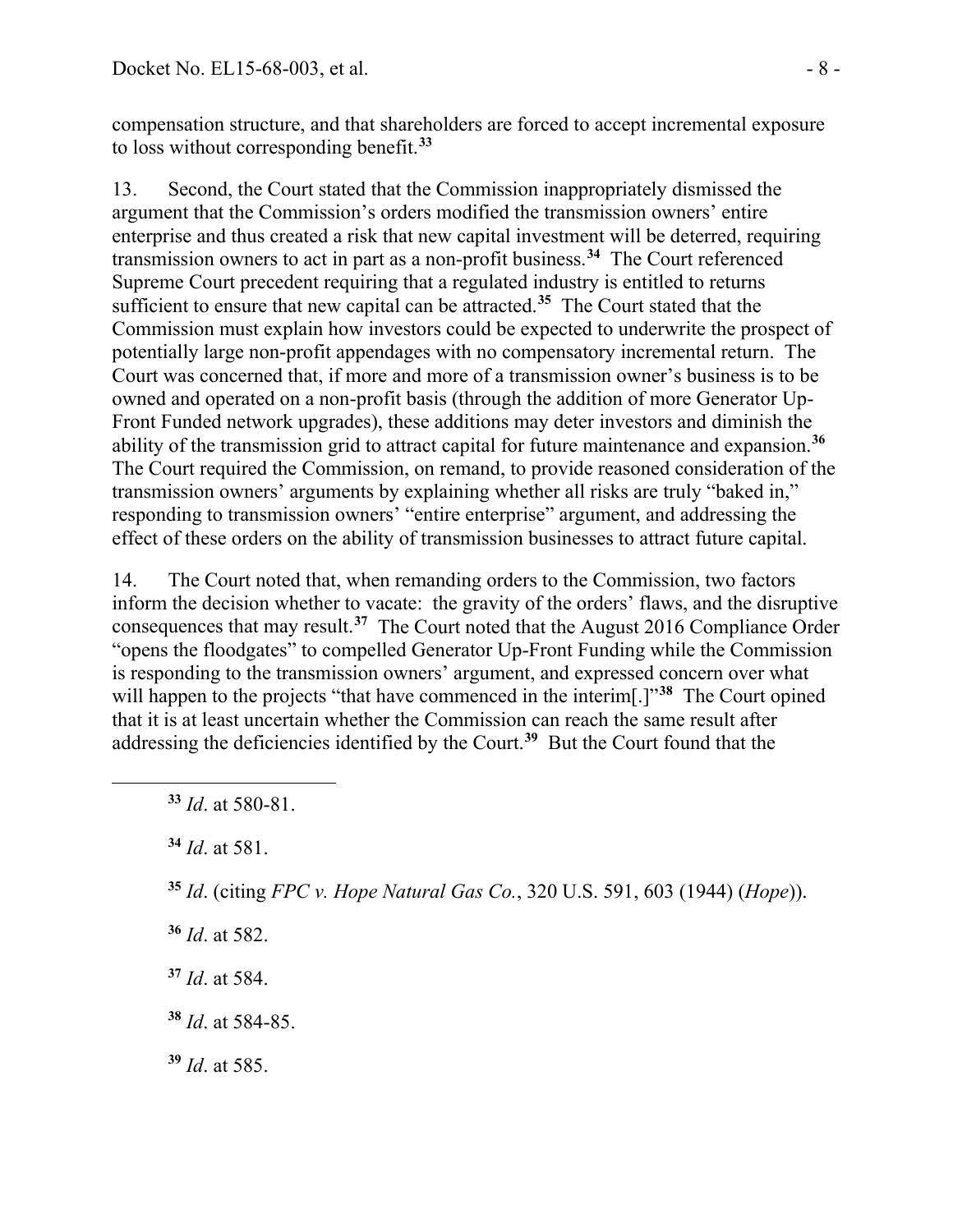prospect of disruptive consequences cuts against the premature approval of construction projects under a tariff of questionable legality. The Court therefore vacated the orders and remanded for further proceedings consistent with the opinion.

# **D. Order on Remand**

15. In the Ameren Remand Order, the Commission reversed its earlier findings in the vacated orders that: (1) Article 11.3 of MISO's *pro forma* GIA is unjust, unreasonable, unduly discriminatory or preferential in light of the opportunities for undue discrimination and for increasing costs where there is no increase in service; and (2) it is potentially unjust, unreasonable and unduly discriminatory to deprive the interconnection customer of the ability to provide its own capital funding.**[40](#page-8-0)** The Commission stated that it erred in failing to: (1) adequately address transmission owners' contention that the Commission's vacated orders would force them to construct and operate Generator Up-Front Funded network upgrades on a non-profit basis; (2) adequately address transmission owners' concerns that their investors would be forced to accept risk-bearing additions to their network with zero return; (3) offer sufficient evidence or economic theory to support the Commission's finding of discrimination by transmission owners among their customers; and (4) address the effect of the Commission's orders on the ability of transmission businesses to attract future capital. Upon further review of the record, the Commission found that there was not enough evidence in the record to sustain the Commission's findings in the vacated orders.

16. The Commission directed MISO to file Tariff sheets, to be effective prospectively from the date of the order (August 31, 2018), that (1) restore the right of the transmission owner to unilaterally elect the Transmission Owner Initial Funding option for the capital cost of the network upgrades under Article 11.3 of the *pro forma* GIA, and (2) allow the affected system operator under the *pro forma* FCA and the affected system operator or transmission owner under the *pro forma* MPFCA to unilaterally elect the Transmission Owner Initial Funding option for the capital cost of network upgrades. **[41](#page-8-1)** The Commission stated that, given its restoration of the unilateral right of the transmission owner to elect the Transmission Owner Initial Funding option in Article 11.3 of the *pro forma* GIA, it reversed its prior determination in the June 2015 Order partially granting the Otter Tail complaint, and granted the complaint in full, as it found that MISO's Tariff is unjust and unreasonable to the extent that the *pro forma* FCA and *pro forma* MPFCA

<span id="page-8-0"></span>

<span id="page-8-1"></span>**<sup>41</sup>** *Id.* PP 33-34. MISO's compliance filing with proposed Tariff revisions, filed in Docket No. ER18-2513-000, is addressed in this order.

**<sup>40</sup>** Ameren Remand Order, 164 FERC ¶ 61,158 at P 28.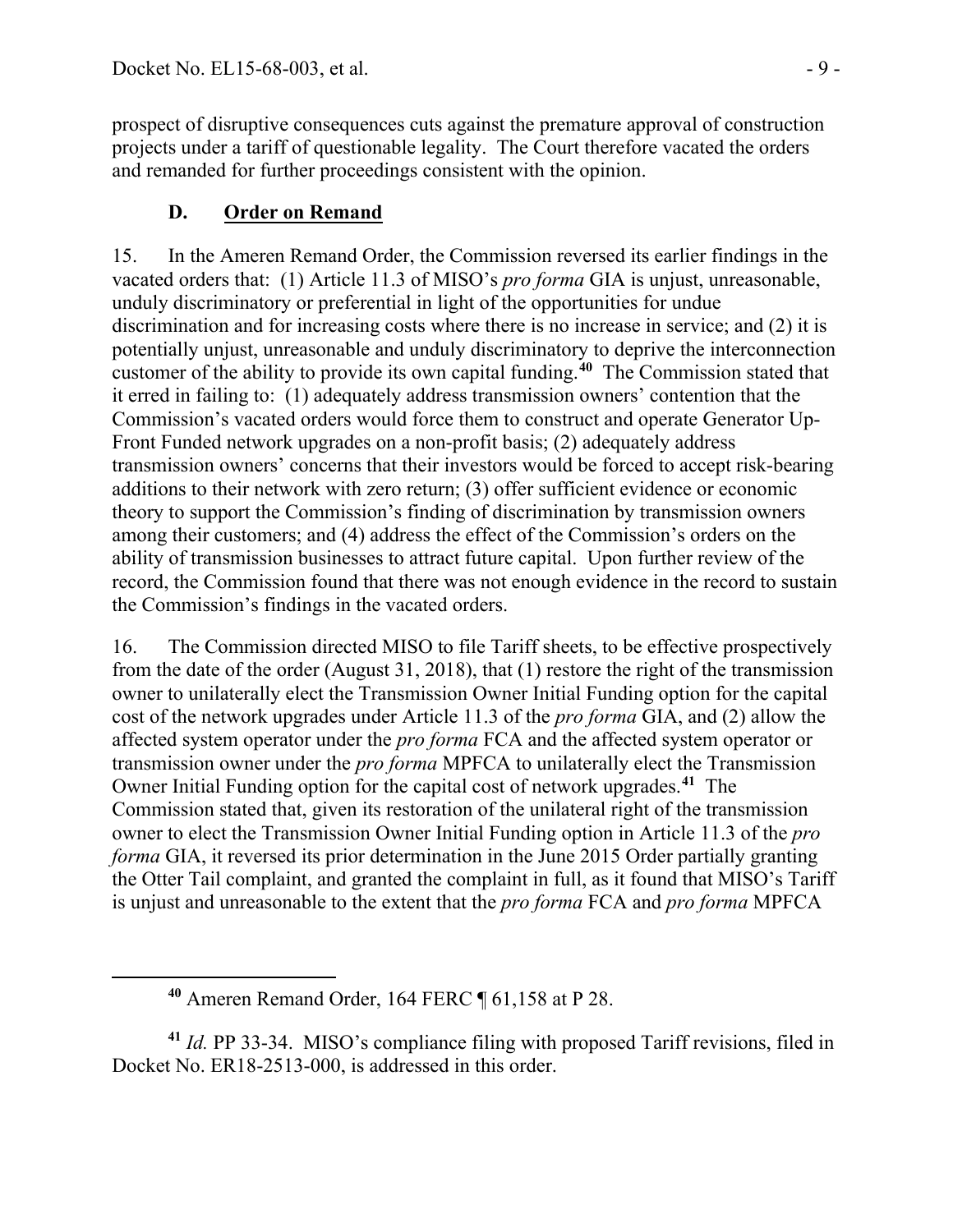contained therein do not permit a transmission owner or an affected system operator to unilaterally elect the Transmission Owner Initial Funding option for network upgrades. **[42](#page-9-0)**

17. The Commission also determined that it would not address any agreements entered into between June 24, 2015 (the original effective date of the directed changes to MISO's *pro forma* GIA, *pro forma* FCA, and *pro forma* MPFCA) and August 31, 2018, the date of the Ameren Remand Order, until after further briefing because of the potential harm it could cause to interconnection customers that have already obtained financing and paid for the network upgrade capital costs that were directly assigned to them.**[43](#page-9-1)** The Commission found that harm to interconnection customers in that instance could include increased transaction costs related to renegotiating the financing arrangements entered into to pay for the network upgrade capital costs, in addition to any increased costs from the transmission owner's potentially higher cost of capital and costs related to posting security.

18. The Commission requested further briefing limited to determining how to address GIAs, FCAs, and MPFCAs that were entered into during the time period between June 24, 2015 and August 31, 2018 (i.e., the "interim period" between the date the tariff modifications imposed by the vacated orders became effective and the date the Ameren Remand Order was issued) where the interconnection customer provided Generator Up-Front Funding and the transmission owner or affected system operator that was party to the agreement would have elected the Transmission Owner Initial Funding option instead.**[44](#page-9-2)**

# **II. Requests for Rehearing**

19. American Wind Energy Association (AWEA) filed a request for rehearing of the Ameren Remand Order.

20. Apex Clean Energy Management, LLC (Apex) filed a motion to intervene out-oftime and a request for rehearing of the Ameren Remand Order. Apex represents that it is developing several wind energy projects that are in the process of obtaining GIAs with MISO transmission owners.<sup>[45](#page-9-3)</sup> Apex represents that it initially filed timely motions to intervene on behalf of its wholly-owned and indirect subsidiary, Hoopeston Wind, LLC

<span id="page-9-2"></span><span id="page-9-1"></span><span id="page-9-0"></span> $\overline{a}$ 

**<sup>43</sup>** *Id.* P 35.

**<sup>44</sup>** *Id.* P 36.

<span id="page-9-3"></span>**<sup>45</sup>** Apex Request for Rehearing at 2-3.

**<sup>42</sup>** *Id.* P 34.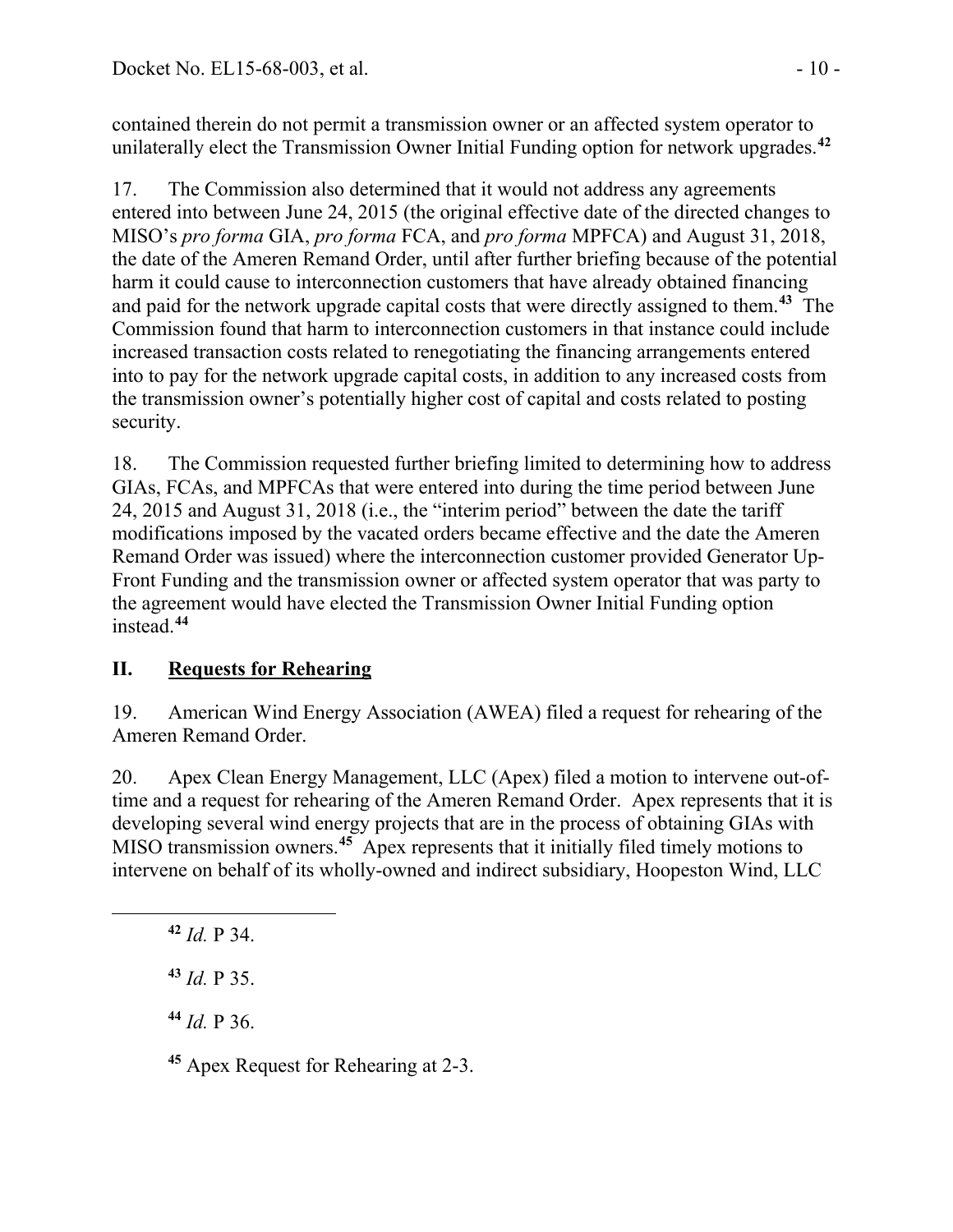(Hoopeston) and that the D.C. Circuit had granted Apex party status when this proceeding was pending appeal. Apex states that, while it is no longer the upstream owner of Hoopeston, Apex has participated in these proceedings and moved to intervene in the proceeding in which the Commission denied MISO's filing attempting to implement the D.C. Circuit's vacatur.**[46](#page-10-0)** Ameren Services Company (Ameren), on behalf of its transmission-owning public utility affiliates Ameren Illinois Company, Union Electric Company, and Ameren Transmission Company of Illinois, together with International Transmission Company, ITC Midwest LLC, and Michigan Electric Transmission Company, LLC (together, Ameren and ITC Companies) filed an answer to AWEA's request for rehearing and Apex's request for rehearing and motion to intervene out-of-time.

#### **III. Briefs**

21. Initial briefs were filed in response to the Ameren Remand Order by: AWEA; MISO; Xcel Energy Services, Inc. (Xcel), on behalf of its affiliates Northern States Power Company, a Minnesota corporation and Northern States Power Company, a Wisconsin Corporation (the NSP Companies); MISO Transmission Owners;**[47](#page-10-1)** Ameren

<span id="page-10-1"></span>**<sup>47</sup>** MISO Transmission Owners for this filing consist of: Ameren, as agent for Ameren Missouri, Ameren Illinois, and Ameren Transmission Company of Illinois; Big Rivers Electric Corporation; Central Minnesota Municipal Power Agency; City Water, Light & Power (Springfield, IL); Cleco Power LLC; Cooperative Energy; Dairyland Power Cooperative; Duke Energy Business Services, LLC for Duke Energy Indiana, LLC; East Texas Electric Cooperative; Entergy Arkansas, Inc.; Entergy Louisiana, LLC; Entergy Mississippi, Inc.; Entergy New Orleans, LLC; Entergy Texas, Inc.; Great River Energy; Hoosier Energy Rural Electric Cooperative, Inc.; Indiana Municipal Power Agency; Indianapolis Power & Light Company; International Transmission Company; ITC Midwest LLC; Lafayette Utilities System; Michigan Electric Transmission Company, LLC; MidAmerican Energy Company; Minnesota Power (and its subsidiary Superior Water, L&P); Missouri River Energy Services; Montana-Dakota Utilities Co.; Northern Indiana Public Service Company LLC; Northwestern Wisconsin Electric Company; Otter Tail Power Company; Prairie Power Inc.; Southern Illinois Power

<span id="page-10-0"></span>**<sup>46</sup>** *Id.* (citing Hoopeston Motion to Intervene, Docket No. EL15-68-000 (filed July 9, 2015); Hoopeston Motion to Intervene, Docket No. ER16-696-000 (filed Jan. 13, 2016); *Ameren Servs. Co. v. FERC*, Case No. 16-1075 (D.C. Cir. Dec. 6, 2016) (order granting motions to intervene); Apex Motion to Intervene, Docket No. ER18-1964-000 (filed July 20, 2018); Apex Motion to Intervene, Docket No. ER18-1965-000 (filed July 11, 2018)).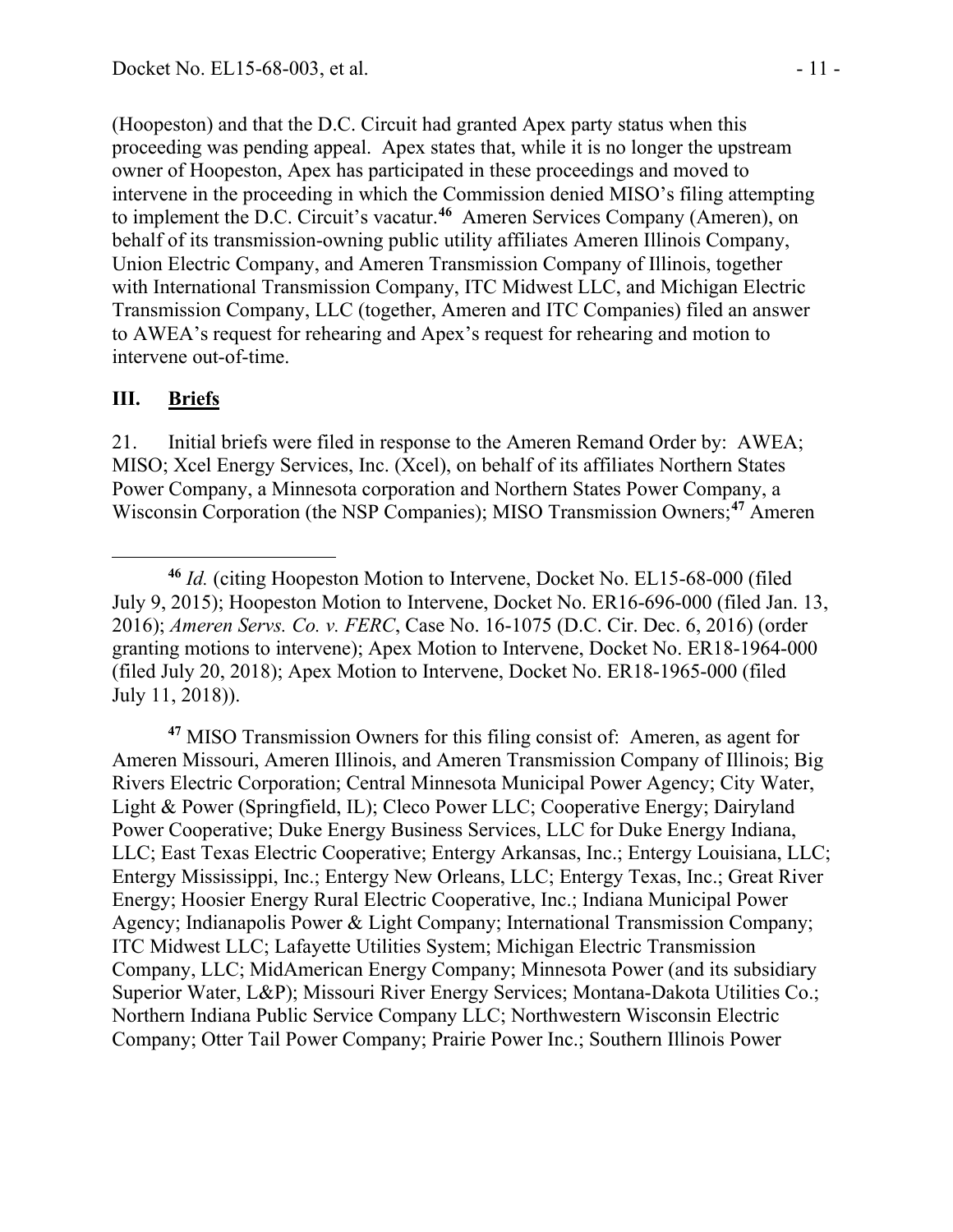and ITC Companies; and Alliant Corporate Services, Inc. (Alliant). **[48](#page-11-0)** Reply briefs were filed by: AWEA; MISO; MISO Transmission Owners; Ameren and ITC Companies; and Alliant. Invenergy Renewables LLC (Invenergy) filed a motion to intervene out-of-time and reply brief on October 31, 2018.

# **IV. Compliance Filing**

22. On September 28, 2018, MISO submitted revisions to its Tariff in compliance with the Ameren Remand Order. MISO proposes to restore the right of the transmission owner to unilaterally elect the Transmission Owner Initial Funding option under the *pro forma* GIA for the capital cost of interconnection related network upgrades, as well as extend the unilateral right of the transmission owner or affected system operator to elect the Transmission Owner Initial Funding option under the *pro forma* FCA and the *pro forma* MPFCA for interconnection related network upgrades.**[49](#page-11-1)** MISO requests an August 31, 2018 effective date.**[50](#page-11-2)**

# **A. Notice and Responsive Pleadings**

23. Notice of MISO's compliance filing in Docket No. ER18-2513-000 was published in the *Federal Register*, 83 Fed. Reg. 50,357 (2018), with interventions and protests due on or before October 19, 2018.

24. Timely motions to intervene were filed by: American Transmission Company LLC; NRG Power Marketing LLC; Alliant; Avangrid, Inc.; Ameren; MISO Transmission Owners;**[51](#page-11-3)** GridLiance Heartland LLC; EDF Renewables, Inc.; NextEra Energy Resources, LLC; American Municipal Power, Inc.; E.ON Climate & Renewables North America LLC; Apex; EDP Renewables North America LLC; Renewable Energy Systems

<span id="page-11-0"></span>**<sup>48</sup>** Alliant submitted its initial brief on behalf of Interstate Power and Light Company (IPL) and Wisconsin Power and Light Company (WPL).

<span id="page-11-1"></span>**<sup>49</sup>** MISO Compliance Filing, Transmittal Letter at 2-3, Docket No. ER18-2513- 000 (filed Sept. 28, 2018).

**<sup>50</sup>** *Id.* at 4.

<span id="page-11-3"></span><span id="page-11-2"></span>**<sup>51</sup>** MISO Transmission Owners here are the same MISO Transmission Owners that submitted briefs in response to the Ameren Remand Order. *See supra* note 47.

 $\overline{a}$ Cooperative; Southern Indiana Gas & Electric Company; Southern Minnesota Municipal Power Agency; Wabash Valley Power Association, Inc.; and Wolverine Power Supply Cooperative, Inc.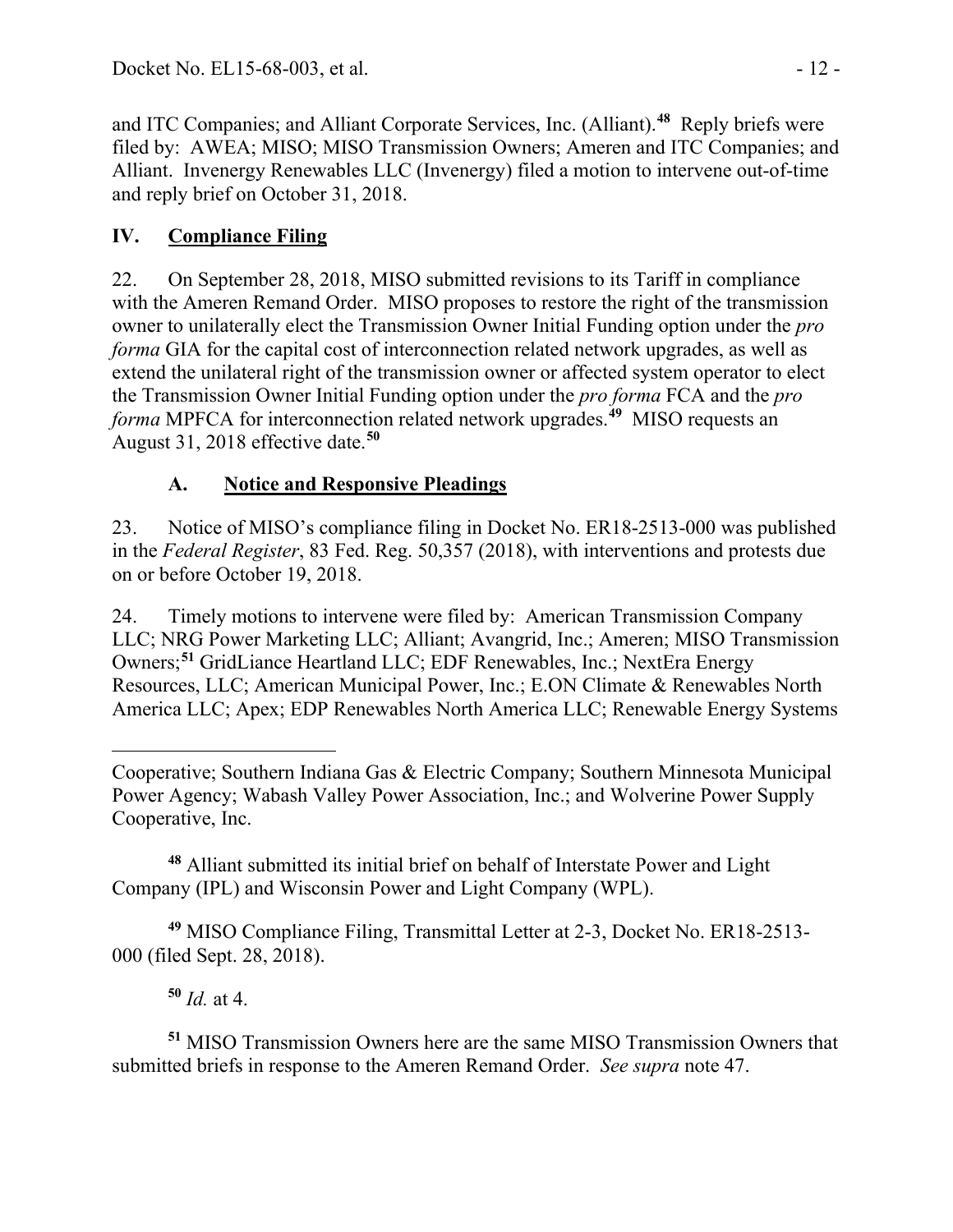Americas, Inc.; Enel Green Power North America, Inc.; and Consumers Energy Company.

25. Invenergy filed an out-of-time motion to intervene. AWEA filed a timely motion to intervene and protest. MISO and MISO Transmission Owners filed answers to AWEA's protest.

### **V. Discussion**

# **A. Procedural Matters**

26. When late intervention is sought after the issuance of a dispositive order, the prejudice to other parties and burden upon the Commission of granting the late intervention may be substantial. Thus, movants bear a higher burden to demonstrate good cause for granting such late intervention. Apex has not met this higher burden of justifying its late intervention.**[52](#page-12-0)** We therefore deny Apex's late-filed request to intervene in Docket Nos. EL15-68-003, EL15-36-003, and ER16-696-004 because: (1) Apex has not demonstrated good cause for failing to move to intervene in a timely manner; **[53](#page-12-1)** (2) Apex, in seeking intervention at this time, is not taking the record of this proceeding as it finds it; **[54](#page-12-2)** (3) the Commission has issued a dispositive order in the

<span id="page-12-0"></span> $\overline{a}$ **<sup>52</sup>** *See*, *e.g.*, *Midwest Indep. Transmission Sys. Operator, Inc.*, 102 FERC ¶ 61,250, at P 7 (2003).

<span id="page-12-1"></span>**<sup>53</sup>** We are not persuaded by Apex's attempted reliance on the intervention of its formerly wholly-owned and indirect subsidiary Hoopeston. Apex does not state when it sold Hoopeston, but Commission records indicate the sale occurred prior to Hoopeston's filing of its timely motion to intervene in the relevant proceedings. Hoopeston gave notice to the Commission that Apex in March 2015 had transferred 100 percent of its membership interests in Hoopeston to IKEA Energy US, LLC. *See* Notice of Consummation, Hoopeston Wind, LLC, Docket No. EC15-15-000 (filed Mar. 23, 2015). Hoopeston intervened in Docket No. EL15-68-000 in July 2015 and in Docket No. ER16-696-000 in January 2016 (but never moved to intervene in Docket No. EL15-36-000). *See* Hoopeston Motion to Intervene, Docket No. ER16-696-000 (Jan. 13, 2015); Hoopeston Motion to Intervene, Docket No. EL15-68-000 (July 9, 2015). We are likewise not persuaded by the D.C. Circuit's granting Apex party status when

these proceedings were pending appeal, as this is not dispositive as to whether late intervention should be granted in Commission proceedings.

<span id="page-12-2"></span>**<sup>54</sup>** *See* 18 C.F.R. § 385.214(d)(3)(ii) (2019) ("Except as otherwise ordered, a late intervener must accept the record of the proceeding as the record was developed prior to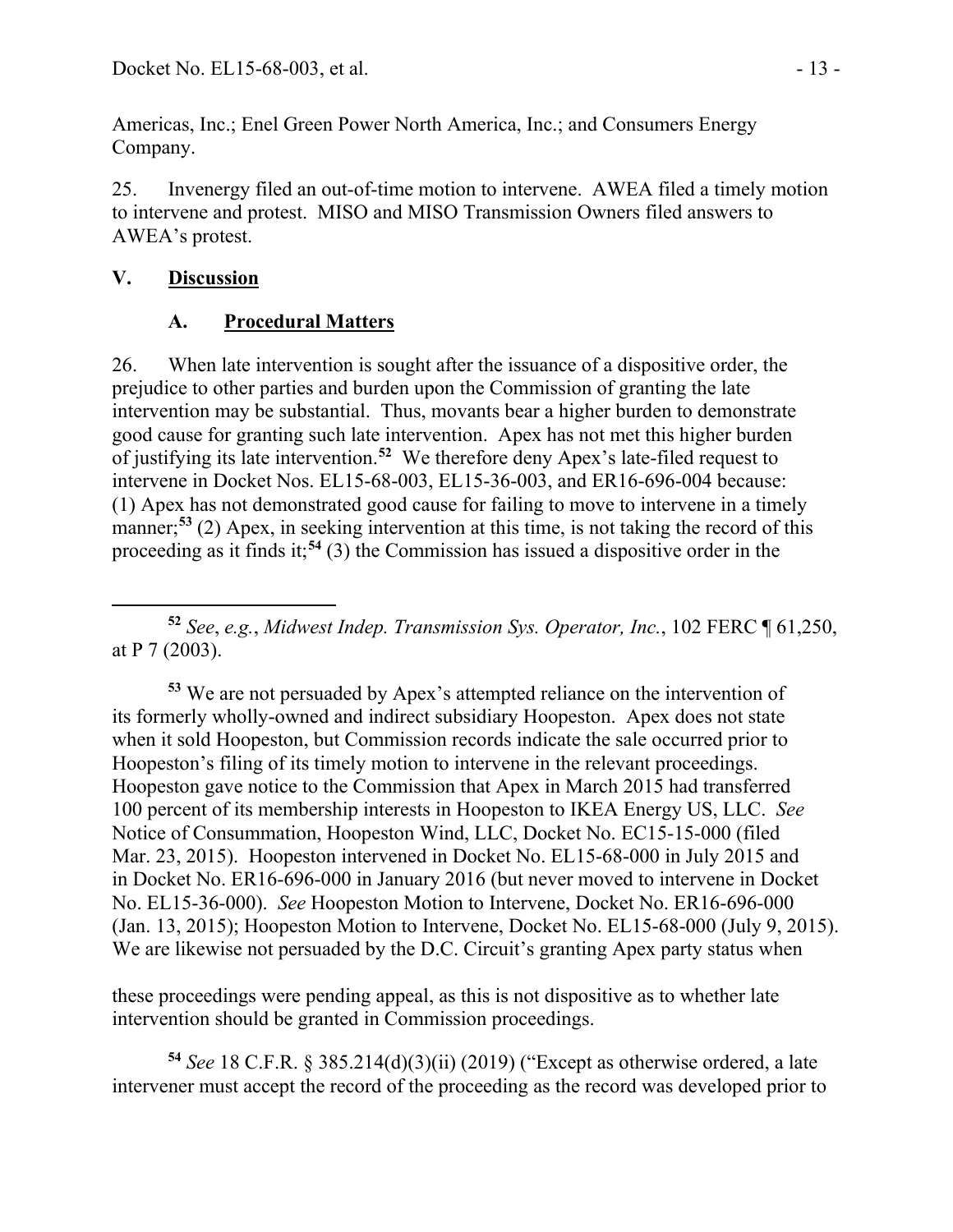Ameren Remand Order; and (4) the Commission generally does not grant late-filed requests to intervene at the rehearing stage.**[55](#page-13-0)**

27. In light of our decision to deny Apex's late motion to intervene, we dismiss Apex's request for rehearing in Docket Nos. EL15-68-003, EL15-36-003, and ER16-696- 004. Because Apex is not a party to this proceeding, it lacks standing to seek rehearing of the Ameren Remand Order under the FPA and the Commission's regulations.**[56](#page-13-1)**

28. Pursuant to Rule 214(d) of the Commission's Rules of Practice and Procedure, 18 C.F.R. § 385.214(d) (2019), we grant Invenergy's late-filed motion to intervene in Docket No. EL15-68-003, EL15-36-003, and ER16-696-004 given that: (1) the Commission until now has not issued a dispositive order on the supplemental briefing; and (2) Invenergy has accepted the record to date in this proceeding.

29. Rule 713(d) of the Commission's Rules of Practice and Procedure, 18 C.F.R. § 385.713(d)(1) (2019), prohibits an answer to a request for rehearing. Accordingly, we reject Ameren and ITC Companies' answer to the rehearing requests filed in Docket Nos. EL15-68-003, EL15-36-003, and ER16-696-004.

30. Pursuant to Rule 214 of the Commission's Rules of Practice and Procedure, 18 C.F.R. § 385.214 (2019), the timely, unopposed motions to intervene in Docket No. ER18-2513-000 serve to make the entities that filed them parties to this proceeding.

31. Rule 213(a)(2) of the Commission's Rules of Practice and Procedure, 18 C.F.R. § 385.213(a)(2) (2019), prohibits an answer to a protest unless otherwise ordered by the decisional authority. We accept the answers filed by MISO and MISO Transmission Owners in Docket No. ER18-2513-000 because they have provided information that assisted us in our decision-making process.

32. Pursuant to Rule 214(d) of the Commission's Rules of Practice and Procedure, 18 C.F.R. § 385.214(d) (2019), the Commission will grant Invenergy's late-filed motion

<span id="page-13-1"></span>**<sup>56</sup>** *See* 16 U.S.C. § 825*l*(a) (2012); 18 C.F.R. § 385.713(b) (2019); *Southern Co. Servs., Inc*., 92 FERC ¶ 61,167 (2000).

 $\overline{a}$ the late intervention.").

<span id="page-13-0"></span>**<sup>55</sup>** *See PJM Interconnection, L.L.C.*, 132 FERC ¶ 61,265, at P 21 (2010) ("[A] late intervenor is not entitled to seek rehearing of any order issued prior to its intervention (unless the Commission specifically grants such a right, which we do not find appropriate here)." (footnotes omitted)).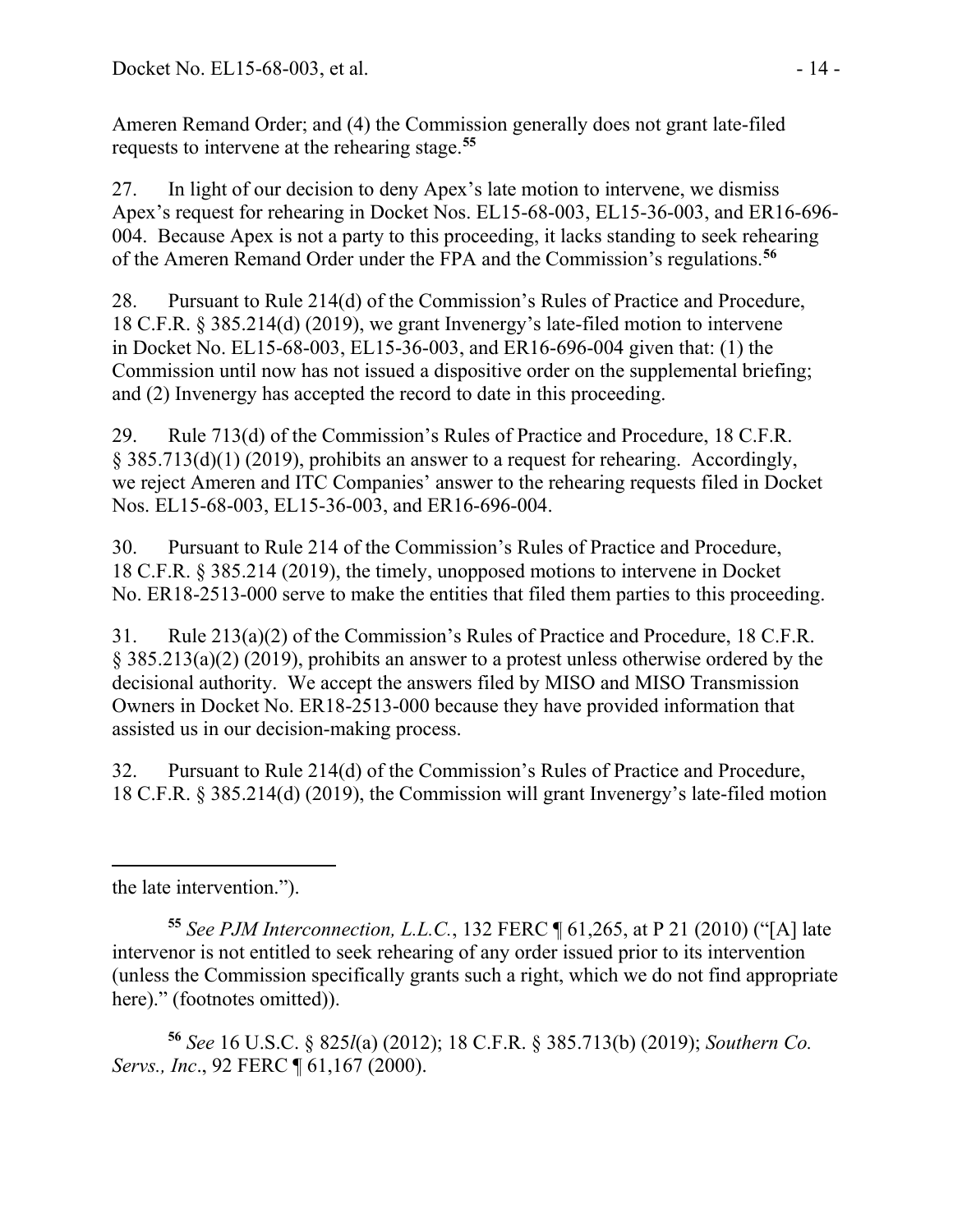to intervene in Docket No. ER18-2513-000 given its interest in the proceeding, the early stage of the proceeding, and the absence of undue prejudice or delay.

# **B. Substantive Matters**

# **1. Rehearing**

# **a. AWEA's Rehearing Request**

33. AWEA argues that in the Ameren Remand Order, the Commission failed to consider fully the issues remanded by the D.C. Circuit, thereby perpetuating rates, terms, and conditions for interconnection service that are unjust, unreasonable, and unduly discriminatory.<sup>[57](#page-14-0)</sup> AWEA describes the D.C. Circuit as finding that the Commission had not supported its earlier finding of undue discrimination by transmission owners and remanding this issue for further consideration. AWEA states that the D.C. Circuit asserted incorrectly that only one transmission owner in MISO owned generation, and ignored Commission precedent holding that transmission owners have clear incentives to discriminate in the context of generator interconnection procedures and costs.**[58](#page-14-1)** AWEA states that the D.C. Circuit left open the possibility that the Commission on remand could reach a conclusion on remand as to undue discrimination if the Court's understanding of the facts were different from the Commission's. AWEA also states that the D.C. Circuit left open the possibility that the Commission on remand could have supported its earlier conclusions with evidence of the opportunity to discriminate rather than having to provide evidence of actual discrimination. AWEA contends that the Commission failed: (1) to take briefing on this issue; (2) to reconcile its changed position with its finding in Order No. 2003 that transmission owners have opportunities to discriminate in generator interconnection procedures and costs; and (3) to support its statement that its earlier orders lacked support to find undue discrimination by transmission owners.

34. AWEA argues that the D.C. Circuit required the Commission to provide reasoned consideration of whether all risks to transmission owners' entire enterprise are truly "baked in" and whether the vacated orders affect the ability of transmission owners' businesses to attract future capital.**[59](#page-14-2)** AWEA asserts that rather than gathering evidence to address these questions, the Commission relied on "theoretical and unsupported

**<sup>58</sup>** *Id.* at 4.

<span id="page-14-2"></span><span id="page-14-1"></span><span id="page-14-0"></span> $\overline{a}$ 

**<sup>59</sup>** *Id.* at 6-7.

**<sup>57</sup>** AWEA Rehearing Request at 3.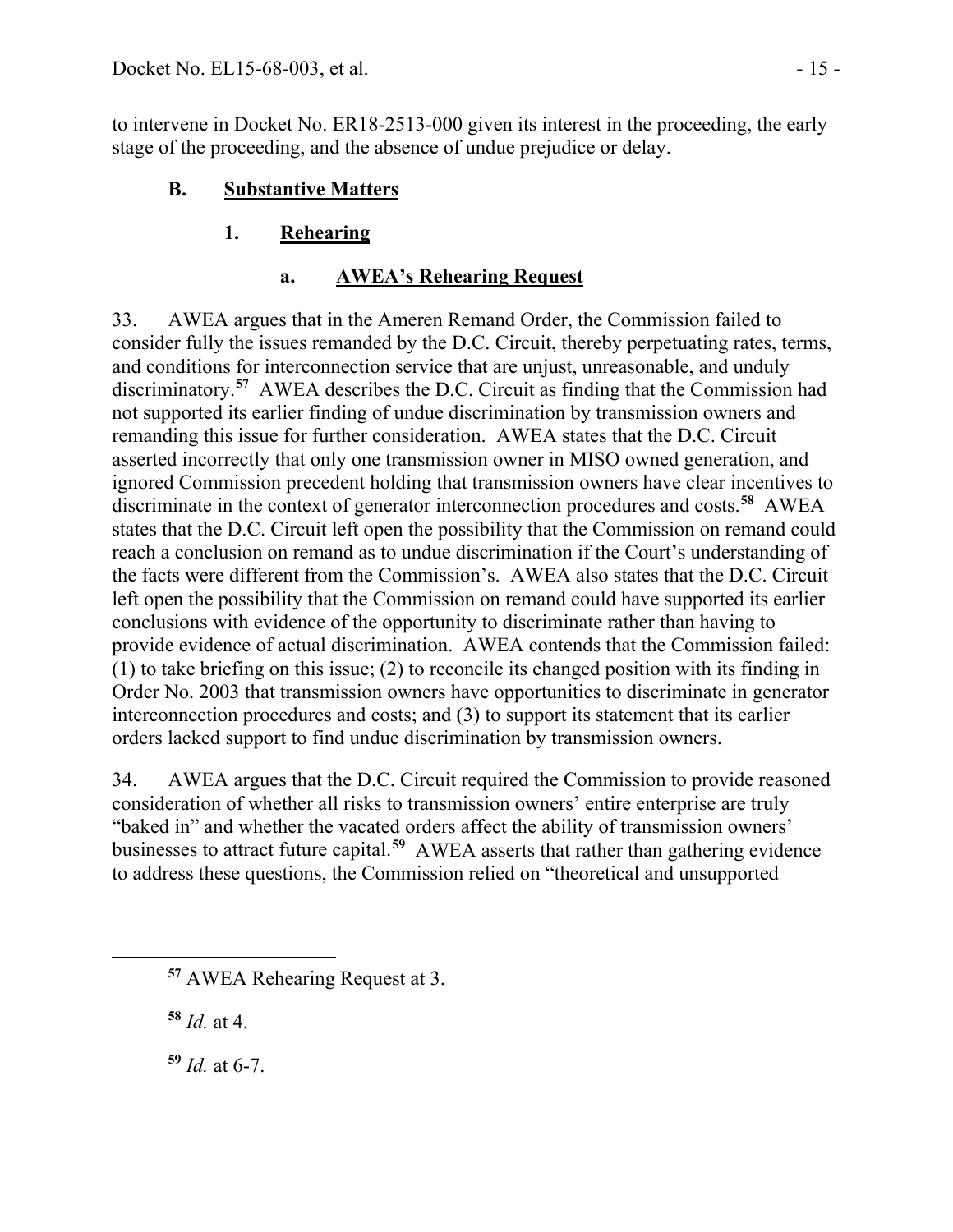conjecture."**[60](#page-15-0)** AWEA states that no transmission owner since the issuance of the vacated orders has presented any evidence to the Commission or to the Securities and Exchange Commission "that its company has been adversely affected by the lack of ability to attract capital because of the inability to unilaterally apply Transmission Owner Initial Funding."**[61](#page-15-1)** Instead, AWEA represents that to its knowledge all MISO transmission owners "have consistently reported healthy financial situations, ability to attract capital and ability to continue their business of service to customers."**[62](#page-15-2)** AWEA states that, before Transmission Owner Initial Funding was available, going back at least 13 years, no transmission owner asserted risks to their enterprise or to serve their customers due to an inability to earn a rate of return. AWEA describes MISO transmission owners as affirmatively eliminating their ability to earn a rate of return when they advocated for MISO's interconnection customer funding policy, which no longer reimbursed interconnection customers for funded network upgrades below 345 kV but continued to permit transmission owners to earn a rate of return on the reimbursable portion of network upgrades above 345 kV. AWEA asserts that the Commission, in the Ameren Remand Order, erred in failing to order briefing on and to consider this information.**[63](#page-15-3)**

35. As to the application of the Commission's directives in the Ameren Remand Order, AWEA argues that the Commission erred in applying Transmission Owner Initial Funding to projects that are in Phase III of MISO's generator interconnection queue.**[64](#page-15-4)** AWEA describes Phase III projects as nearing GIA, FCA, or MPFCA execution. AWEA states that these projects have already put significant milestone payments at risk of forfeiture, as well as made other commitments to develop their projects, based on costs listed in studies and policy that existed until the Ameren Remand Order. AWEA states that these project owners might now cancel these projects and withdraw from the generator interconnection queue due to actions beyond their control.**[65](#page-15-5)**

36. Given the difficulties facing projects in Phase III of MISO's generator interconnection queue and prior instances where the Commission has excluded projects in similar circumstances when generator interconnection and network upgrade cost policy

 *Id.* at 7. *Id.* at 7-8. *Id*. at 8. *Id.* at 8-10. *Id.* at 11. **<sup>65</sup>** *Id.*

<span id="page-15-5"></span><span id="page-15-4"></span><span id="page-15-3"></span><span id="page-15-2"></span><span id="page-15-1"></span><span id="page-15-0"></span>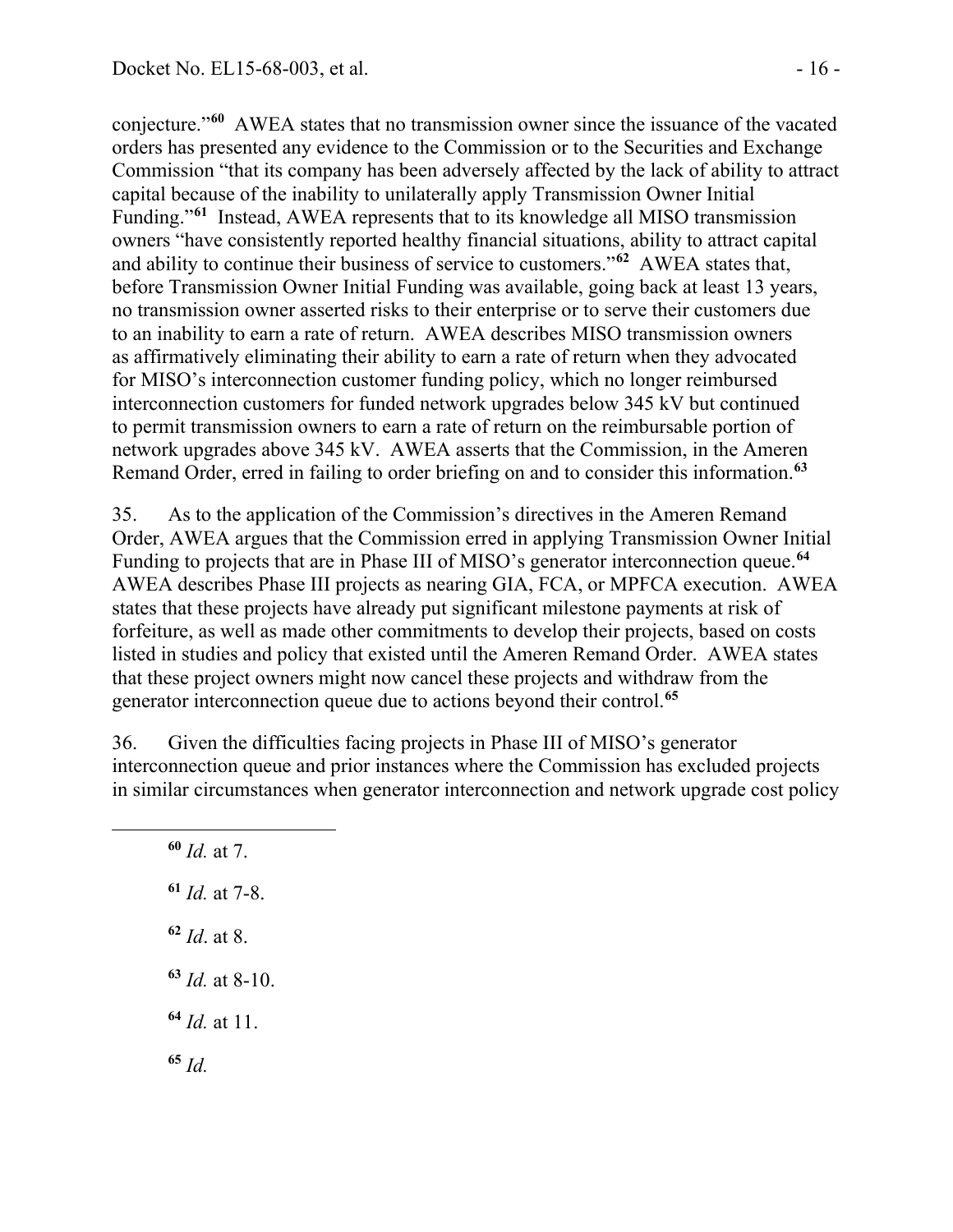has changed, AWEA requests that the Commission exclude these projects from any application of unilateral Transmission Owner Initial Funding.**[66](#page-16-0)**

## **b. Commission Determination**

37. As discussed further below, we deny AWEA's request for rehearing of the Ameren Remand Order. In the Ameren Remand Order, the Commission appropriately relied on the Court's opinion in *Ameren* and the totality of the record in reinstating the ability of transmission owners to unilaterally elect Transmission Owner Initial Funding. The information AWEA has provided on rehearing does not persuade us to reconsider the Commission's decision not to take additional briefing. Specifically, the information provided by AWEA does not adequately support the Commission's earlier conclusions that providing transmission owners the right to unilaterally elect Transmission Owner Initial Funding is unduly discriminatory, or overcome the Court's finding in *Ameren* that the Commission failed to carry its burden of proof in the vacated orders to justify providing interconnection customers the right to elect Generator Up-Front Funding.**[67](#page-16-1)**

38. On the issue of undue discrimination, contrary to AWEA's assertions, we find that the fact that a majority of transmission owners in MISO also own generation is not adequate by itself to demonstrate that there is undue discrimination, nor does it justify requiring all transmission owners in MISO to bear the risks of Generator Up-Front Funding.**[68](#page-16-2)** AWEA has also provided no evidence of actual discrimination on rehearing, nor does it show why the ability of interconnection customers to challenge costs before

<span id="page-16-0"></span> $\overline{a}$ **<sup>66</sup>** *Id.* at 13 (citing *Midwest Indep. Transmission Sys. Operator, Inc.*, 124 FERC ¶ 61,183, at P 90 (2008); *Sw. Power Pool, Inc.*, 128 FERC ¶ 61,114, at P 98 (2009)).

<span id="page-16-1"></span>**<sup>67</sup>** *Cf. Emera Me. v. FERC*, 854 F.3d 9, 21 (D.C. Cir. 2017) (*Emera*) ("The proponent of a rate change under section 206 . . . bears 'the burden of proving that the existing rate is *unlawful...*.' Therefore, unlike section 205, section 206 mandates a two-step procedure that requires FERC to make an explicit finding that the existing rate is unlawful before setting a new rate.") (internal citations omitted).

<span id="page-16-2"></span>**<sup>68</sup>** *See* Ameren Remand Order, 164 FERC ¶ 61,158 at P 29 & n.65; *see also Ameren*, 880 F.3d at 578 ("Here, only one of the petitioning transmission owners—in Missouri—still owns a generator; none of the rest do. And FERC did not pay any attention to that small exception among Petitioners; it did not limit its order to that generator. Moreover, as we know from our other cases, the broader trend following Orders No. 888 and 2000 has been toward divestiture by transmission owners of generation assets.").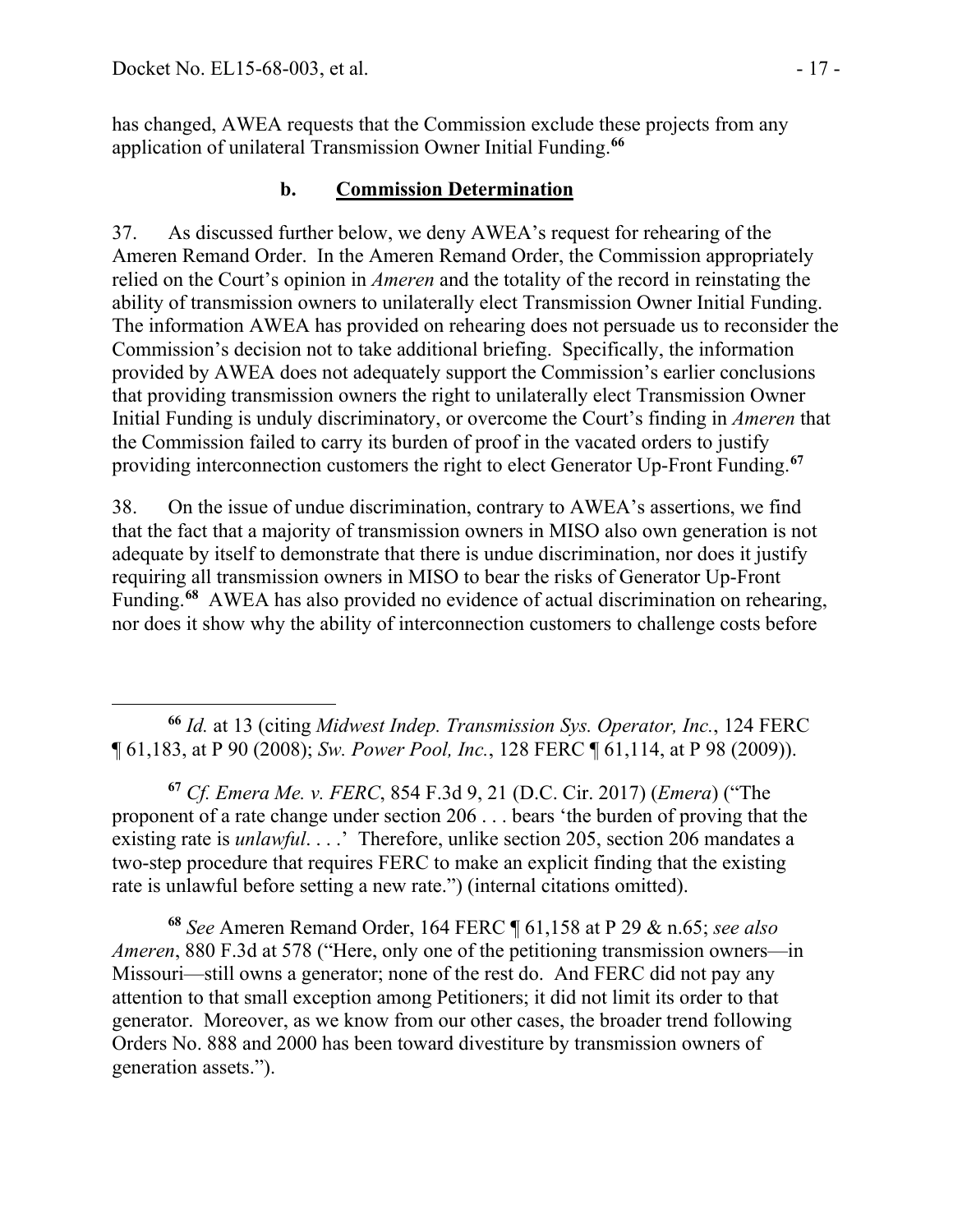the Commission, a point on which the Court relied,**[69](#page-17-0)** is inadequate to address any concerns with potential undue discrimination.

39. As to AWEA's argument that allowing transmission owners to unilaterally elect Transmission Owner Initial Funding is not required to assure transmission owners do not face uncompensated risks, or to satisfy the capital attraction standard,**[70](#page-17-1)** AWEA has not overcome the Court's findings in *Ameren*. The Court in *Ameren* was skeptical of the idea that a transmission owner need not earn a profit on all parts of its business.**[71](#page-17-2)** AWEA has not demonstrated that the risks that interconnecting customers using Generator Up-Front Funding in the aggregate or in other specific instances impose on each transmission owner or on all transmission owners in MISO would likewise be negligible. The Court also found that the Commission had not sufficiently accounted for risks to the transmission owners' enterprise that Generator Up-Front Funding would impose,**[72](#page-17-3)** and AWEA has not provided any new arguments that would address that question.

40. AWEA represents that permitting Generator Up-Front Funding would not harm transmission owners given that, before Transmission Owner Initial Funding became available in 2013, no transmission owner asserted that it would be harmed financially due

**<sup>70</sup>** AWEA Rehearing Request at 7-8.

<span id="page-17-2"></span><span id="page-17-1"></span>**<sup>71</sup>** *Ameren*, 880 F.3d at 581 ("[I]t seems undisputable that when portions of a business are unprofitable, it detracts from the attractiveness to investors of the business as a whole—and that *is* a concern that the Commission must at least address under *Hope*'s capital-attraction standard.").

<span id="page-17-3"></span>**<sup>72</sup>** *Id.* at 580-81 ("We therefore think that FERC inadequately considered Petitioners' argument that all costs, and risks, are *not* baked in—that, in fact, shareholders are forced to accept incremental exposure to loss with no corresponding benefit. Without analysis, the Commission casts doubt on the likelihood that these risks exist. But if Petitioners are conceptually correct that they bear these risks as

owners of the transmission lines, it supports their basic contention that they are entitled to be compensated *now* as owners for operating the upgrades." (footnote omitted)).

<span id="page-17-0"></span> $\overline{a}$ **<sup>69</sup>** *Ameren*, 880 F.3d at 579 ("[S]ince they bear a greater share of cost responsibility, the generators also have a sharper incentive than Petitioners to reduce the costs of raw materials, or construction labor, or design fees. This is why the generators can challenge inclusion of any such costs that deviate unreasonably from a fair market price before the Commission.").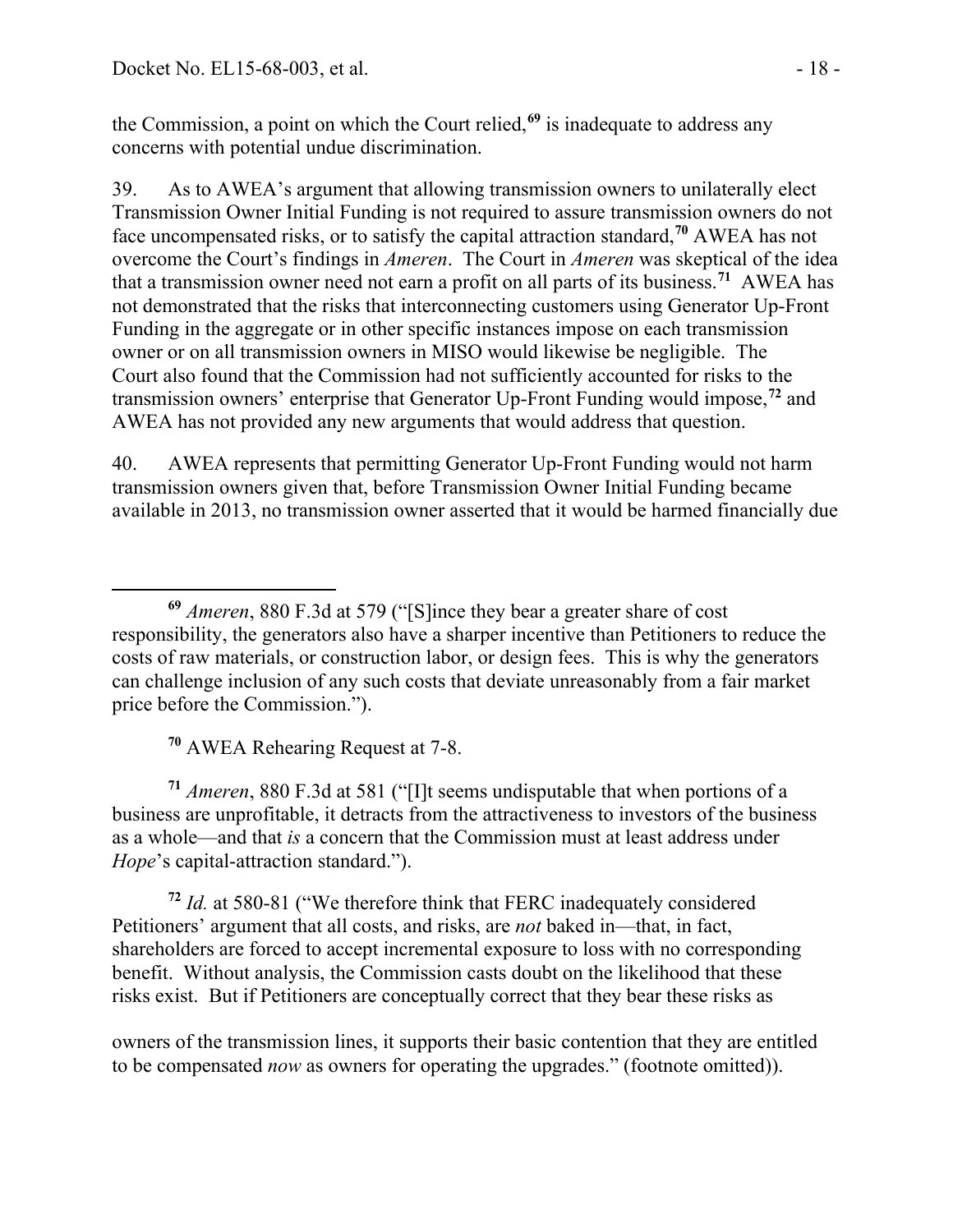to Generator Up-Front Funding.**[73](#page-18-0)** However, before 2013, transmission owners could elect Option 1, which required an interconnection customer to provide up-front funding for network upgrades and then permitted the transmission owner to repay that amount to the interconnection customer and then charge the interconnection customer for the transmission owner's capital costs, operation and maintenance expense, and income tax allowance over time. **[74](#page-18-1)** Thus, a transmission owner could earn a return to cover its risk of financial harm by electing Option 1 prior to its removal from MISO's Tariff and the first use of Transmission Owner Initial Funding in 2013. Even though a transmission owner has not cited actual harm to its enterprise from Generator Up-Front Funding, there may still have been a negative effect on a transmission owner's relative ability to attract capital. Moreover, granting rehearing per AWEA's request without addressing the potential harm to transmission owners from the vacated orders would improperly shift to transmission owners the Commission's burden under FPA section 206 to show that eliminating the unilateral election of Transmission Owner Initial Funding is just and reasonable by requiring them to provide proof that they have been harmed. **[75](#page-18-2)**

41. Given that we are permitting transmission owners or affected system operators to elect Transmission Owner Initial Funding for GIAs, FCAs, and MPFCAs entered into in the interim period (i.e., June 24, 2015 through August 31, 2018), as discussed below, we reject AWEA's request that we exclude projects in Phase III of MISO's interconnection queue from the Tariff changes the Commission directed in the Ameren Remand Order. It would be inconsistent to exempt projects in Phase III of MISO's interconnection queue from modification when projects that have completed MISO's interconnection process with GIAs, FCAs, and MPFCAs are now subject to modification.

## **2. Supplemental Briefing**

42. In the Ameren Remand Order, the Commission requested further briefing limited to determining how to address GIAs, FCAs, and MPFCAs that were entered into during the time period between June 24, 2015 and the date of the Ameren Remand Order (i.e., August 31, 2018), where the interconnection customer provided Generator Up-Front Funding and the transmission owner or affected system operator that was party to the agreement would have elected the Transmission Owner Initial Funding option

**<sup>73</sup>** *See* AWEA Rehearing Request at 8-9.

<span id="page-18-0"></span> $\overline{a}$ 

<span id="page-18-1"></span>**<sup>74</sup>** *E.ON*, 137 FERC ¶ 61,076 at PP 34, 37, *order on reh'g*, 142 FERC ¶ 61,048 at P 34; *see also supra* P 2 (describing Option 1).

<span id="page-18-2"></span>**<sup>75</sup>** *See Emera*, 854 F.3d 9 at 25 ("[A] finding that an existing rate is unjust and unreasonable is the 'condition precedent' to FERC's exercise of its section 206 authority to change that rate.").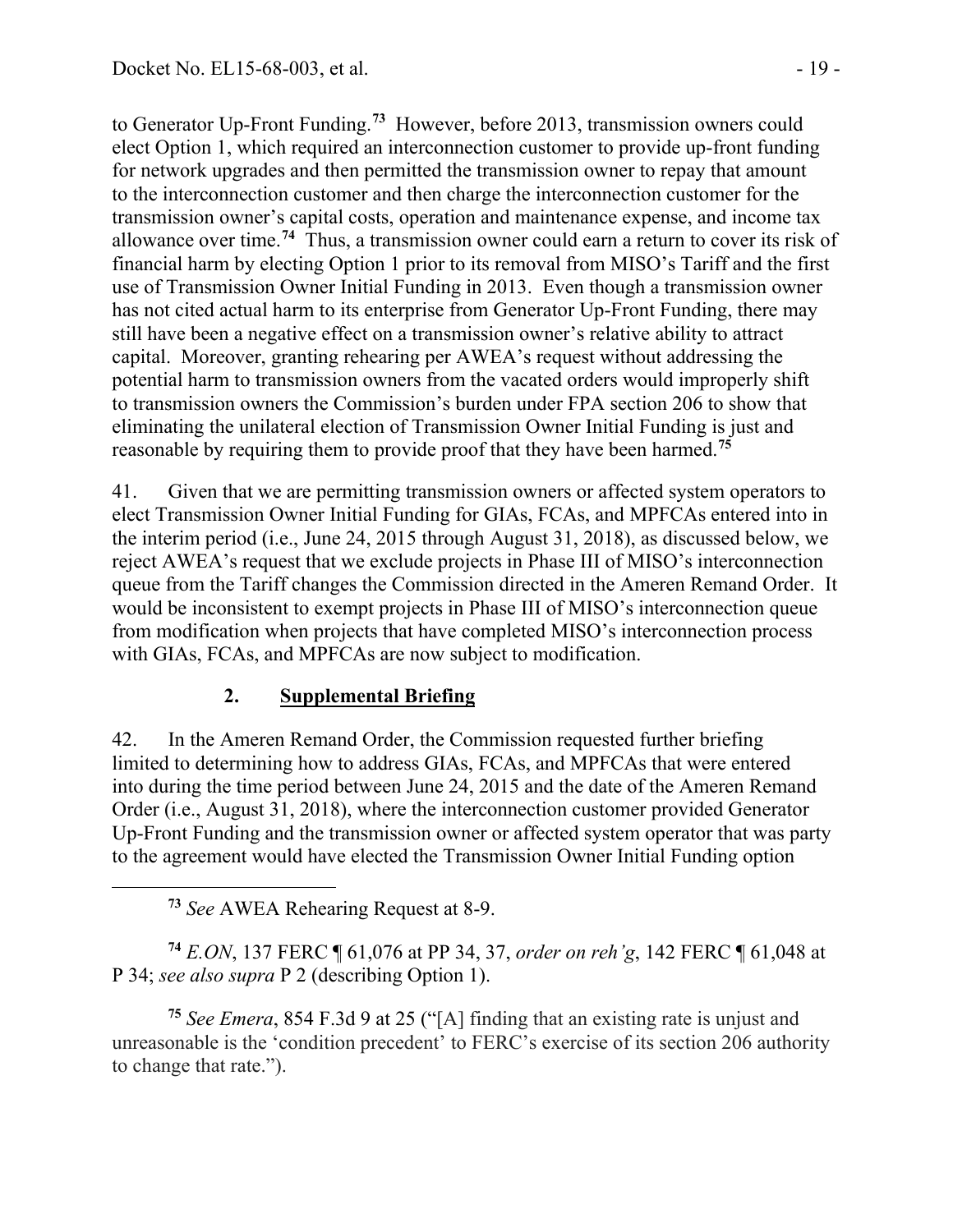instead. The Commission asked that respondents brief the Commission on eight specific questions.**[76](#page-19-0)**

# **a. Initial Briefs and Reply Briefs**

### **i. How many of the agreements that became effective between June 24, 2015 and the date of the Ameren Remand Order were GIAs? How many were FCAs? How many were MPFCAs?**

43. MISO states that its records indicate that 90 GIAs, 14 FCAs, and one MPFCA became effective between June 24, 2015 and August 31, 2018.**[77](#page-19-1)** MISO states that these numbers include both original agreements and agreements amended to the then-current *pro forma* during the period in question. In its reply brief, MISO states that it has no updates to these numbers.**[78](#page-19-2)** MISO provides a list of specific agreements and project numbers as Attachment A to its reply brief.

44. Xcel states that the NSP Companies have executed nine agreements (six GIAs, two FCAs, and one MPFCA) between June 24, 2015 and August 31, 2018 as the transmission owner or affected system operator which may qualify for Transmission Owner Initial Funding.**[79](#page-19-3)** Xcel further states that, during this time period, the NSP Companies have also executed nine agreements (five GIAs, one FCA, and three MPFCAs) as the interconnection customer with third-party transmission owners.

45. Alliant lists three agreements that IPL was a party to (as the interconnection customer, with ITC Midwest as the transmission owner) between the dates in question; one GIA, one MPFCA, and one FCA (IPL Agreements).**[80](#page-19-4)**

<span id="page-19-2"></span><span id="page-19-1"></span><span id="page-19-0"></span> $\overline{a}$ 

- **<sup>78</sup>** MISO Reply Brief at 3.
- <span id="page-19-3"></span>**<sup>79</sup>** Xcel Initial Brief at 10.
- <span id="page-19-4"></span>**<sup>80</sup>** Alliant Initial Brief at 5.

**<sup>76</sup>** Ameren Remand Order, 164 FERC ¶ 61,158 at P 36.

**<sup>77</sup>** MISO Initial Brief at 7.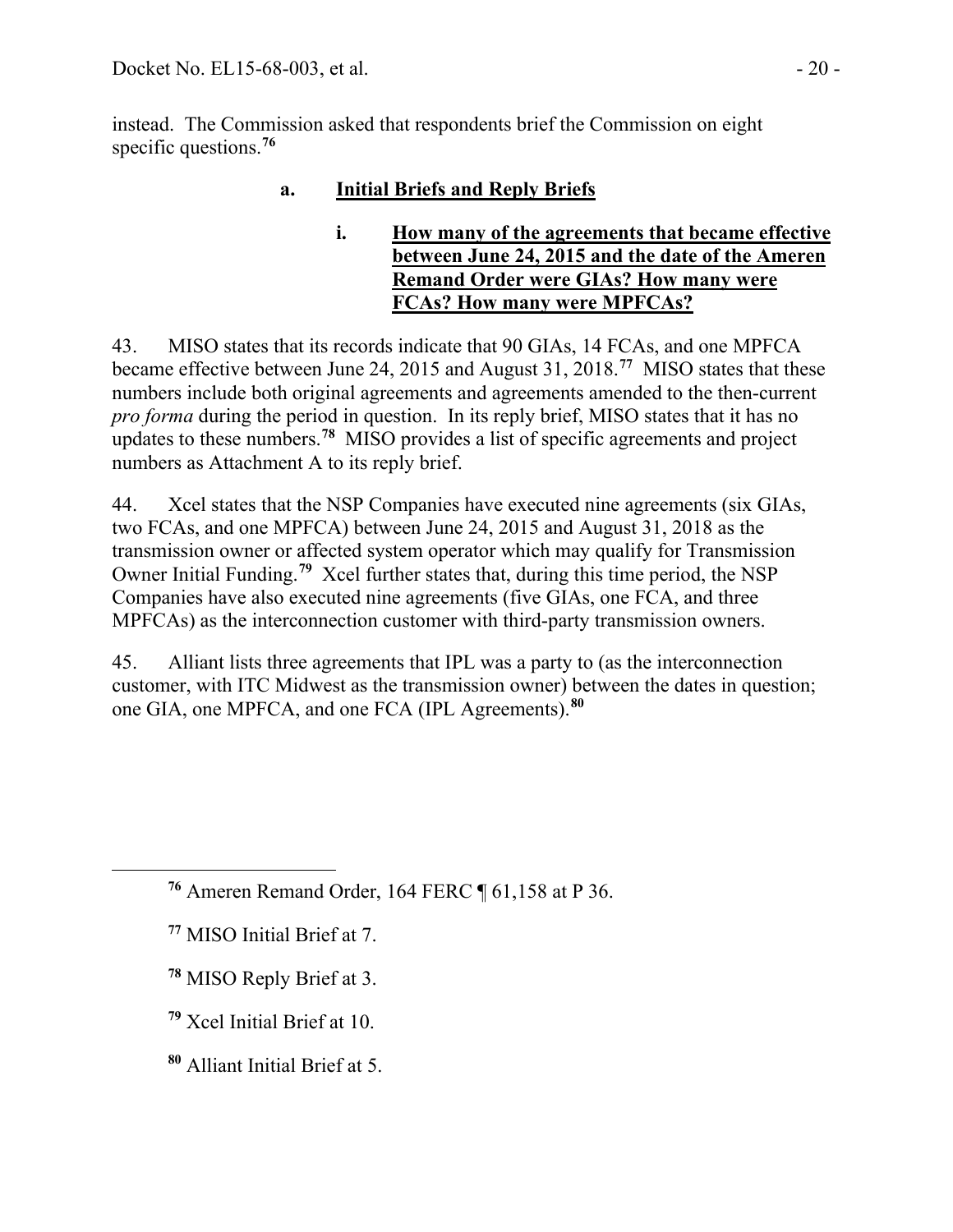46. Ameren and ITC Companies state that they have identified six agreements within their companies, including four GIAs and two FCAs, that became effective between June 24, 2015 and August 31, 2018.**[81](#page-20-0)**

47. AWEA states that the number of agreements should not be the Commission's deciding factor.**[82](#page-20-1)** AWEA argues that even if there was only one agreement, the detrimental effect on the project under that agreement should be enough to sway the Commission's decision. AWEA further explains that the Commission's focus needs to be on the number of projects that are in Phase III of MISO's cycles and for which a GIA, FCA, and/or MPFCA is being negotiated, all of which are being negatively impacted by the Ameren Remand Order.**[83](#page-20-2)**

> **ii. Under how many of each type of agreement that became effective between June 24, 2015 and the date of the Ameren Remand Order would the transmission owners or affected system operators seek to elect at this time to use the Transmission Owner Initial Funding option for the associated network upgrades applied retroactively? What are the total construction costs of all such network upgrades under each category of agreement (i.e., GIAs, FCAs and MPFCAs) and taken together for all three categories of agreements?**

48. MISO states that, to the best of its knowledge, 12 agreements are at issue with an estimated \$41,931,107 in network upgrades: (1) eight GIAs totaling \$36,639,054 in network upgrades; (2) four FCAs totaling \$5,285,553 in network upgrades; and (3) one MPFCA totaling \$6,500 in network upgrades.**[84](#page-20-3)**

49. Xcel contends that it cannot predict how many GIAs, FCAs or MPFCAs executed by the NSP Companies as the interconnection customer may be reopened by the thirdparty transmission owner(s) or affected system operator(s), but Xcel lists nine total agreements executed by the NSP Companies between June 24, 2015 and August 31, 2018 which may qualify for Transmission Owner Initial Funding where one of the

**<sup>83</sup>** *Id.* at 4.

<span id="page-20-2"></span><span id="page-20-1"></span><span id="page-20-0"></span> $\overline{a}$ 

<span id="page-20-3"></span>**<sup>84</sup>** MISO Initial Brief at 7.

**<sup>81</sup>** Ameren and ITC Companies Initial Brief at 10.

**<sup>82</sup>** AWEA Initial Brief at 3.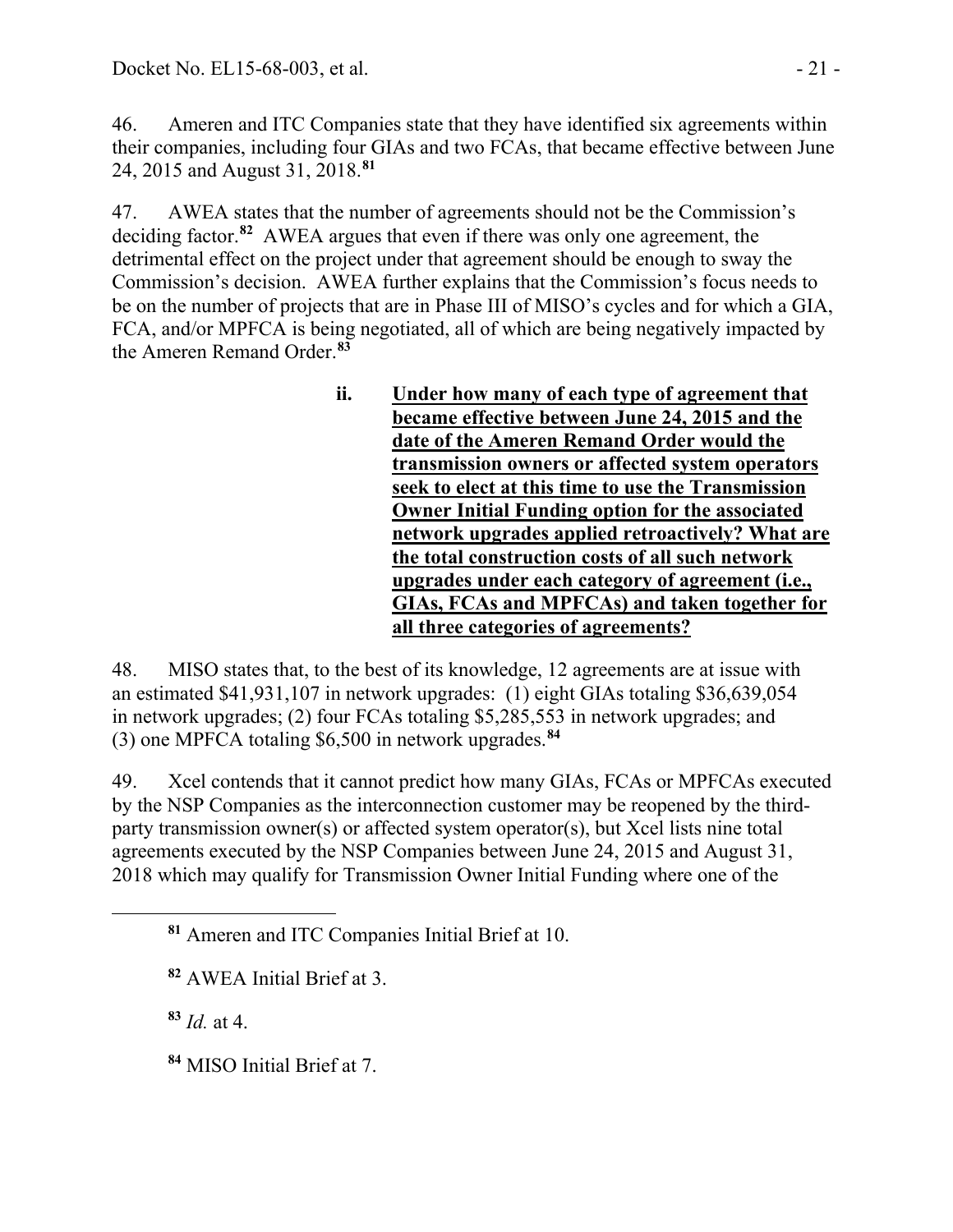NSP Companies is the transmission owner or both the transmission owner and the interconnection customer.**[85](#page-21-0)** Xcel also lists nine total agreements executed by the NSP Companies between June 24, 2015 and August 31, 2018 which may qualify for Transmission Owner Initial Funding where one of the NSP Companies is the interconnection customer. Xcel states that the total cost of network upgrades identified in these agreements is \$65 million.

50. Alliant states that it believes that ITC Midwest would elect Transmission Owner Initial Funding for each network upgrade in each of the three IPL Agreements.**[86](#page-21-1)** Alliant states that the approximate construction cost of the network upgrades are \$10 million for the GIA, \$8 million for the FCA, and \$12 million for the MPFCA.

51. MISO Transmission Owners state that they have incomplete information to provide a thorough response, but that they are aware of at least eight GIAs, three FCAs, and one MPFCA that were entered into between June 24, 2015 and August 31, 2018 that transmission owners and affected system operators may seek to revise to invoke the Transmission Owner Initial Funding option.**[87](#page-21-2)**

52. Ameren and ITC Companies state that they would seek modification to use the Transmission Owner Initial Funding option in each of the six agreements it identified, and that the total construction cost of network upgrades is approximately \$26.7 million for the GIAs and \$2.53 million for the FCAs.**[88](#page-21-3)**

<span id="page-21-2"></span>**<sup>87</sup>** MISO Transmission Owners Initial Brief at 12-13.

<span id="page-21-1"></span><span id="page-21-0"></span>**<sup>85</sup>** Xcel Initial Brief at 11-12. Xcel notes that there are additional agreements executed between August 31, 2018 and the date of its initial brief that may also be affected. *Id.* at 12.

**<sup>86</sup>** Alliant Initial Brief at 6.

<span id="page-21-3"></span>**<sup>88</sup>** Ameren and ITC Companies Initial Brief at 10-11.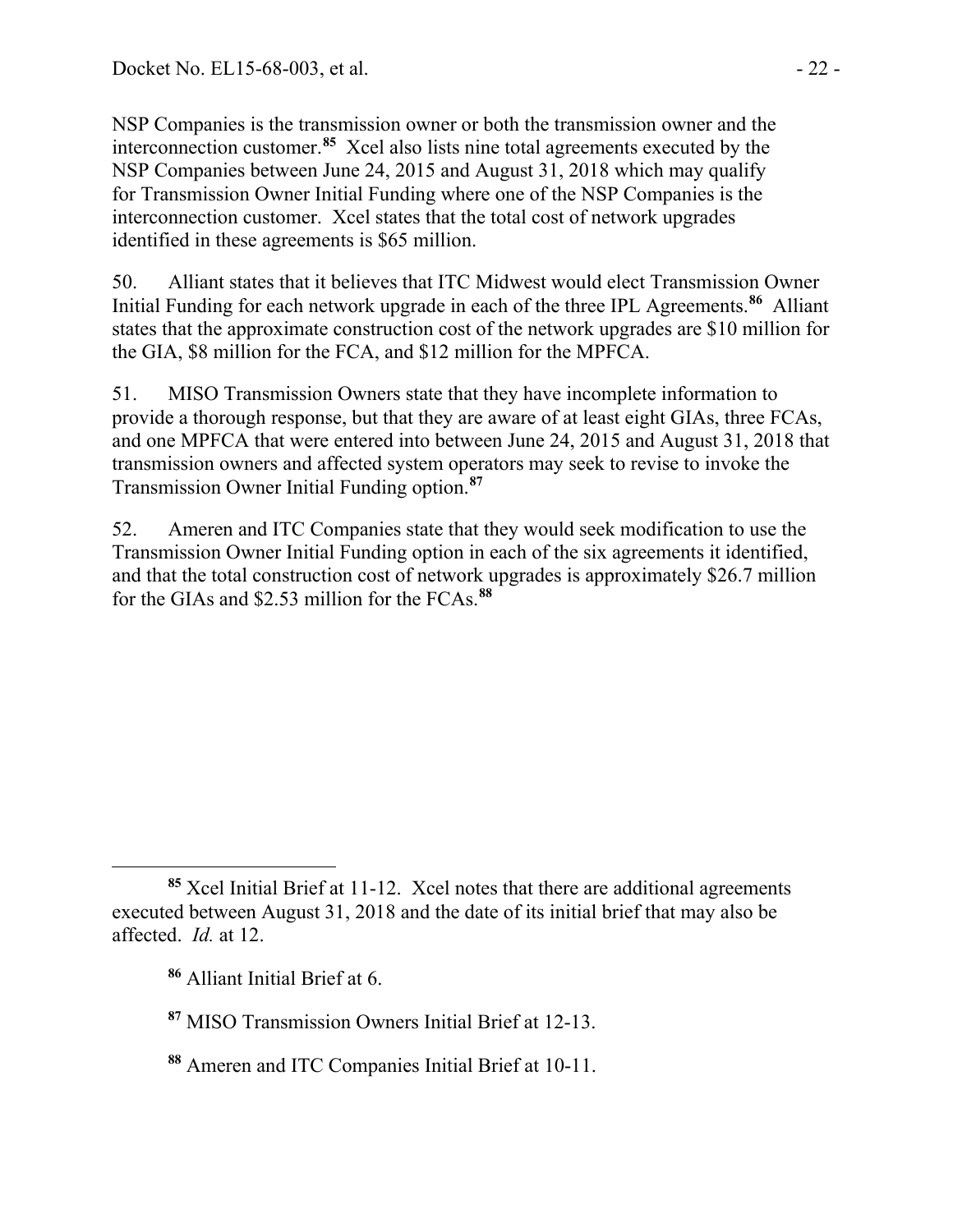**iii. Should the Commission revise GIAs entered into between June 24, 2015 and the date of the Ameren Remand Order to allow the transmission owner to elect at this time the Transmission Owner Initial Funding option for the associated network upgrades that are included in the already effective agreements to be applied retroactively?**

53. Xcel takes no position on whether the Commission should allow transmission owners to revise such GIAs to allow the transmission owner to elect the Transmission Owner Initial Funding option for the associated network upgrades that are included in already effective agreements.**[89](#page-22-0)** Xcel states, however, that if transmission owners are allowed to apply Transmission Owner Initial Funding, such application should be consistent through the MISO footprint.

54. Xcel asks the Commission to confirm that individual MISO transmission owners would be allowed to exercise the Transmission Owner Initial Funding option for interconnection agreements with third parties (if the Commission so allows) but would not be required to reopen executed agreements where the MISO transmission owner is both the transmission owner (or affected system operator) and the interconnection customer, and the costs of the network upgrades were "direct assigned" and not included in network transmission rates.**[90](#page-22-1)** In those situations, Xcel asserts that facilities "funded" by the NSP energy supply function are not recovered in NSP system wholesale transmission rates under the MISO Tariff, because they are included as zero dollar assets in the transmission formula rate calculations.**[91](#page-22-2)** Xcel states that the costs of transmission facilities "funded" by the NSP energy supply function are included in developing retail sales rates, and are shared between the NSP Companies as a production cost. If the NSP transmission function were to now elect Transmission Owner Initial Funding for the costs, Xcel argues, the costs would continue to be direct assigned to NSP energy supply, which would result in no net impact. Xcel contends that, if NSP applied the Transmission Owner Initial Funding option in such circumstances, the change from interconnection customer funding would essentially be an internal accounting exercise with no impact on wholesale rates. Additionally, Xcel states that the NSP Companies are authorized to earn a return on these investments through retail rates related to investments by the NSP energy supply function, and so avoid the concerns raised in *Ameren* that transmission owners not be saddled with uncompensated risks and required to operate at

**<sup>90</sup>** *Id.* at 15.

<span id="page-22-2"></span><span id="page-22-1"></span><span id="page-22-0"></span> $\overline{a}$ 

**<sup>91</sup>** *Id.* at 14.

**<sup>89</sup>** Xcel Initial Brief at 12.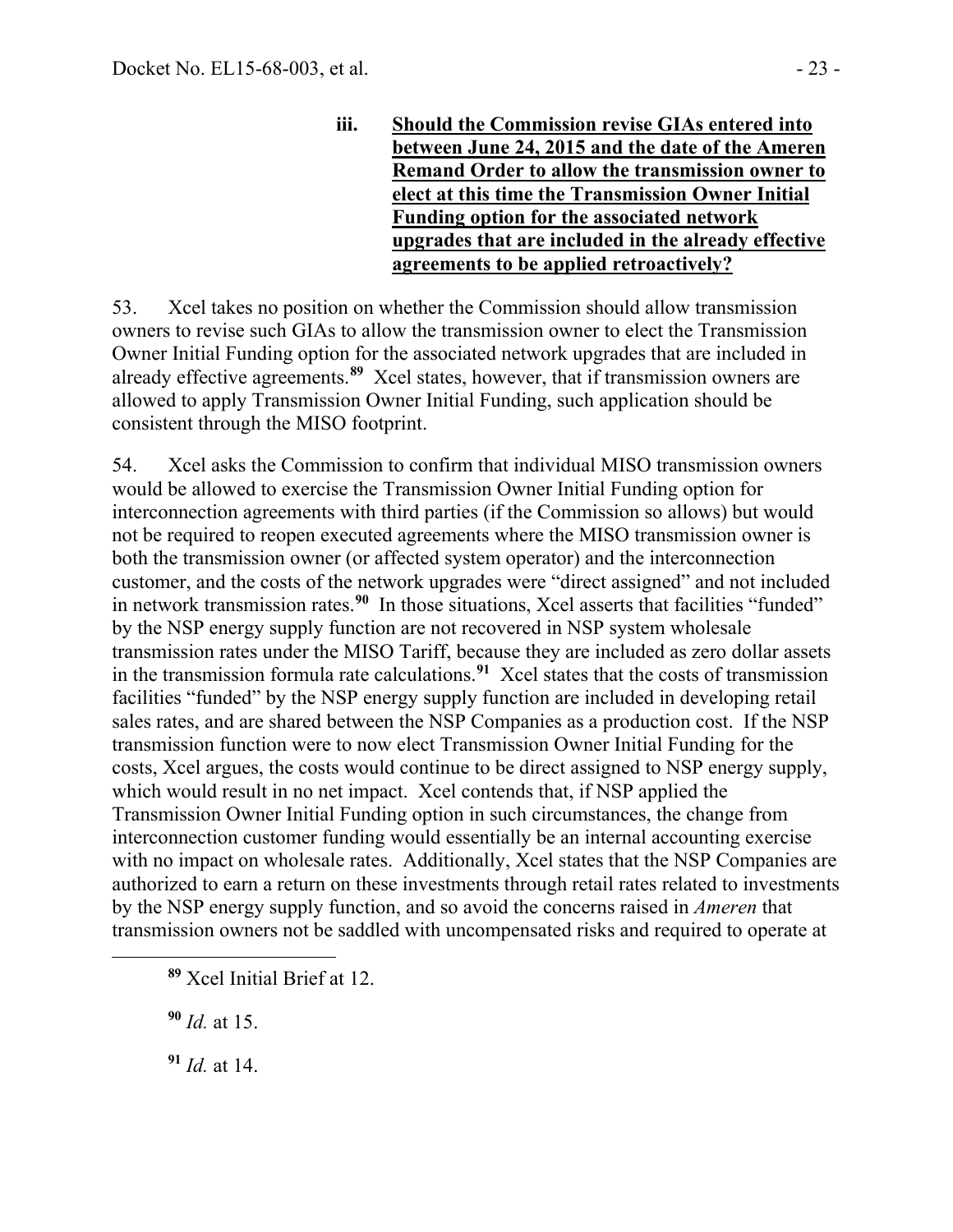least in part, on a non-profit basis. Moreover, Xcel notes that NSP recently received approval from the Minnesota Public Utilities Commission (Minnesota Commission) to acquire wind generation, which in some instances includes an estimate of the capital and return required for network upgrades required to deliver the additional wind generation.**[92](#page-23-0)** Xcel states that these network upgrades are considered a capital expense whether they are funded by NSP the transmission owner or NSP the interconnection customer; thus, allowing the NSP Companies the option to not reopen executed agreements where an NSP Company is both the transmission owner and the interconnection customer allows treatment of network upgrades costs as contemplated by the Minnesota Commission.

55. AWEA asks the Commission to reject Xcel's request that transmission owners be allowed to reopen agreements with third parties, but not be required to reopen agreements where the transmission owner is also the interconnection customer under the same agreement.**[93](#page-23-1)** AWEA contends that this would be unduly discriminatory because the transmission owner would be allowed to charge unaffiliated interconnection customers more for network upgrades, but not have to pay that higher amount when it is the interconnection customer.

56. Alliant states that it has already provided funding for the construction of the network upgrades associated with the IPL Agreements, and any Commission order that allows ITC Midwest to elect the Transmission Owner Initial Funding option could require IPL to revise those existing funding arrangements and may cause IPL and its customers to incur increased costs; therefore, any proposal for the Commission to order modifications to existing agreements would be unreasonable and should be rejected.**[94](#page-23-2)** Alliant points to two Commission orders finding two GIAs executed before August 31, 2018 to be unjust and unreasonable because they included the Transmission Owner Initial Funding language, where such language was not included in the MISO *pro forma* GIA as of the effective date of the GIAs; Alliant argues that it would be inconsistent with those orders for the Commission to order retroactive revisions to the IPL Agreements.**[95](#page-23-3)**

57. Alliant recognizes that the Court in *Ameren* was concerned that Generator Up-Front Funding could cause transmission owners to incur costs of operating and maintaining such transmission upgrades for which they could not be compensated;

**<sup>92</sup>** *Id.* at 14-15.

<span id="page-23-1"></span><span id="page-23-0"></span> $\overline{a}$ 

**<sup>93</sup>** AWEA Reply Brief at 15.

**<sup>94</sup>** Alliant Initial Brief at 6-7.

<span id="page-23-3"></span><span id="page-23-2"></span>**<sup>95</sup>** *Id.* at 7 (citing *Midcontinent Indep. Sys. Operator, Inc.,* 164 FERC ¶ 61,188 (2018) and *Midcontinent Indep. Sys. Operator, Inc.,* 164 FERC ¶ 61,183 (2018)).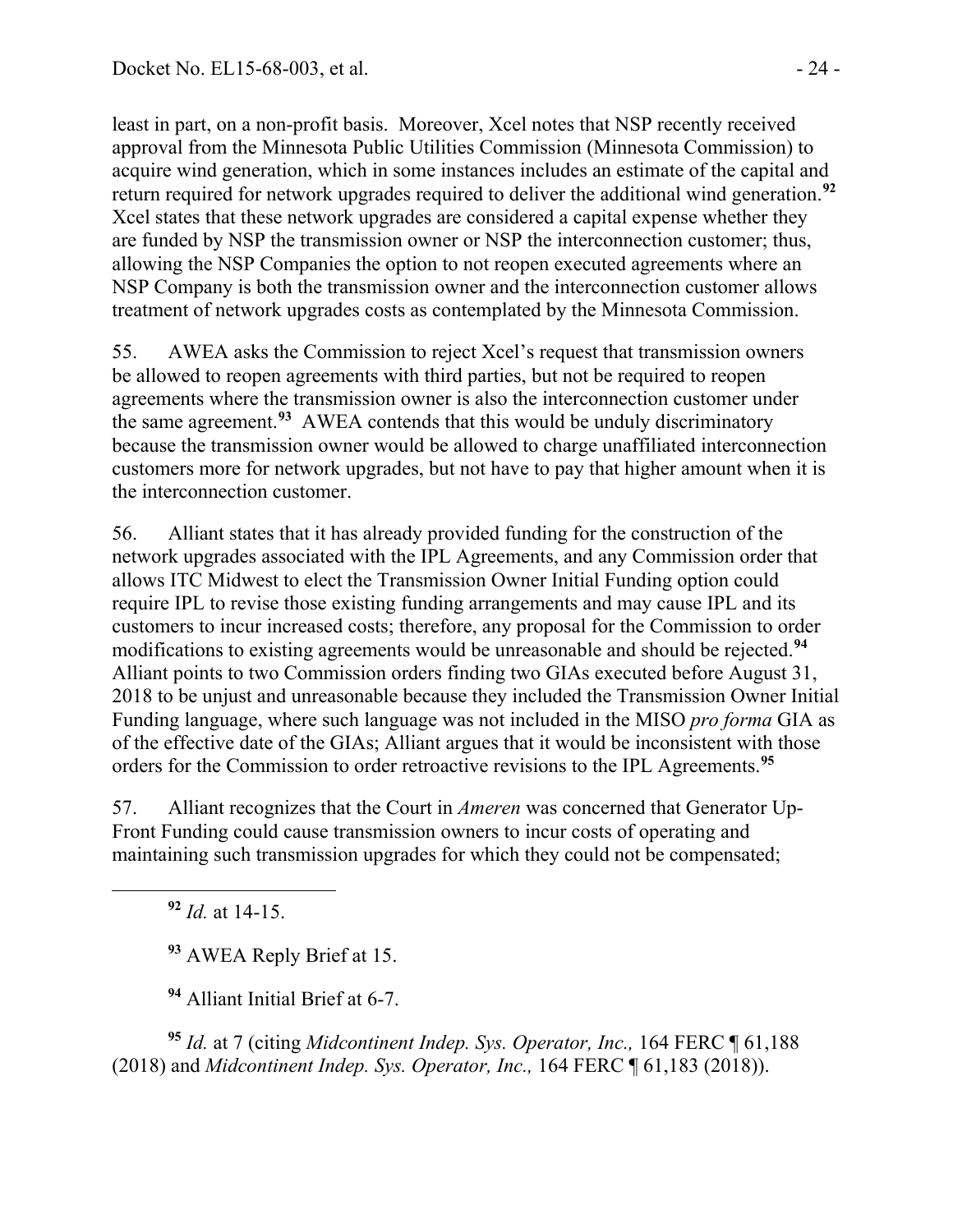however, Alliant argues that there is no evidence on record to suggest that IPL's election to fund certain network upgrades has caused ITC Midwest to incur transmission service costs for which it cannot seek compensation.**[96](#page-24-0)** Alliant states that ITC Midwest can recover its transmission service costs through its transmission formula rate. Alliant contends that, because no party sought rehearing or appellate review pursuant to section 313 of the FPA of any Commission actions pursuant to which the IPL Agreements became effective, those agreements are now final and are not subject to retroactive modification.**[97](#page-24-1)** Alliant contends that the IPL Agreements may only be modified prospectively pursuant to section 206 of the FPA.

58. AWEA also opposes the retroactive application of Transmission Owner Initial Funding to any GIA entered into from June 24, 2015 to August 31, 2018.**[98](#page-24-2)** AWEA explains that similarly-situated customers must be afforded equal treatment for similar services, and if a transmission owner never selected Transmission Owner Initial Funding prior to June 24, 2015, it would be discriminatory for the transmission owner to do so at this point.**[99](#page-24-3)** AWEA states that, prior to 2015, Transmission Owner Initial Funding was rarely used, and thus expects that very few transmission owners will be able to retroactively apply Transmission Owner Initial Funding under a GIA.**[100](#page-24-4)**

59. Ameren and ITC Companies reject AWEA's undue discrimination argument, stating that the Tariff grants the transmission owner the discretion to use Transmission Owner Initial Funding.**[101](#page-24-5)** MISO Transmission Owners also reject AWEA's argument, stating that returning the parties to the *status quo ante* requires a return to the Transmission Owner Initial Funding provision as it existed prior to the Commission's now vacated orders, and the ability to exercise initial funding was never limited only to transmission owners who previously invoked it.**[102](#page-24-6)** Ameren and ITC Companies acknowledge that there are likely few instances of Transmission Owner Initial Funding being used prior to the June 24, 2015, but argues that it is because many transmission

**<sup>96</sup>** *Id.* at 7-8.

<span id="page-24-2"></span><span id="page-24-1"></span><span id="page-24-0"></span> $\overline{a}$ 

**<sup>97</sup>** *Id.* at 8.

**<sup>98</sup>** AWEA Initial Brief at 8.

<span id="page-24-3"></span>**<sup>99</sup>** *Id.* at 5-6.

<span id="page-24-4"></span>**<sup>100</sup>** *Id.* at 7-8.

<span id="page-24-5"></span>**<sup>101</sup>** Ameren and ITC Companies Reply Brief at 9.

<span id="page-24-6"></span>**<sup>102</sup>** MISO Transmission Owners Reply Brief at 11.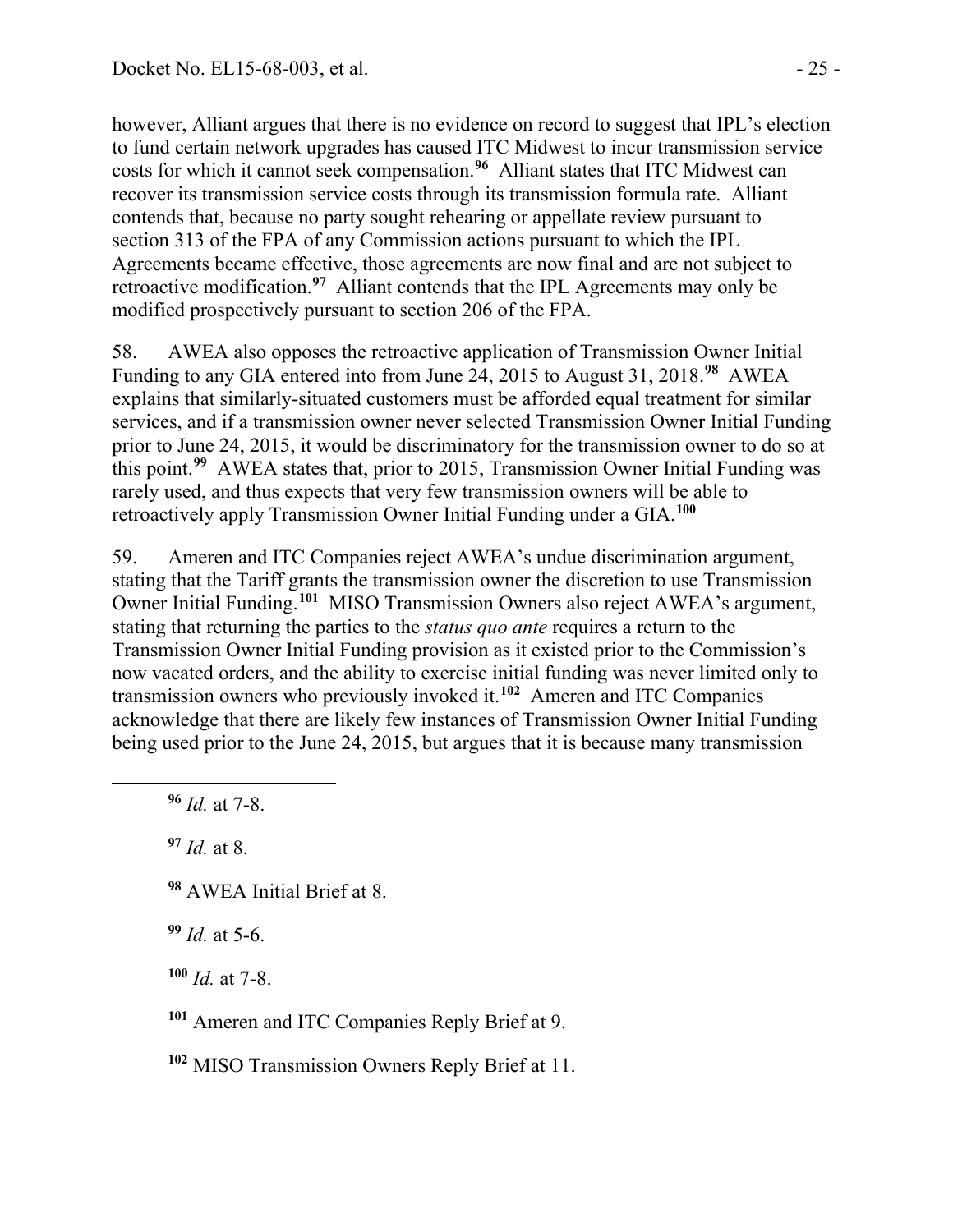owners were using Option 1 funding during that time.**[103](#page-25-0)** AWEA responds that very few transmission owners used Option 1 pricing – thus, the Commission should reject Ameren and ITC Companies' attempt to use Option 1 as a means to overcome the no undue discrimination clause of the FPA.**[104](#page-25-1)**

60. AWEA also opposes the retroactive application for any GIAs that might qualify (where the transmission owner did apply Transmission Owner Initial Funding before June 24, 2015) because it believes retroactive application will cause significant financial disruption, which also extends to projects in the final Phase III of MISO's queue.**[105](#page-25-2)** AWEA argues further that if network upgrade costs are allowed to be re-priced pursuant to unilateral Transmission Owner Initial Funding, it will increase costs, which in turn will cause cascading impacts on multiple fronts that could lead to project termination.<sup>[106](#page-25-3)</sup> AWEA believes that buyers and sellers under Power Purchase Agreements and Asset Purchase Agreements as well as financial lenders, tax equity, and third-party vendors will be impacted.

61. AWEA explains that Power Purchase Agreements have been executed with rates for power and the sharing of risks all predicated on the network upgrade costs listed in the executed GIAs, costs that will increase significantly if Transmission Owner Initial Funding is selected.**[107](#page-25-4)** AWEA argues that Transmission Owner Initial Funding was not a factor upon which the rates and sharing of risks under Power Purchase Agreements was negotiated and that generation developers will have no means to recoup the additional network upgrade costs under an executed Power Purchase Agreement. AWEA explains that developers are beholden to the Commission to establish stable policy so they can have confidence to invest and enter into Power Purchase Agreement s.

62. Next, AWEA explains that, under an Asset Purchase Agreements, a generation project is constructed and then sold.**[108](#page-25-5)** The buyer often has the right to terminate the Asset Purchase Agreement if its network upgrade cost responsibility exceeds a certain level. Because Transmission Owner Initial Funding can cause network upgrade costs to be 30 to 40 percent higher on a net present value basis, the buyer may seek to terminate

**<sup>105</sup>** AWEA Initial Brief at 8.

<span id="page-25-3"></span>**<sup>106</sup>** *Id.* at 9.

<span id="page-25-4"></span>**<sup>107</sup>** *Id.*

<span id="page-25-2"></span><span id="page-25-1"></span><span id="page-25-0"></span> $\overline{a}$ 

<span id="page-25-5"></span>**<sup>108</sup>** *Id.* at 10.

**<sup>103</sup>** Ameren and ITC Companies Reply Brief at 10.

**<sup>104</sup>** AWEA Reply Brief at 16-17.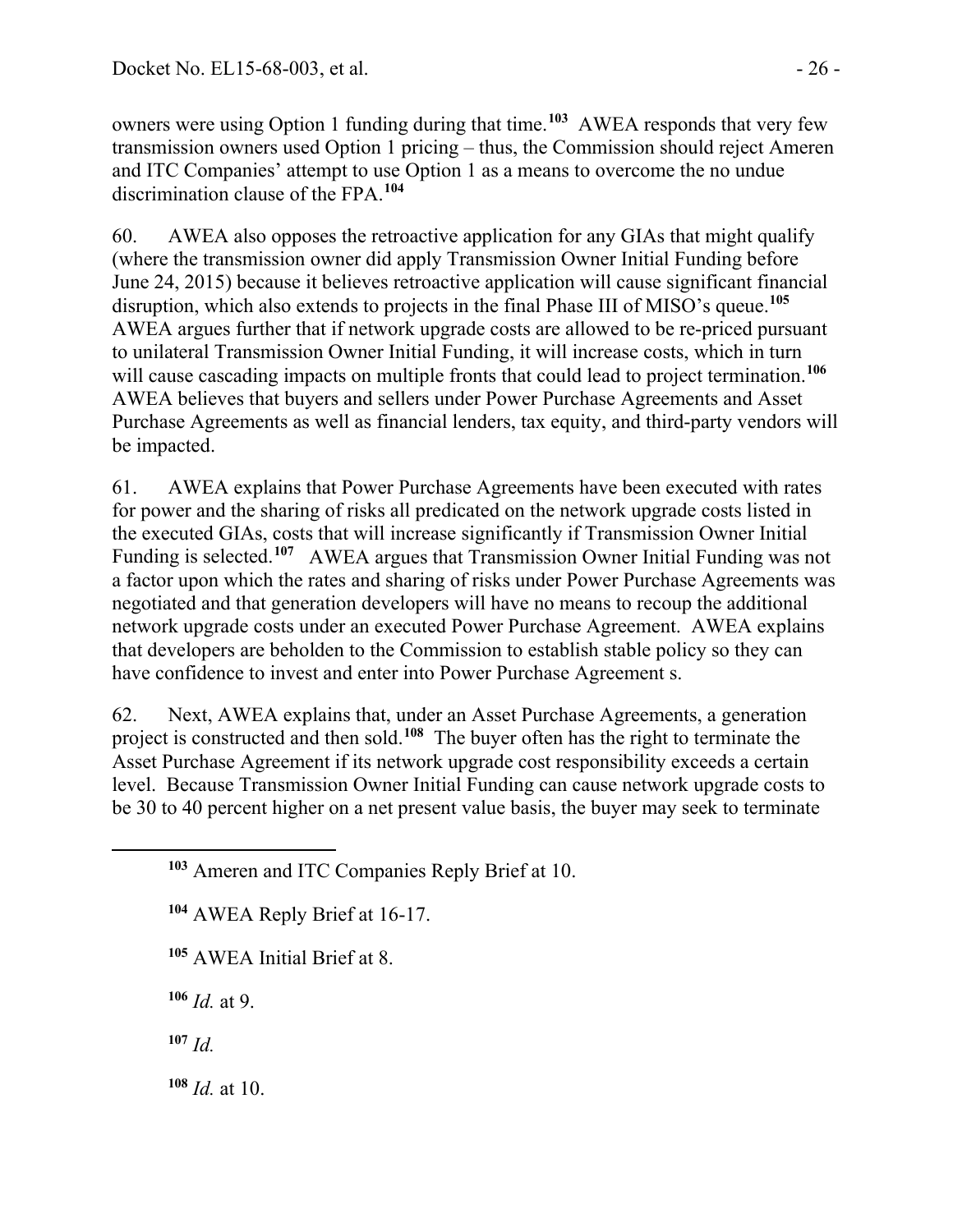the Asset Purchase Agreement if Transmission Owner Initial Funding is selected, which would leave the generation developer with significant sunk costs and no buyer for its generating facility. Alternatively, the buyer may seek to re-open the Asset Purchase Agreement and shift the increased cost to the generation developer, which could render the project uneconomic for the developer. AWEA explains that in some cases, the parties might also agree to share the increase in cost, but that too is problematic because the buyer of a facility is usually is a state-regulated utility and the public service commission likely did not approve the added millions of dollars that would be the buyer's share. Thus, the utility would have to file an application at the public service commission for approval to bear the increased cost, a process that could take months and cause significant delays to project development.

63. AWEA next argues that the Commission's decision will significantly impact lenders and investors in generation projects.**[109](#page-26-0)** AWEA states that lenders and tax equity investors undertook extreme due diligence before executing agreements, which included the cost of network upgrades under a GIA. AWEA explains that project financing and tax equity investment transactions restrict the ability of the project owner to enter into substantive amendments to the GIA. AWEA understands that the project documents agreed to with lenders or investors typically have not addressed the prospect of Transmission Owner Initial Funding for the interim period. Thus, the project owner must seek the consent of lenders or investors to amend the GIA or enter into another agreement to implement the GIA through Transmission Owner Initial Funding, which is a time-consuming process.<sup>[110](#page-26-1)</sup> Due to the need to provide additional funding for payments under the service agreements, either or both parties to the project financing or tax equity deal may see delayed and diminished returns, which may threaten project economic viability.

64. AWEA next argues that the Commission should consider the impending expiration of the federal Production Tax Credit.**[111](#page-26-2)** AWEA explains that if Transmission Owner Initial Funding is applied, the inevitable re-opening of Power Purchase Agreements, Asset Purchase Agreements, lender agreements and tax equity agreements will trigger generation developers to suspend orders with turbine manufacturers and other vendors, which will shift the production schedule and restart a 12 to 14 month delivery schedule with turbine manufacturers. AWEA then states that this will cause the December 31, 2020 Production Tax Credit deadline to be missed, which could cost consumers billions of dollars.

**<sup>109</sup>** *Id.* at 11.

<span id="page-26-2"></span><span id="page-26-1"></span><span id="page-26-0"></span> $\overline{a}$ 

- **<sup>110</sup>** *Id.* at 12.
- **<sup>111</sup>** *Id.* at 12-13.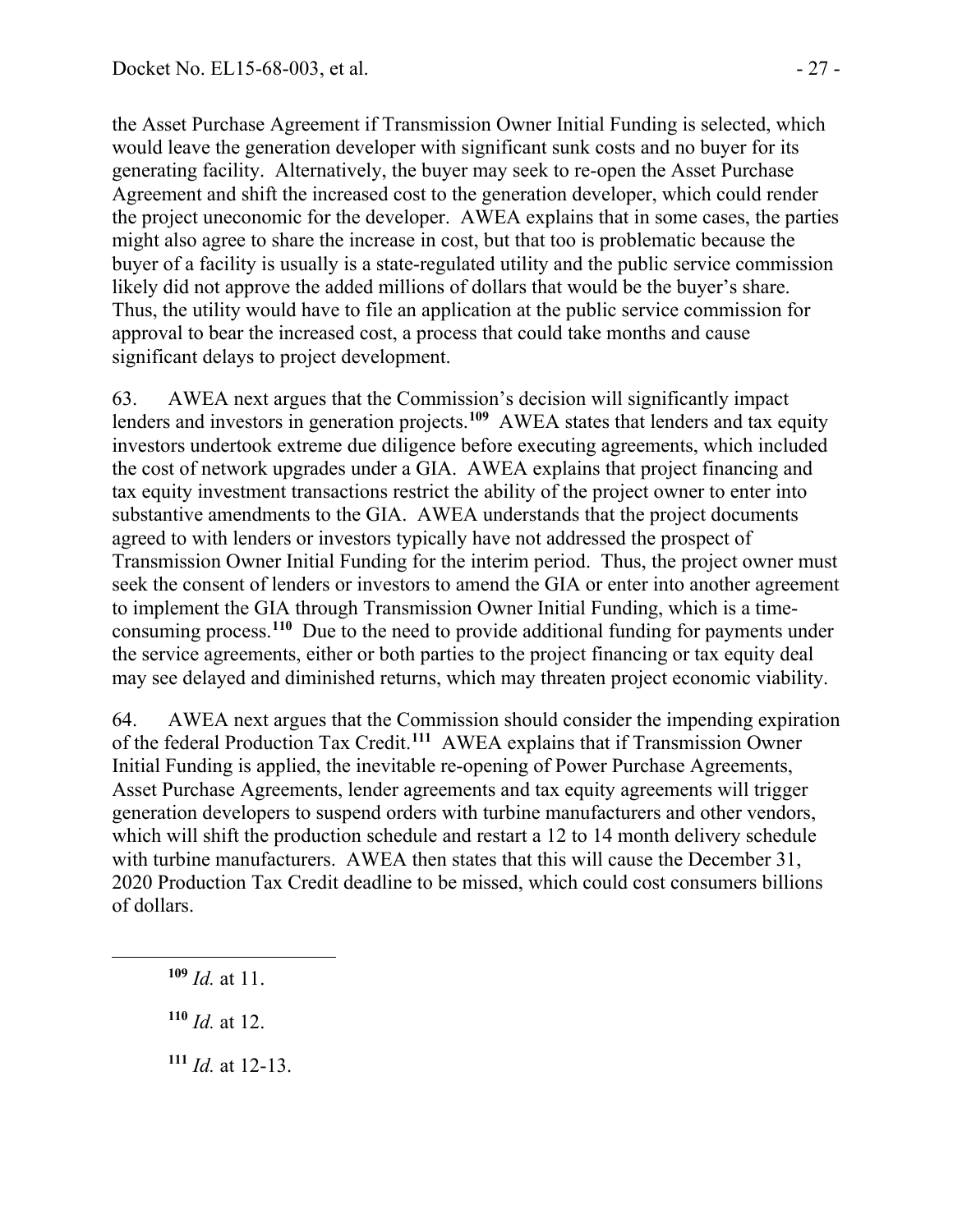65. AWEA argues that regulatory certainty is a hallmark of administrative agency responsibility, and that generation developers have a right to rely on the network upgrade costs in their executed GIAs.**[112](#page-27-0)** AWEA references a Supreme Court finding that, to abrogate an existing contract, the Commission must determine that circumstances are so burdensome that it would "adversely affect the public interest – as where it might impair the financial ability of the public utility to continue service, cast upon consumers an excessive burden, or be unduly discriminatory<sup>"[113](#page-27-1)</sup> and that the Commission generally lacks authority "to abrogate existing contractual arrangements" absent extraordinary circumstances.**[114](#page-27-2)** AWEA submits that none of those circumstances are at issue here: no transmission owner has shown any need to retroactively reform existing GIAs, nor shown that its company has been adversely affected by the lack of ability to attract capital because of the inability to apply Transmission Owner Initial Funding to GIAs since June 24, 2015.**[115](#page-27-3)** Alternatively, AWEA argues, generation developers and interconnection customers will be financially harmed and will experience an excessive burden.**[116](#page-27-4)** AWEA contends that retroactive application of Transmission Owner Initial Funding to existing GIAs will undermine regulatory certainty and harm the ability to obtain, or increase the cost to obtain, capital market backing for generation development.

66. AWEA argues that, if the Commission fails to preserve GIAs entered into from June 24, 2015 through August 31, 2018, it should establish a process to allow for generation developers, generation owners, and interconnection customers to recover their losses.<sup>[117](#page-27-5)</sup> AWEA points to Order No. 888, where the Commission allowed utilities to recover stranded costs where utilities had invested in generation to serve certain retail load, but the retail load would now have the opportunity to obtain power supply from the marketplace. AWEA argues that the Commission should likewise allow generation developers, generation owners, and interconnection customers to recover stranded costs associated with their generation investments, which would include all development and construction costs if the project must be terminated because it is now uneconomic, any forfeited milestones, the increase in network upgrade costs if the project proceeds, any assessed penalties, increased costs under related third-party and vendor contracts, and the

<span id="page-27-2"></span><span id="page-27-1"></span><span id="page-27-0"></span> $\overline{a}$ 

- <span id="page-27-3"></span>**<sup>115</sup>** *Id.* at 15-16.
- <span id="page-27-4"></span>**<sup>116</sup>** *Id.* at 16.
- <span id="page-27-5"></span>**<sup>117</sup>** *Id.* at 17.

**<sup>112</sup>** *Id.* at 14.

**<sup>113</sup>** *Id.* at 15 (citing *FPC v. Sierra Pac. Power Co*., 350 U.S. 348, 355 (1956)).

**<sup>114</sup>** *Id.* (citing *Ark. La. Gas Co. v. Hall*, 453 U.S. 571, 582 (1981)).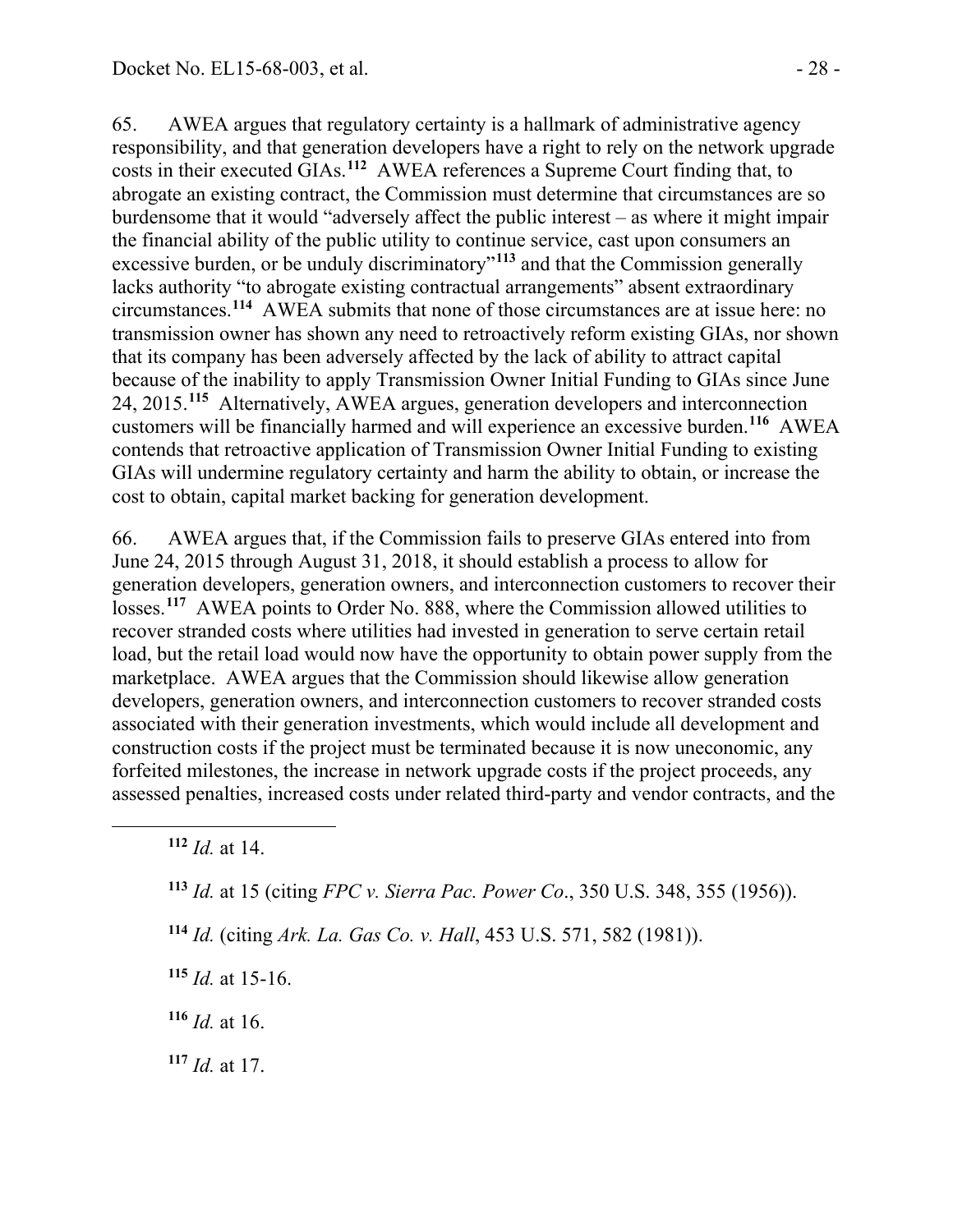loss of Production Tax Credit value. MISO Transmission Owners refute AWEA's request for loss recovery, stating state that: (1) AWEA does not suggest from whom generators will cover such losses; (2) such losses are not stranded because generators were on notice of possible revisions to MISO's Tariff; and (3) while Order No. 888 involved a fundamental reform of the electric industry, there is no such transformation here.**[118](#page-28-0)**

67. MISO Transmission Owners reject the argument that revising existing agreements to allow Transmission Owner Initial Funding will result in consequences for interconnection customers, claiming that this is not a sufficient legal basis to deprive transmission owners or affected system operators rights that are expressly allowed under the Tariff.**[119](#page-28-1)** MISO Transmission Owners assert that the expiration of Production Tax Credits is likewise not a legitimate reason to deprive transmission owners of the right to elect the Transmission Owner Initial Funding option, because the timing of commercial operation and pending expiration of tax credits is a risk of doing business.**[120](#page-28-2)**

68. MISO Transmission Owners and Ameren and ITC Companies contend that the only way to legally restore the transmission owners and interconnection customers to the position they would have been in had the Commission not erred in its now-vacated orders is to allow the MISO transmission owners to revise their agreements entered into between June 24, 2015 and August 31, 2018 to select the Transmission Owner Initial Funding option if they so choose.**[121](#page-28-3)** MISO Transmission Owners argue that, when a court vacates an agency order, it intends to "deprive of force; to make of no authority or validity; to set aside" a prior Commission order.**[122](#page-28-4)** MISO Transmission Owners and Ameren and ITC

**<sup>119</sup>** *Id.* at 12-14.

<span id="page-28-1"></span><span id="page-28-0"></span> $\overline{a}$ 

**<sup>120</sup>** *Id.* at 14-15.

<span id="page-28-3"></span><span id="page-28-2"></span>**<sup>121</sup>** MISO Transmission Owners Initial Brief at 10; Ameren and ITC Companies Initial Brief at 5-8. MISO Transmission Owners further state that, if an agreement was negotiated during the interim period but executed after August 31, 2018, the Commission should allow the transmission owner the right to elect the Transmission Owner Initial Funding Option. MISO Transmission Owners Initial Brief at 13 n.44. AWEA rejects this argument, arguing the transmission owners had notice as of the Ameren Remand Order that the agreements filed after August 31, 2018 may be subject to the previous *pro forma* Tariff language. AWEA Reply Brief at 9-0.

<span id="page-28-4"></span>**<sup>122</sup>** MISO Transmission Owners Initial Brief at 10 (citing *Action on Smoking & Health v. Civil Aeronautics Bd.*, 713 F.2d 795, 797 (D.C. Cir. 1983) (quotations

**<sup>118</sup>** MISO Transmission Owners Reply Brief at 19-20.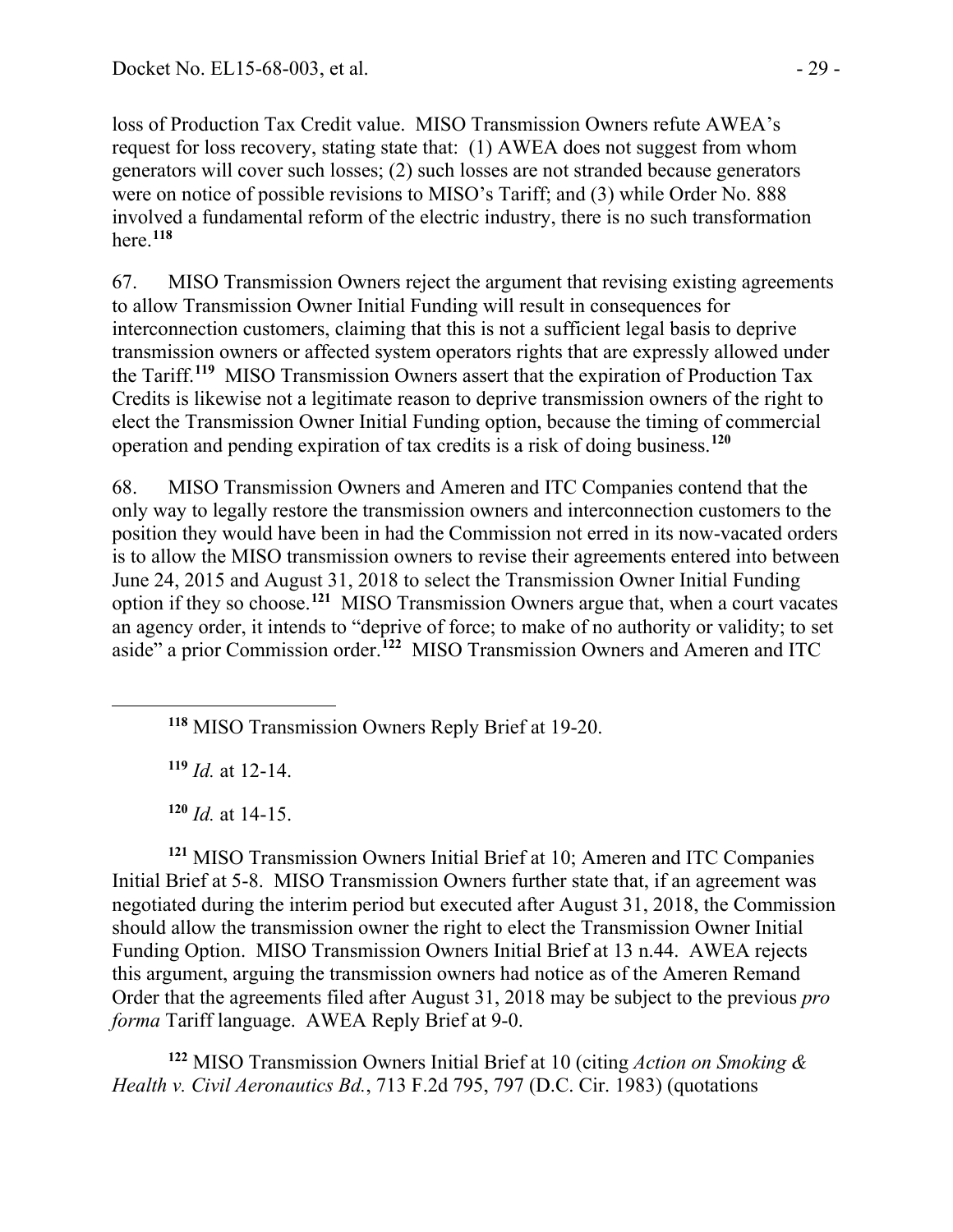Companies argue that the D.C. Circuit expressly vacated the Commission's prior orders, instead of choosing to remand the orders, which returns the parties to the *status quo ante*, particularly during any remand period.<sup>[123](#page-29-0)</sup> Ameren and ITC Companies argue that the Commission committed legal error in issuing the vacated order and that "[w]hen the Commission commits legal error, the proper remedy is one that puts the parties in the position they would have been in had the error not been made."**[124](#page-29-1)**

69. Alliant refutes the argument that the vacatur of the Commission's orders makes any action taken by the Commission invalid.**[125](#page-29-2)** Alliant asserts that section 313(c) of the FPA provides that the filing of a request for rehearing or a petition for judicial review does not operate as a stay of the order of which rehearing or judicial review is sought; Alliant contends that nothing in *Ameren* indicates that the GIAs which were agreed upon while the litigation was pending were also required to be modified based on that decision.**[126](#page-29-3)** Invenergy argues that judicial vacatur does not automatically reinstate the prior rate.**[127](#page-29-4)** Invenergy contends that the Commission generally disfavors the retroactive reopening of transactions where interconnection customers "made investment decisions based on the [auction price]" and "are required to invest capital in new or upgraded facilities" in order to meet their commitments.<sup>[128](#page-29-5)</sup> Invenergy states that interconnection customers made investment decisions and invested capital in reliance on the executed agreements' terms, and revising such terms retroactively could be disruptive. Invenergy also argues that declining to reopen the already executed agreements in question here, is

omitted)).

 $\overline{a}$ 

<span id="page-29-0"></span>**<sup>123</sup>** *Id.* at 10-11 (citing *Transcon. Gas Pipe Line Corp. v. FPC*, 488 F.2d 1325 (D.C. Cir. 1973) (vacating orders and remanding for the Commission to consider all relevant factors in its decision making)).

<span id="page-29-3"></span><span id="page-29-2"></span><span id="page-29-1"></span>**<sup>124</sup>** Ameren and ITC Companies Initial Brief at 10 (citing *Exxon Co., U.S.A. v. FERC*, 182 F.3d 30, 49 (D.C. Cir. 1999) (*Exxon*)).

**<sup>125</sup>** Alliant Reply Brief at 8.

**<sup>126</sup>** *Id.* at 8-9.

<span id="page-29-4"></span>**<sup>127</sup>** Invenergy Reply Brief at 6.

<span id="page-29-5"></span>**<sup>128</sup>** *Id.* (citing *PJM Interconnection, L.L.C.*, 161 FERC ¶ 61,252, at P 56 (2017)).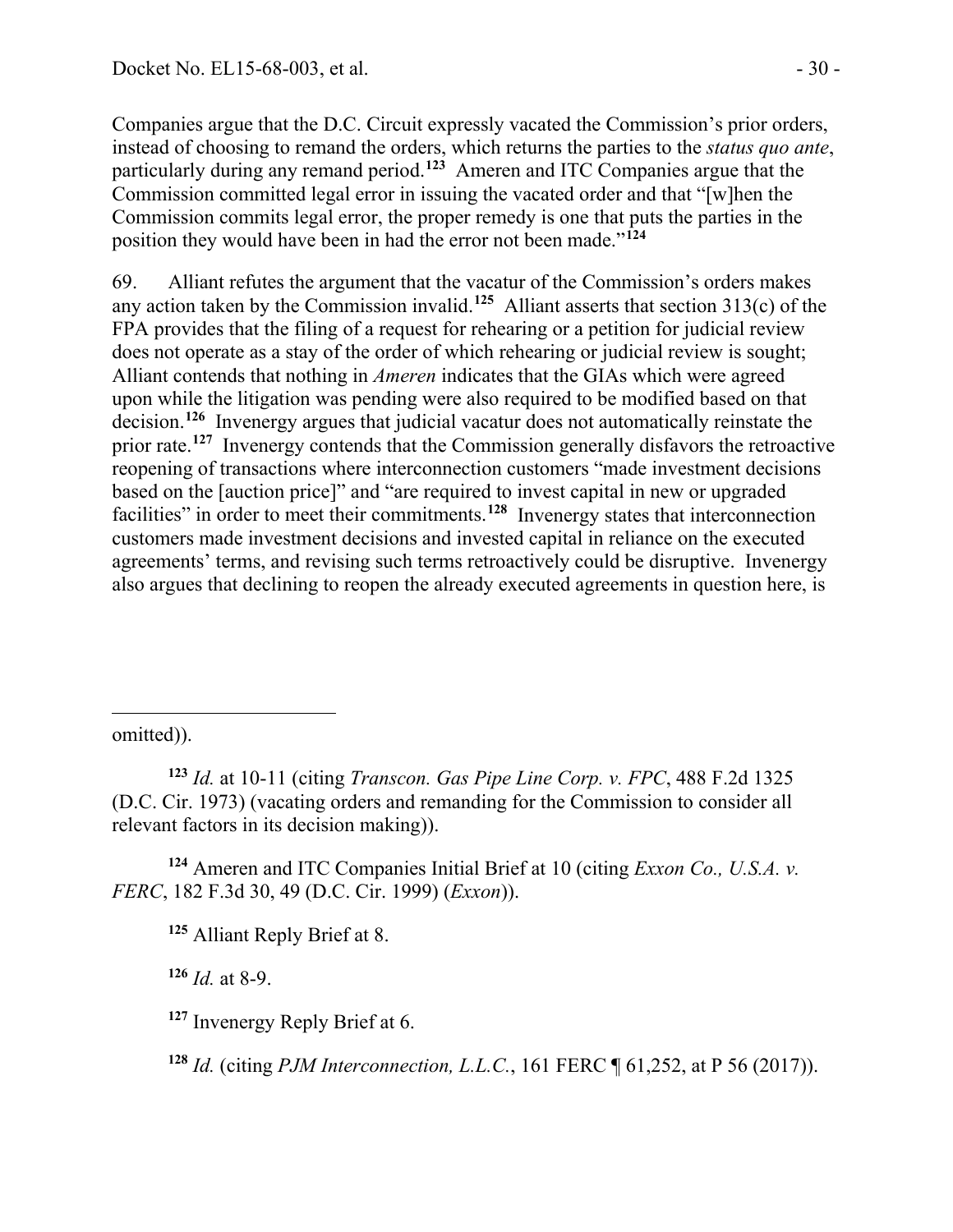consistent with the Commission's treatment of already-existing agreements when it ordered removal of Option 1 funding from MISO's Tariff on a prospective basis.**[129](#page-30-0)**

70. MISO Transmission Owners and Ameren and ITC Companies argue that interconnection customers were on notice that the funding provisions of the *pro forma* GIA, FCA, and MPFCA were tentative and could be reverted to allow for the Transmission Owner Initial Funding option.**[130](#page-30-1)** Ameren and ITC Companies contend that the Commission previously recognized that a judicial remand could require changes to agreements entered into during the pendency of these proceedings when it rejected a reservation of rights clause proposed in a GIA by Ameren Services Company.**[131](#page-30-2)** Ameren and ITC Companies explain that the proposed reservation of rights clause stated that Generator Up-Front Funding was potentially subject to replacement with Transmission Owner Initial Funding, but the Commission found "that the proposed contested language is unnecessary, as any amendments to Article 11.3 of the *pro forma* GIA will be determined, if necessary, on remand in Docket No. EL15-68, *et al.*"**[132](#page-30-3)**

71. Alliant, Invenergy, and AWEA rebut the notice argument from MISO Transmission Owners and Ameren and ITC Companies.**[133](#page-30-4)** Alliant argues that the justness and reasonableness of individual GIAs that became effective during the interim period was not at issue in the now-vacated orders, and interconnection customers were not on notice that those agreements might be in jeopardy. Alliant states that interconnection customers were entitled to rely on those agreements when they procured funding for the underlying project.**[134](#page-30-5)** Invenergy states that interconnection customers need information with sufficient time to make informed commercial decisions about their projects, and the transmission owners gave no indication during the study process or before entering into an interconnection agreement whether they would elect to initially

 $129$  *Id.* at 6-7.

<span id="page-30-0"></span> $\overline{a}$ 

<span id="page-30-1"></span>**<sup>130</sup>** MISO Transmission Owners Initial Brief at 11 (citing *W. Deptford Energy, LLC v. FERC*, 766 F.3d 10, 22-23 (D.C. Cir. 2014) (*West Deptford*); Ameren and ITC Companies Initial Brief at 9.

**<sup>131</sup>** Ameren and ITC Companies Initial Brief at 9.

<span id="page-30-3"></span><span id="page-30-2"></span>**<sup>132</sup>** *Id.* (citing *Midcontinent Indep. Sys. Operator, Inc.*, 155 FERC ¶ 61,040, at P 19 (2016) (*MISO*)).

<span id="page-30-5"></span><span id="page-30-4"></span>**<sup>133</sup>** Alliant Reply Brief at 5; Invenergy Reply Brief at 5-6; AWEA Reply Brief at 11-12.

**<sup>134</sup>** Invenergy Reply Brief at 5-6.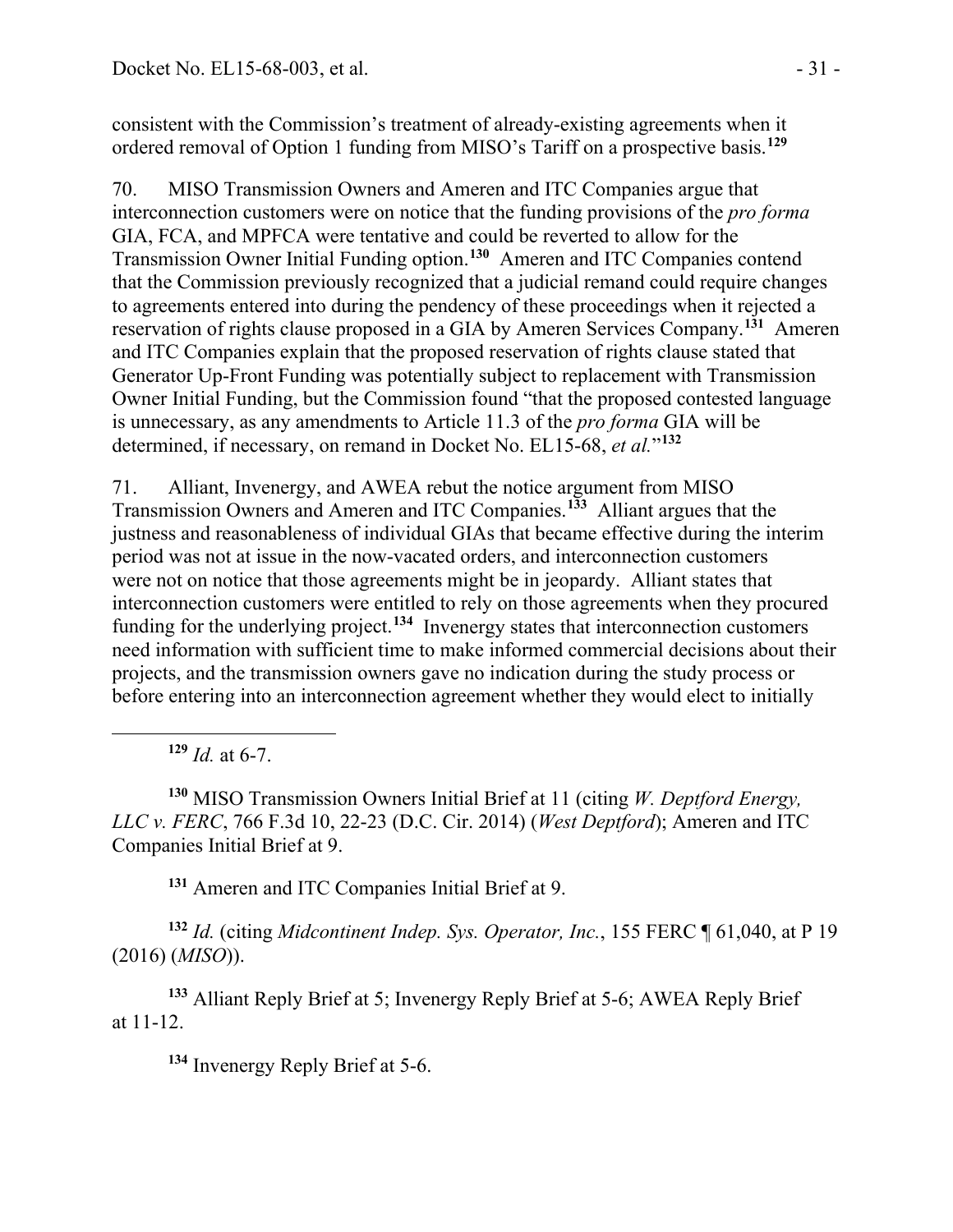fund the network upgrades if successful on appeal.**[135](#page-31-0)** Invenergy argues that notice that a change of some unknown amount might be assessed over a period of time at some point in the future is not an effective notice.**[136](#page-31-1)** Invenergy contends that waiting for the remand proceeding and additional potential appeals to end before deciding whether to go forward with a project was not a reasonable option for many interconnection customers.

72. Alliant and AWEA further refute arguments that the Commission's decision in *MISO* put interconnection customers on notice that the Commission could order changes to specific GIAs retroactively in the event of reversal by the D.C. Circuit.**[137](#page-31-2)** They argue that, although the Commission recognized in *MISO* that the GIA in that case might be subject to change at the conclusion of the litigation, the Commission explained that any such changes would be implemented under Article 30.11 of the GIA, whereby MISO could make a unilateral filing to modify the GIA under section 205 of the FPA, while the transmission owner and interconnection customer could make a unilateral filing under section 206 of the FPA.**[138](#page-31-3)** The Commission found that the transmission owner in that case had sufficient right to make its arguments for changes to the GIA depending on the results of the appeals process. Alliant and AWEA conclude that, if an existing GIA is modified according to Article 30.11 by MISO under section 205 or by the transmission owner or interconnection customer under section 206, such changes to a specific GIA may only be made effective prospectively, and *MISO* says nothing about global retroactive reformation of all GIAs, FCAs, and MPFCAs.**[139](#page-31-4)** Ameren and ITC Companies argue, on the other hand, that the agreements effective between June 24, 2015 and August 31, 2018 are *pro forma* agreements, the generic terms of which are set by the Tariff; therefore, the Commission's approval of the change to the Tariff (and thus the *pro forma* agreements under it) was vacated by the D.C. Circuit.**[140](#page-31-5)**

73. AWEA refutes MISO Transmission Owners' reliance on *West Deptford* for the argument that, if the Commission is not allowed to retroactively amend agreements

**<sup>135</sup>** *Id.* at 6, 10.

<span id="page-31-0"></span>

**<sup>136</sup>** *Id*. at 10.

<span id="page-31-2"></span><span id="page-31-1"></span>**<sup>137</sup>** Alliant Reply Brief at 5-7; AWEA Reply Brief at 11-12 (referencing *MISO*, 155 FERC ¶ 61,040).

<span id="page-31-5"></span><span id="page-31-4"></span><span id="page-31-3"></span>**<sup>138</sup>** Alliant Reply Brief at 7; AWEA Reply Brief at 12 (both citing *MISO*, 155 FERC ¶ 61,040 at P 19).

**<sup>139</sup>** Alliant Reply Brief at 8; AWEA Reply Brief at 12.

**<sup>140</sup>** Ameren and ITC Companies Reply Brief at 11.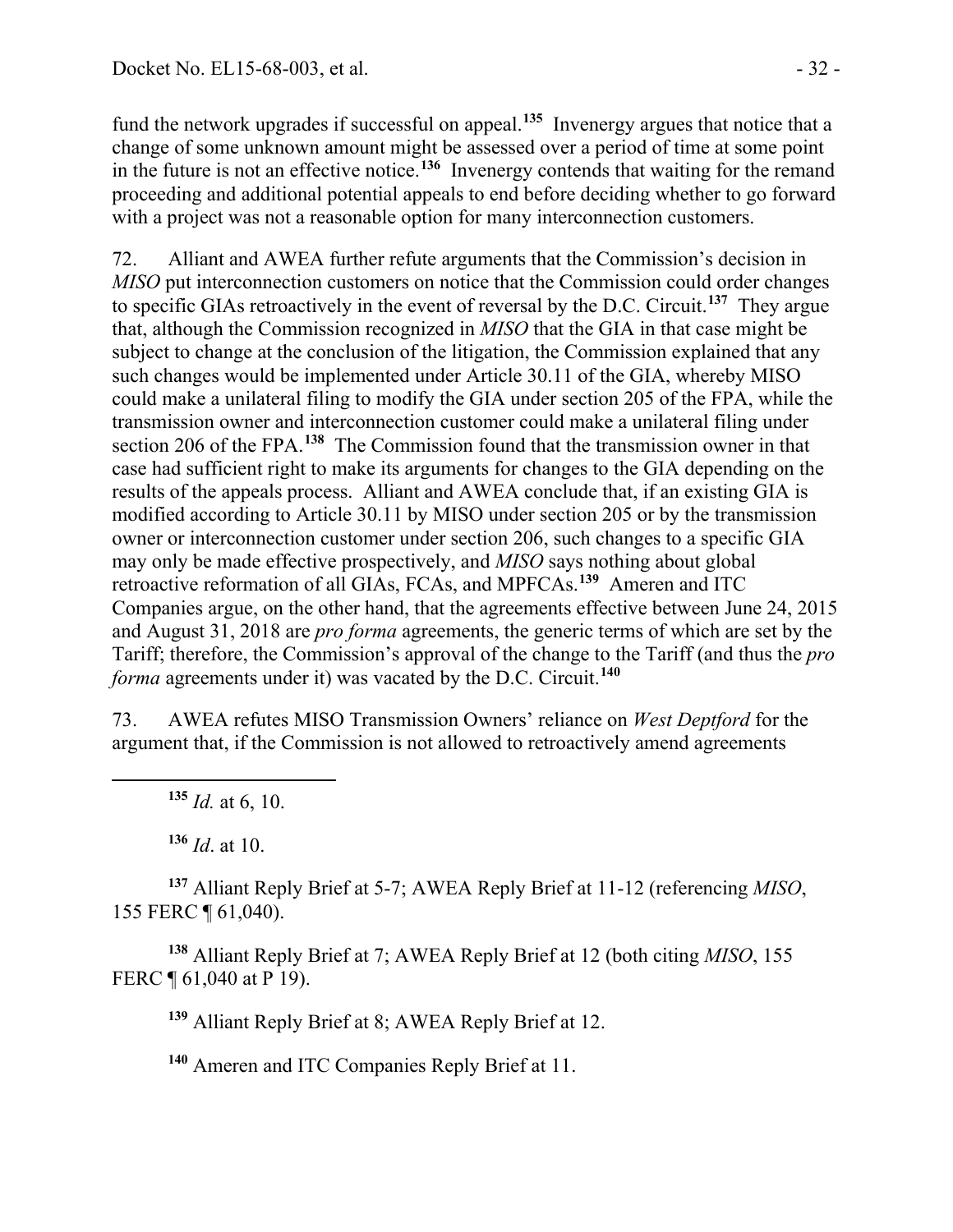to correct its errors, "[ratepayers will] be substantially and irreparably injured by Commission errors, and judicial review would be powerless to protect them from many of the losses so incurred."**[141](#page-32-0)** AWEA argues that there is no such injury to transmission owners here; to the contrary, interconnection customers are at risk of increased costs, upended contracts, and terminated projects. MISO Transmission Owners reject AWEA's argument, asserting that it misses the mark – they state that returning the parties to the *status quo ante* is justifiable on its face and need not be further justified by evidence that doing otherwise will cause harm.**[142](#page-32-1)**

### **(a) If so, and, to the extent a transmission owner elects such Transmission Owner Initial Funding option, how should such election be implemented?**

74. Xcel argues that, if transmission owners and affected system operators are permitted to re-open executed agreements to elect Transmission Owner Initial Funding, the Commission should consider the following procedures: (1) require that proposed revisions to individual GIAs, FCAs or MPFCAs that have been previously accepted for filing be filed with the Commission under FPA section 205; (2) allow interconnection customers to ask that disputed revisions to their agreements be refiled unexecuted – even if the agreement was previously executed – so the interconnection customer may protest or comment on the filing; and (3) require that each Facility Service Agreement (FSA) setting forth the rates and terms of the transmission owner's proposed charge be filed with the Commission under FPA section 205.<sup>[143](#page-32-2)</sup> Xcel states that, under section 205, the transmission owner would bear the burden of proof to demonstrate that the amended interconnection agreement and the proposed charges are just and reasonable.**[144](#page-32-3)**

75. MISO disagrees with Xcel's argument that interconnection customers should be able to refile disputed revisions to the Transmission Owner Initial Funding aspects of their revised agreements unexecuted.**[145](#page-32-4)** MISO states that the Commission should mandate the required revisions to the agreements in this proceeding rather than re-open executed agreements in future, individual section 205 proceedings. MISO states that it

**<sup>142</sup>** MISO Transmission Owners Reply Brief at 18.

**<sup>143</sup>** Xcel Initial Brief at 15-16.

<span id="page-32-3"></span>**<sup>144</sup>** *Id.* at 16.

<span id="page-32-2"></span><span id="page-32-1"></span><span id="page-32-0"></span> $\overline{a}$ 

<span id="page-32-4"></span>**<sup>145</sup>** MISO Reply Brief at 4.

**<sup>141</sup>** AWEA Reply Brief at 13 (citing *West Deptford*, 766 F.3d at 22-23).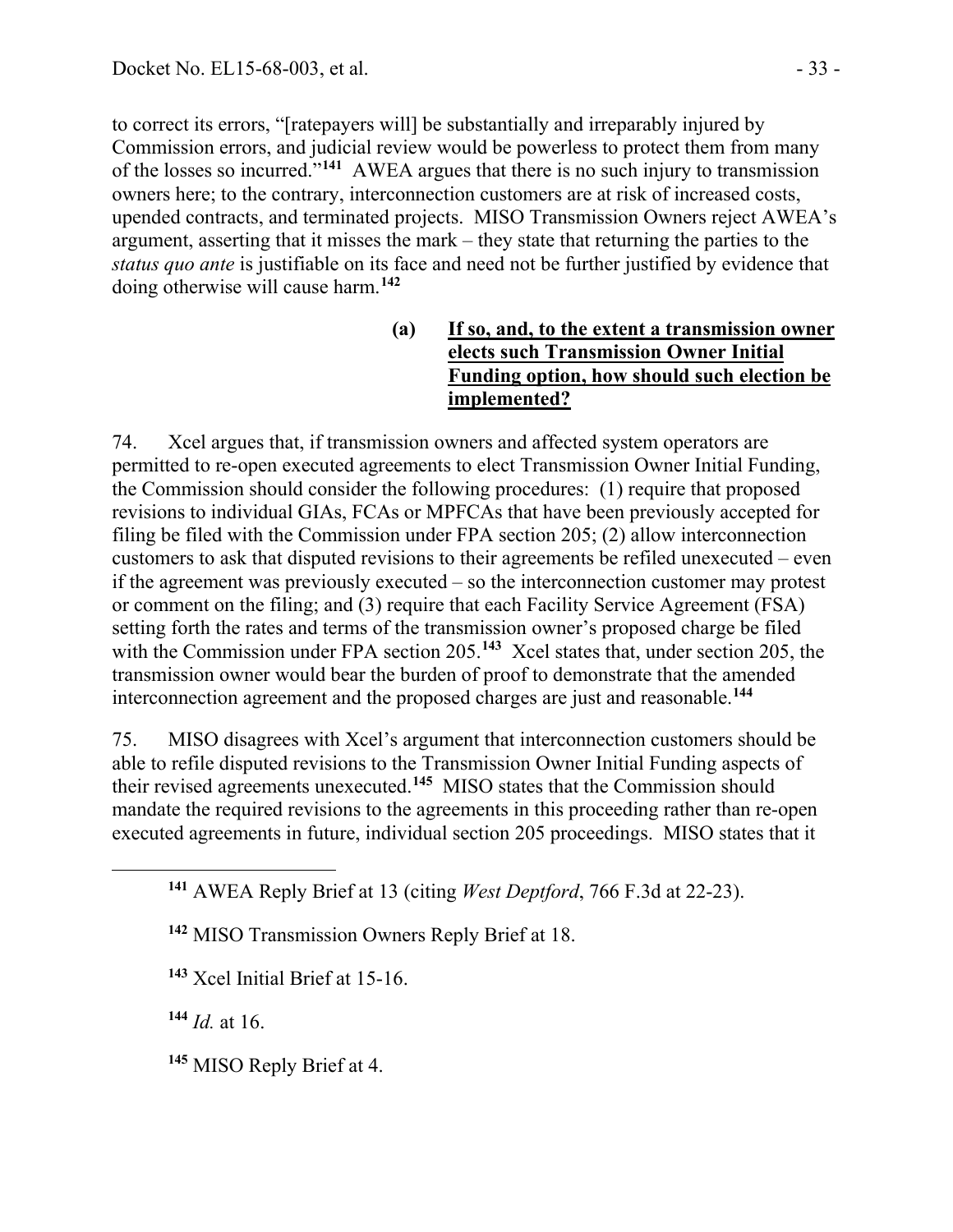will promptly implement such mandated revisions by reforming the conforming agreements in the Electric Quarterly Reports. MISO asserts that, to the extent additional revisions are necessary, the parties can propose amendments to their agreements under section 30.11 of the *pro forma* GIA or section 16.4 of the *pro forma* FCA and MPFCA.**[146](#page-33-0)** MISO disagrees with Xcel's implied argument that, if the Commission were to allow the Transmission Owner Initial Funding option as of June 24, 2015, the Commission would be retroactively amending agreements in violation of the filed rate doctrine. MISO states that, when determining whether a Commission order violates the filed rate doctrine, the courts inquire whether there was sufficient notice that the approved rate was subject to change. MISO asserts that all parties had sufficient notice that the agreements were subject to modification because the Commission was examining the reasonableness of the Transmission Owner Initial Funding option pursuant to FPA section 206; thus, there should be no requirement to file the agreements under section 205.**[147](#page-33-1)** MISO states that it is unclear what a transmission owner would need to demonstrate under section 205, because the revised agreements would merely reflect the Transmission Owner Initial Funding option found to be just and reasonable in this proceeding. MISO argues that requiring section 205 filings now due to the Commission's legal error would not place the parties back in the position they would have been had the error not been made – MISO explains that, had the vacated orders never been issued, MISO would have reported the conforming agreements (continuing Transmission Owner Initial Funding) in the Electric Quarterly Reports.**[148](#page-33-2)** MISO also disagrees with Xcel's argument that the transmission owner should bear the burden of proof to demonstrate that the amended interconnection agreement and the proposed charges are just and reasonable.**[149](#page-33-3)** MISO states that, until it revises its *pro forma* agreements to remove Transmission Owner Initial Funding or the Commission orders them changed under FPA section 206, the current *pro forma* agreements (which include Transmission Owner Initial Funding) are the filed rate.

76. Alliant states that, if ITC Midwest is permitted to elect the Transmission Owner Initial Funding option for network upgrades in already effective agreements from the interim period, the changes to funding arrangements should be implemented in a way that protects IPL and its customers against additional costs.**[150](#page-33-4)** Alliant states, for example, that to the extent IPL has elected Generator Up-Front Funding for any of the

**<sup>146</sup>** *Id.* at 5.

<span id="page-33-2"></span><span id="page-33-1"></span><span id="page-33-0"></span> $\overline{a}$ 

**<sup>147</sup>** *Id.* at 5-6; *see also* MISO Transmission Owners Reply Brief at 16.

**<sup>148</sup>** MISO Reply Brief at 6-7.

<span id="page-33-3"></span>**<sup>149</sup>** MISO Transmission Owners Reply Brief at 21.

<span id="page-33-4"></span>**<sup>150</sup>** Alliant Initial Brief at 9.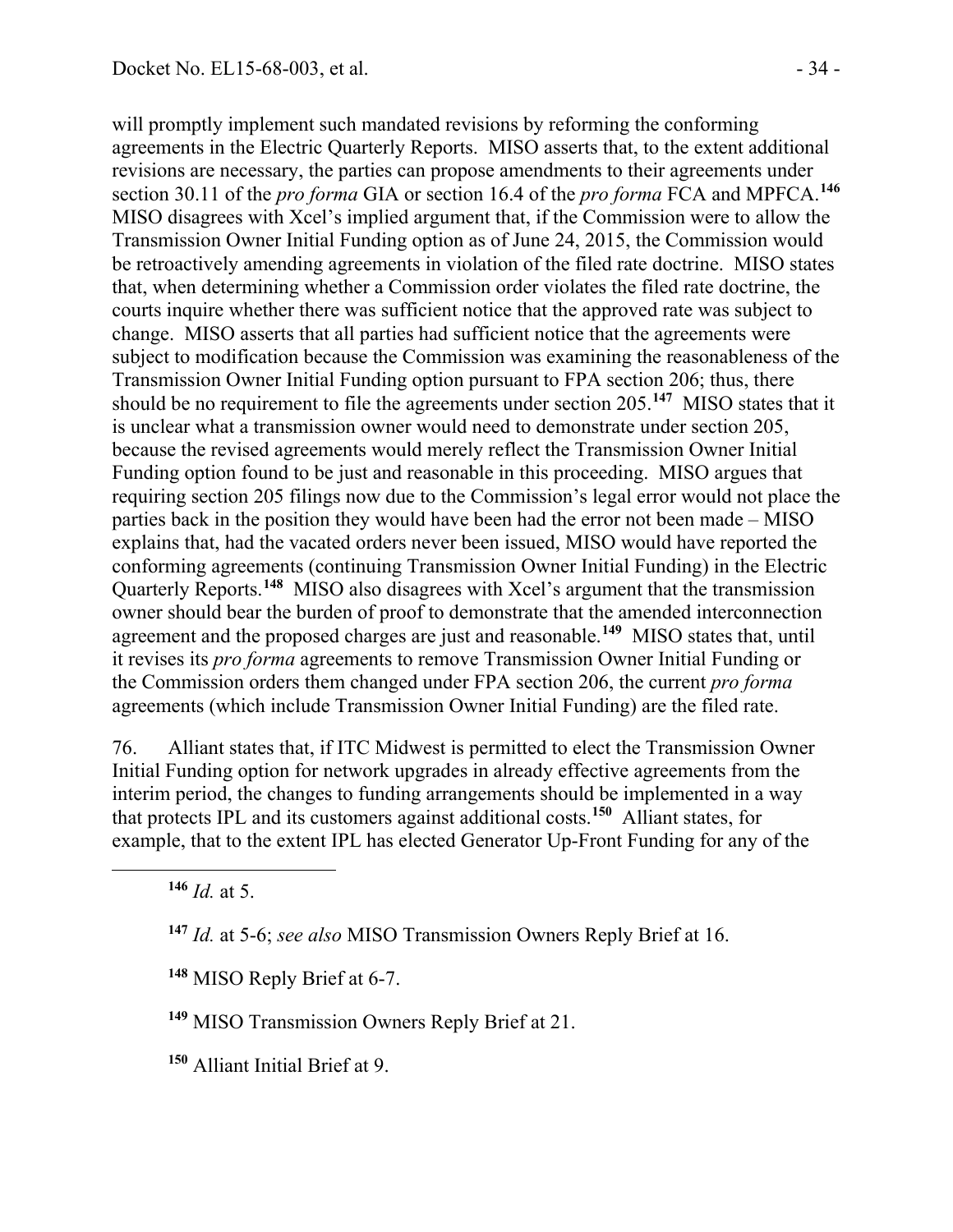affected agreements, the Commission should limit the return on and of capital that ITC Midwest can recover to the amounts that IPL would have incurred under the originallyestablished financing arrangement, and should waive any requirement to provide financial security. MISO Transmission Owners reject Alliant's suggestion to limit a transmission owner's recovery in this manner, arguing that this approach is unsustainable given the Court's vacatur and the Commission's reversal.**[151](#page-34-0)**

77. Invenergy argues that, going forward, a transmission owner should be required to provide a timely estimate of the costs that would apply should it elect the Transmission Owner Initial Funding option, so that the interconnection customer can make informed business decisions.**[152](#page-34-1)** Invenergy states that the transmission owner should be required to provide the interconnection customer a cost estimate based on the information available at the time and a summary of the expected FSA terms should the transmission owner choose the Transmission Owner Initial Funding option.

<span id="page-34-1"></span><span id="page-34-0"></span> $\overline{a}$ 

**<sup>151</sup>** MISO Transmission Owners Reply Brief at 10-11.

**<sup>152</sup>** Invenergy Reply Brief at 10-11.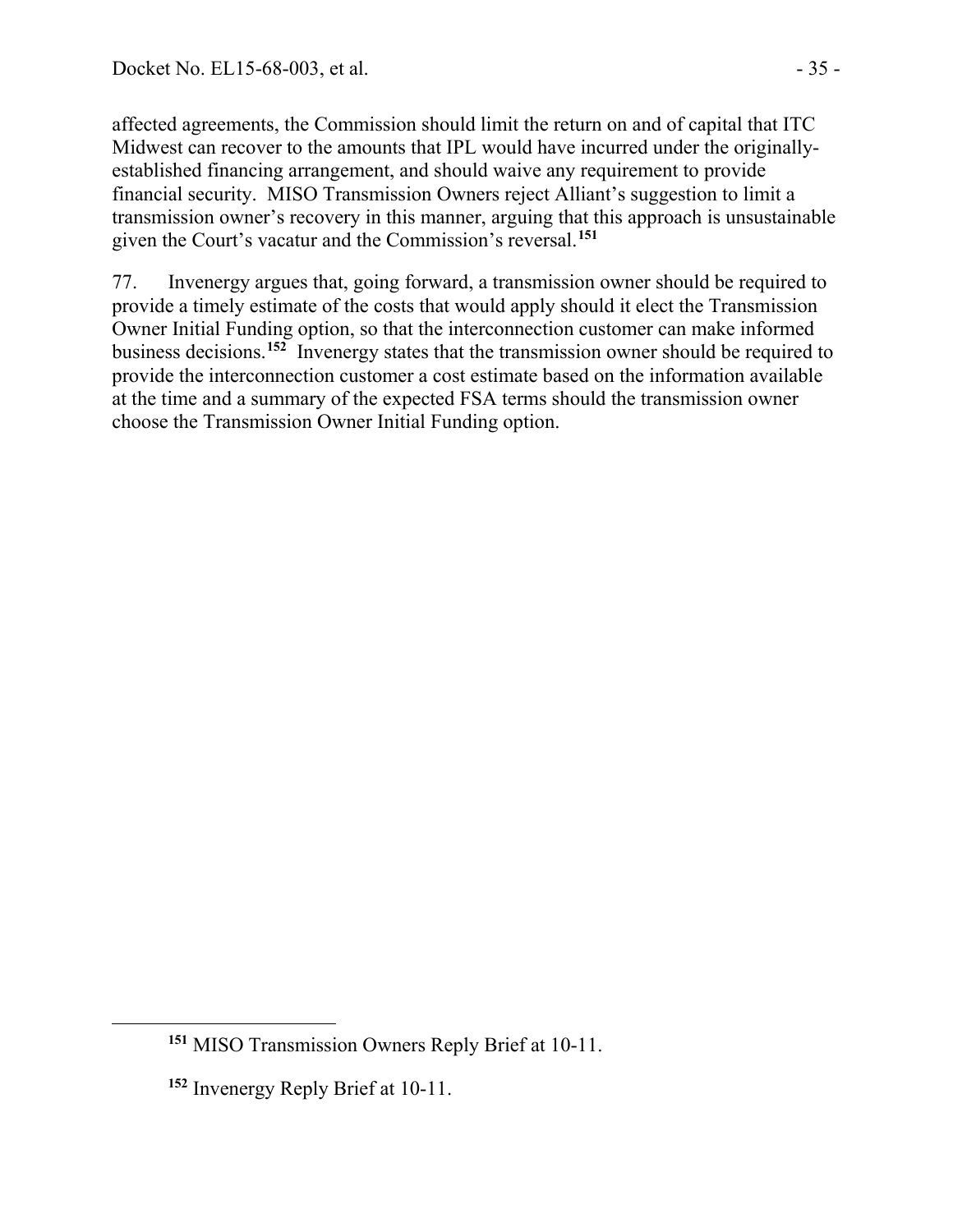78. Ameren and ITC Companies and MISO Transmission Owners contend that there are three categories of agreements that must be addressed in different ways.**[153](#page-35-0)** First, for agreements that have been executed but where the interconnection customer has not yet provided payment, they argue that the agreement should be modified to reflect the transmission owner's election of Transmission Owner Initial Funding and then the transmission owner should develop and file an FSA with the Commission. Second, for agreements where the interconnection customer has paid the transmission owner for the network upgrades but the upgrades are not yet completed and in service, Ameren and ITC Companies and MISO Transmission Owners argue that the Commission should allow transmission owners to modify the agreement to reflect the Transmission Owner Initial Funding election, refund any payments received from the interconnection customer for the network upgrades, and develop and file an FSA reflecting the charge for the full cost (including return on and of capital) of the network upgrades.**[154](#page-35-1)** They contend that the transmission owner should refund the amount it received from the interconnection customer without interest because the transmission owner was merely acting as a passthrough of the interconnection customer's capital and the transmission owner was not earning any return on the funds.**[155](#page-35-2)** Third, for agreements that are in effect where the interconnection customer provided the funds to the transmission owner to construct the network upgrades and the upgrades have been completed and placed in service, Ameren and ITC Companies and MISO Transmission Owners argue that the transmission owner should be required to refund the payment made by the interconnection customer, less any applicable depreciation from the in-service date of the network upgrade to the date of the payment.**[156](#page-35-3)** MISO Transmission Owners argue that this should be used to derive a calculated net book value of the asset, which will determine the capital amount to be used in the subsequent FSA.**[157](#page-35-4)** They contend that, because the upgrade was originally funded

<span id="page-35-0"></span> **<sup>153</sup>** Ameren and ITC Companies Initial Brief at 11; MISO Transmission Owners Initial Brief at 14.

<span id="page-35-1"></span>**<sup>154</sup>** Ameren and ITC Companies Initial Brief at 12; MISO Transmission Owners Initial Brief at 14.

<span id="page-35-2"></span>**<sup>155</sup>** Ameren and ITC Companies Initial Brief at 12; MISO Transmission Owners Initial Brief at 14-15 (citing *Tex. E. Transmission Corp.*, 63 FERC ¶ 61,064, at 61,270 (1994) (affirming an earlier order denying interest on a refund where the utility did not have use of the funds)).

<span id="page-35-4"></span><span id="page-35-3"></span>**<sup>156</sup>** Ameren and ITC Companies Initial Brief at 13; MISO Transmission Owners Initial Brief at 15.

**<sup>157</sup>** MISO Transmission Owners Initial Brief at 15.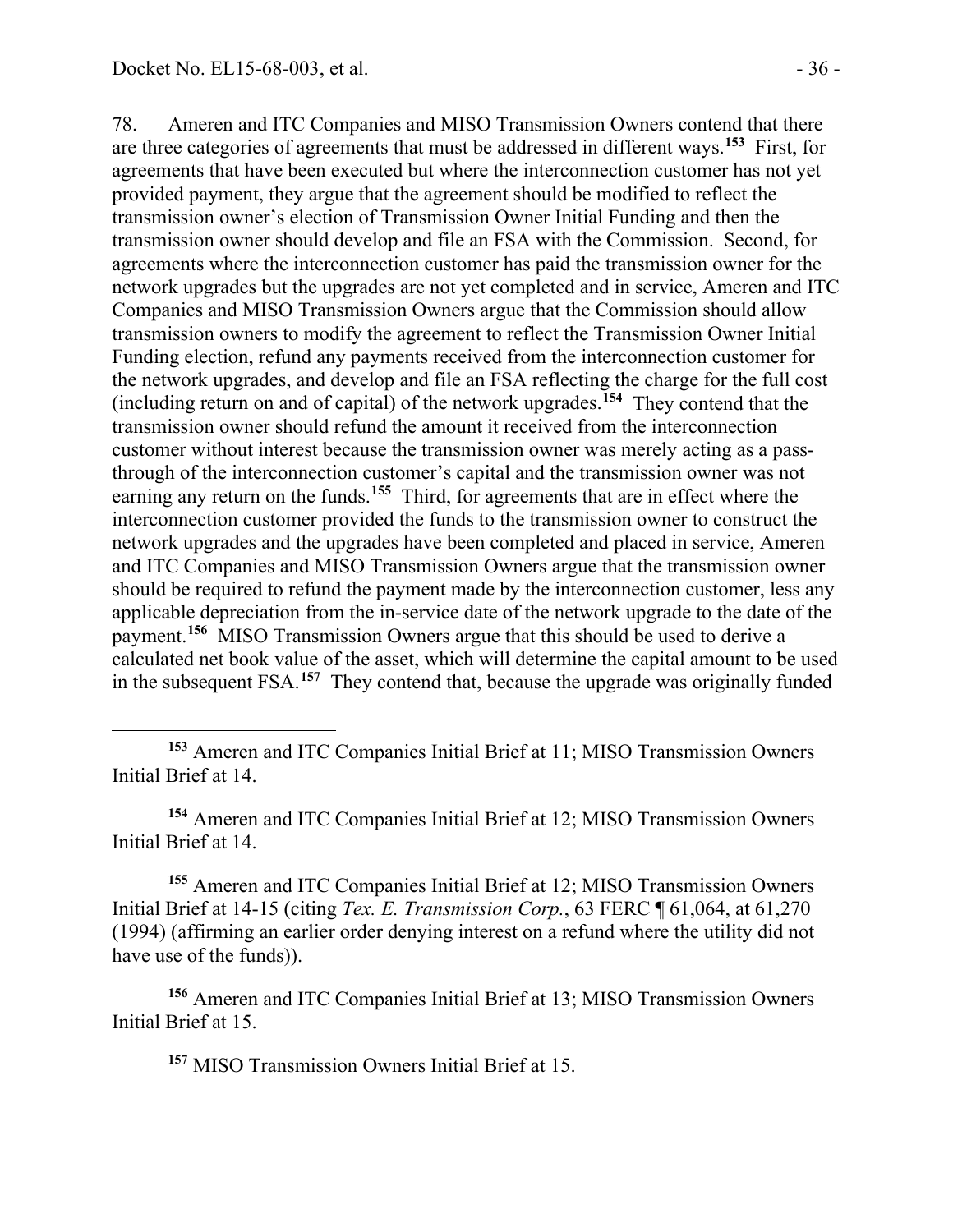by the interconnection customer, a depreciation rate should be derived as an increment of the total original term of the original agreement. Ameren and ITC Companies and MISO Transmission Owners argue that the transmission owner would then develop an FSA for the remaining term of the original agreement that provides for the transmission owner's recovery of both a return on and of the capital amount repaid to the interconnection customer to be recovered over the reduced term of the FSA.**[158](#page-36-0)**

> **(b) How would the transmission owner fund the network upgrades, especially where the interconnection customer may have already funded such network upgrades?**

79. Xcel assumes that the transmission owner would fund the network upgrades using its normal corporate financing arrangements (short term debt, long term debt and equity), the same funding arrangements used to fund network upgrades not related to interconnection requests.**[159](#page-36-1)**

80. Alliant states that, because ITC Midwest must obtain authorization from the Commission for the issuance of securities, any proposal by ITC Midwest to procure funds for financing the affected network upgrades must comply with financing requirements adopted by the Commission.**[160](#page-36-2)**

81. Ameren and ITC Companies state that transmission owners will fund the payment to the generator to put the transmission owner and the interconnection customer in the same position they had been in had the Commission not issued the vacated orders.**[161](#page-36-3)**

## **(c) How would the transmission owner recover a return on and of the capital cost of the relevant network upgrades?**

82. Xcel states that there is no defined method to recover a return on and of capital for network upgrades in the MISO Tariff; however, in the past, some transmission owners have used the Attachment GG<sup>[162](#page-36-4)</sup> rate methodology as calculated for that transmission

<span id="page-36-2"></span><span id="page-36-1"></span><span id="page-36-0"></span> $\overline{a}$ 

- **<sup>160</sup>** Alliant Initial Brief at 9.
- <span id="page-36-3"></span>**<sup>161</sup>** Ameren and ITC Companies Initial Brief at 13.
- <span id="page-36-4"></span>**<sup>162</sup>** Attachment GG (Network Upgrade Charge) of the MISO Tariff includes in the

**<sup>158</sup>** *Id.* at 16; Ameren and ITC Companies Initial Brief at 13.

**<sup>159</sup>** Xcel Initial Brief at 17.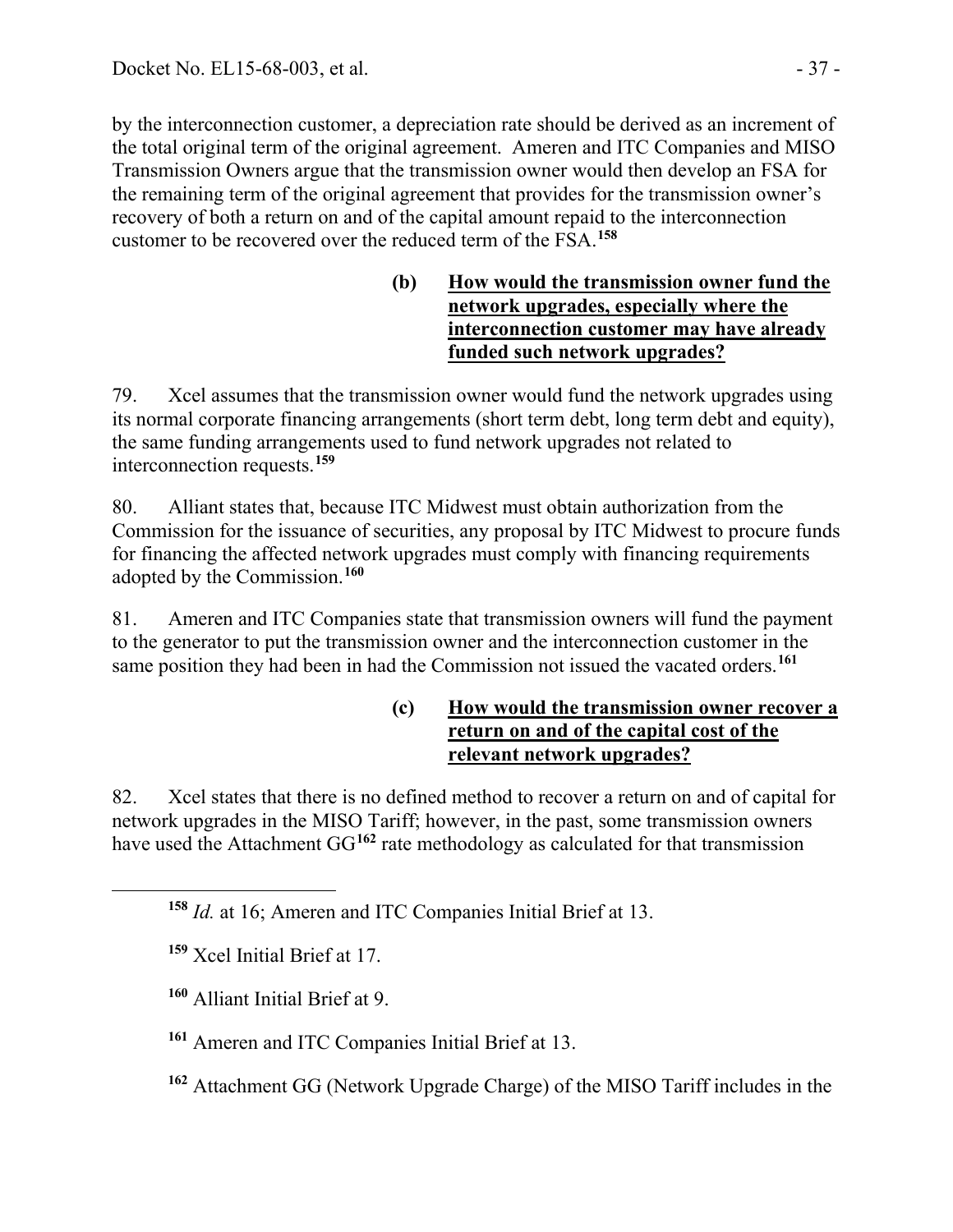owner to determine the fixed charge rate.**[163](#page-37-0)** Invenergy disagrees with the suggestion that the return on and of capital should reflect the same inputs used for other charges developed under Attachment GG.**[164](#page-37-1)** Invenergy argues that, while the Court expressed concerns related to the Commission's consideration of potential risks imposed on transmission owners when constructing and operating interconnection related network upgrades, it does not mean such risks exist. Invenergy contends that most network upgrades are replacements of existing equipment with upgraded equipment, and there can be no claim of additional risk to the transmission owner of owning what is basically the same equipment. Invenergy also argues that, because the interconnection customer must bear the higher capital costs of the Transmission Owner Initial Funding option, but also provide security on the capital costs, there is a much lower risk to the transmission owner than it might face in its ordinary operations.**[165](#page-37-2)** Invenergy requests that the Commission make clear that it will consider these factors in determining the return on equity levels.

83. Alliant states that ITC Midwest may seek to recover a return on and of capital it has invested to fund network upgrades through its formula rate, as long as such costs are just and reasonable and are shown to have been prudently incurred.**[166](#page-37-3)**

84. Ameren and ITC Companies and MISO Transmission Owners state that the rate reflected in the FSA would reflect the transmission owner's recovery on and of capital.**[167](#page-37-4)**

**<sup>163</sup>** Xcel Initial Brief at 17.

**<sup>164</sup>** Invenergy Reply Brief at 12.

<span id="page-37-2"></span><span id="page-37-1"></span><span id="page-37-0"></span>**<sup>165</sup>** *Id.* at 13 (Invenergy cites to the example of the Commission's *pro forma* Open Access Transmission Tariff (§ 17.3), where customers need only provide a deposit covering one month of service regardless of the length of their transmission service).

**<sup>166</sup>** Alliant Initial Brief at 9-10.

<span id="page-37-4"></span><span id="page-37-3"></span>**<sup>167</sup>** Ameren and ITC Companies Initial Brief at 13; MISO Transmission Owners Initial Brief at 14.

 calculation of the network upgrade charge a return on capital investment, income taxes, depreciation expense, operating and maintenance expense (O&M), administrative and general expense, and other direct and indirect costs. The Commission has limited the calculation of the network upgrade charge using Attachment GG under the Transmission Owner Initial Funding option to the return on and of the capital costs of the relevant network upgrades. *See Midcontinent Indep. Sys. Operator, Inc.*, 145 FERC ¶ 61,111, at P 41 (2013) (*Hoopeston*).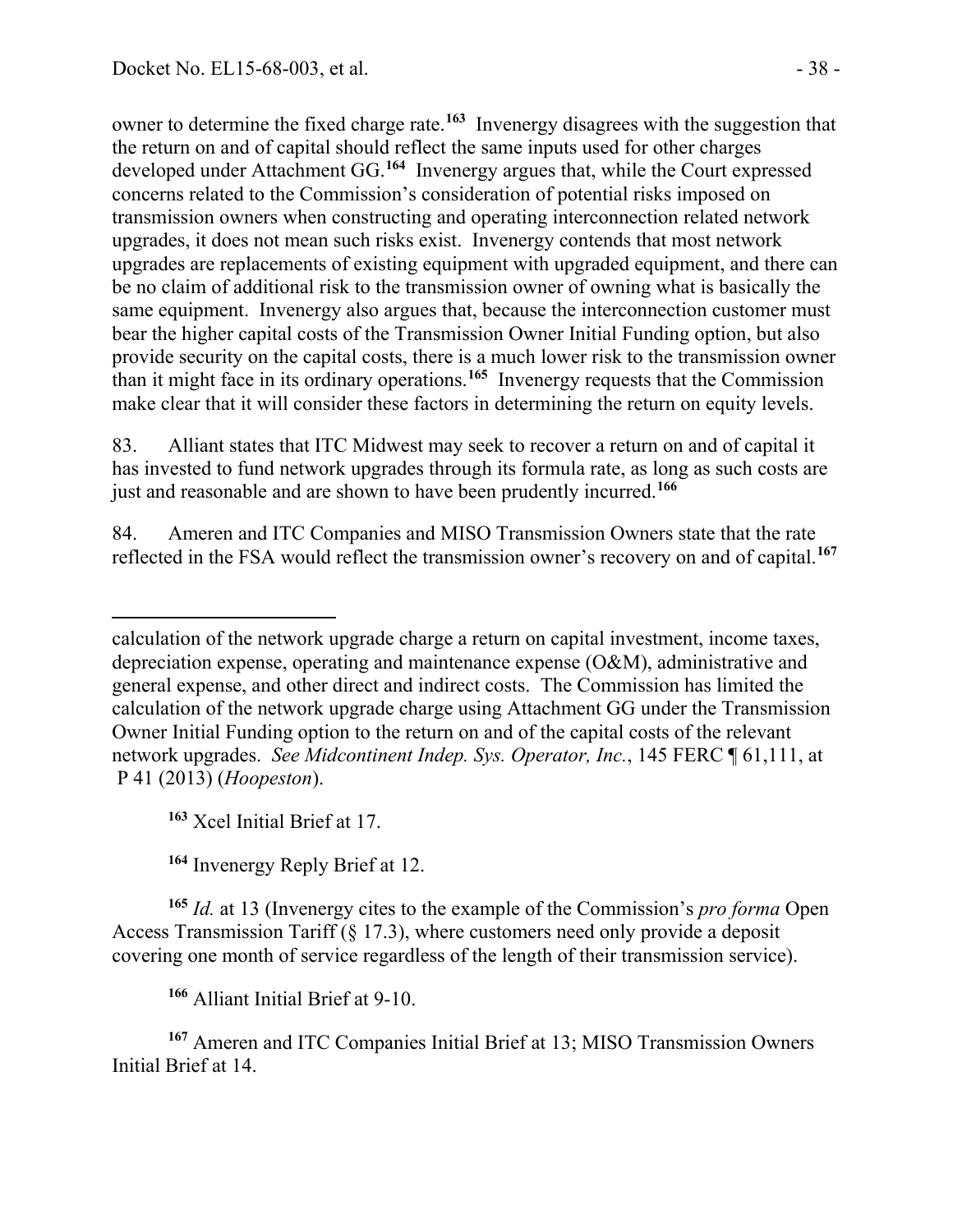**(d) How should the Commission address the issue that GIAs entered into between June 24, 2015 and the date of the Ameren Remand Order likely already have an effective date?**

85. Xcel believes that the effective date of the agreement should not change and the proposed revisions to individual agreements should be refiled with the Commission under FPA section 205.**[168](#page-38-0)** The transmission owner would then recover the return on and of the funded capital at maximum over the remaining initial term of the agreement.

86. Alliant states that the Commission should confirm that agreements effective during the interim period may not be modified, because such agreements may only be modified prospectively, either by the Commission under section 206 of the FPA or by ITC Midwest under section 205 of the FPA.**[169](#page-38-1)** Alliant and Invenergy argue that changes made under FPA section 206 may only take effect prospectively from the date of a Commission order; accordingly, any changes to existing GIAs that might be ordered by the Commission under section 206 would not affect the rights of interconnection customers that are parties to GIAs which became effective between June 24, 2015 and August 31, 2018.**[170](#page-38-2)** Invenergy argues that none of the already executed agreements effective between June 24, 2015 and August 31, 2018 were the subject to the outcome of the now-vacated orders, and only the language in the *pro forma* agreements was at issue.**[171](#page-38-3)** Ameren and ITC Companies counter that Alliant's and Invenergy's arguments ignore the Commission's ability to take corrective action in the face of legal error under FPA section 309,<sup>[172](#page-38-4)</sup> which provides remedial authority to modify the past agreements, and which cannot be contracted away by the parties.**[173](#page-38-5)** Ameren and ITC Companies and MISO Transmission Owners assert that MISO's *pro forma* GIAs are not subject to

<span id="page-38-2"></span><span id="page-38-1"></span><span id="page-38-0"></span> $\overline{a}$ 

- **<sup>169</sup>** Alliant Initial Brief at 10; Alliant Reply Brief at 4-5.
- **<sup>170</sup>** Alliant Reply Brief at 5; Invenergy Reply Brief at 4.
- <span id="page-38-3"></span>**<sup>171</sup>** Invenergy Reply Brief at 4.
- <span id="page-38-4"></span>**<sup>172</sup>** 16 U.S.C. § 825h (2012).
- <span id="page-38-5"></span>**<sup>173</sup>** Ameren and ITC Companies Reply Brief at 6.

**<sup>168</sup>** Xcel Initial Brief at 17.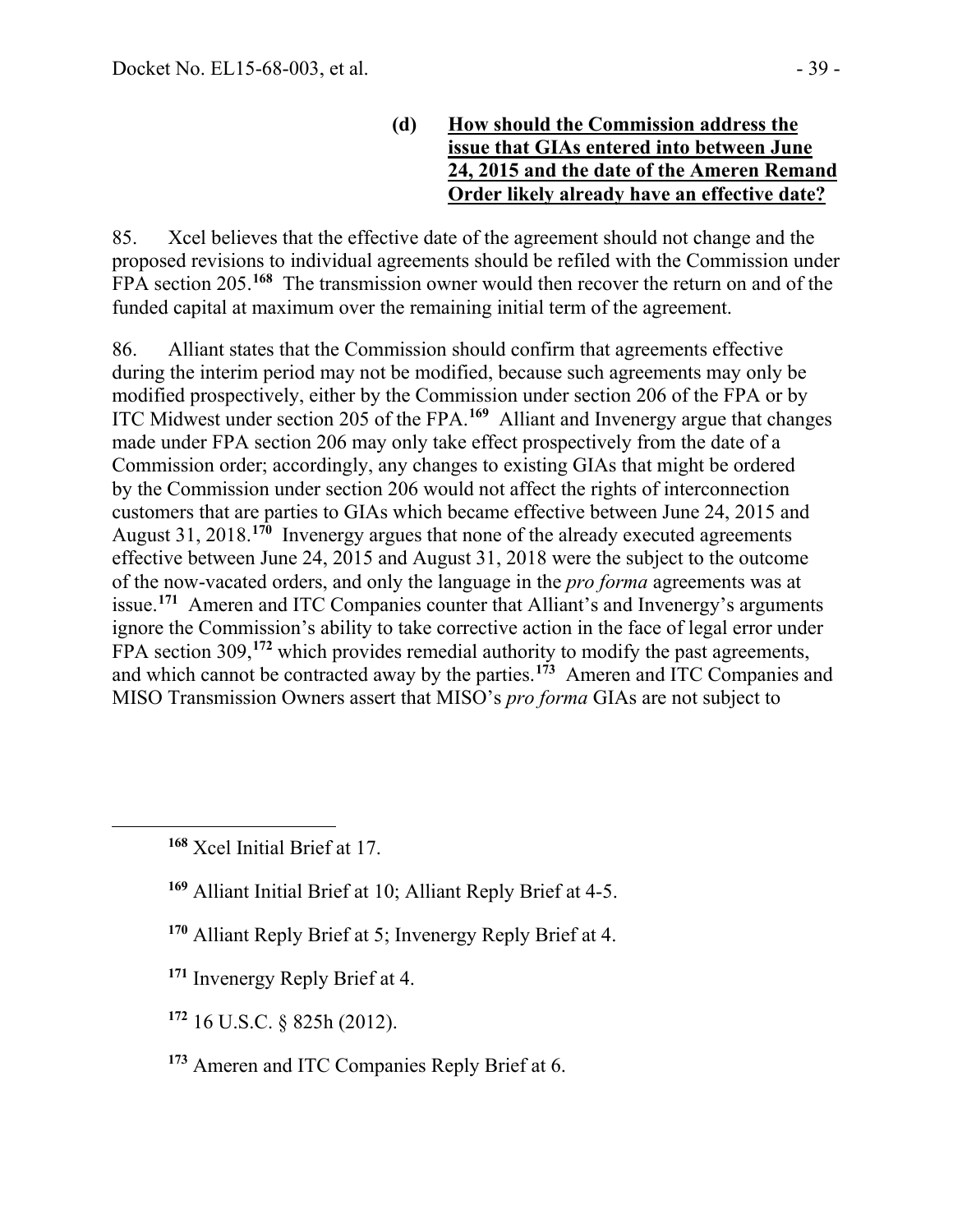protection from modification given the *Ameren* reversal and the fact that the rights of all parties under FPA sections 205 and 206 are preserved under Article 30.11.**[174](#page-39-0)**

87. MISO Transmission Owners argue that, rather than focusing on the effective date as a determinant of how to implement revisions to an agreement, the focus should be on the status of the interconnection customer payments and the related network upgrades.**[175](#page-39-1)** MISO Transmission Owners and Ameren and ITC Companies argue that effective agreements are routinely modified to reflect changed circumstances.**[176](#page-39-2)** AWEA rejects the argument that there is no legal barrier to reformation of effective agreements because, as MISO Transmission Owners argue, effective agreements are routinely modified.**[177](#page-39-3)** AWEA retorts that GIAs, FCAs, and MPFCAs may only be amended by mutual agreement of the parties, and if the transmission owner wants to reform the agreement unilaterally, it must file with the Commission.

> **iv. For GIAs entered into between June 24, 2015 and the date of this order, that the relevant transmission owner wants to elect the Transmission Owner Initial Funding option for, should the network upgrade principal subject to such election be valued at the construction cost minus depreciation?**

88. Xcel recommends that the network upgrade principal subject to such election be valued at the depreciated amount (i.e., the interconnection customer's net book value), with the asset value transferred to the transmission owner depreciated over the remaining term of the agreement.**[178](#page-39-4)**

89. Alliant states that it is reasonable that the network upgrade principle subject to such election should be valued at the construction cost minus depreciation, but the reasonableness of this approach depends on how it is implemented.**[179](#page-39-5)** Alliant contends

**<sup>174</sup>** *Id.*; MISO Transmission Owners Reply Brief at 17.

**<sup>175</sup>** MISO Transmission Owners Initial Brief at 17.

**<sup>176</sup>** *Id.*; Ameren and ITC Companies Initial Brief at 14.

<span id="page-39-3"></span>**<sup>177</sup>** AWEA Reply Brief at 11.

<span id="page-39-4"></span>**<sup>178</sup>** Xcel Initial Brief at 18.

<span id="page-39-2"></span><span id="page-39-1"></span><span id="page-39-0"></span> $\overline{a}$ 

<span id="page-39-5"></span>**<sup>179</sup>** Alliant Initial Brief at 11.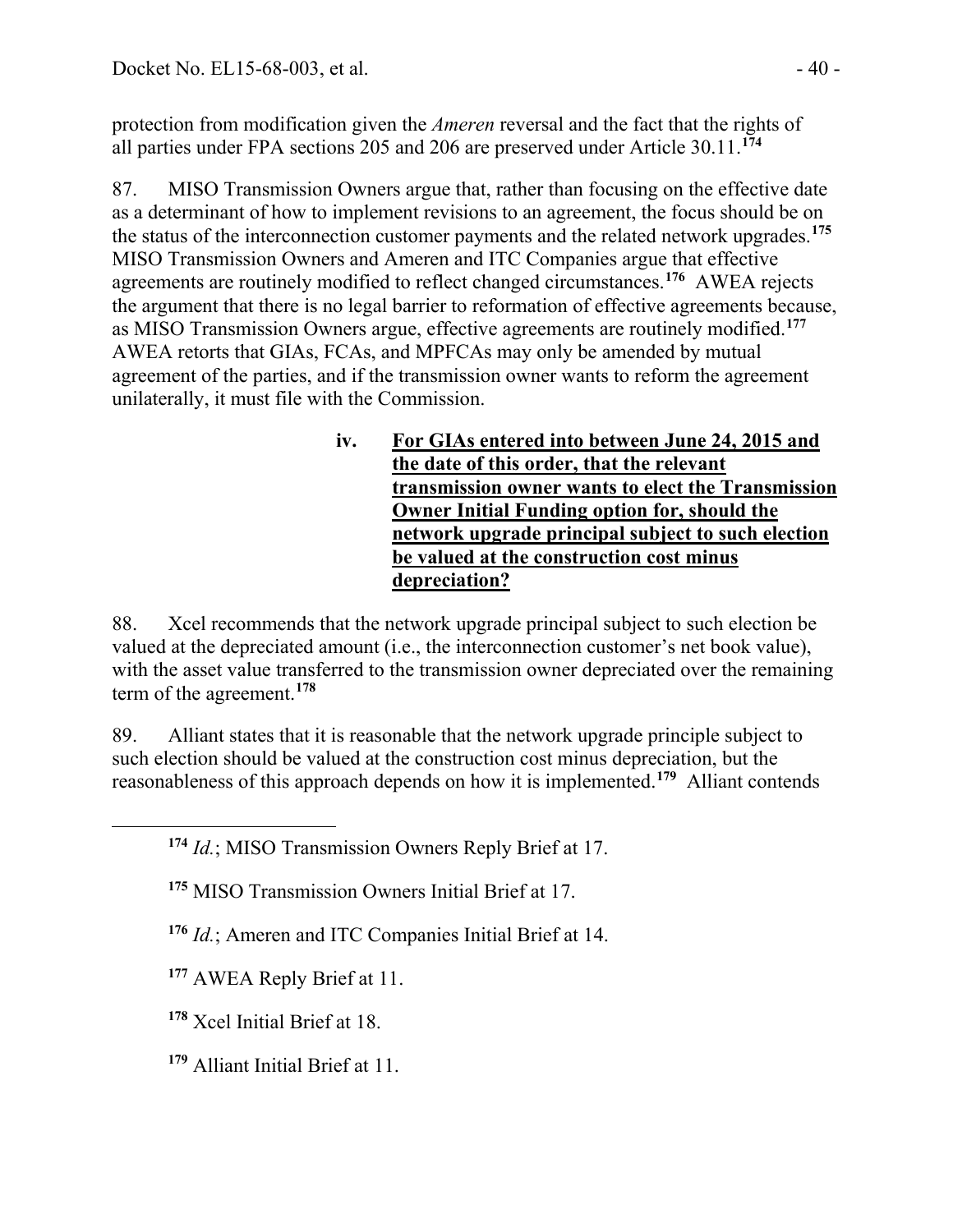that the construction cost presumably reflects the amount of funding for the network upgrade in question which was previously provided by the interconnection customer, and that depreciation expense generally permits the investor to realize a return of capital it has supplied over the service life of the assets funded by such capital. Alliant states that, to the extent the interconnection customer that elected the Generator Up-Front Funding option has recovered a portion of the capital invested in such upgrades through the collection of depreciation expense, the amount of the network upgrade principle subject to the Transmission Owner Initial Funding option may correspondingly be reduced by the amount of depreciation expense that has actually been recovered by the interconnection customer. Alliant argues that it would be unjust and unreasonable to require the interconnection customer to incur a loss on its investment in interconnection-related network upgrades simply because a transmission owner elects retroactively to choose the Transmission Owner Initial Funding option which did not exist when the interconnection customer made its investment.**[180](#page-40-0)**

90. Ameren and ITC Companies and MISO Transmission Owners argue that the network upgrade principal should be valued at the construction cost minus depreciation.**[181](#page-40-1)**

91. AWEA argues that the very fact that the Commission asked this question highlights the disruptive nature of what is being considered.**[182](#page-40-2)** AWEA adds that there are other depreciation issues that must be considered; for example, while the transmission owner typically uses straight-line depreciation, the generation developer typically applies accelerated depreciation in the early years, which is recorded as an expense for federal and state income tax purposes. AWEA states that, if a MISO transmission owner returns the total invested amount in network upgrades to the generation owner, it will have a retroactive impact on tax years that have already been completed for the generation owner and any tax equity investors. AWEA explains that those tax years would have to be redetermined and refiled, which may result in increased tax liability.

**<sup>180</sup>** *Id.* at 12.

<span id="page-40-0"></span> $\overline{a}$ 

<span id="page-40-2"></span><span id="page-40-1"></span>**<sup>181</sup>** Ameren and ITC Companies Initial Brief at 14; MISO Transmission Owners Initial Brief at 18.

**<sup>182</sup>** AWEA Initial Brief at 18.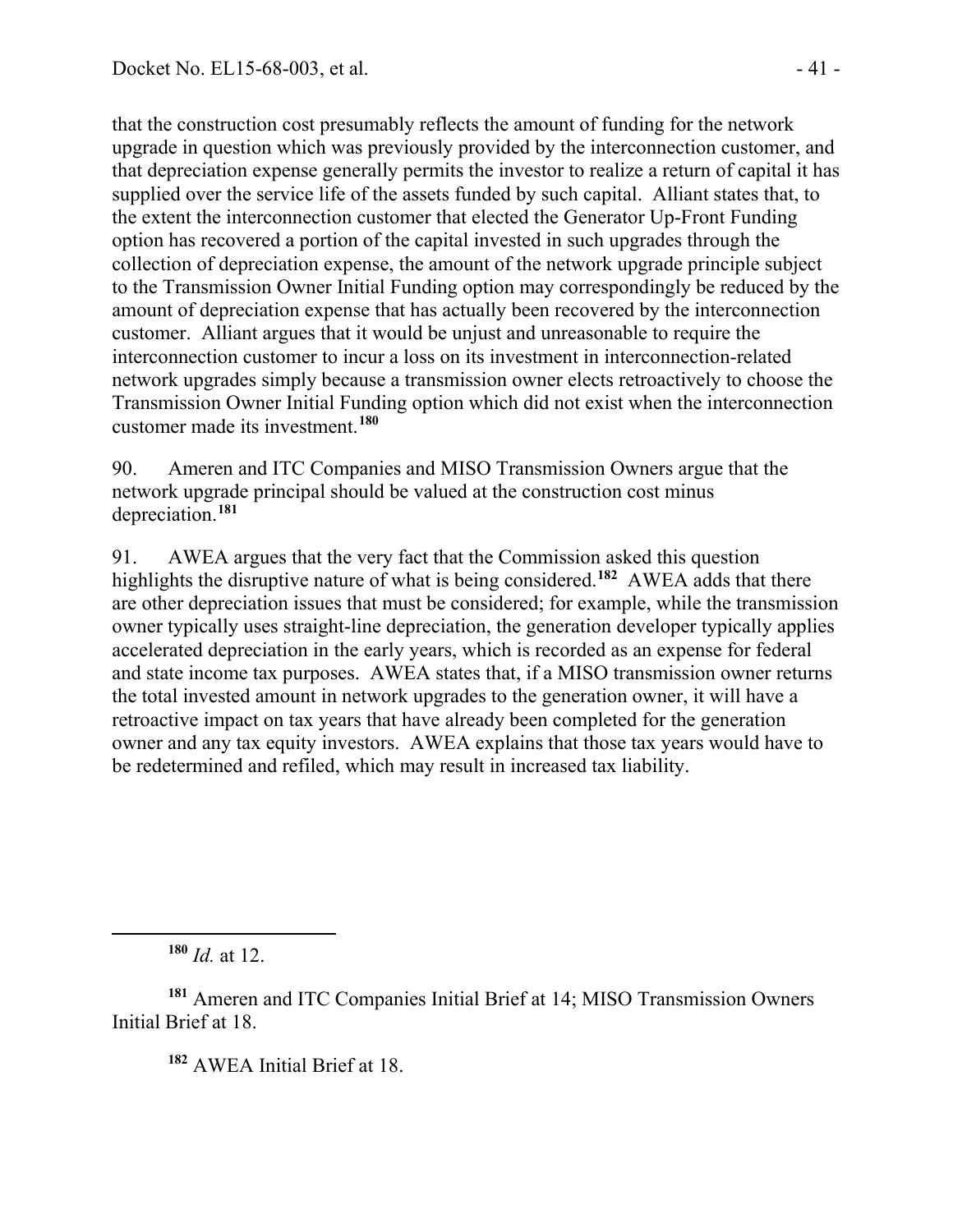**(a) If so, from what date should the network upgrades be depreciated from (e.g., in service date), what time frame should the network upgrades be depreciated over (e.g., useful life or initial term of the relevant agreement), and what depreciation rates should apply?**

92. Xcel states that the network upgrades should be depreciated over the remaining term of the agreement.**[183](#page-41-0)** Alliant states that the amount of the depreciation deduction should be based on the same depreciation practices as those followed by the interconnection customer that originally funded the network upgrades.**[184](#page-41-1)**

93. MISO Transmission Owners argue that the principal should be calculated as the actual construction cost less any depreciation from the in-service date of the network upgrades to the date of the repayment if the upgrades were placed in service.**[185](#page-41-2)** They contend that a deduction for depreciation is not appropriate if the facilities are not yet in service. Ameren and ITC Companies argue that the network upgrade's in-service date and the date of the refunded capital can be identified.**[186](#page-41-3)** They state that the intervening time frame would be the period for which depreciation would be taken.

> **(b) Should the interconnection customer instead receive the undepreciated value of the network upgrade in repayment by the transmission owner?**

94. Xcel and Alliant answer that the interconnection customer should be paid the depreciated value of the network upgrades (i.e., the net book value on the interconnection customer's books and records).**[187](#page-41-4)** Alliant states that, if a portion of the construction cost of the network upgrade has been recovered by the interconnection customer, payment to the interconnection customer based on the undepreciated value of the network upgrades may result in a taxable gain. Alliant continues that if an interconnection customer is a regulated utility, regulators may require the utility to refund to its customers any amount

<span id="page-41-2"></span><span id="page-41-1"></span><span id="page-41-0"></span> $\overline{a}$ 

**<sup>184</sup>** Alliant Initial Brief at 12.

**<sup>185</sup>** MISO Transmission Owners Initial Brief at 18.

<span id="page-41-3"></span>**<sup>186</sup>** Ameren and ITC Companies Initial Brief at 14.

<span id="page-41-4"></span>**<sup>187</sup>** Xcel Initial Brief at 19; Alliant Initial Brief at 12-13.

**<sup>183</sup>** Xcel Initial Brief at 19.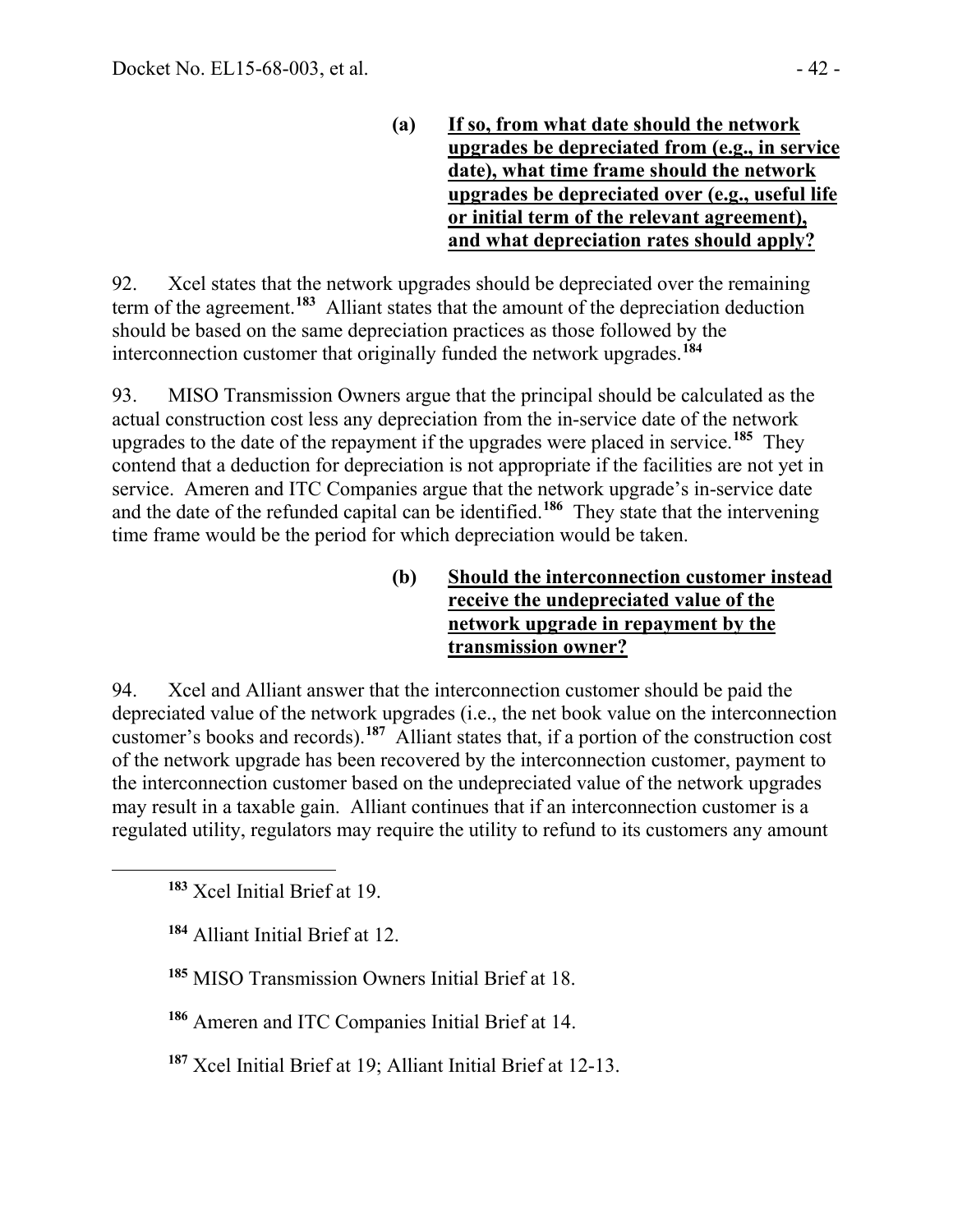which it receives in excess of the original cost of the network upgrades less depreciation. AWEA states that any repayment should be provided at the depreciated amount, using the transmission owner's depreciation rate.**[188](#page-42-0)**

95. Ameren and ITC Companies argue that the payment should be the same as the amount the transmission owner received from the interconnection customer (i.e., a lump sum) less applicable depreciation if the facilities were placed in service.**[189](#page-42-1)** Ameren and ITC Companies contend that, if the facilities are not yet in service, then a deduction for depreciation is not appropriate.

#### **(c) Should the interconnection customer be repaid in one lump sum payment or with several payments over time?**

96. Xcel, MISO Transmission Owners, AWEA, Alliant, and Ameren and ITC Companies state that, assuming the Commission permits the Transmission Owner Initial Funding option language to be elected retroactively, the transmission owner should be required to pay the interconnection customer in one lump sum unless the parties mutually agree to an alternate payment schedule.**[190](#page-42-2)**

> **v. Given that the unilateral right to elect the Transmission Owner Initial Funding option was not previously included in the** *pro forma* **FCA and**  *pro forma* **MPFCA, should the Commission revise FCAs and MPFCAs entered into between June 24, 2015 and the date of the Ameren Remand Order in a similar fashion to the approach to revising the GIAs? If so, what are the various approaches that could be used to implement such election by the transmission owner or affected system operator?**

97. Xcel and AWEA oppose revising FCAs and MPFCAs executed between June 24, 2015 and August 31, 2018.**[191](#page-42-3)** They state that the *pro forma* FCA and MPFCA never

**<sup>188</sup>** AWEA Initial Brief at 19.

<span id="page-42-0"></span> $\overline{a}$ 

**<sup>189</sup>** Ameren and ITC Companies Initial Brief at 14-15.

<span id="page-42-3"></span><span id="page-42-2"></span><span id="page-42-1"></span>**<sup>190</sup>** *Id.* at 15; Xcel Initial Brief at 19; MISO Transmission Owners Initial Brief at 18; AWEA Initial Brief at 19; Alliant Initial Brief at 13.

**<sup>191</sup>** Xcel Initial Brief at 19; AWEA Initial Brief at 19.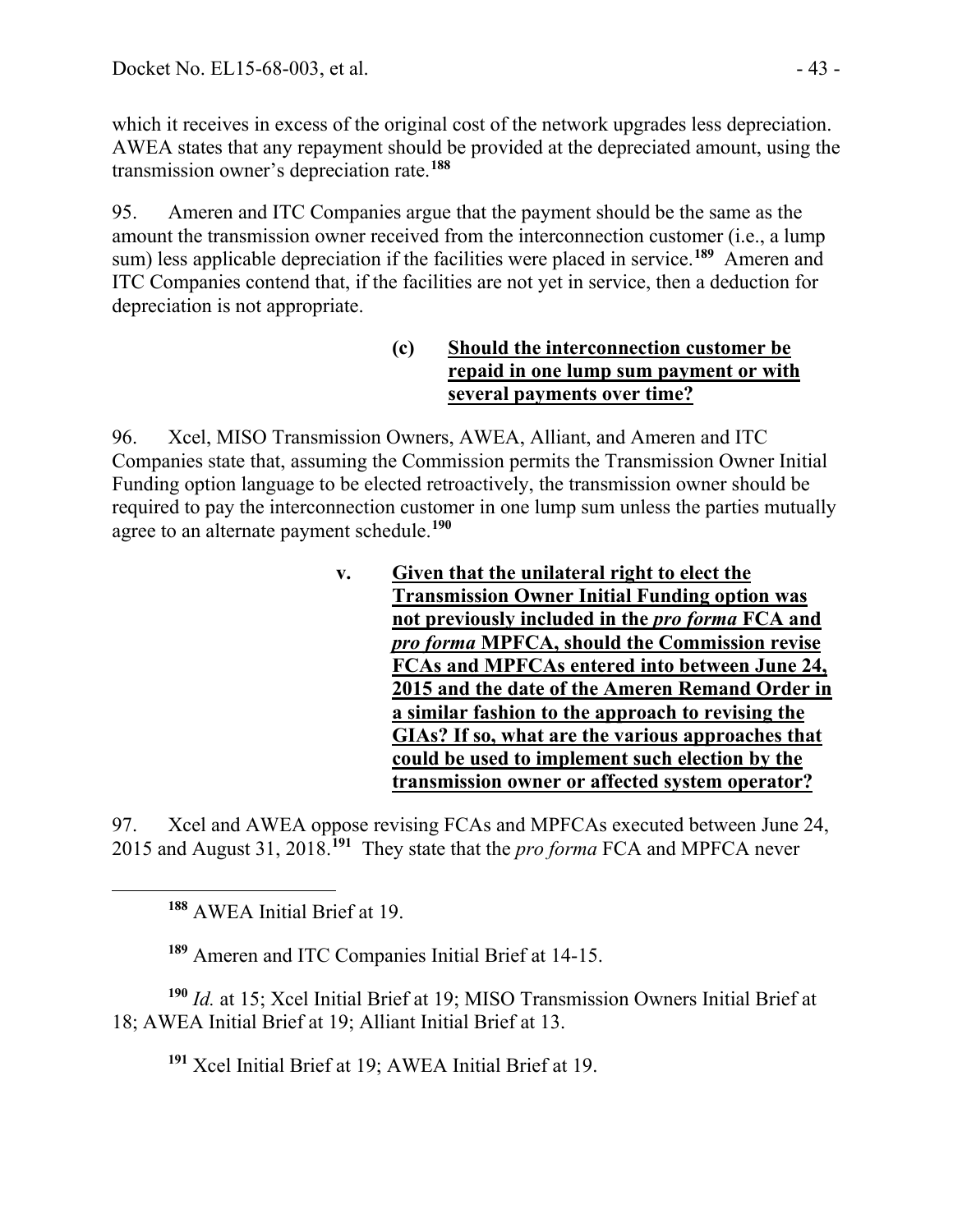contained the Transmission Owner Initial Funding option prior to August 31, 2018, and argue that inserting this option in previously executed FCAs and MPFCAs would disrupt the commercial arrangements upon which interconnection customers relied, which could have substantial impacts on state regulatory resource decisions and retail rates. AWEA argues that the interconnection customer was induced to execute the FCA and acted on the terms of the executed FCA, which should not be changed at this late date. AWEA states that the same is true for projects that are in Phase III of MISO's queue, which should not be subject to retroactive application because it would be just as disruptive and cause cascading negative impacts.**[192](#page-43-0)** AWEA argues that only those transmission owners/affected system operators who included language in an FCA executed during the interim period stating that the transmission owner reserves the right to apply Transmission Owner Initial Funding should be allowed to retroactively select Transmission Owner Initial Funding in an FCA. To the extent the Commission allows the transmission owner or affected system operator to elect the Transmission Owner Initial Funding option, Xcel states that the NSP Companies may elect to exercise that option for some FCAs and MPFCAs.**[193](#page-43-1)**

98. Alliant states that, because FCAs and MPFCAs are comparable to GIAs, and the GIAs that became effective between June 24, 2015 and August 31, 2018 may only be modified prospectively pursuant to Section 205 or 206 of the FPA, which requires a demonstration that the proposed modification is just and reasonable, it would be appropriate for the Commission to apply the same standards in considering whether to revise FCAs and MPFCAs entered into between the dates in question.**[194](#page-43-2)**

99. MISO Transmission Owners and Ameren and ITC Companies argue that all FCAs and MPFCAs entered into during the relevant period should be handled in the same way as the GIAs entered into during the relevant period.**[195](#page-43-3)**

100. Invenergy contends that the Commission established no refund effective date with respect to FCAs and MPFCAs.**[196](#page-43-4)** Invenergy argues that, because the *pro forma* FCA and MPFCA never included the Transmission Owner Initial Funding language, there is not an argument that the Commission would be restoring the Tariff language to what it was

**<sup>192</sup>** AWEA Initial Brief at 20.

**<sup>193</sup>** Xcel Initial Brief at 13.

<span id="page-43-1"></span><span id="page-43-0"></span> $\overline{a}$ 

**<sup>194</sup>** Alliant Initial Brief at 14.

<span id="page-43-4"></span><span id="page-43-3"></span><span id="page-43-2"></span>**<sup>195</sup>** MISO Transmission Owners Initial Brief at 18-19; Ameren and ITC Companies Initial Brief at 15.

**<sup>196</sup>** Invenergy Reply Brief at 5.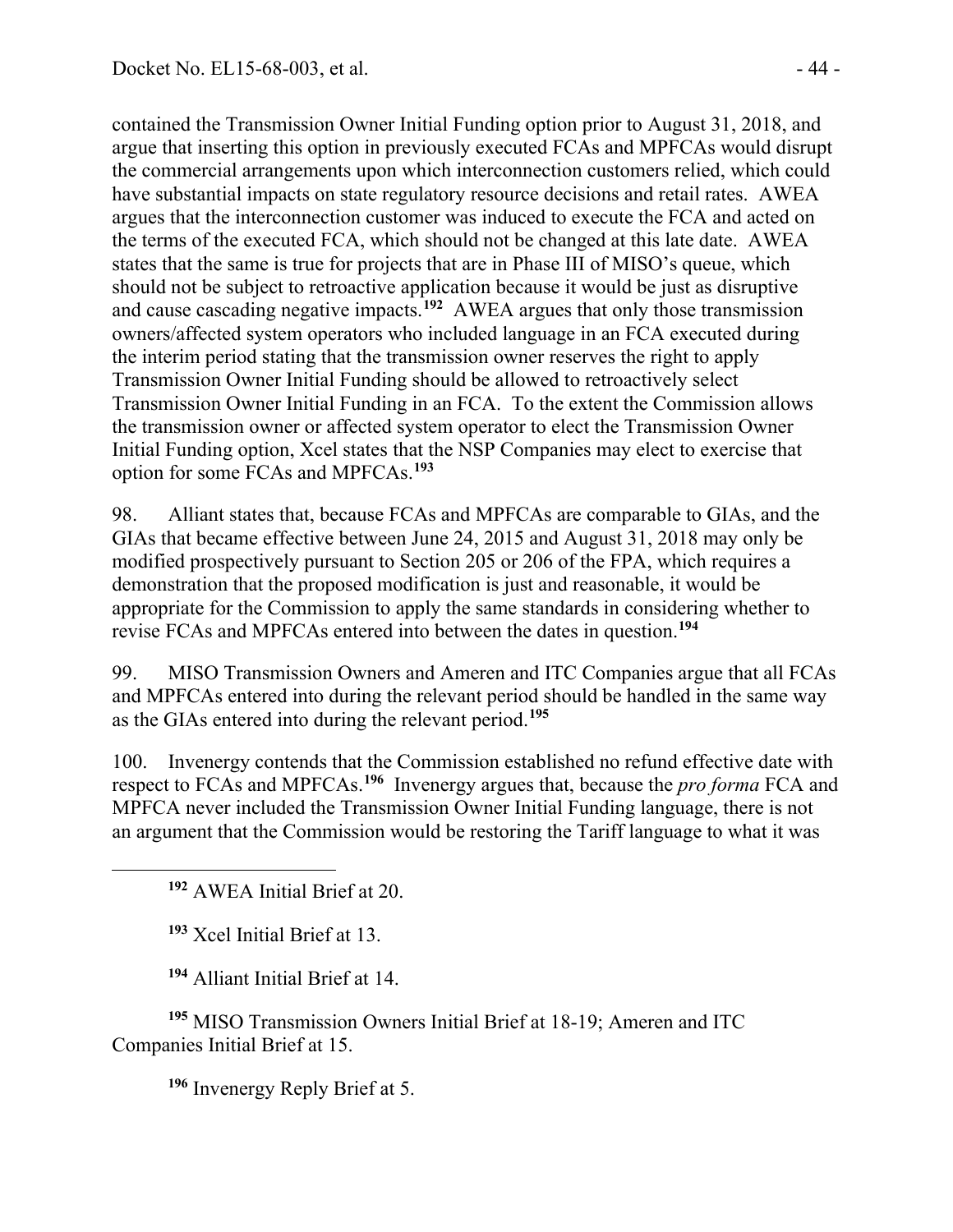prior to the now-vacated orders in this proceeding. Moreover, Invenergy states that any reliance on a refund effective date would expire on December 25, 2017 and only be applicable to agreements that were executed prior to that date. Invenergy states that, if the Commission wanted to avoid the limitations of section 206 of the FPA by allowing MISO to make a filing under section 205 of the FPA to include the unilateral right of the transmission owner to elect the Transmission Owner Initial Funding option for the agreements that went into effect between June 24, 2015 and August 31, 2018, MISO would need to demonstrate good cause for waiving the prior notice requirement to permit retroactive application of the unilateral right language covering a period greater than three years in the past. Invenergy also asserts that a constructive notice argument is inapplicable to such agreements because restoration of the language prior to the nowvacated orders in the *pro forma* FCA and MPFCA would not permit Transmission Owner Initial Funding.**[197](#page-44-0)**

> **vi. What would be the impact (financial or other) to the interconnection customer if it had to change the network upgrade funding method from the Generator Up-Front Funding option to the Transmission Owner Initial Funding option based on the election by the transmission owner? Would there be costs besides the cost of posting security on the capital costs of the network upgrades and the transmission owner's capital costs? If so, what types of additional costs would the interconnection customer need to incur and what is the total amount of that additional cost to the interconnection customer?**

101. Xcel states that the NSP Companies have executed numerous GIAs, FCAs or MPFCAs as both a transmission customer and interconnection customer.**[198](#page-44-1)** Xcel further states that the NSP Companies have purchased the output of third-party generators who were required to execute a GIA, FCA or MPFCA with MISO under a Power Purchase Agreement after a competitive resource solicitation process overseen by the Minnesota Commission.<sup>[199](#page-44-2)</sup> Xcel states that the costs of the generation projects and Power Purchase Agreements have been reflected in the NSP Companies' retail rates through retail general rate cases and rate riders, and expects that if a substantial number of MISO transmission

**<sup>197</sup>** *Id.* at 6.

<span id="page-44-2"></span><span id="page-44-1"></span><span id="page-44-0"></span> $\overline{a}$ 

**<sup>199</sup>** *Id.* at 8-9.

**<sup>198</sup>** Xcel Initial Brief at 8.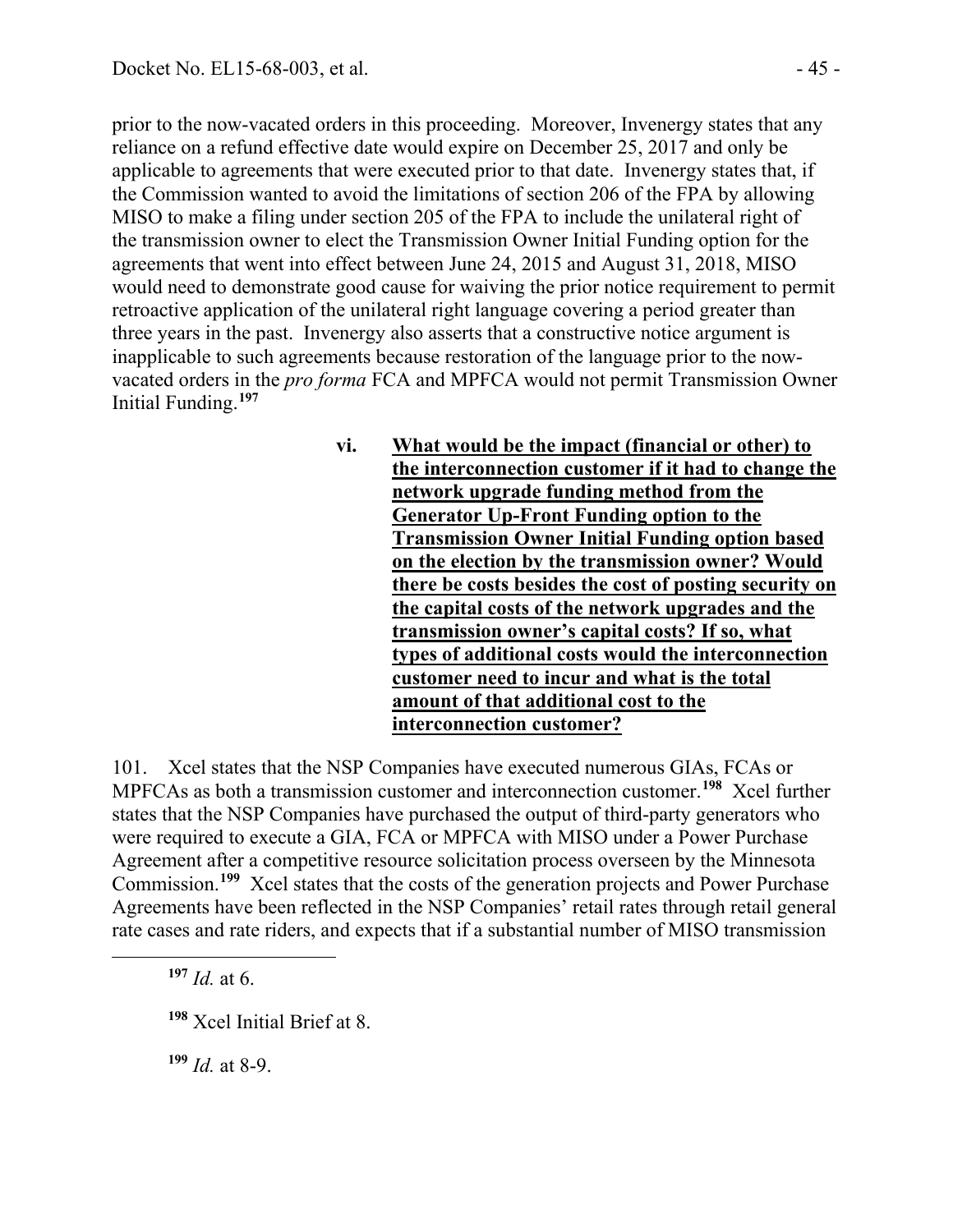owners exercise Transmission Owner Initial Funding for previously executed agreements, the result will be substantial transactional, state regulatory and administrative burdens.**[200](#page-45-0)**

102. Xcel argues that reopening agreements executed in good faith could cause substantial harm because financial decisions were made and commercial agreements were executed based on Tariff rules in place at the time of execution.**[201](#page-45-1)** Xcel states that the increased ongoing costs that would be imposed under Transmission Owner Initial Funding, which would likely be absorbed by the project developer, would be especially significant to projects that have negotiated a Power Purchase Agreement at a fixed price. Xcel further argues that the increased costs imposed on the projects could change the economics of a project to a point where it is no longer viable and could force the project into bankruptcy or force the project to withdraw from the MISO interconnection queue if interconnection agreements have been executed and generator funding of network upgrades provided but the project is not yet in service. Xcel explains that projects that are forced to withdraw from the queue could suffer significant financial harm through loss of security or cash deposits previously made for the projects.

103. Xcel also argues that reopening GIAs, FCAs and/or MPCFAs executed between June 24, 2015 and August 31, 2018 could put a wind generation project's Production Tax Credit at risk, or could result in operational risks to pending projects where the network upgrades have not yet been constructed if renegotiations result in the delay of construction activities associated with the transmission upgrades.**[202](#page-45-2)**

104. Alliant states that, if ITC Midwest elects the Transmission Owner Initial Funding option for the IPL Agreements, it is likely to have an adverse financial impact on IPL.**[203](#page-45-3)** Alliant asserts that the Commission has recognized that charges to recover capital costs of a network upgrade when the Transmission Owner Initial Funding option is elected retroactively may exceed the capital costs to IPL associated with that network upgrade under current funding arrangements. Alliant states that IPL may also be forced to incur the cost of posting financial security. Alliant contends that IPL might be double charged for transaction-related costs associated with procurement of funding for the network upgrades, first for costs to negotiate funding under the Generator Up-Front Funding option, and again for costs incurred by ITC Midwest to negotiate funding for the network upgrades under the Transmission Owner Initial Funding option. Alliant states that IPL

**<sup>200</sup>** *Id.* at 9.

<span id="page-45-2"></span><span id="page-45-1"></span><span id="page-45-0"></span> $\overline{a}$ 

**<sup>201</sup>** *Id.* at 20.

**<sup>202</sup>** *Id.* at 21.

<span id="page-45-3"></span>**<sup>203</sup>** Alliant Initial Brief at 15.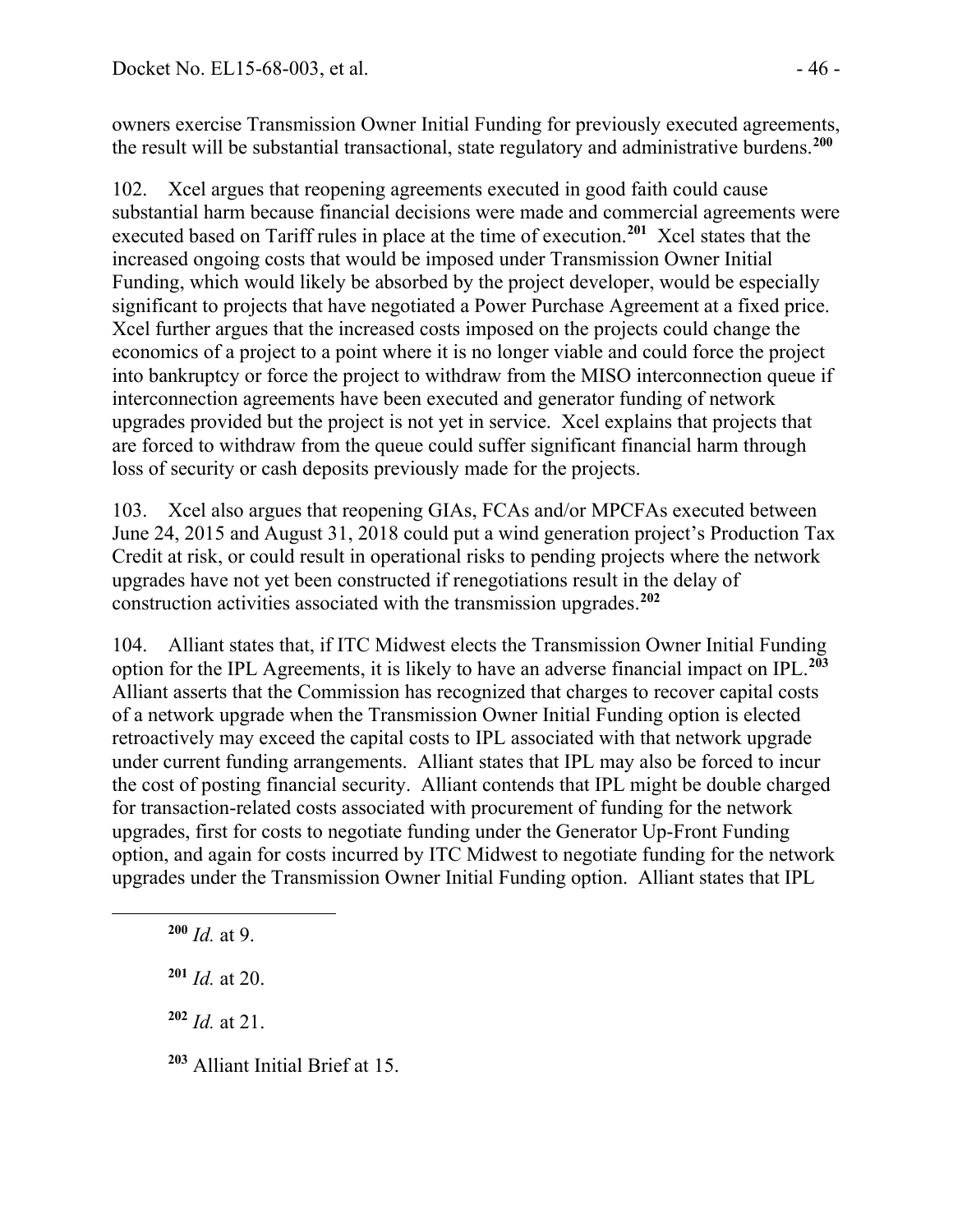would also incur administrative and other costs of unwinding the existing funding arrangements. Alliant also adds that any additional costs it incurs may not be recoverable from its retail ratepayers.**[204](#page-46-0)**

105. AWEA states that the impacts are so far reaching that the costs cannot be calculated.**[205](#page-46-1)** AWEA states that the posting of security may reach far beyond a single project; AWEA explains that most generation developers and owners are part of larger corporate organizations and that every time security must be posted for a special purpose project company, it impacts the overall corporate organization and its ability to post security for other projects. At some point, AWEA states, the cumulative requirement to post security will stifle the ability to develop generation and compete with other resources. Invenergy also takes issue with the proposed requirement to post security.**[206](#page-46-2)** Invenergy argues that, if the Commission allows transmission owners to retroactively elect the Transmission Owner Initial Funding option, the Commission should waive any requirement to maintain security for the duration of the repayment period under the FSA. Invenergy states that interconnection customers have often completed financing and arrangements for security and would be forced to pay a higher cost over time for the network upgrades in addition to maintaining security over that period.

106. AWEA states that MISO's data showed that over 100 agreements became effective between June 24, 2015 and August 31, 2018, and argues that there would be a great disruptive impact in allowing retroactive reformation of these agreements.**[207](#page-46-3)** First, AWEA argues that the cost of network upgrades will increase by staggering amounts.**[208](#page-46-4)** AWEA points to the lowest cost example in its initial brief of network upgrade costs increasing from \$3,413,000 to \$4,456,697 under Transmission Owner Initial Funding on a net present value basis. AWEA argues that, with at least 100 agreements, that amounts to an increase from \$341 million to \$445 million with no increase in service. Second, AWEA argues that 100 agreements would have to be reopened, which would be a very time consuming process due to the need for MISO to draft GIAs, the parties to begin the negotiation process, and the agreements likely being filed unexecuted at the Commission

<span id="page-46-2"></span><span id="page-46-1"></span><span id="page-46-0"></span> $\overline{a}$ 

- **<sup>205</sup>** AWEA Initial Brief at 20-21.
- **<sup>206</sup>** Invenergy Reply Brief at 11-12.
- <span id="page-46-3"></span>**<sup>207</sup>** AWEA Reply Brief at 4.

<span id="page-46-4"></span>**<sup>208</sup>** *Id.* at 5.

**<sup>204</sup>** *Id.* at 4-5.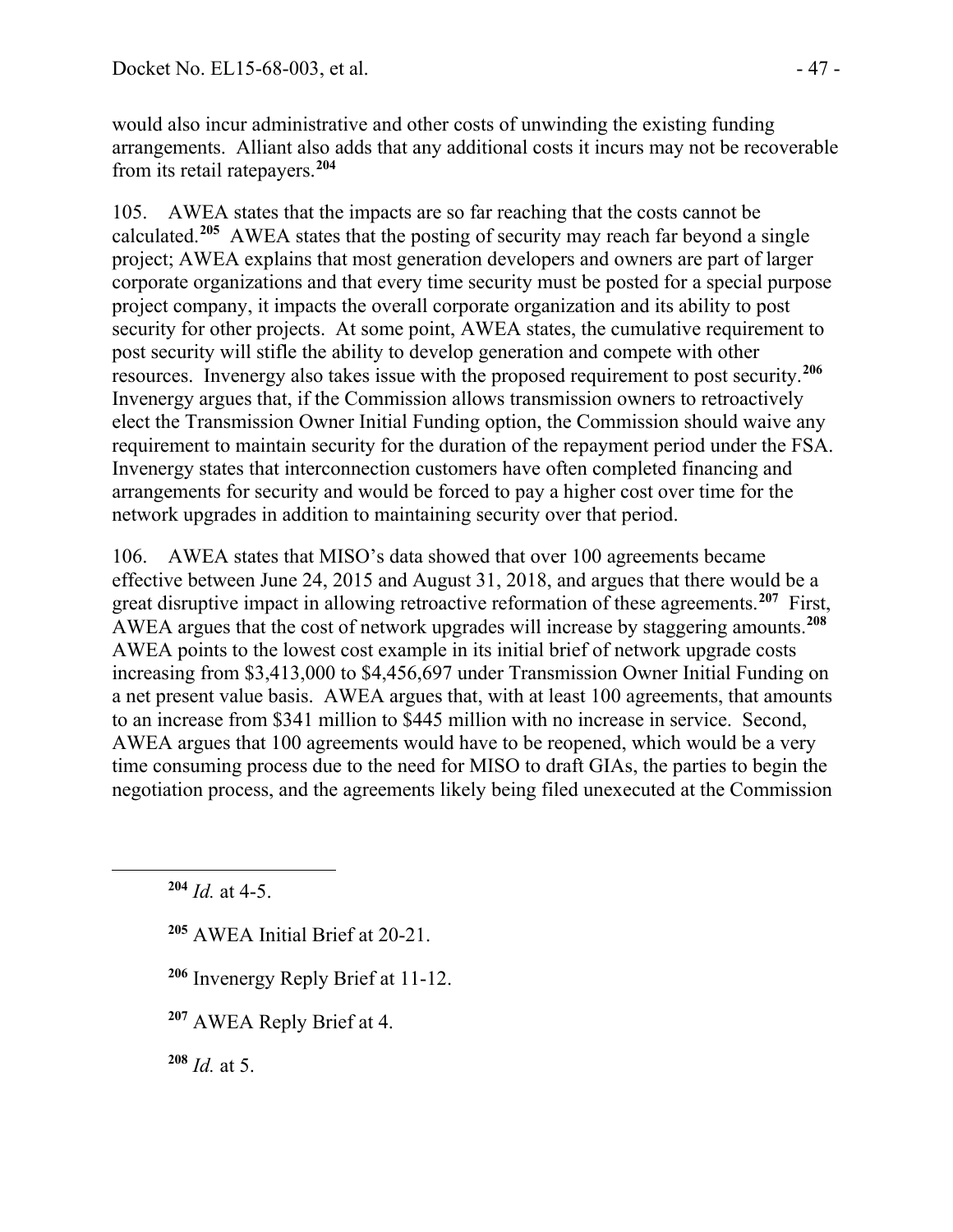to undergo lengthy review and appeals processes.**[209](#page-47-0)** AWEA further contends that each agreement will then lead to a FSA that must also be negotiated and filed, imposing more burden on the Commission and parties. Third, AWEA argues that the reopening of 100 agreements would lead to significant delay and perhaps many project terminations, which would impact MISO's processes in its current queue due to the need for restudies across each sub-region for all cycles in 2015 through 2018.**[210](#page-47-1)**

107. Invenergy argues that the retroactive election of the Transmission Owner Initial Funding option would materially impact project economics and other commercial arrangements that have been undertaken by Invenergy in eight agreements that went into effect during the interim period.**[211](#page-47-2)** Invenergy contends that the retroactive application of the Transmission Owner Initial Funding option could also delay projects under development while the affected agreements are revised, existing funding arrangements are unwound, and FSAs are negotiated and finalized, which could take several months and potentially delay lower-queued projects.**[212](#page-47-3)** Invenergy states that its costs for projects under construction could be increased through higher transmission owner return requirements, increased security requirements, and additional transactional costs to unwind any existing funding agreement. Invenergy contends that permitting the transmission owner to unilaterally increase costs at the end of the project development process could render currently cost-effective projects uneconomic. Further, Invenergy argues that retroactively revising an executed agreement could undermine the confidence of an interconnection customer's other counterparties.

> **vii. If agreements were to be revised to allow the transmission owner or affected system operator the unilateral right to elect the Transmission Owner Initial Funding option for the associated network upgrades, what criteria should be used for determining which agreements should be revised and whether any agreements should not be revised?**

108. Xcel argues that a transmission owner electing the Transmission Owner Initial Funding option should be required to treat all executed GIAs, FCAs and MPFCAs comparably and should not be allowed to selectively implement the Transmission Owner

 $209$  *Id.* at 5-6.

<span id="page-47-2"></span><span id="page-47-1"></span><span id="page-47-0"></span> $\overline{a}$ 

 $210$  *Id.* at 6-8.

**<sup>211</sup>** Invenergy Reply Brief at 7-8.

<span id="page-47-3"></span>**<sup>212</sup>** *Id.* at 8.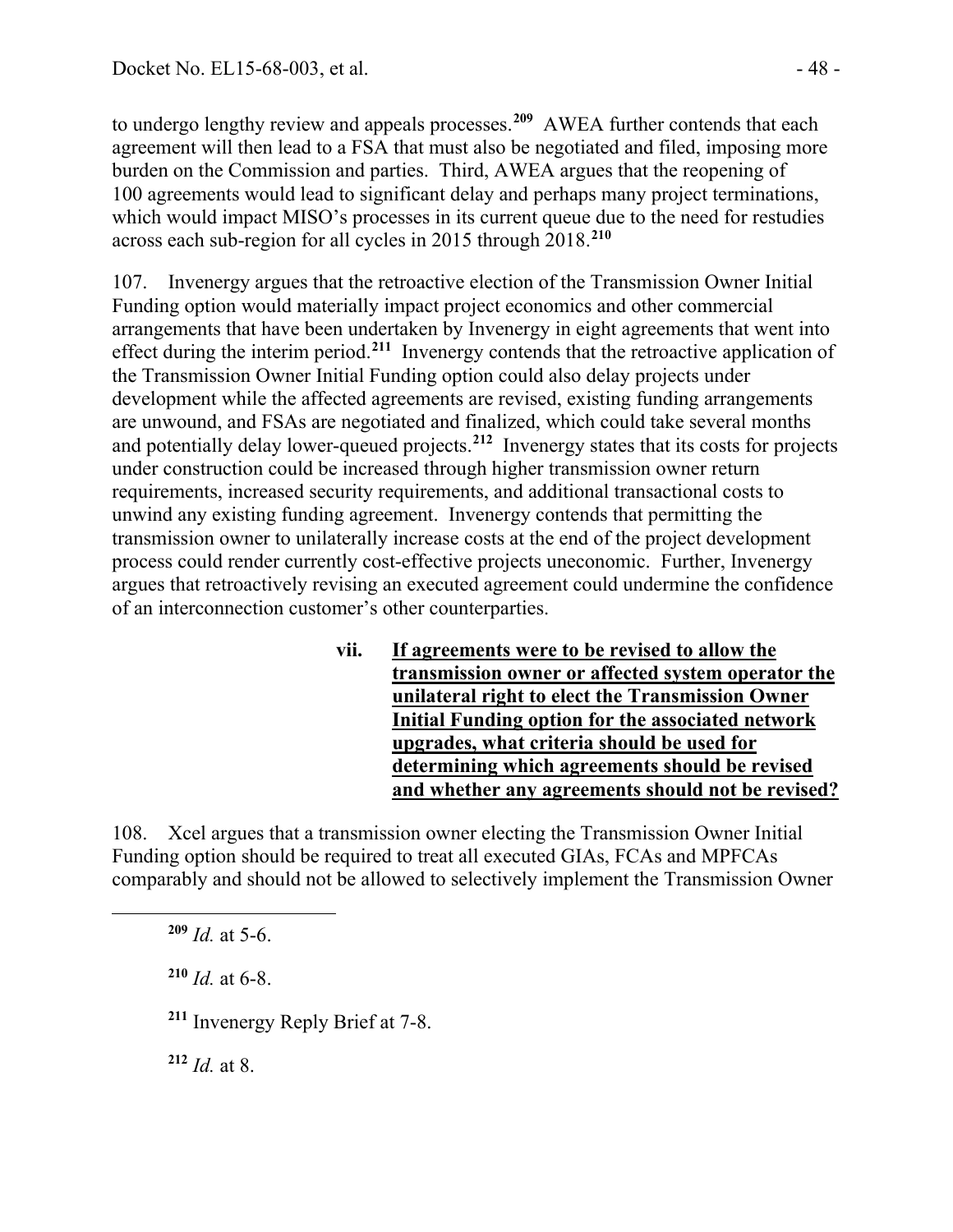Initial Funding option in some interconnection agreements, but not others, absent good cause.**[213](#page-48-0)** Xcel contends that the Commission could, however, allow transmission owners to elect not to use the Transmission Owner Initial Funding option: (1) for less expensive network upgrades where administering a charge for multiple years would be administratively burdensome; and (2) where a transmission owner is both the transmission owner (or affected system operator) and the interconnection customer, such that applying Transmission Owner Initial Funding would be an internal accounting exercise with no impact on the wholesale transmission rates to a third party. Xcel suggests that, to provide transparency to affected interconnection customers, the Commission should require transmission owners to post their criteria on OASIS to the extent the transmission owner will not apply the Transmission Owner Initial Funding option to all interconnection agreements.

109. Alliant states that the determination of whether a particular agreement should be revised should be based on (a) whether the interconnection customer has made any commitments in reliance on the currently effective agreement, and (b) whether the interconnection customer might be adversely affected.**[214](#page-48-1)** Alliant contends that where, as in the case of IPL, an interconnection customer has procured financing or incurred other obligations that will be affected by the change in the funding arrangement, it would be inequitable to order the modification of such agreement.

110. AWEA argues that unilateral Transmission Owner Initial Funding has been available to elect in a GIA since well before June 24, 2015, and that if a MISO transmission owner did not elect Transmission Owner Initial Funding in a GIA entered into before June 24, 2015, the Commission should determine that such transmission owner is precluded from doing so for a GIA entered into from June 24, 2015 through August 31, 2018 and for projects in Phase III of MISO's queue.**[215](#page-48-2)** AWEA believes that, without this approach, similarly-situated interconnection customers will be treated differently in violation of FPA and court precedent.

111. MISO Transmission Owners argue that, in order to ensure that each transmission owner and affected system operator exercises its discretion to elect to revise existing agreements in a manner that is not unduly discriminatory or preferential, the Commission should require each transmission owner and affected system operator who elects to revise existing agreements to provide an attestation describing its process for reforming agreements and indicating whether it had any agreements with affiliates that were eligible

**<sup>213</sup>** Xcel Initial Brief at 22.

<span id="page-48-2"></span><span id="page-48-1"></span><span id="page-48-0"></span> $\overline{a}$ 

**<sup>214</sup>** Alliant Initial Brief at 15-16.

**<sup>215</sup>** AWEA Initial Brief at 21-22.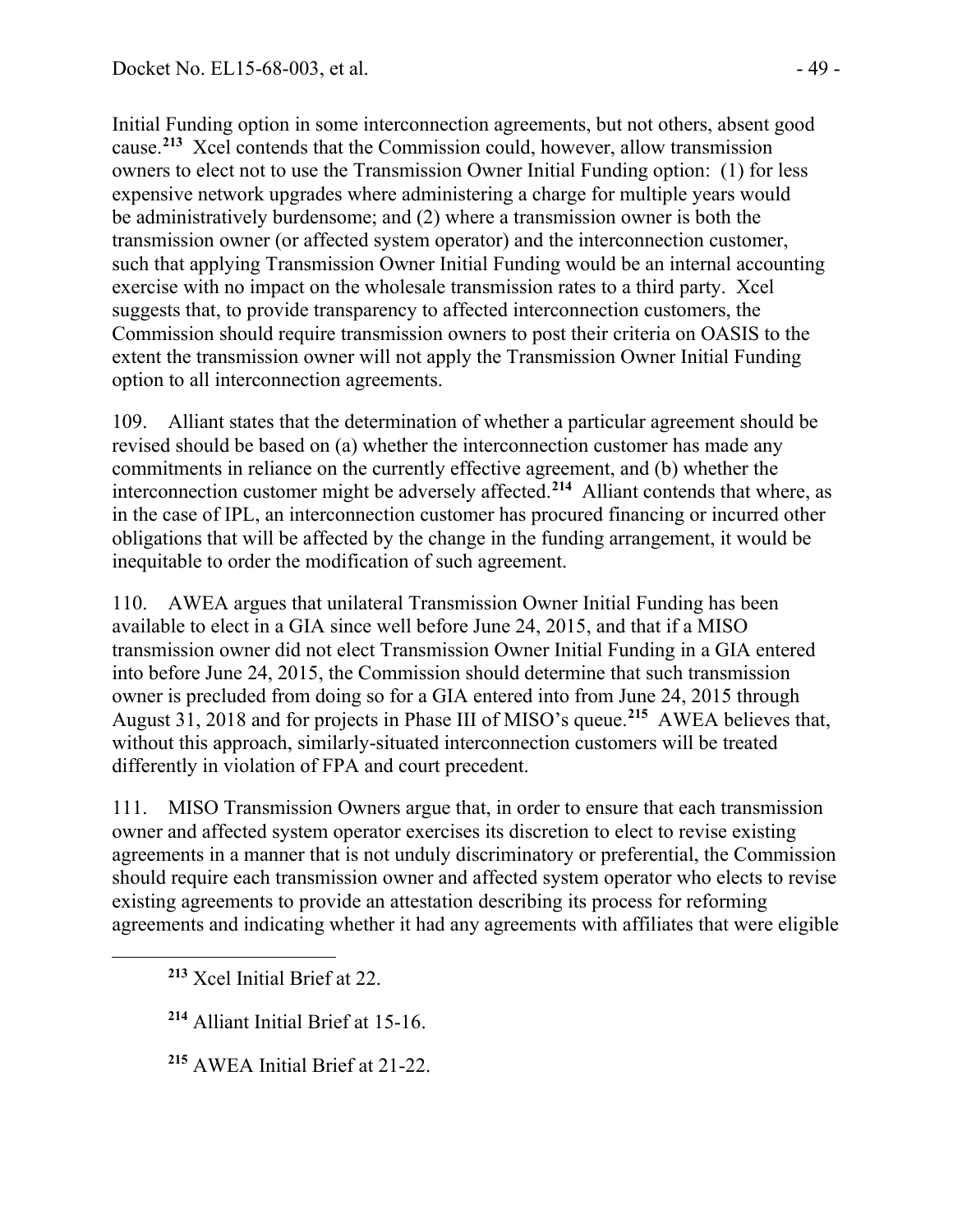for reformation and, if so, state that it treated affiliate and non-affiliate agreements comparably in deciding to revise agreements to invoke the Transmission Owner Initial Funding option.**[216](#page-49-0)** AWEA refutes the argument that undue discrimination could be checked if a transmission owner were to submit such an attestation. **[217](#page-49-1)** AWEA states that, if the transmission owner did not employ Transmission Owner Initial Funding prior to June 24, 2015, it would be patently discriminatory to do so now whether the agreement is with an affiliate or non-affiliate.**[218](#page-49-2)**

112. Ameren and ITC Companies argue that the criteria for determining which agreements should be revised should be based on a sworn affidavit by an officer of the transmission owner that it would have elected Transmission Owner Initial Funding for the network upgrades had the Commission not issued the vacated order, and that it elects to revise the agreement to reflect the Transmission Owner Initial Funding option.**[219](#page-49-3)**

> **(a) Please explain how this criteria could provide a means to differentiate between agreements that were entered into between June 24, 2015 and the date of the Ameren Remand Order such that the parties to such revised agreements would not be subject to undue discrimination.**

113. Xcel states that the criteria discussed above should ensure that a transmission owner applies similar treatment to every interconnection customer, which should eliminate undue discrimination.**[220](#page-49-4)** Alliant states that the retroactive application of the Transmission Owner Initial Funding option may not be harmful to the interconnection customer if the interconnection customer has not made any commitments in reliance on the terms of the GIA; however, it would be unjust and unreasonable to permit the

**<sup>218</sup>** *Id.* at 16.

<span id="page-49-2"></span><span id="page-49-1"></span><span id="page-49-0"></span> $\overline{a}$ 

<span id="page-49-4"></span>**<sup>220</sup>** Xcel Initial Brief at 22.

**<sup>216</sup>** MISO Transmission Owners Initial Brief at 19-20.

**<sup>217</sup>** AWEA Reply Brief at 14.

<span id="page-49-3"></span>**<sup>219</sup>** Ameren and ITC Companies Initial Brief at 16.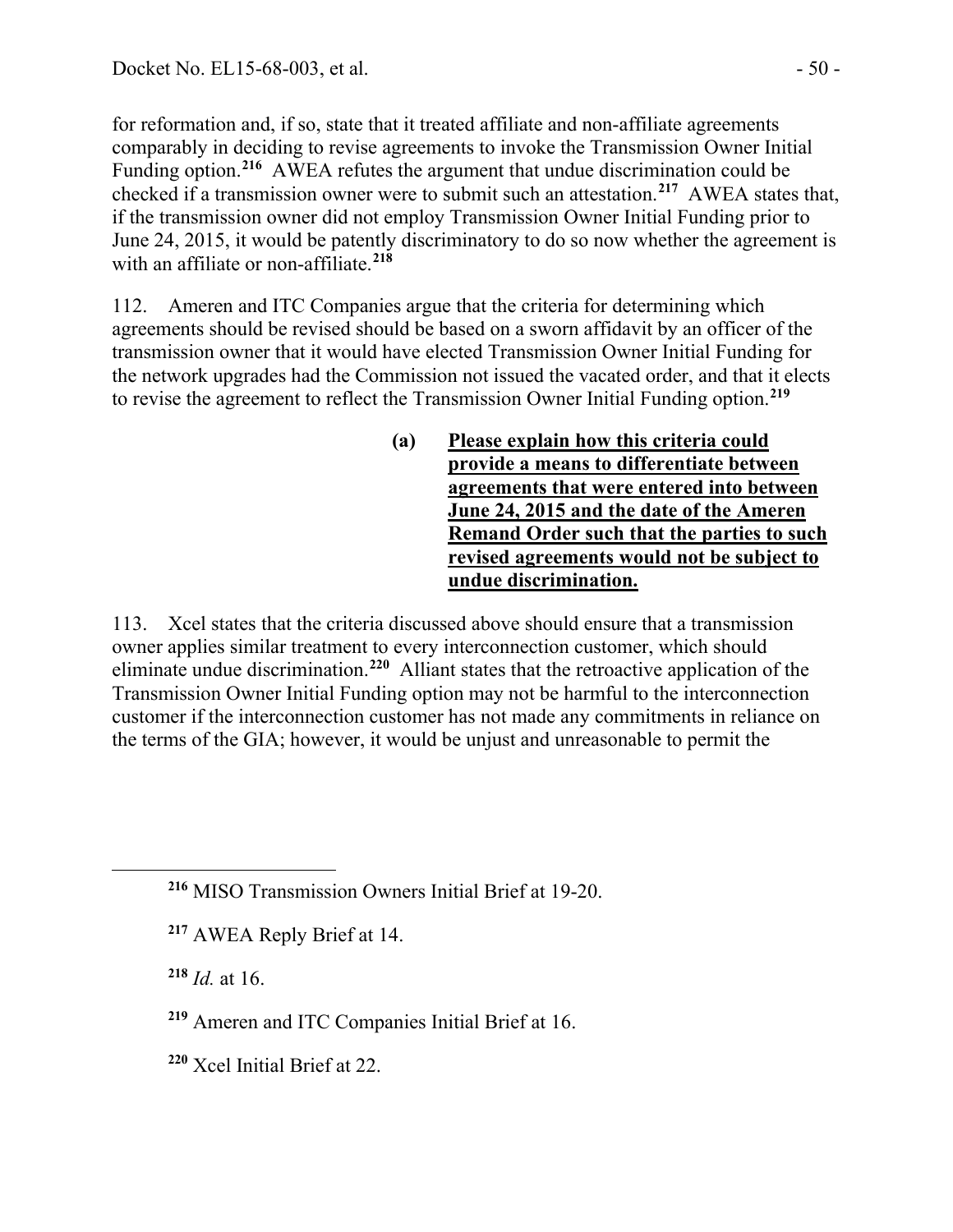retroactive application of the Transmission Owner Initial Funding option if the interconnection customer will be adversely affected.**[221](#page-50-0)**

114. Ameren and ITC Companies argue that the Commission should require the transmission owner to attest in an affidavit that it either had no affiliated interconnection requests (and thus cannot be discriminating between affiliates and non-affiliates) or, if it did, that it will require its affiliate to enter into an FSA like all other interconnection customers.**[222](#page-50-1)** Ameren and ITC Companies state that subsequent Commission audits conducted in the normal audit cycle can be used to confirm that affiliates and nonaffiliates were treated in a not unduly discriminatory manner.

| viii. | If GIAs, FCAs, and MPFCAs entered into between       |
|-------|------------------------------------------------------|
|       | June 24, 2015 and the date of the Ameren Remand      |
|       | Order are revised, will the revisions affect the     |
|       | interconnection customers' position in or ability to |
|       | proceed through the MISO interconnection queue?      |
|       | For instance, will there be delays to network        |
|       | upgrade construction while the parties to            |
|       | construction agreements renegotiate financing        |
|       | arrangements? How will any delays affect lower-      |
|       | queued customers? How will any delays affect the     |
|       | timeframe for negotiation of a GIA, FCA, or          |
|       | <b>MPFCA entered into between June 24, 2015 and</b>  |
|       | the date of the Ameren Remand Order? If              |
|       | customers' projects become unviable due to any       |
|       | cost changes through this process, will those        |
|       | customers be able to withdraw from the queue         |
|       | without the loss of any milestone payments?          |
|       |                                                      |

115. MISO states that the queue position of interconnection customers with GIAs, FCAs, and MPFCAs executed during the interim period will not be affected by the revision of those agreements to allow for the election of Transmission Owner Initial Funding.**[223](#page-50-2)** MISO explains that agreements entered into since June 24, 2015 fall into one of three groups: (1) projects and funding are complete and in-service; (2) projects have been partially funded and currently are under construction; or (3) the agreement has been signed, but no funding or construction has begun. In each of these situations, MISO

<span id="page-50-2"></span><span id="page-50-1"></span><span id="page-50-0"></span> $\overline{a}$ 

**<sup>222</sup>** Ameren and ITC Companies Initial Brief at 16.

**<sup>223</sup>** MISO Initial Brief at 8.

**<sup>221</sup>** Alliant Initial Brief at 16.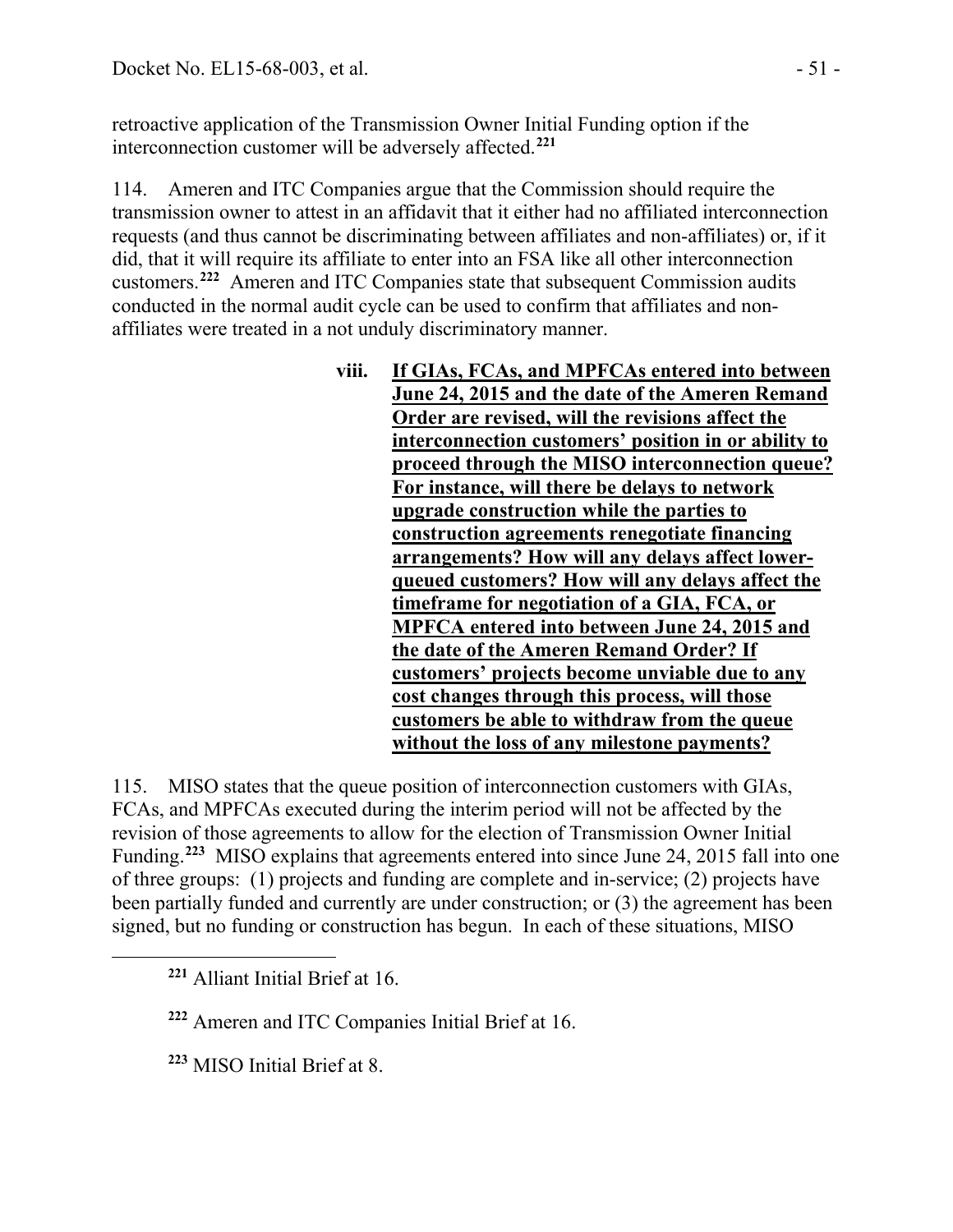argues, the interconnection queue processes have been completed, so the queue position of the interconnection customer is not affected. MISO contends that downstream impacts on future queue groups could occur as a result of construction delays due to renegotiation, but with an efficient negotiation timeline between transmission owners and interconnection customers, lower-queued interconnection customers should not be impacted. MISO supports facilitating a negotiation window similar to the timeline laid out in section 11 of Attachment X.**[224](#page-51-0)** MISO asserts that, where agreement is not reached, the affected parties should be able to obtain speedy resolution from the Commission. MISO notes that, in the event lower-queued projects would be affected, interconnection customers still in the MISO queue would be eligible to withdraw and have their milestone payments refunded pursuant to the terms of section 7.6.2 of Attachment X.

116. Invenergy refutes MISO's suggestion that the existing GIAs could be retroactively modified with minimal impacts, or that adversely affected projects could simply withdraw their projects from the queue.<sup>[225](#page-51-1)</sup> Invenergy argues that: (1) the option to withdraw is only realistically available to projects without executed interconnection agreements; (2) these projects may not want to withdraw from the queue; (3) the refund rights available to lower-queued projects depend on where they sit with respect to the decision points in the queue, and to the extent they have already passed Decision Point I or Decision Point II, a portion of their milestone payments are at risk of not being refunded if they withdraw. AWEA rejects MISO's suggestion that interconnection customers and transmission owners should quickly come to agreement on arrangements to allow Transmission Owner Initial Funding, arguing that the better way to protect the timely processing of MISO's queue is to not allow retroactive application of Transmission Owner Initial Funding.**[226](#page-51-2)**

117. Xcel believes that reopening GIAs, FCAs and MPFCAs executed between June 24, 2015 and August 31, 2018 has the potential to negatively impact both the projects associated with the reopened agreements and lower-queued projects.**[227](#page-51-3)** Xcel reiterates that, if increased costs make the project no longer viable, the project could be forced to

 $\overline{a}$ 

<span id="page-51-0"></span>**<sup>224</sup>** *Id.* at 9. Under this provision, the transmission owner, interconnection customer, and transmission provider can negotiate any disputed provisions of the appendices to the draft GIA, draft FCA(s) and/or draft MPFCA(s) for not more than 60 calendar days after tender of the final Facilities Study Report. MISO Tariff, Attach. X, § 11.2 (Negotiation) (109.0.0).

<span id="page-51-1"></span>**<sup>225</sup>** Invenergy Reply Brief at 9.

<span id="page-51-2"></span>**<sup>226</sup>** AWEA Reply Brief at 18-19.

<span id="page-51-3"></span>**<sup>227</sup>** Xcel Initial Brief at 23.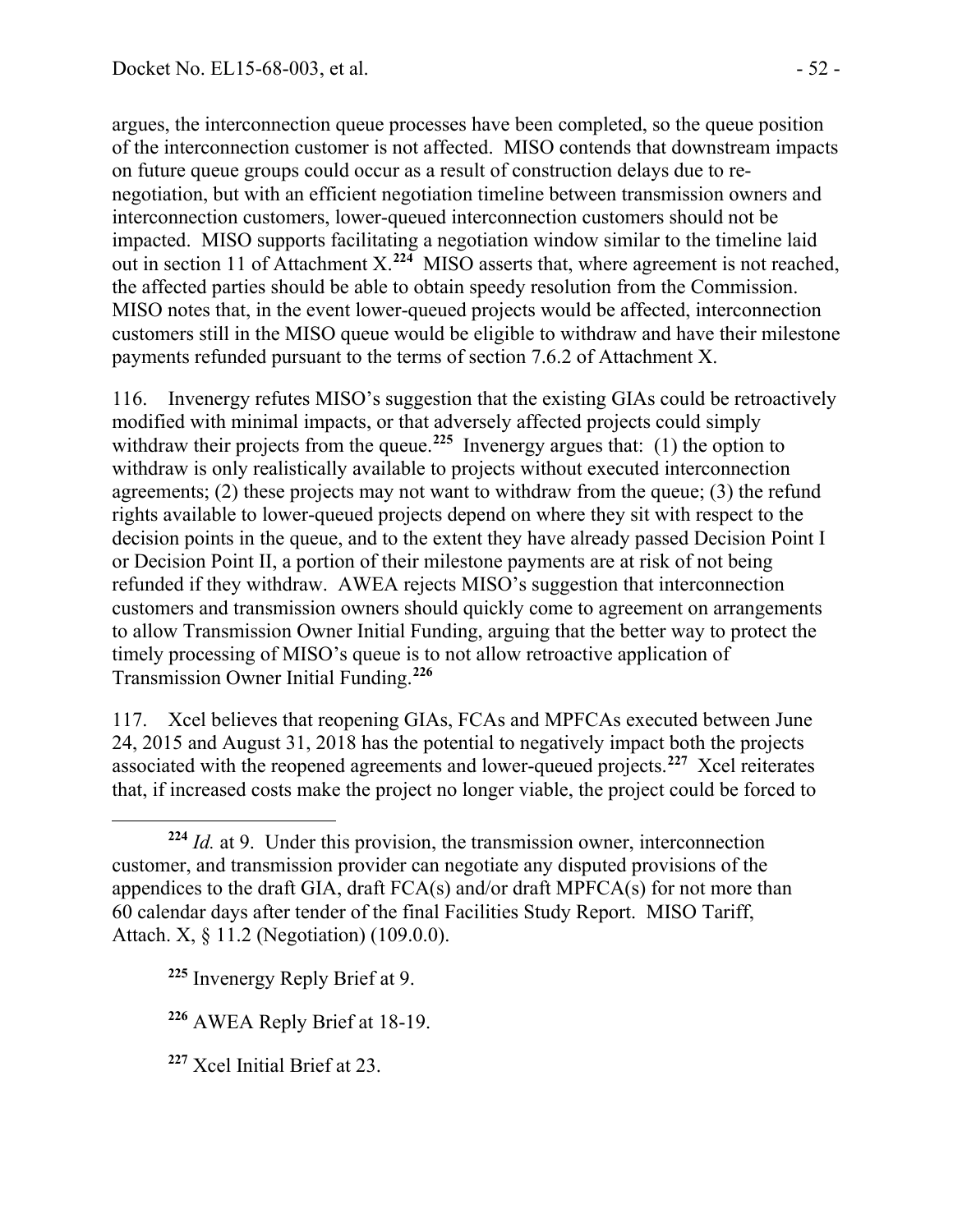withdraw from the interconnection queue and suffer significant financial harm through the loss of security or cash deposits. Xcel further states that such withdrawals could cause cascading restudies that could cause further delay to other interconnection customers' ongoing interconnection studies.

118. Alliant states that the position of a network upgrade in the MISO interconnection queue is not dependent on the type of funding that is selected; however, it is important that the process of converting to Transmission Owner Initial Funding, if permitted, be implemented in a manner that does not affect the construction schedule for network upgrades.**[228](#page-52-0)** Alliant asserts that the Commission must adopt safeguards to ensure that the schedule for construction of the generating facilities being developed are not affected by cost increases resulting from the transmission owner's unilateral election of the Transmission Owner Initial Funding option.**[229](#page-52-1)** Alliant argues that postponement or cancellation of plans for generation facilities under development may adversely affect the reliability of the MISO grid, and may alter the queue for the generation projects that remain active, as well as putting the milestone payments made by the generation developers at risk.

119. AWEA believes there will be immediate and significant impacts on MISO's interconnection queue.**[230](#page-52-2)** AWEA states that, in most situations, the interconnection customer is a special purpose limited liability company that is part of a larger corporate organization that invests in generation development, ownership, and operation and that decisions are made from the larger corporate perspective. If unilateral Transmission Owner Initial Funding is applied to GIAs, FCA, or MPFCAs entered into from June 24, 2015 through August 31, 2018 and to projects in Phase III of MISO's queue, AWEA argues that the cost increase in network upgrades and security that must be posted will cause the corporate organization to assess whether it can continue with other projects that are currently in MISO's and other RTOs' queues. AWEA also states that there is the possibility that projects in Phase III of MISO's queue may need to withdraw from the queue in the immediate future due to the increase in costs from Transmission Owner Initial Funding. AWEA notes that withdrawal may cause the corporate organization to forfeit milestone payments already made, again impacting the corporate organization and ability to proceed through the queue with other projects.

120. AWEA argues that the increased cost or the re-opening of agreements could cause projects in Phase III of MISO's queue or with executed GIAs, FCAs, and MPFCAs to be

**<sup>229</sup>** *Id.* at 17.

<span id="page-52-2"></span><span id="page-52-1"></span><span id="page-52-0"></span> $\overline{a}$ 

**<sup>230</sup>** AWEA Initial Brief at 22.

**<sup>228</sup>** Alliant Initial Brief at 16.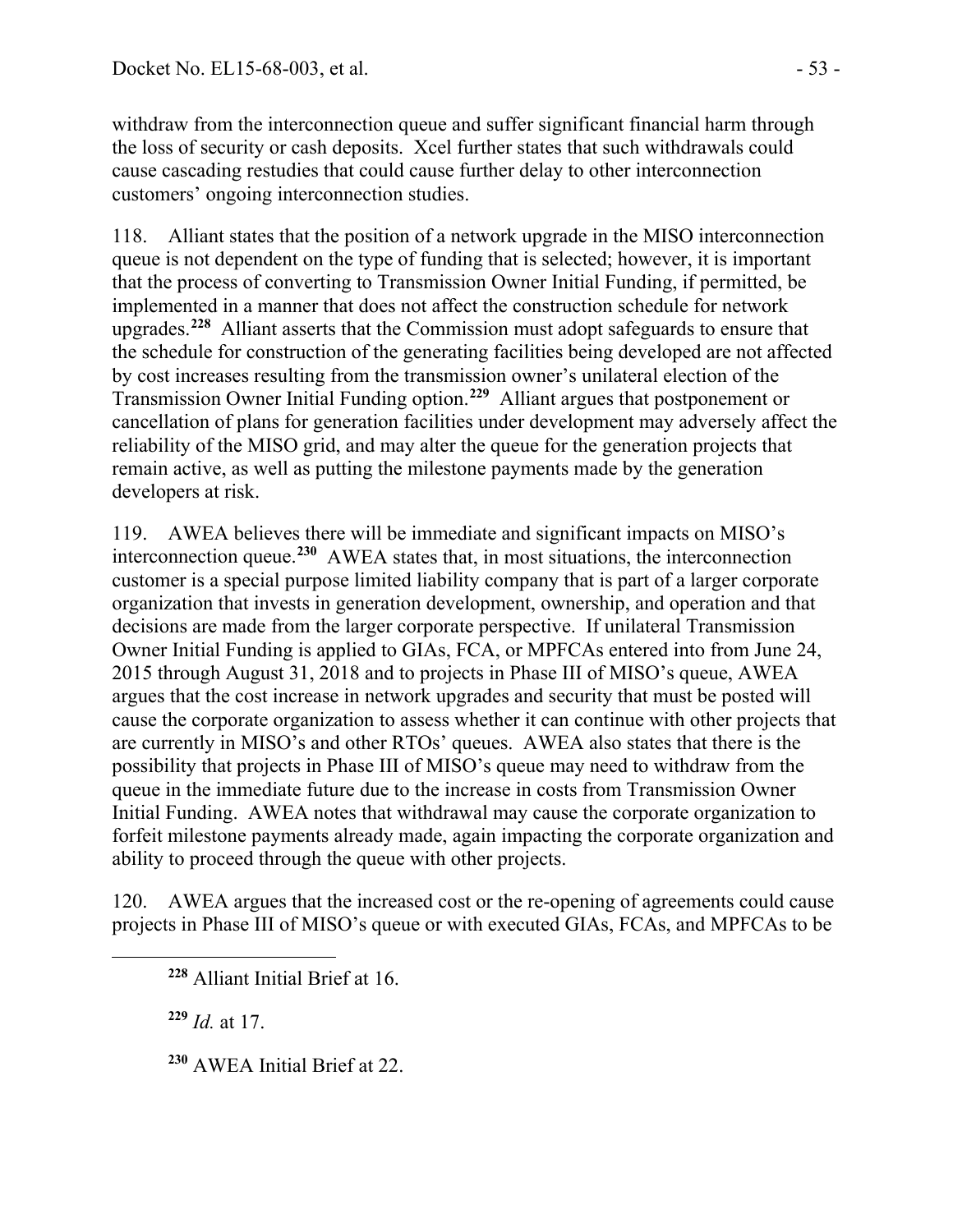terminated, which would undoubtedly have an impact on MISO's queue.**[231](#page-53-0)** AWEA believes that if this were to occur, it would create the need for restudies, which could reach as far back as its 2015 study groups. AWEA suspects, based on past experience, that MISO would have to suspend work on its existing queue while MISO conducts restudies, after which MISO will need to confirm whether the lower-queued projects can go forward based on the new cost and any change in timing to complete network upgrades. AWEA argues that MISO will have to do this in succession for all impacted queue cycles and account for interconnection customers' decisions before it can resume work on the current queue cycles.

121. AWEA notes that the Commission accepted MISO's current three-phase GIP design predicated on the concept of avoiding late-stage withdrawals.**[232](#page-53-1)** AWEA submits that, if the Commission allows retroactive application of Transmission Owner Initial Funding to existing agreements and projects in Phase III of MISO's queue, it will have put forces in motion that are akin to late-stage terminations for projects with executed GIAs or FCAs, and late-stage withdrawals for projects in Phase III of MISO's queue, all due to no fault of the interconnection customer.

122. Ameren and ITC Companies and the MISO Transmission Owners reject AWEA's request to exempt projects currently in Phase III of MISO's interconnection queue from retroactive implementation of Transmission Owner Initial Funding.**[233](#page-53-2)** Ameren and ITC Companies claim that there is no legal basis for this request, and AWEA has not justified why projects in Phase III deserve a special carve-out from what is now the lawful filed rate.**[234](#page-53-3)** Ameren and ITC Companies argue that projects in Phase III will not risk being automatically withdrawn as a result of the Commission restoring the Tariff to its proper form. MISO Transmission Owners argue that AWEA fails to explain how revising existing agreements will have any material impact on projects that have not yet executed an interconnection agreement.**[235](#page-53-4)**

123. Ameren and ITC Companies state that it is not possible to say with certainty that any delays would not impact lower-queued customers, but they note that such delays are

**<sup>231</sup>** *Id.* at 23.

<span id="page-53-0"></span> $\overline{a}$ 

**<sup>232</sup>** *Id.* at 24.

<span id="page-53-4"></span><span id="page-53-3"></span><span id="page-53-2"></span><span id="page-53-1"></span>**<sup>233</sup>** Ameren and ITC Companies Reply Brief at 7; MISO Transmission Owners Reply Brief at 20.

**<sup>234</sup>** Ameren and ITC Companies Reply Brief at 8.

**<sup>235</sup>** MISO Transmission Owners Reply Brief at 20.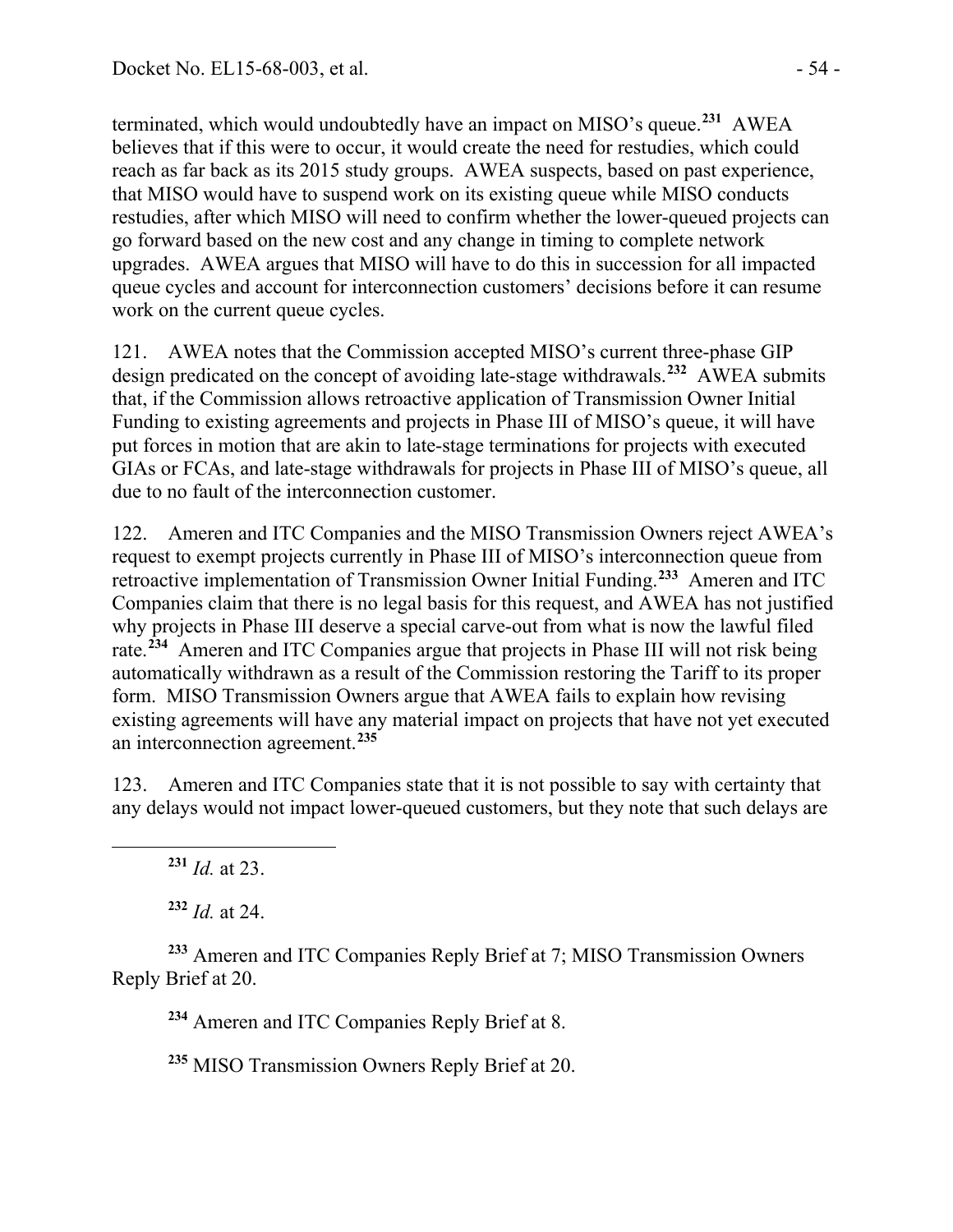not uncommon in the interconnection queue, given the *pro forma* rights interconnection customers have to suspend construction of network upgrades.**[236](#page-54-0)** AWEA rejects this argument, contending that the right to suspend construction under a GIA was eliminated years ago except for circumstances of force majeure.**[237](#page-54-1)**

124. In response to concerns about delays and restudies, MISO states that, if withdrawals occur, MISO will perform a preliminary analysis to determine if a restudy is necessary, and, if so, whether MISO will have to suspend current work.**[238](#page-54-2)** MISO states that it does not know with certainty what type of impact any potential withdrawals or terminations will have on the queue.

## **b. Commission Determination**

125. After considering the briefs provided in response to the Commission's questions in the Ameren Remand Order, we find that transmission owners and affected system operators should have the unilateral right to elect the Transmission Owner Initial Funding option for any GIA, FCA, or MPFCA that became effective between June 24, 2015 and August 31, 2018 (i.e., during the interim period). Therefore, we direct MISO to file Tariff sheets, within 60 days from the date of this order, stating that transmission owners and affected system operators that were parties to any GIAs, FCAs, or MPFCAs that became effective during the interim period may elect Transmission Owner Initial Funding for the network upgrades in those agreements, provided that such election is done in a not unduly discriminatory manner. We further direct MISO's Tariff sheets to provide for the implementation of this requirement, as described below.

126. Courts have stated that "[t]here is . . . a strong equitable presumption in favor of retroactivity that would make the parties whole" and that "when the Commission commits legal error, the proper remedy is one that puts the parties in the position they would have been in had the error not been made."**[239](#page-54-3)** Although the Commission's implicit remedial authority and FPA section 309 provide the Commission with "considerable latitude when it is prescribing remedies,"**[240](#page-54-4)** we find for the reasons

**<sup>237</sup>** AWEA Reply Brief at 17-18 (referencing Article 5.16.1 in the *pro forma* GIA).

**<sup>238</sup>** MISO Reply Brief at 8.

<span id="page-54-1"></span><span id="page-54-0"></span> $\overline{a}$ 

<span id="page-54-4"></span><span id="page-54-3"></span><span id="page-54-2"></span>**<sup>239</sup>** *Exxon Co. U.S.A. v. FERC*, 182 F.3d 30, 50 (D.C. Cir. 1999) (quoting *Pub. Utils. Comm'n of Cal. v. FERC*, 988 F.2d 154, 168 (D.C. Cir. 1993) (internal quotations omitted)).

**<sup>240</sup>** *TNA Merch. Projects, Inc. v. FERC*, 857 F.3d 354, 360 (D.C. Cir. 2017); *see* 

**<sup>236</sup>** Ameren and ITC Companies Initial Brief at 16-17.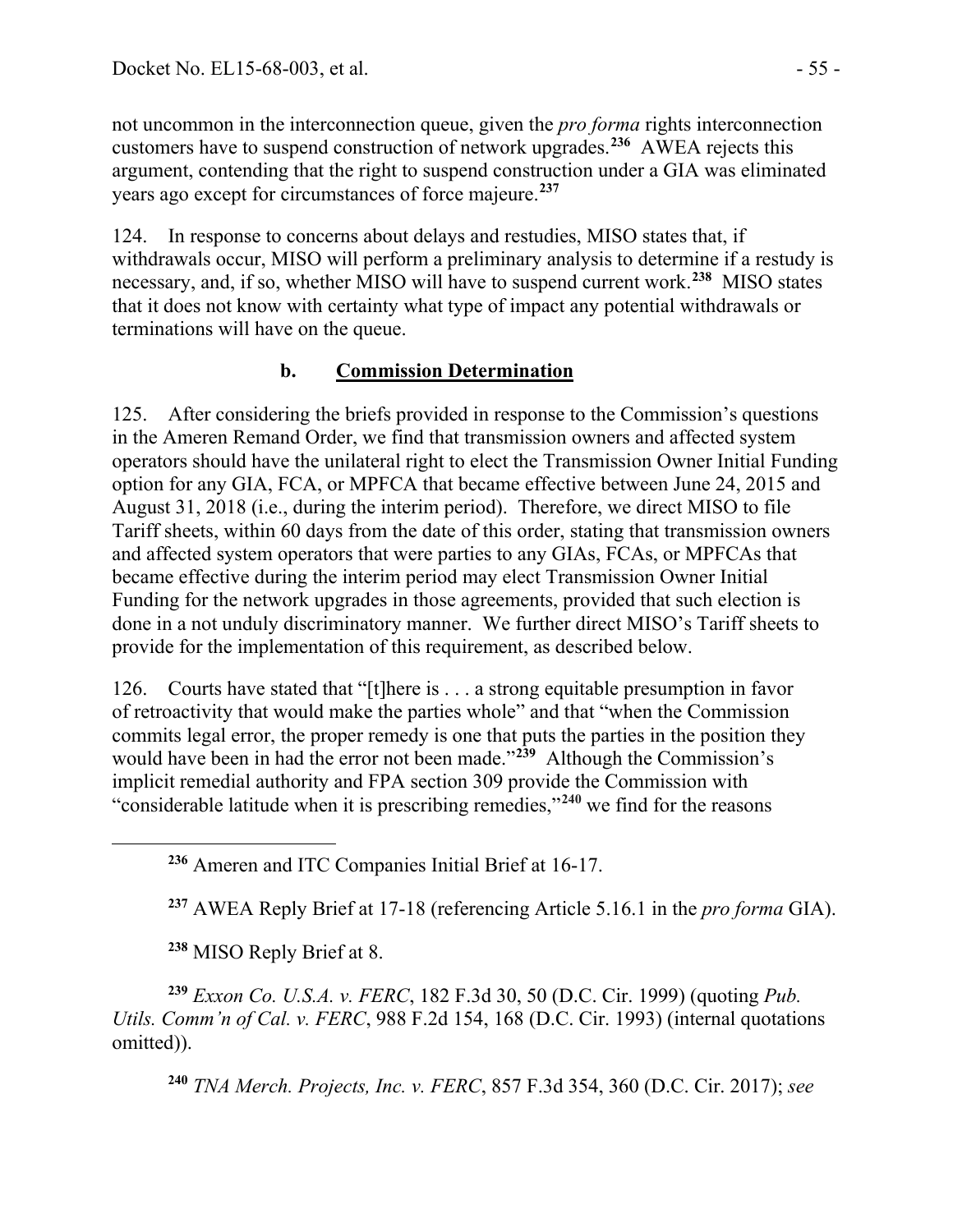discussed below that providing transmission owners and affected system operators the right to elect the Transmission Owner Initial Funding option for any GIA, FCA, and MPFCA that became effective during the interim period is an appropriate remedy in this case to give effect to the Court's vacatur, as it seeks to return the parties to the position they would be in if the Commission had not issued the now-vacated orders.

127. Several parties claim that reopening existing agreements will create some regulatory uncertainty. For example, several parties outline a variety of costs associated with reopening existing agreements.<sup>[241](#page-55-0)</sup> Several parties also argue that the retroactive application of Transmission Owner Initial Funding will threaten their ability to meet the Production Tax Credit deadline due to delays associated with the re-opening of Power Purchase Agreements, Asset Purchase Agreements, lender agreements and tax equity agreements, which could shift the production schedule of their projects. **[242](#page-55-1)** AWEA argues that the increased cost or the re-opening of agreements could cause projects in Phase III of the Definitive Planning Phase in MISO's interconnection process or projects with executed GIAs, FCAs, and MPFCAs to withdraw from the interconnection queue or terminate their agreements, which they argue could necessitate restudies. **[243](#page-55-2)**

128. As noted above, after review of the supplemental briefing, we find that these concerns are not so burdensome as to overcome the presumption that the Commission should place parties in the position they would have been in absent the Commission's legal error. While we acknowledge that re-opening existing GIAs, FCAs, MPFCAs may increase costs to certain interconnection customers or result in disruption to schedules as described by commenters, we are not persuaded that these potential impacts are so great that we should deprive transmission owners or affected system operators of an opportunity to earn a return on the capital costs of the network upgrades built on their system that should have been expressly allowed under the Tariff during the interim

<span id="page-55-2"></span><span id="page-55-1"></span><span id="page-55-0"></span>**<sup>241</sup>** Xcel Initial Brief at 9, 20; Alliant Initial Brief at 4-5, 15; AWEA Initial Brief at 20-21.

**<sup>242</sup>** Xcel Initial Brief at 21; AWEA Initial Brief at 12-13.

**<sup>243</sup>** AWEA Initial Brief at 23.

 $\overline{a}$ 

*also Verso Corp. v. FERC*, 898 F.3d 1, 10 (D.C. Cir. 2018) (explaining that section 309 "permits FERC to advance remedies not expressly provided by the FPA, as long as they are consistent with the [FPA]" and describing section 309 as allowing for "any and all acts necessary or appropriate to carry out the FPA's statutory ends") (internal quotations omitted); *Xcel Energy Servs. Inc. v. FERC*, 815 F.3d 947, 956 (D.C. Cir. 2016) (stating that the Commission may use its remedial authority in section 309 to remedy the Commission's legal error).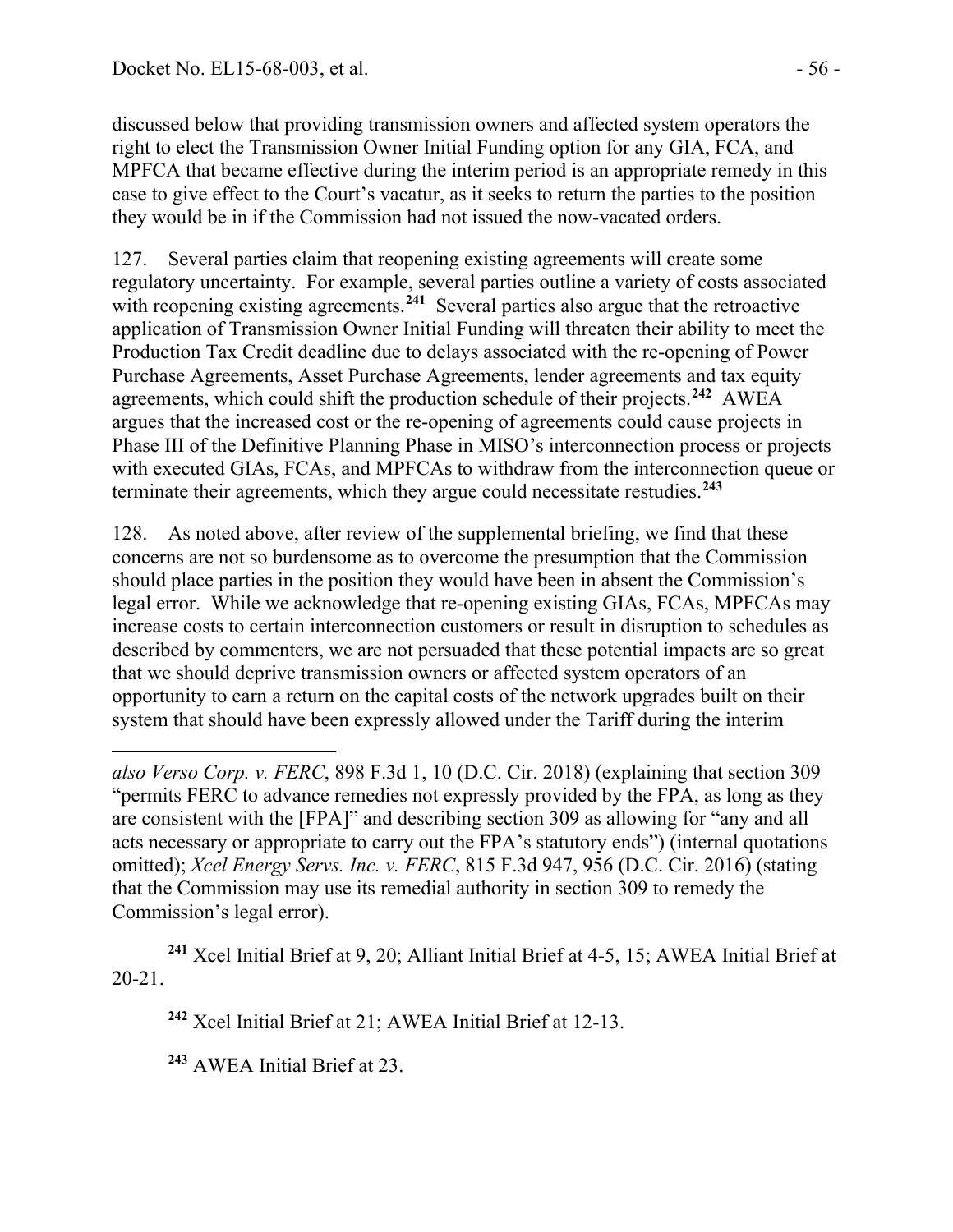period. Regarding agreements that are not filed with the Commission but that may be affected by our decision here, such as Power Purchase Agreements and Asset Purchase Agreements, we again acknowledge the potentially disruptive consequences of our decision. However, we find that the parties were on notice that the Commission's previous orders could be remanded or vacated, **[244](#page-56-0)** and, therefore, these parties could have included language in such contracts to address the possibility that the Commission's orders would be vacated and limit the need for renegotiation in that event.

129. We disagree with arguments that the Commission would be engaging in retroactive ratemaking by revising prior agreements and that prior agreements may only be modified prospectively under FPA section 206. **[245](#page-56-1)** We also disagree that any reliance on a refund effective date would expire on December 25, 2017.**[246](#page-56-2)** The Commission has authority to take corrective action pursuant to section 309 of the FPA to remedy a legal error. As we note above, "both [section] 309 and FERC's implicit remedial authority under the [FPA] provide the agency with considerable latitude when it is . . . attempting to undo harms caused by its own mistaken or unlawful acts."**[247](#page-56-3)** In this case, the Commission has the authority under section 309 to remedy its error by allowing election of Transmission Owner Initial Funding from June 24, 2015 for GIAs that became effective during the interim period.

130. We reject AWEA's argument that, if the transmission owner did not employ Transmission Owner Initial Funding prior to June 24, 2015, it would be discriminatory to

<span id="page-56-1"></span>**<sup>245</sup>** Alliant Initial Brief at 7-8.

 $\overline{a}$ 

<span id="page-56-2"></span>**<sup>246</sup>** *See* Invenergy Reply Brief at 5.

<span id="page-56-0"></span>**<sup>244</sup>** *See West Deptford*, 766 F.3d at 22-23 ("the filed rate doctrine simply does not extend to cases in which buyers are on adequate notice that resolution of some specific issue may cause a later adjustment to the rate being collected at the time of service" (citing *Natural Gas Clearinghouse v. FERC*, 965 F.2d 1066, 1075 (D.C. Cir. 1992)) and "the notice exception has been applied when judicial invalidation of Commission decisions has resulted in retroactive changes in rates. . . . generators in those cases were aware in advance of the risk of litigation-induced change" (referencing *Canadian Ass'n of Petroleum Producers v. FERC*, 254 F.3d 289, 299–-300 (D.C. Cir. 2001); *W. Res., Inc. v. FERC*, 72 F.3d 147, 151 (D.C. Cir. 1995); *Pub. Utils. Comm'n v. FERC*, 988 F.2d 154, 163-66 (D.C. Cir. 1993); *Natural Gas Clearinghouse*, 965 F.2d at 1075- 77)).

<span id="page-56-3"></span>**<sup>247</sup>** *See TNA Merch. Projects, Inc. v. FERC*, 857 F.3d at 360.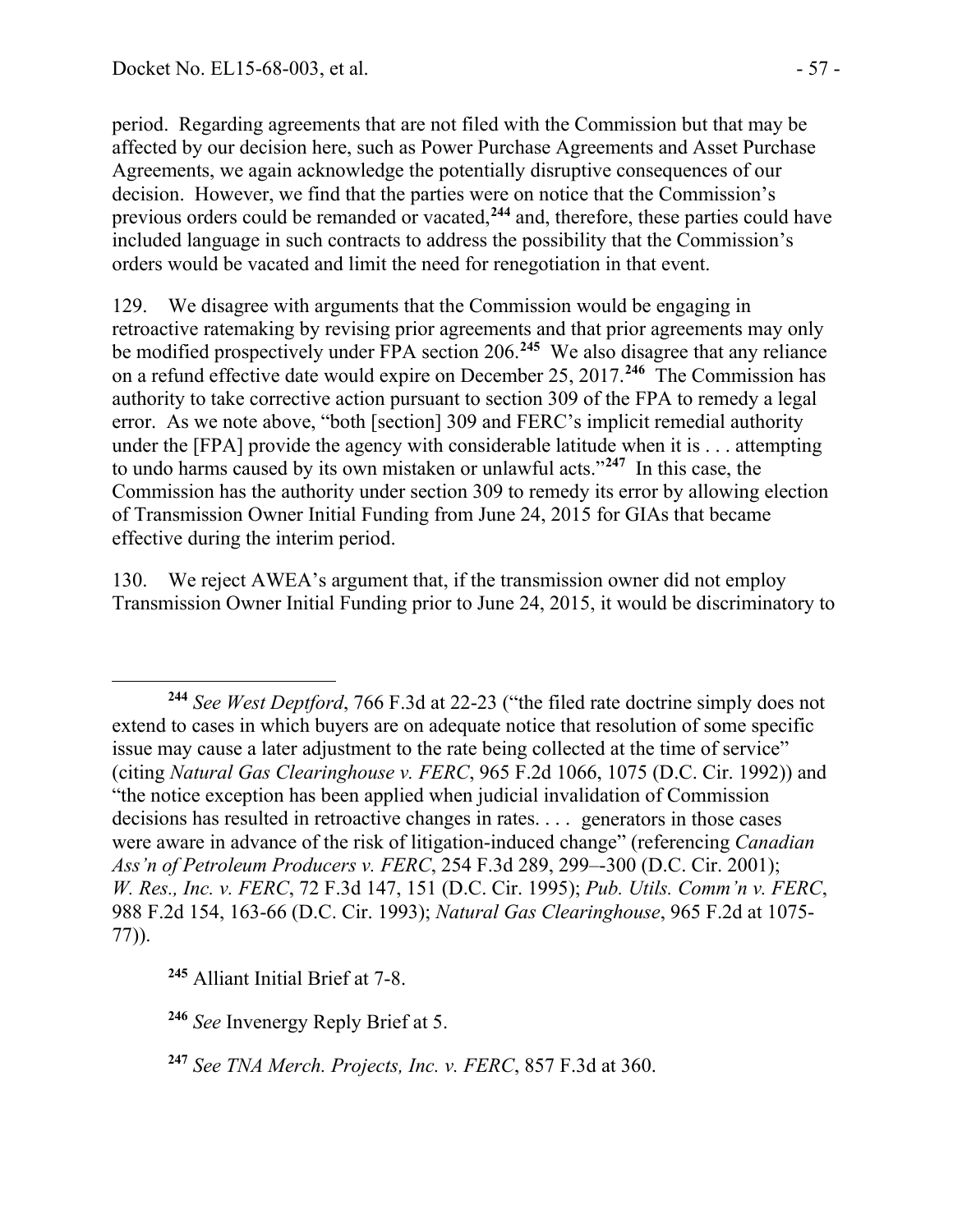do so now.**[248](#page-57-0)** The reinstated Tariff provisions grant the transmission owner the discretion to use Transmission Owner Initial Funding, and the ability to exercise initial funding was never limited only to transmission owners who previously invoked it. We also disagree with AWEA's argument that application of Transmission Owner Initial Funding to existing agreements from June 24, 2015 will undermine regulatory certainty. While we recognize the importance of regulatory certainty, we also find relevant here that, as stated above, interconnection-customer parties to GIAs, FCAs, and MPFCAs that became effective during the interim period were on notice that the Commission's orders in this proceeding may be subject to remand or vacatur.

131. We reject Xcel's request that the Commission confirm that transmission owners be allowed to apply the retroactive unilateral election of Transmission Owner Initial Funding to network upgrade costs assigned to non-affiliate interconnection customers and not to network upgrade costs assigned to affiliate interconnection customers.**[249](#page-57-1)** This request would require the Commission to predetermine the outcome of a future filing without a record. If a transmission owner desires to treat funding of network upgrade costs differently for certain interconnection customers, it must make a showing that such treatment is done on a not unduly discriminatory basis in the future filing(s) we direct below.

132. We also reject arguments that: (1) if the Commission fails to preserve the financing arrangements included in agreements entered into from June 24, 2015 through August 31, 2018, it should establish a process to allow for generation developers, generation owners, and interconnection customers to recover their losses (including stranded costs associated with their generation investments) due to this change; **[250](#page-57-2)** (2) the changes to funding arrangements caused by the retroactive implementation of Transmission Owner Initial Funding should be implemented in a way that protects IPL and its customers against additional costs; **[251](#page-57-3)** and (3) the determination of whether a particular agreement should be revised should be based on (a) whether the interconnection customer has made any commitments in reliance on the currently effective agreement, and (b) whether the interconnection customer might be adversely affected. **[252](#page-57-4)** These arguments are premised on the view that interconnection customers

**<sup>248</sup>** AWEA Initial Brief at 6.

**<sup>249</sup>** Xcel Initial Brief at 15.

**<sup>250</sup>** AWEA Initial Brief at 17.

<span id="page-57-3"></span>**<sup>251</sup>** Alliant Initial Brief at 9.

<span id="page-57-4"></span>**<sup>252</sup>** *Id.* at 15-16.

<span id="page-57-2"></span><span id="page-57-1"></span><span id="page-57-0"></span> $\overline{a}$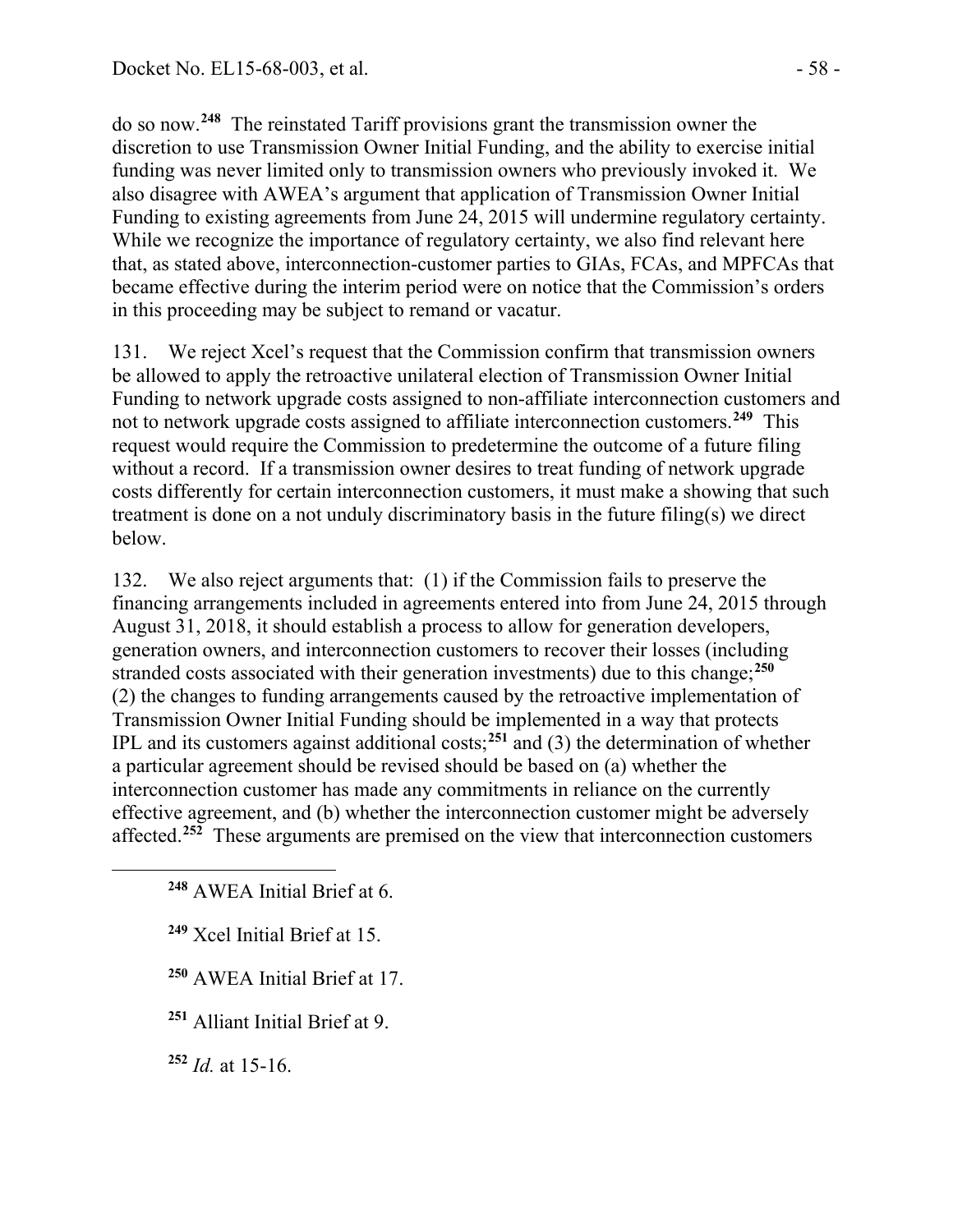$\overline{a}$ 

should not bear costs they face due to changes that they could not have foreseen, due to circumstances beyond their control. However, we find that interconnection-customer parties to agreements that became effective during the interim period were on notice that the Commission's orders on review could be remanded or vacated, and that a judicial remand and/or vacatur could require changes to agreements entered into during the pendency of these proceedings; as such, interconnection customers could have taken steps to mitigate these risks. Moreover, while the Commission has in the past allowed utilities to recover certain prudent and verifiable stranded costs that resulted from a fundamental reform to the regulatory structure of the electric industry in Order No. 888, as pointed out by AWEA,**[253](#page-58-0)** we disagree that there is a comparable unforeseeable reform at issue here. Therefore, we do not agree that generators should be indemnified by others for their failure to anticipate the potential reinstatement of the Transmission Owner Initial Funding option to the *pro forma* GIA or the extension of the Transmission Owner Initial Funding option to the *pro forma* FCA and *pro forma* MPFCA after court review.

133. We reject arguments related to the requirement for the interconnection customer to post security pursuant to any agreement revised to allow for the election of Transmission Owner Initial Funding as outside the scope of this proceeding. We find that revising the Transmission Owner Initial Funding option to remove the security requirement**[254](#page-58-1)** is outside the scope of this proceeding because section 11.6 of MISO's *pro forma* GIA, which requires an interconnection customer to post security on the capital costs of the network upgrades, was not part of the revisions directed by the Commission in the June 2015 Order nor was it raised in the Court's opinion vacating and remanding the case to the Commission. **[255](#page-58-2)**

<span id="page-58-1"></span>**<sup>254</sup>** MISO Tariff, Attach. X, App. 6, Generator Interconnection Agreement § 11.6 (66.0.0).

<span id="page-58-2"></span>**<sup>255</sup>** The Commission also did not direct any revisions to the *pro forma* FCA and *pro forma* MPFCA related to the posting of security in the June 2015 Order.

<span id="page-58-0"></span>**<sup>253</sup>** AWEA Initial Brief at 17 (citing *Promoting Wholesale Competition Through Open Access Non-Discriminatory Transmission Servs. by Pub. Utils.; Recovery of Stranded Costs by Pub. Utils. & Transmitting Utils.*, Order No. 888, FERC Stats. & Regs. ¶ 31,036, at 21,628 (1996) (cross-referenced at 77 FERC ¶ 61,080), *order on reh'g*, Order No. 888-A, FERC Stats. & Regs. ¶ 31,048 (cross-referenced at 78 FERC ¶ 61,220), *order on reh'g*, Order No. 888-B, 81 FERC ¶ 61,248 (1997), *order on reh'g*, Order No. 888-C, 82 FERC ¶ 61,046 (1998), *aff'd in relevant part sub nom. Transmission Access Policy Study Grp. v. FERC*, 225 F.3d 667 (D.C. Cir. 2000), *aff'd sub nom. New York v. FERC*, 535 U.S. 1 (2002)).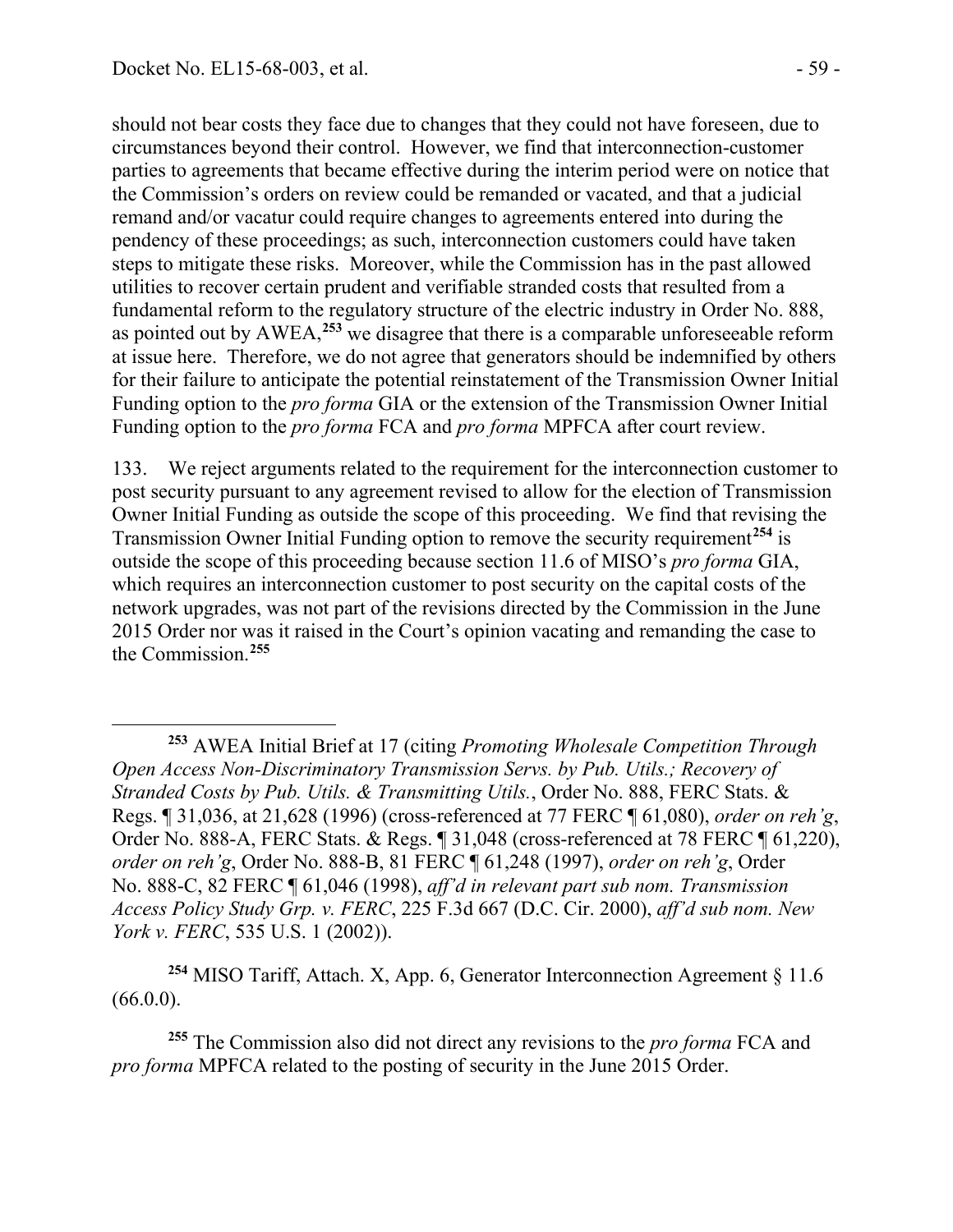134. Invenergy contends that, in considering return on equity levels for network upgrades in the revised agreements, the Commission must consider that transmission owners may not actually face additional risks when constructing and operating interconnection related network upgrades.**[256](#page-59-0)** Invenergy argues that most network upgrades are simply replacement of existing equipment with newer equipment and that interconnection customers provide security; thus, there is actually a much lower risk to the transmission owner than it might face in its ordinary operations. As discussed further below in the section on implementation, we will not in this order make a finding on what method is appropriate for determining the return on and of component of the network upgrade charge under Transmission Owner Initial Funding, as requested by Invenergy. MISO's Tariff does not set a specific method for computing the return on and of network upgrade costs under Transmission Owner Initial Funding and to make such a finding here would be outside the scope of the current proceeding.

135. Last, as noted above, we find that transmission owners and affected system operators should have the unilateral right to elect the Transmission Owner Initial Funding option not only for GIAs, but also for FCAs and MPFCAs, that became effective during the interim period. Accordingly, we find that FCAs and MPFCAs that became effective between June 24, 2015 and August 31, 2018 should be afforded the same treatment as GIAs entered into during that interim period. The Commission has previously found that transmission owners and affected system operators that enter into FCAs and MPFCAs are similarly situated to transmission owners in GIAs.**[257](#page-59-1)** Also, the Court did not make a distinction among GIAs, FCAs, and MPFCAs when it vacated the Commission's orders. Because the Commission granted the Otter Tail complaint in full in the Ameren Remand Order, we therefore are allowing the transmission owner or affected system operator to elect the Transmission Owner Initial Funding option in FCAs and MPFCAs entered into as of June 24, 2015.

#### **i. Implementation**

136. We direct MISO to submit a filing within 60 days of the issuance of this order that provides a list of all agreements that became effective in the interim period (i.e., June 24, 2015 through August 31, 2018) under which the transmission owner or affected system operator is electing the Transmission Initial Funding option. In order to provide certainty for all the parties to agreements that became effective in the interim period, this filing will be the only opportunity for a transmission owner or affected system operator to elect the Transmission Owner Initial Funding option for such agreements. We believe that this is a reasonable remedy that balances the interest of the parties, the need for regulatory

<span id="page-59-1"></span><span id="page-59-0"></span> $\overline{a}$ 

**<sup>256</sup>** Invenergy Reply Brief at 12-13.

**<sup>257</sup>** June 2015 Order, 151 FERC ¶ 61,220 at P 47.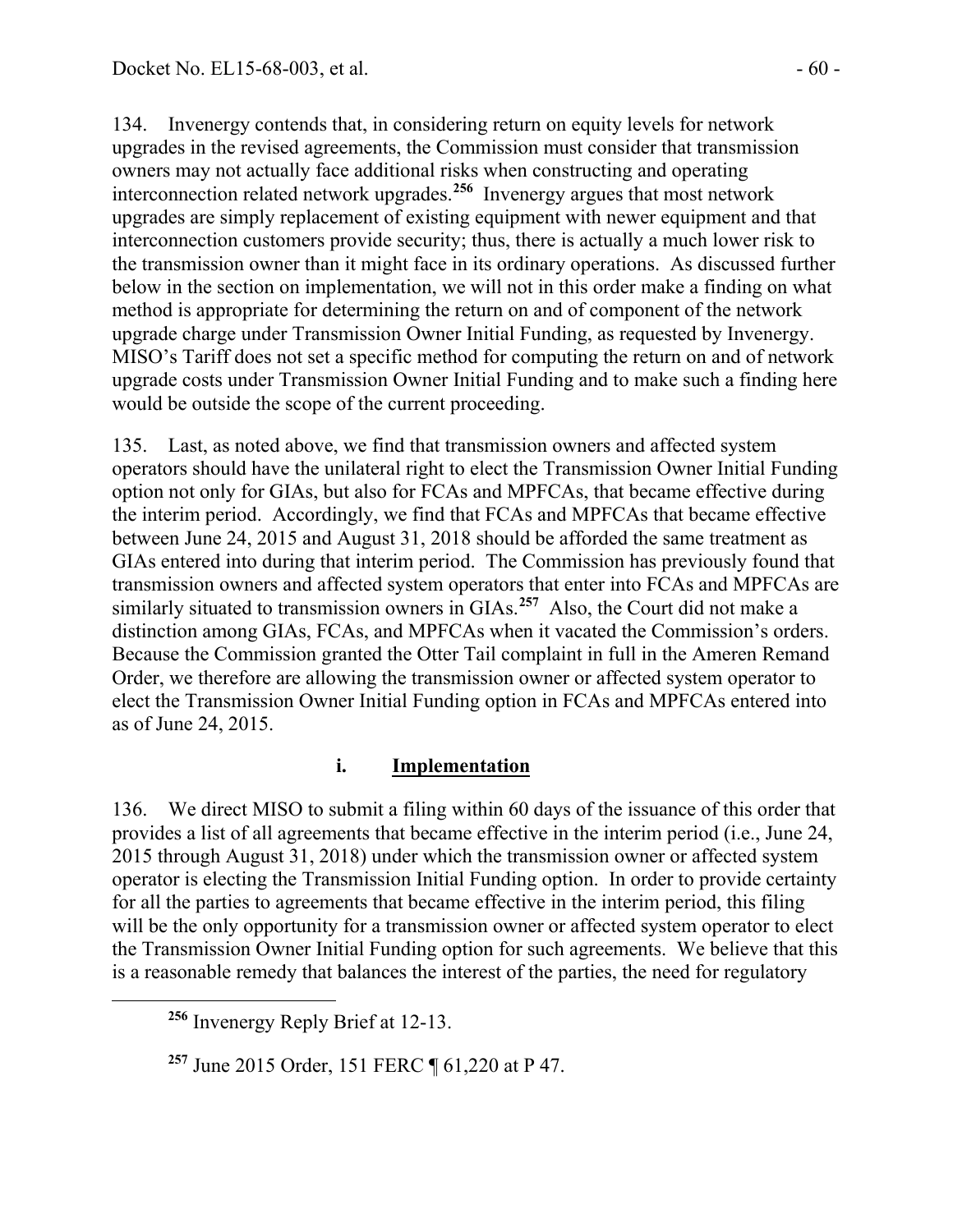$\overline{a}$ 

certainty, and ease of administration.**[258](#page-60-0)** Furthermore, transmission owners and affected system operators had notice that the Commission's previous orders may be vacated or remanded, and that Transmission Owner Initial Funding may be reinstated in the *pro forma* GIA as well as expanded to the *pro forma* FCA and *pro forma* MPFCA; therefore, there is no need for the Commission to grant an extended amount of time for transmission owners or affected system operators to notify MISO that they would have elected Transmission Owner Initial Funding for an agreement executed during the interim period. In order to ensure that each transmission owner and affected system operator exercises its discretion to revise existing agreements in a manner that is not unduly discriminatory or preferential, we require that, if a transmission owner or affected system operator desires to treat funding of network upgrade costs differently for different interconnection customers, it must provide adequate support that such treatment is done on a not unduly discriminatory basis. The transmission owner or affected system operator should provide any necessary support to MISO, and MISO must include this information in an attachment to MISO's compliance filing.

137. We direct MISO to establish a process for implementation of the requirement that transmission owners and affected system operators be allowed to elect the Transmission Owner Initial Funding option in all GIAs, FCAs, and MPFCAs that became effective during the interim period.**[259](#page-60-1)** Implementation of the election of Transmission Owner Initial Funding for GIAs, FCAs, and MPFCAs that became effective during the interim period will vary depending on how far the parties are in the network upgrade construction process. As explained by MISO, there are likely three main scenarios: (1) an interconnection customer has executed a GIA, FCA, or MPFCA or requested that a GIA, FCA, or MPFCA that the interconnection customer is a party to be filed unexecuted, and has not yet made payment to the transmission owner or affected system operator for any required network upgrades; (2) an interconnection customer has executed a GIA, FCA, or MPFCA and made an up-front payment to the transmission owner or affected system operator for any required network upgrades, but the network upgrades have not been placed in service; and (3) an interconnection customer has executed a GIA, FCA, or MPFCA, made the up-front payment to the transmission owner or affected system operator for any required network upgrades, and the network upgrades have been placed in service.

<span id="page-60-1"></span>**<sup>259</sup>** If the transmission owner or affected system operator that is a party to the relevant agreement(s) chooses not to elect the Transmission Owner Initial Funding option, no further action needs to be taken by the parties to the agreement.

<span id="page-60-0"></span>**<sup>258</sup>** *See, e.g.*, *TNA Merchant Projects, Inc.*, 857 F.3d 354 (explaining the Commission's broad remedial authority to remedy its errors and correct unjust situations).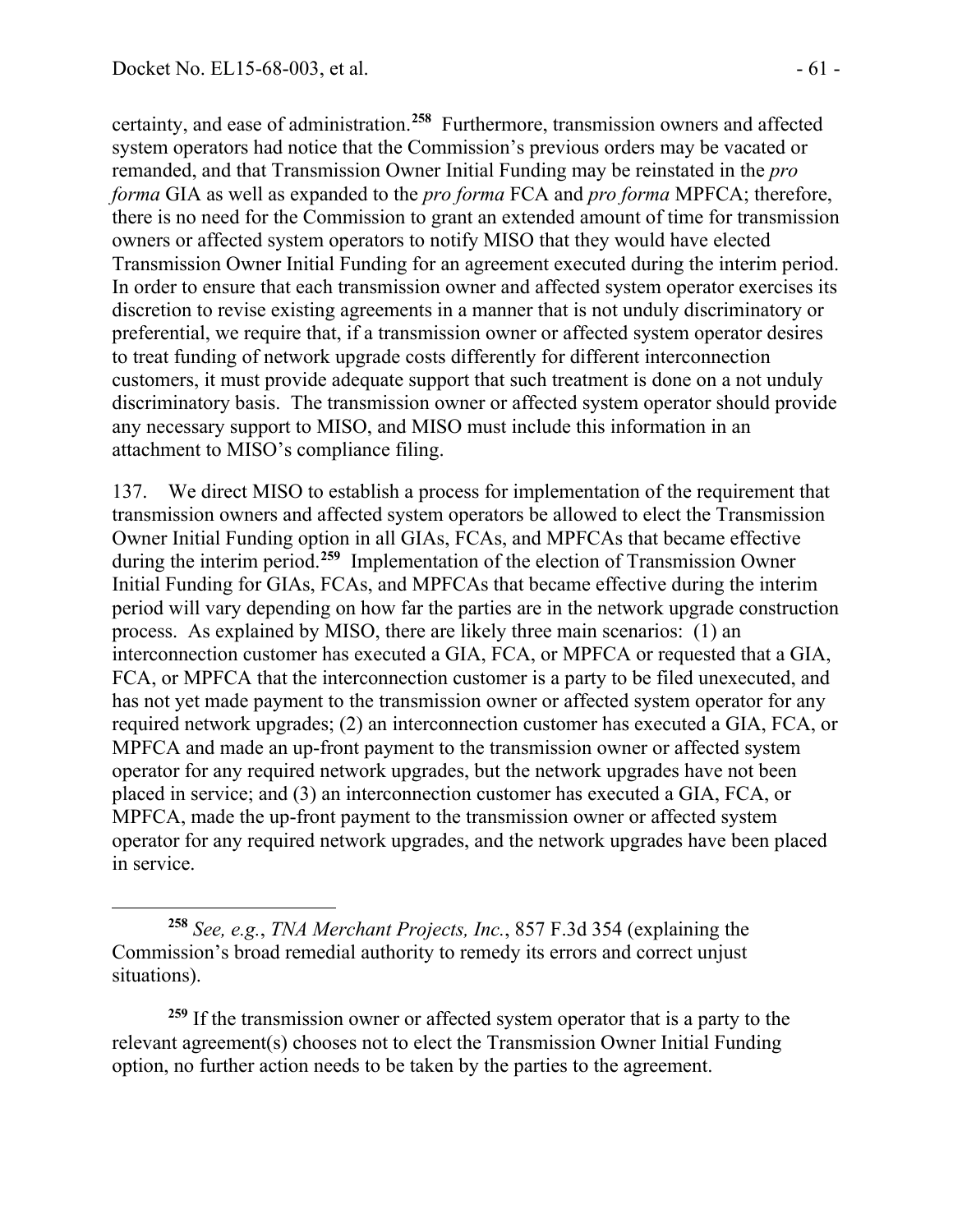138. Under the first scenario, we require parties to the GIA, FCA, or MPFCA to amend the agreement if the transmission owner or affected system operator, as applicable, elects the Transmission Owner Initial Funding option. We direct MISO to refile the amended GIA, FCA, or MPFCA with the Commission within 60 days of the issuance of this order if: (1) it is already on file with the Commission;<sup>[260](#page-61-0)</sup> (2) the interconnection customer requests that the agreement be filed unexecuted because it does not agree to specific rates, terms, and conditions of the revised agreement; or (3) if there are nonconforming changes.**[261](#page-61-1)** We also direct MISO to file with the Commission an FSA, which necessarily will set forth the costs for the network upgrades including a return on and of capital, for the Transmission Owner Initially Funded network upgrade(s) included in the GIA, FCA, or MPFCA that falls under this first scenario after the parties submit the executed or unexecuted FSA to MISO. Regarding arguments questioning the appropriate method for determining the return on and of capital for the relevant network upgrades, we note that the Commission has accepted methods that use the inputs from Attachment GG of MISO's Tariff.**[262](#page-61-2)** However, the Commission will consider alternate ways to compute the return on and of capital for network upgrades because the Tariff in effect during the interim period does not specifically require the use of Attachment GG. Each filing regarding an FSA that MISO submits to the Commission must adequately support any proposed method for determining the return on and of capital for the relevant network upgrades as just and reasonable and not unduly discriminatory or preferential.

139. Under the second scenario, we require the parties to the GIA, FCA, or MPFCA to amend the agreement if the transmission owner or affected system operator elects the Transmission Owner Initial Funding option, and MISO must refile the agreement with the Commission within 60 days of the issuance of this order if it meets one of the criteria discussed in paragraph 138. We direct the transmission owner or affected system operator to refund any payments that it received from the interconnection customer for

<span id="page-61-1"></span>**<sup>261</sup>** Thus, if the agreement was previously reported in the Electric Quarterly Reports, no interconnection customer requests that it be filed unexecuted, and there are no other non-conforming changes, MISO could report the conforming agreement in the Electric Quarterly Reports. In its briefs, MISO does not explain how it plans to report the amendments to the agreements in its Electric Quarterly Reports filing. We note that MISO could describe the changes in the "Rate Description" field of the filing.

<span id="page-61-2"></span>**<sup>262</sup>** *See Hoopeston*, 145 FERC ¶ 61,111 at P 41.

<span id="page-61-0"></span> $\overline{a}$ **<sup>260</sup>** In other words, if the Commission has previously accepted tariff sheets for a GIA, FCA, or MPFCA (or such a filing is currently pending before the Commission) and the tariff sheets have not been cancelled, they are considered on file with the Commission. *See, e.g.*, MISO Tariff, Midwest ISO Agreements, SA 2527, ITC-Consumers GIA (J161), 33.0.0.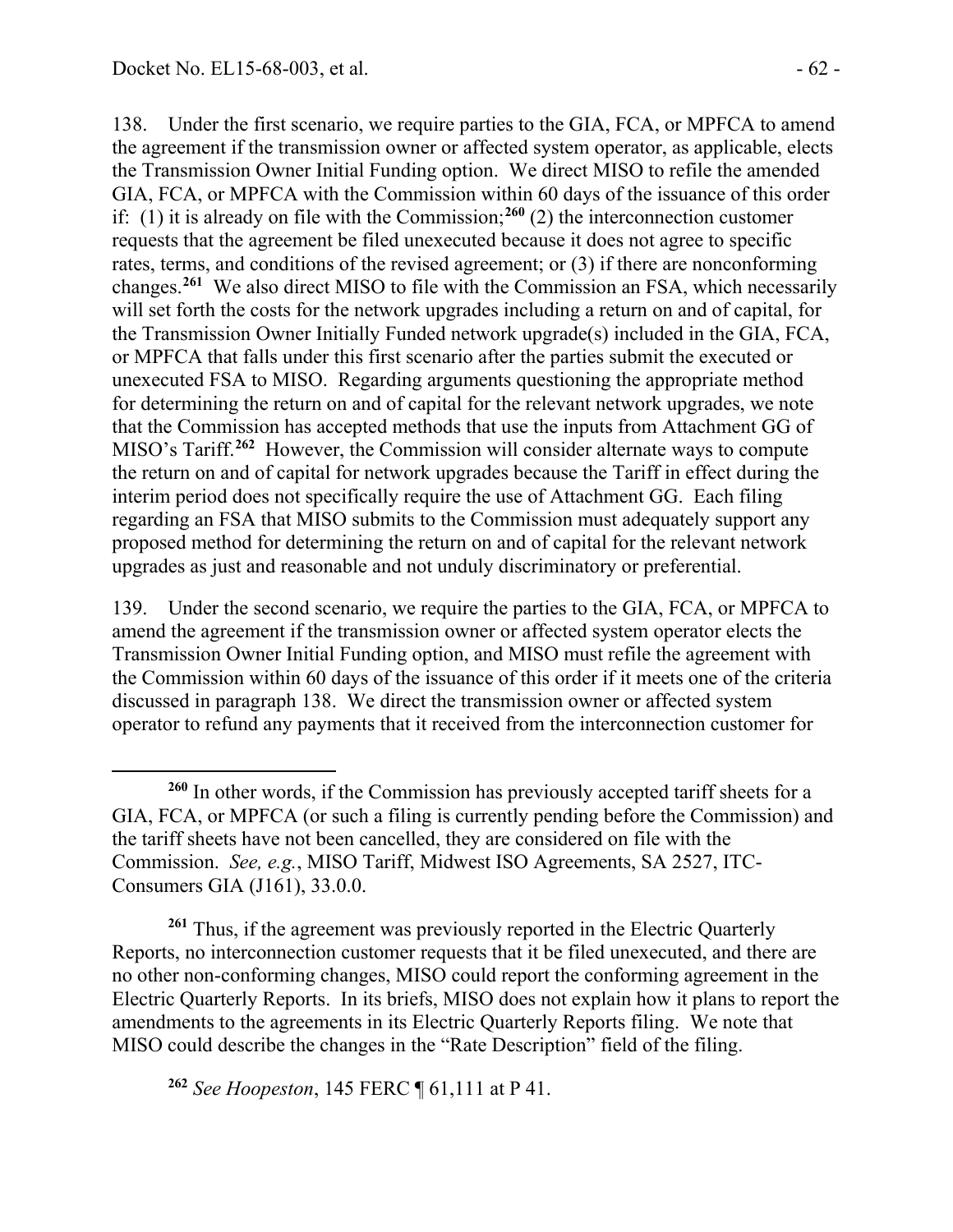network upgrades in one lump sum payment, unless the parties agree to refund such payments using a different method. We also direct MISO to file with the Commission an FSA, which necessarily will set forth the costs for the network upgrades including a return on and of capital, for the Transmission Owner Initially Funded network upgrade(s) included in the GIA, FCA, or MPFCA that falls under this second scenario after the parties submit the executed or unexecuted FSA to MISO. As noted above, each filing regarding an FSA that MISO submits to the Commission must adequately support any proposed method for determining the return on and of capital for the relevant network upgrades as just and reasonable and not unduly discriminatory or preferential.

140. Under the third scenario, we require the parties to the GIA, FCA, or MPFCA to amend the agreement if the transmission owner or affected system operator elects the Transmission Owner Initial Funding option, and MISO must refile the agreement with the Commission within 60 days of the issuance of this order if it meets one of the criteria discussed in paragraph 138. We direct the transmission owner or affected system operator to refund any payments that it received from the interconnection customer for network upgrades, less depreciation calculated from the in-service date of the network upgrades to the date of repayment, in one lump sum payment, unless the parties mutually agree to refund such payments using a different method. We also direct MISO to file FSAs that provide the transmission owner or affected system operator with both a return on and of the remaining undepreciated capital repaid to the interconnection customer associated with these GIAs, FCAs, or MPFCAs with the Commission, within 60 days of the issuance of this order. After reviewing the briefs in this proceeding, we decline to require a specific method for the calculation of depreciation. The filing that MISO submits to the Commission that includes the FSAs associated with these GIAs, FCAs, or MPFCAs must adequately support any proposed method for determining the return on and of capital for the relevant network upgrades as discussed above for scenarios one and two, as well as the stated value of the remaining principal on the network upgrades and the depreciation rate chosen by the parties to the relevant agreement.

141. To summarize, MISO is directed to submit the following filings within 60 days from the date of this order: (1) a list of all GIAs, FCAs, or MPFCAs that became effective in the interim period under which the transmission owner or affected system operator is electing the Transmission Owner Initial Funding Option; (2) amended GIAs, FCAs, or MPFCAs that meet the conditions discussed above;<sup>[263](#page-62-0)</sup> and (3) executed or unexecuted FSAs associated with the GIAs, FCAs, or MPFCAs under the third implementation scenario discussed above.**[264](#page-62-1)** For the first and second implementation scenarios discussed above, we understand that the network upgrades are not yet in

**<sup>263</sup>** *See supra* PP 137-40.

**<sup>264</sup>** *See supra* P 140.

<span id="page-62-1"></span><span id="page-62-0"></span> $\overline{a}$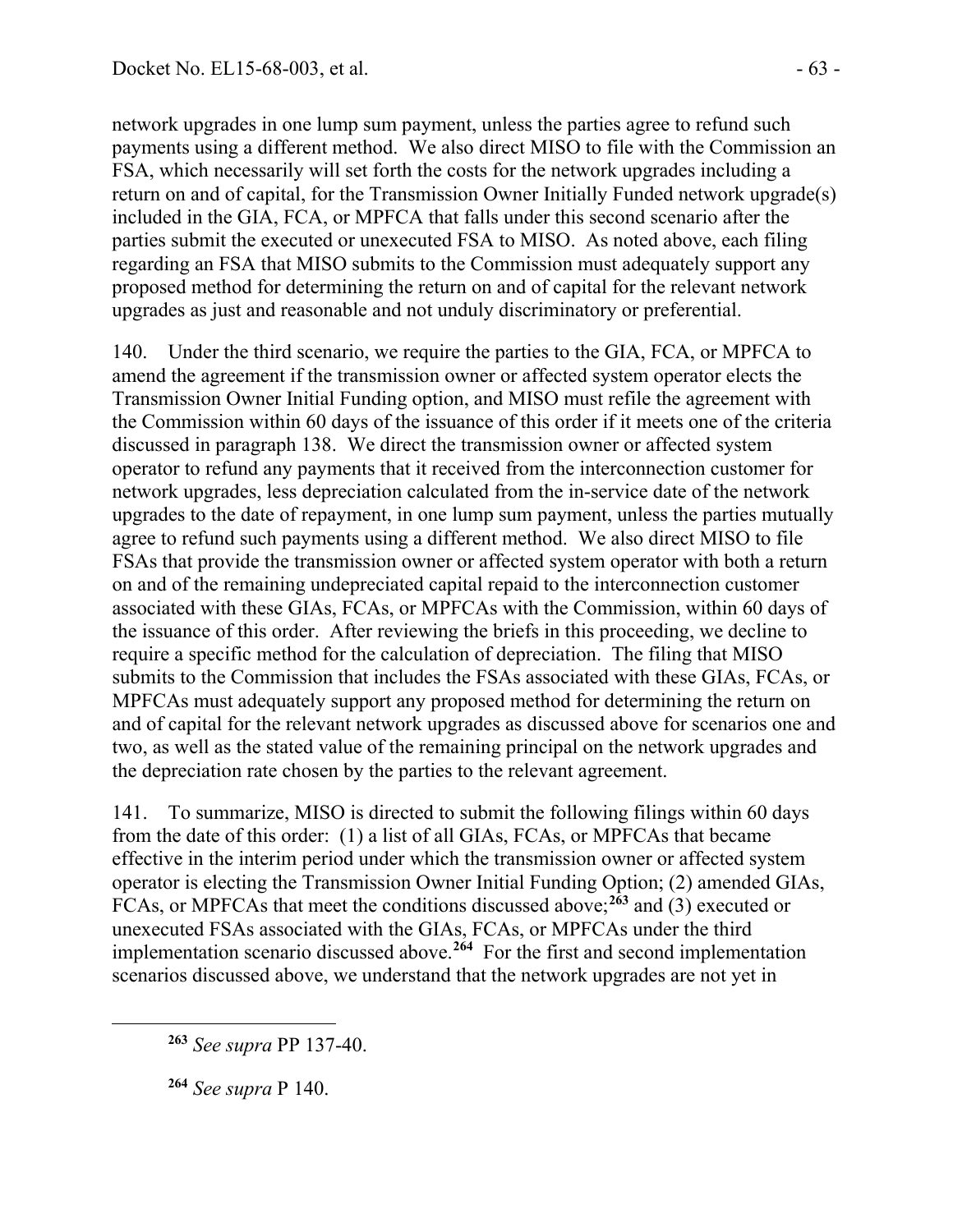service; therefore, we require MISO to file each of these FSAs with the Commission at a future date after the parties submit the executed or unexecuted FSA to MISO.

# **3. Compliance Filing, Docket No. ER18-2513-000**

# **i. Filing**

142. MISO proposes to restore the right of the transmission owner to unilaterally elect the Transmission Owner Initial Funding option under the *pro forma* GIA for the capital cost of interconnection related network upgrades, as well as extend the unilateral right of the transmission owner or affected system operator to elect the Transmission Owner Initial Funding option under the *pro forma* FCA and the *pro forma* MPFCA for interconnection related network upgrades, effective August 31, 2018, as directed by the Commission in the Ameren Remand Order. **[265](#page-63-0)** MISO states that the filing includes highlighted language that is pending in Docket Nos. ER18-1982-001, ER18-2054-000, and ER18-1410-000.**[266](#page-63-1)** MISO asks that the Commission treat such highlighted language as subject to the outcomes of those pending proceedings.

# **ii. Protest and Answers**

143. In its protest, AWEA repeats the arguments from its request for rehearing of the Ameren Remand Order and its supplemental briefs that the unilateral right of the transmission owner to elect Transmission Owner Initial Funding should not apply to the projects in Phase III of MISO's interconnection queue process.**[267](#page-63-2)**

144. AWEA argues that the proposed Transmission Owner Initial Funding language should apply 60 days after the Commission issues an order addressing the compliance filing and the rehearing requests of the Ameren Remand Order.**[268](#page-63-3)** AWEA argues that it is just and reasonable to establish a transition period before the more costly Transmission Owner Initial Funding option is made subject to the unilateral election of the transmission owners, so that the interconnection customers in MISO's queue will have an opportunity to make an informed decision on whether to proceed through the queue.**[269](#page-63-4)** AWEA states

**<sup>267</sup>** AWEA Protest at 2-6.

<span id="page-63-3"></span>**<sup>268</sup>** *Id.* at 6.

<span id="page-63-2"></span><span id="page-63-1"></span><span id="page-63-0"></span> $\overline{a}$ 

<span id="page-63-4"></span>**<sup>269</sup>** *Id.* at 7.

**<sup>265</sup>** Compliance Filing, Transmittal Letter at 2-4.

**<sup>266</sup>** *Id.* at 4 note 9.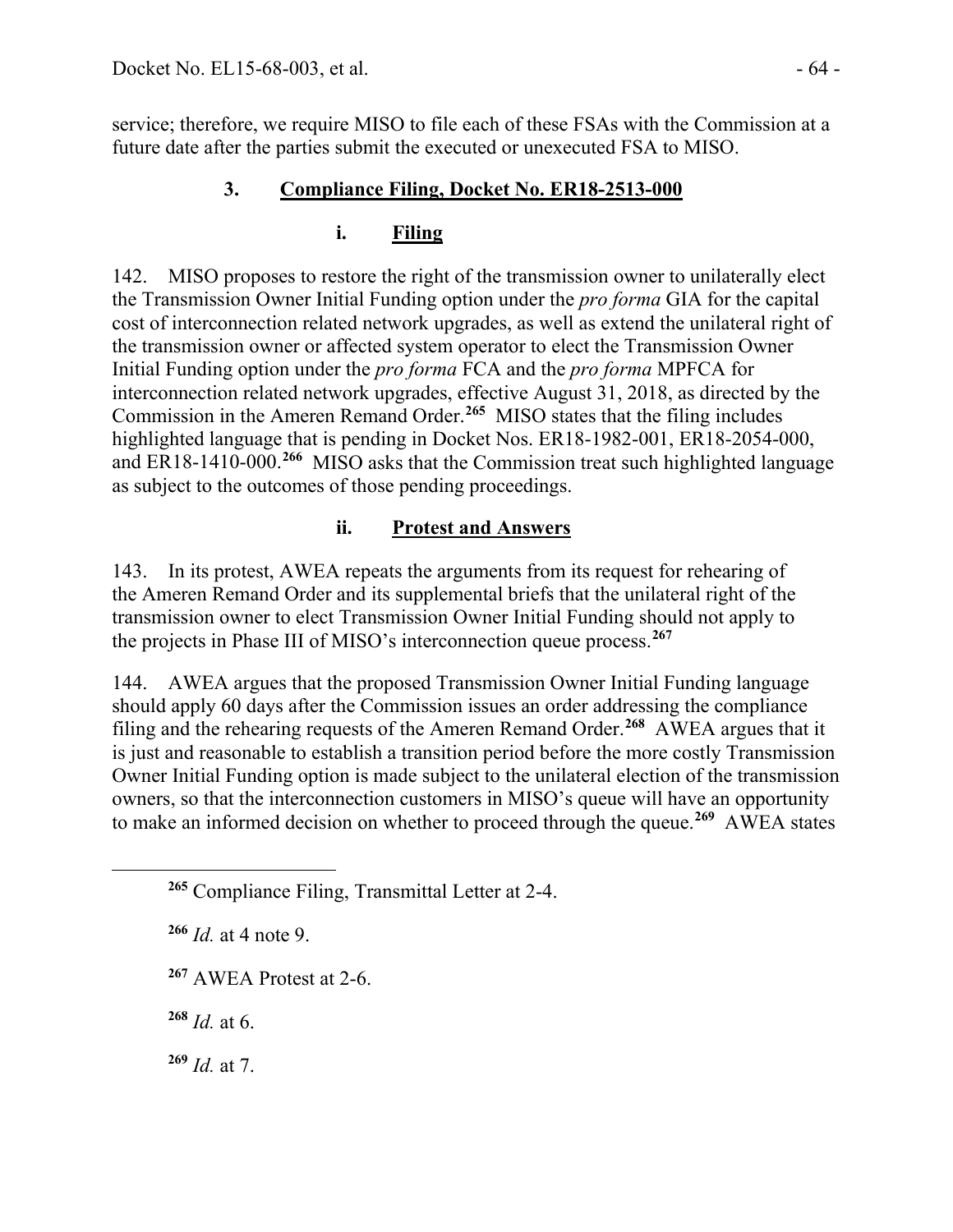that the Commission has previously ordered a transition period for other MISO queue reform initiatives that apply after the Commission issued its order.**[270](#page-64-0)** AWEA references a Commission order granting MISO's request to exempt projects from the effective date of Order No. 842 for all projects that had completed interconnection Decision Point II in the MISO interconnection queue process, and states that the same harms are at issue here: increased costs to interconnection customers and potential harm to MISO's queue if projects must withdraw.**[271](#page-64-1)** AWEA argues that, if the Commission reverses course on rehearing, interconnection agreements that became effective between August 31, 2018 and the date of the order on rehearing will be affected, and the Commission will have to attempt to undo the impacts caused by the transmission owner unilaterally electing the Transmission Owner Initial Funding option.**[272](#page-64-2)** AWEA also states that there is recent precedent for the Commission postponing the effectiveness of new *pro forma* GIP and *pro forma* GIA revisions until the Commission acts on the pending rehearing requests.**[273](#page-64-3)**

145. AWEA argues that the transmission owner should be required to notify the interconnection customer by Decision Point I in the MISO interconnection queue process if it is electing Transmission Owner Initial Funding.**[274](#page-64-4)** AWEA contends that such notice is essential for interconnection customers to know the potential cost for network upgrades while they are making decisions to continue through MISO's interconnection queue and putting financial milestone payments at risk of forfeiture. AWEA states that, if the network upgrade costs in the system impact studies do not reflect the Transmission Owner Initial Funding pricing, the chances of late-stage withdrawals are high, which

<span id="page-64-1"></span>**<sup>271</sup>** *Id.* at 7-9 (citing *Midcontinent Indep. Sys. Operator, Inc.*, 164 FERC ¶ 61,233 at PP 6-8, 17 (2018)).

**<sup>272</sup>** *Id.* at 9-10.

<span id="page-64-4"></span><span id="page-64-3"></span><span id="page-64-2"></span>**<sup>273</sup>** *Id.* at 10 (citing *Reform of Generator Interconnection Procedures and Agreements*, Notice of Extension of Compliance Date, Docket No. RM17-8-000, Oct. 3, 2018 (suspending indefinitely the time to submit revised *pro forma* GIP and GIA provisions until 90 days after the Commission addressing pending rehearing requests)).

**<sup>274</sup>** *Id.* at 12-13.

<span id="page-64-0"></span> $\overline{a}$ **<sup>270</sup>** *Id.* at 6-7 (citing *Midwest Indep. Transmission Sys. Operator, Inc.*, 138 FERC ¶ 61,233, at P 100 (2012) (GIP revisions apply "90 days after the issuance of this order"); *Midwest Indep. Transmission Sys. Operator, Inc.*, 124 FERC ¶ 61,183 (providing interconnection customers 60 days to decide whether to comply with new milestones or withdraw)).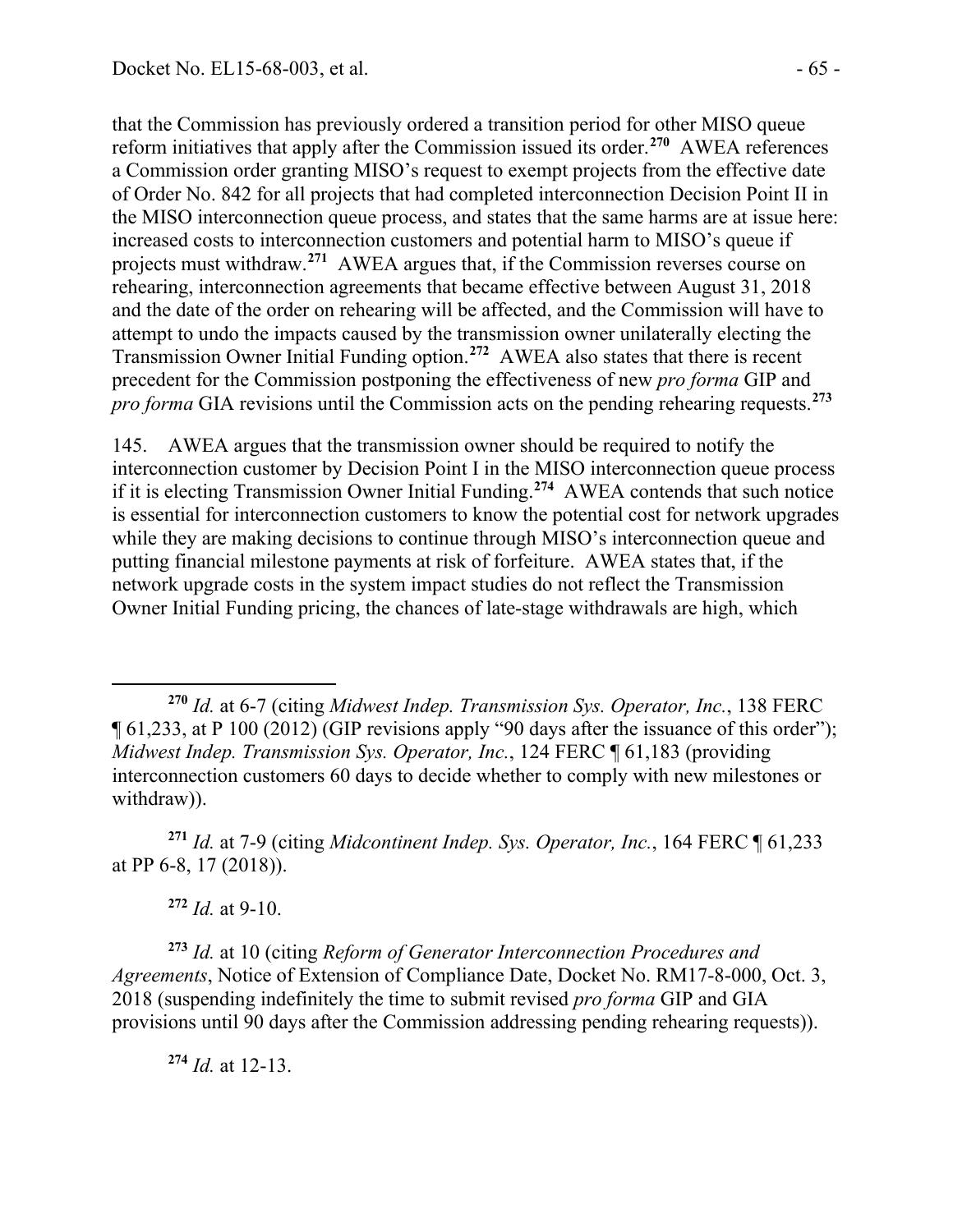would impact lower-queued projects and may cause restudies and delays.**[275](#page-65-0)** AWEA, therefore requests that if the Commission accepts the compliance filing, then it should require MISO to submit further Tariff revisions that (1) require the election of the Transmission Owner Initial Funding option to be done in the Phase I system impact study or have the transmission owner's opportunity to elect such option forfeited and (2) disclose the estimated engineering, procurement, and construction costs for network upgrades and estimated net present value cost for network upgrades including all assumptions used in the net present value calculation.**[276](#page-65-1)**

146. AWEA requests that the Commission order MISO to submit a compliance filing that specifies that the initial payment obligation under section 11.5 of the *pro forma* GIA does not apply where the transmission owner has elected Transmission Owner Initial Funding.<sup>[277](#page-65-2)</sup> AWEA reasons that the initial payment is used to fund the engineering, procurement, and construction of network upgrades, but under Transmission Owner Initial Funding, no up-front funding is required from the interconnection customer.

147. AWEA also contends that the security requirement under section 11.6 of the *pro forma* GIA is not just and reasonable when the transmission owner elects Transmission Owner Initial Funding.**[278](#page-65-3)** AWEA states that the Commission has found that requiring the interconnection customer to provide the funds up-front and then allowing the transmission owner to repay those amounts and collect it again from the interconnection customer over time is unjust and unreasonable.**[279](#page-65-4)** AWEA argues that the requirement for the interconnection customer to provide security on the network upgrade costs is tantamount to requiring the interconnection customer to provide the funds up-front.**[280](#page-65-5)** AWEA states that the Commission has explained that security under

**<sup>275</sup>** *Id.* at 13.

<span id="page-65-0"></span>

**<sup>276</sup>** *Id.* at 14.

<span id="page-65-2"></span><span id="page-65-1"></span><sup>277</sup> AWEA states that the interconnection customer is required to provide an initial payment equal to 10 percent, 20 percent, or 100 percent of the cost of network upgrades within 45 days of the execution of the GIA. *Id*.

<span id="page-65-3"></span>**<sup>278</sup>** AWEA states that the interconnection customer must post security equal to the remaining amount not covered by the initial payment under section 11.6 of the *pro forma*  GIA. *Id*.

**<sup>279</sup>** *Id*. at 14-15 (citing *E.ON*, 137 FERC ¶ 61,076 at P 37).

<span id="page-65-5"></span><span id="page-65-4"></span>**<sup>280</sup>** *Id.* at 15 (citing *Midcontinent Indep. Sys. Operator, Inc*., 154 FERC ¶ 61,072, at P 13 (2016) (the posting of security affects rates by increasing costs to interconnection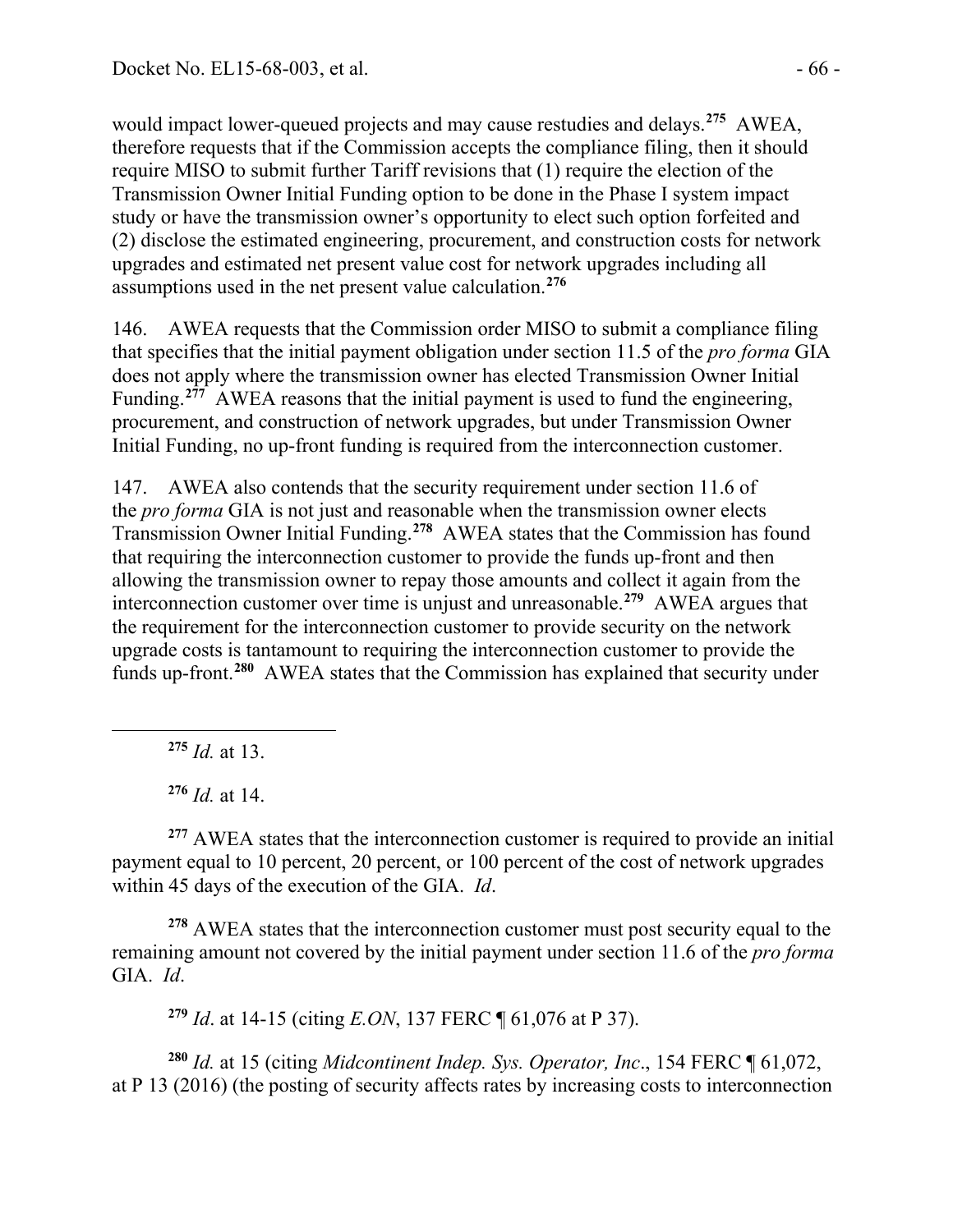the *pro forma* GIA is provided to coincide with milestone dates when the transmission owner requires funds to complete the engineering, procurement, and construction of network upgrades.<sup>[281](#page-66-0)</sup> AWEA contends that the transmission owner does not require such funds under Transmission Owner Initial Funding because it will have chosen to provide such funding itself up-front and therefore milestone payments are no longer required from the interconnection customer under the GIA. AWEA states that, if the Commission determines that security must be posted, then the Commission should require the transmission owner to list in the GIA, FCA, and MPFCA, the dates when it will expend funds for each work item and the amount, and therefore require security by those dates and in that amount.**[282](#page-66-1)** Then, once each specific work item is completed, the security should be released or rolled over to support the next funding event.

148. AWEA requests Commission guidance on two topics. First, AWEA requests that the Commission clarify that the "option to build" right is not negated by the unilateral right of the transmission owner to elect Transmission Owner Initial Funding.**[283](#page-66-2)** Second, AWEA requests that the Commission clarify that Transmission Owner Initial Funding is not available to transmission owners that did not elect it in a GIA executed before June 24, 2015.**[284](#page-66-3)** AWEA states that if a transmission owner has not elected the Transmission Owner Initial Funding option in the past for GIAs that it has been a party to, then it would result in undue discrimination for such a transmission owner to elect Transmission Owner Initial Funding now.

149. In their answers, MISO and MISO Transmission Owners contend that AWEA does not suggest or demonstrate that the compliance filing fails to comply with the Commission's directives in the Ameren Remand Order, nor does AWEA's protest have anything to do with the issue in the compliance proceeding; therefore, the protest should be rejected as beyond the scope of this proceeding.<sup>[285](#page-66-4)</sup> MISO and MISO Transmission

customers)).

<span id="page-66-2"></span><span id="page-66-1"></span><span id="page-66-0"></span>**<sup>281</sup>** *Id.* (citing *Midcontinent Indep. Sys. Operator, Inc*., 154 FERC ¶ 61,072 at P 14).

**<sup>282</sup>** *Id.* at 16.

**<sup>283</sup>** *Id.* at 17.

<span id="page-66-3"></span>**<sup>284</sup>** *Id.* at 19.

<span id="page-66-4"></span>**<sup>285</sup>** MISO Answer at 4-5. MISO Transmission Owners Answer at 2, 7.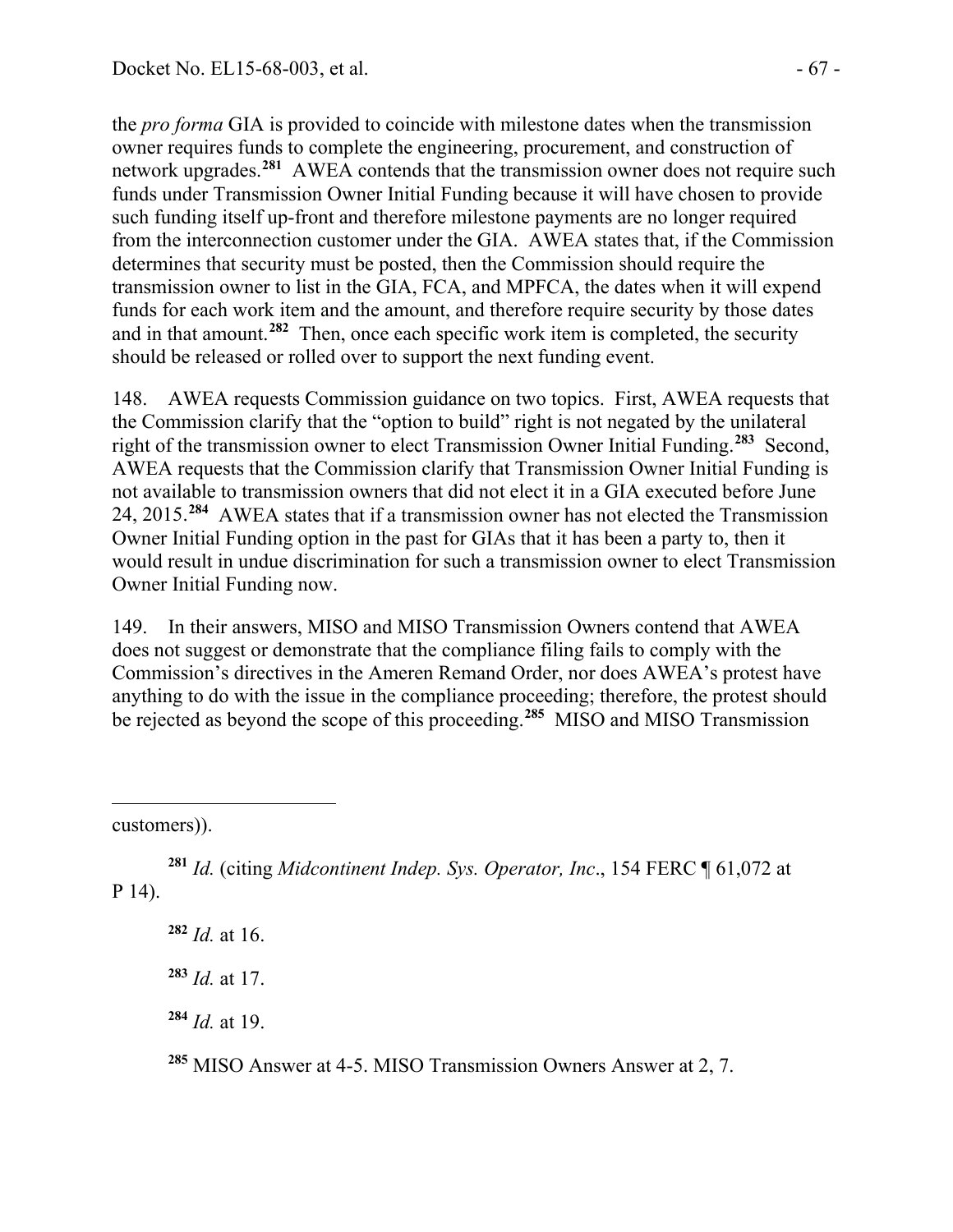Owners argue that AWEA's protest makes irrelevant and out-of-scope arguments and collaterally attacks the Ameren Remand Order.**[286](#page-67-0)**

## **iii. Commission Determination**

150. We accept MISO's compliance filing, to be effective August 31, 2018, subject to the outcome of Docket Nos. ER18-1982-001, ER18-2054-000, and ER18-1410-000, as requested. We find that the compliance filing implements the Commission's directives in the Ameren Remand Order. We reject AWEA's request to establish a transition period such that the Transmission Owner Initial Funding Tariff language is not effective until 60 days after the Commission issues its orders on MISO's compliance filing and on the requests for rehearing of the Ameren Remand Order. We find that the cases cited by AWEA are inapposite; in those cases, the Commission was adopting new reforms to MISO's *pro forma* GIP and/or *pro forma* GIA. By contrast, here we are accepting a compliance filing in response to a remand and vacatur from the D.C. Circuit. Interconnection customers had notice that the Commission's previous orders might be vacated or remanded on direct review, and that Transmission Owner Initial Funding may be reinstated in the *pro forma* GIA as well as expanded to the *pro forma* FCA and *pro forma* MPFCA.

151. We find that AWEA's remaining arguments are outside the scope of the compliance filing proceeding and are either (1) addressed in the determination on the supplemental briefing above or (2) a collateral attack on the Ameren Remand Order.

# The Commission orders:

<span id="page-67-0"></span> $\overline{a}$ 

(A) AWEA's request for rehearing of the Ameren Remand Order is hereby denied, as discussed in the body of this order.

(B) We hereby direct MISO to file Tariff sheets, within 60 days from the date of this order, stating that transmission owners and affected system operators that were parties to any GIAs, FCAs, and MPFCAs that became effective between June 24, 2015 and August 31, 2018 may elect Transmission Owner Initial Funding for the network upgrades in those agreements, provided that such election is done in a not unduly discriminatory manner.

**<sup>286</sup>** MISO Answer at 5-10; MISO Transmission Owners Answer at 2, 7-12.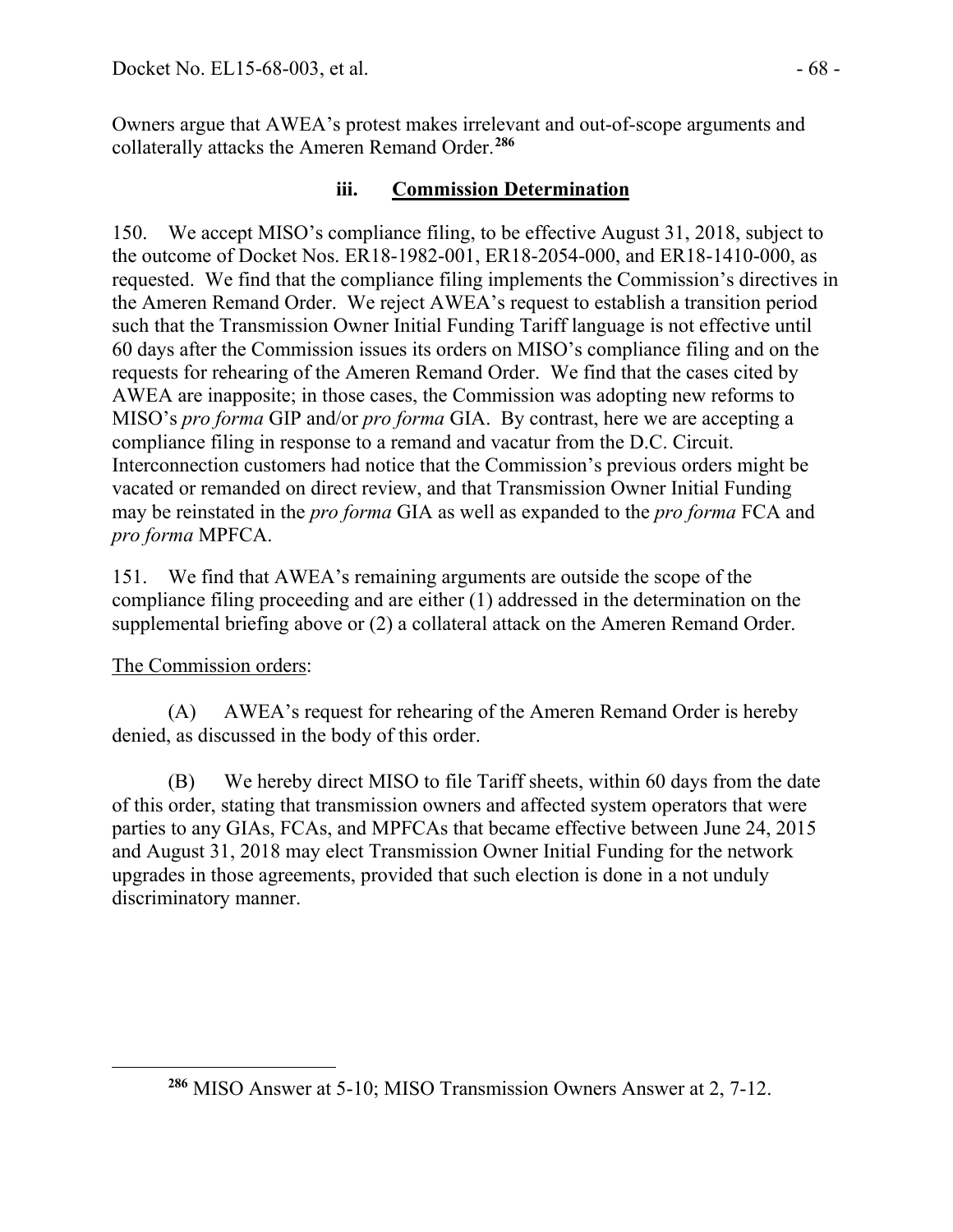(C) We hereby direct MISO to make further filings and Tariff revisions to provide for the implementation of this requirement, as discussed in the body of this order.

(D) MISO's proposed Tariff revisions filed in Docket No. ER18-2513-000 are hereby accepted, to be effective August 31, 2018, as discussed in the body of this order.

By the Commission. Commissioner Glick is dissenting with a separate statement attached.

 $(S E A L)$ 

Nathaniel J. Davis, Sr., Deputy Secretary.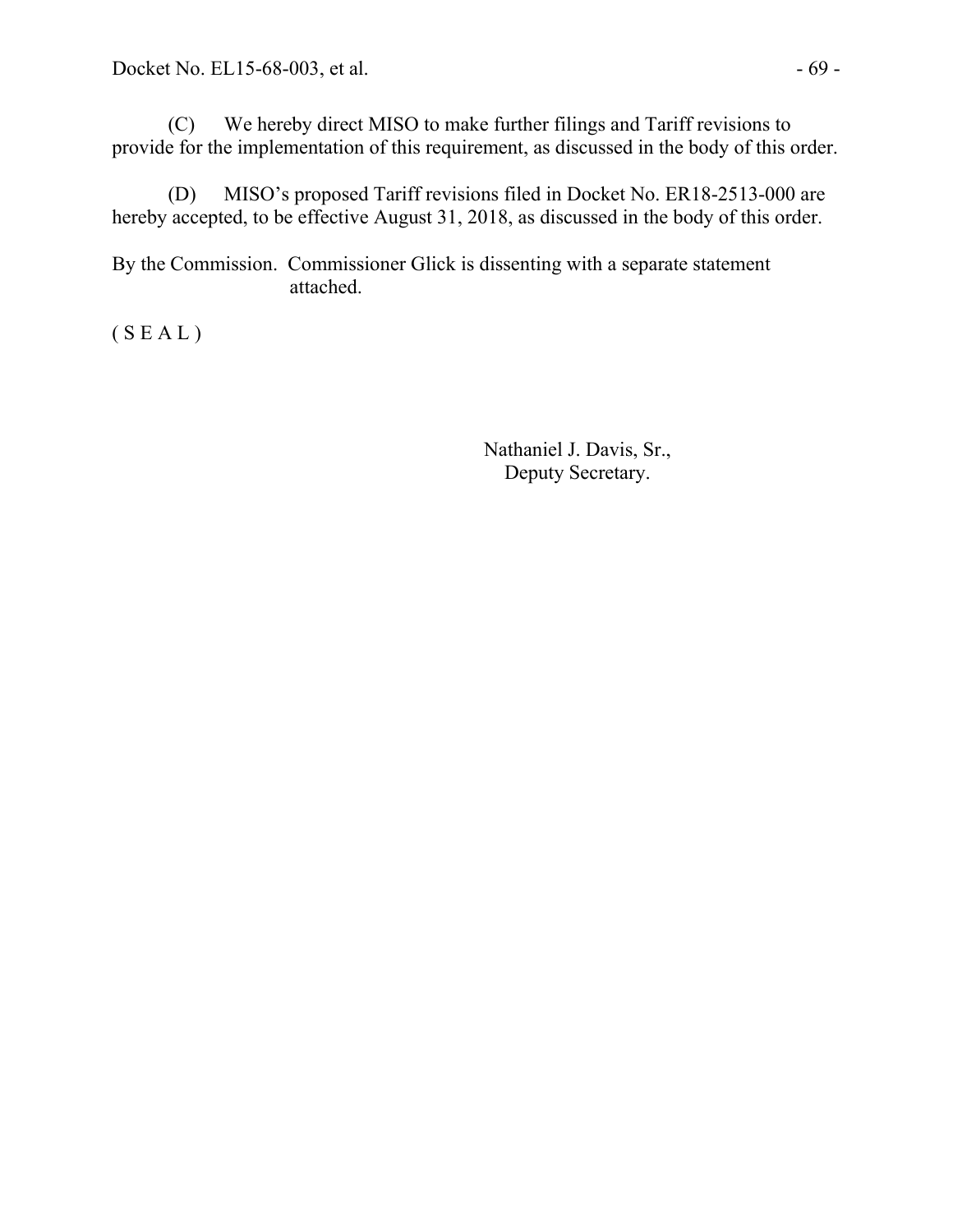#### UNITED STATES OF AMERICA FEDERAL ENERGY REGULATORY COMMISSION

| Midcontinent Independent System Operator, Inc.                               | Docket Nos. | EL15-68-003<br>EL15-68-004                    |
|------------------------------------------------------------------------------|-------------|-----------------------------------------------|
| Otter Tail Power Co.<br>V.<br>Midcontinent Independent System Operator, Inc. |             | EL15-36-003<br>EL15-36-004                    |
| Midcontinent Independent System Operator, Inc.                               |             | ER16-696-004<br>ER16-696-005<br>ER18-2513-000 |

(Issued December 20, 2019)

GLICK, Commissioner, *dissenting*:

 $\overline{a}$ 

1. In today's order denying rehearing, the Commission doubles down on its decision, on remand from the U.S. Court of Appeals for the District of Columbia Circuit (D.C. Circuit or court) in *Ameren Services Co. v. FERC*, **[1](#page-69-0)** to allow transmission owners and affected system operators in the Midcontinent Independent System Operator, Inc. (MISO) the discretion to unilaterally elect whether to self-fund network upgrades constructed on behalf of generator interconnection customers.**[2](#page-69-1)** By simply reversing the vacated orders with nothing more than conclusory statements, the Commission is now in the untenable position of neither addressing the reasons for the court's remand nor grappling with the Commission's underlying concerns of undue discrimination. The order also permits the reopening of numerous previously-negotiated interconnection agreements, exposing parties to those agreements to substantial cost increases, which will, in turn, cause

<span id="page-69-1"></span>**<sup>2</sup>** *See Midcontinent Indep. Sys. Operator, Inc.*, 164 FERC ¶ 61,158 (2018) (Remand Order), *order on briefing, compliance & reh'g*, 169 FERC ¶ 61,233 (2019) (Remand Rehearing Order).

<span id="page-69-0"></span>**<sup>1</sup>** 880 F.3d 571 (D.C. Cir. 2018) (*Ameren*). In *Ameren*, the D.C. Circuit vacated the following orders: *Midcontinent Indep. Sys. Operator, Inc.*, 151 FERC ¶ 61,220 (June 2015 Order), *order denying reh'g*, 153 FERC ¶ 61,352 (2015) (December 2015 Rehearing Order), *order denying reh'g*, 156 FERC ¶ 61,099 (2016) (August 2016 Rehearing Order); *Midcontinent Indep. Sys. Operator, Inc.*, 156 FERC ¶ 61,098 (August 2016 Compliance Order), *order denying reh'g*, 157 FERC ¶ 61,013 (2016) (October 2016 Rehearing Order).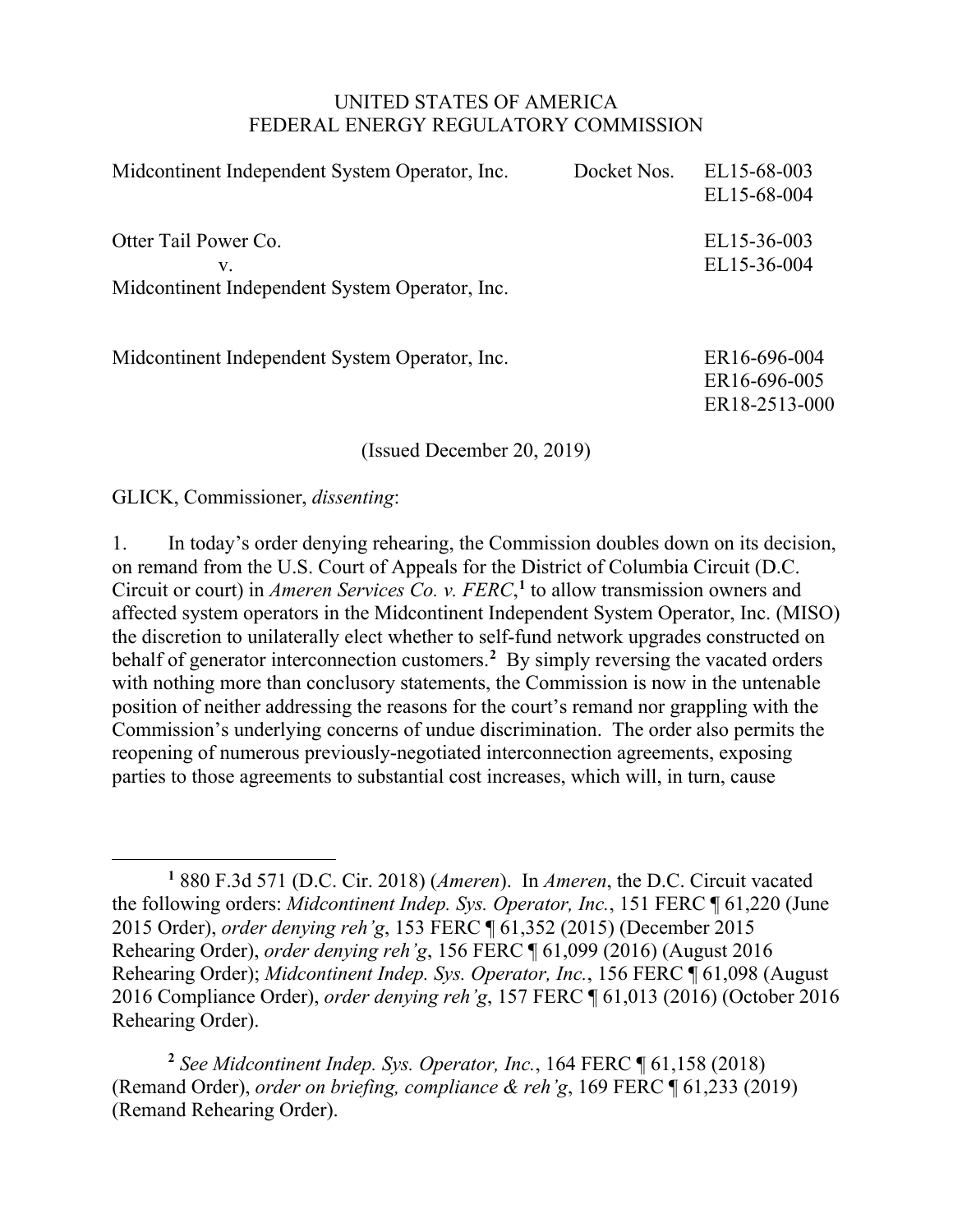<span id="page-70-0"></span> $\overline{a}$ 

cascading impacts on multiple fronts and could lead to project terminations.**[3](#page-70-0)** Today's order not only impacts all yet-to-be executed interconnection agreements in MISO, but it also unwinds executed agreements dating back to 2015. The Commission's decision to reverse course without addressing the Commission's original concerns about undue discrimination is particularly egregious here where the consequences are so extensive. Because I believe the Court is likely to remand the Commission's orders once again, I dissent.

2. In 2015, the Commission, acting on its own motion under section 206 of the Federal Power Act and partly in response to a complaint,**[4](#page-70-1)** found that it is unjust, unreasonable, unduly discriminatory, and preferential to allow transmission owners the unilateral right to decide whether to fund network upgrades.**[5](#page-70-2)** The Commission explained that giving a transmission owner the discretion to choose whether to fund a required network upgrade or whether to permit the interconnecting generator to finance the upgrade costs may result in discrimination by the transmission owner among interconnection customers. Moreover, the Commission found unilateral transmission owner funding may deprive interconnection customers of the opportunity to finance network upgrades with more favorable terms and rates, including avoiding a more onerous security requirement. As a result, the Commission concluded that certain interconnection customers could face increased costs compared to other similarly situated customers but with no increase in service.**[6](#page-70-3)** For these reasons, the Commission concluded that MISO's *pro forma* interconnection agreements may not give transmission owners the unilateral discretion to choose whether to fund network upgrades.**[7](#page-70-4)**

**<sup>5</sup>** June 2015 Order, 151 FERC ¶ 61,220 at P 48.

<span id="page-70-3"></span><span id="page-70-2"></span>**<sup>6</sup>** *Id.* PP 48-49, 52. The Commission relied in part on the fact that MISO's interconnection pricing policy was unique and differed from the pricing policy the Commission established in Order No. 2003 in that a transmission owner electing to initially fund network upgrades in MISO would assign the non-reimbursable portion of the costs of the network upgrades directly to the interconnection customer through a network upgrade charge rather than recovering the costs of the network upgrades through transmission rates charged to *all* transmission customers. December 2015 Rehearing Order, 153 FERC ¶ 61,352 at P 30.

<span id="page-70-4"></span>**<sup>7</sup>** June 2015 Order, 151 FERC ¶ 61,220 at P 54; December 2015 Rehearing Order, 153 FERC ¶ 61,352 at P 29.

**<sup>3</sup>** *See* American Wind Energy Association (AWEA) Initial Brief at 9.

<span id="page-70-1"></span>**<sup>4</sup>** Otter Tail Complaint and Request for Fast-Track Processing, Docket No. EL15- 36-000, at 1 (filed Jan. 12, 2015).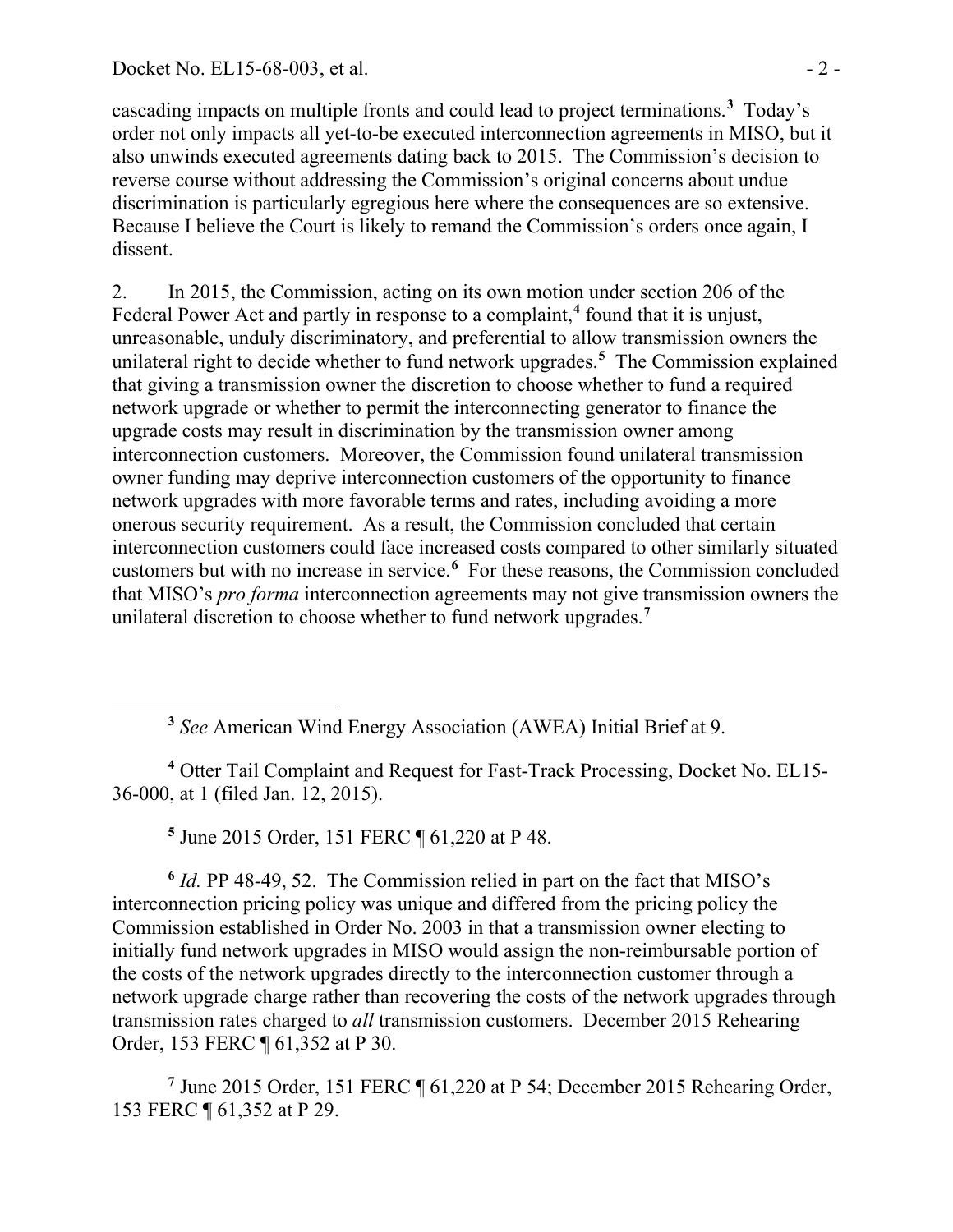3. In *Ameren*, the D.C. Circuit vacated and remanded the Commission's orders, explaining that it was unpersuaded by the Commission's justifications for its action.**[8](#page-71-0)** While the court acknowledged that vertically-integrated transmission owners that still own integrated generation facilities would have an economic incentive to discriminate, it noted that only one of the petitioning transmission owners fell into that category.**[9](#page-71-1)** The court was likewise unconvinced by the Commission's argument that transmission owner funding imposes increased costs on interconnection customers with no corresponding increase in service.**[10](#page-71-2)** Yet, despite voicing concern with the Commission's failure to respond to the transmission owners' arguments,**[11](#page-71-3)** the D.C. Circuit declined to reach the merits of the central question before it.<sup>[12](#page-71-4)</sup> "Indeed," the court explained, "we should not do so until the Commission has developed a record by considering that question itself."**[13](#page-71-5)**

4. On remand, instead of further developing the record, the Commission merely withdrew its determination in the vacated orders. The Commission directed MISO to restore the transmission owners' right to unilaterally elect self-funding, which the *pro forma* Generator Interconnection Agreement (GIA) included prior to the Commission's action in the vacated orders.**[14](#page-71-6)** However, the Commission also went a step further and directed MISO to include that same right in MISO's other *pro forma* interconnection

**<sup>8</sup>** *Ameren*, 880 F.3d at 585.

<span id="page-71-0"></span> $\overline{a}$ 

<span id="page-71-1"></span><sup>9</sup> *Id.* However, as the Commission notes today, the great majority of investorowned transmission owners in MISO also own generation. *See* Remand Rehearing Order, 169 FERC ¶ 61,233 at P 38 (recognizing that "a majority of transmission owners in MISO also own generation . . . .").

**<sup>10</sup>** *Ameren*, 880 F.3d at 579-80.

<span id="page-71-3"></span><span id="page-71-2"></span>**<sup>11</sup>** In particular, the Court stated that the Commission inadequately considered the argument that "all costs, and risks, are *not* baked in [to the existing compensation structure]—that, in fact, shareholders are forced to accept incremental exposure to loss with no corresponding benefit" as a result of generator up-front funding of network upgrades. *Id*. at 580-81. The Court similarly stated that the Commission did not adequately consider the argument that eliminating transmission owner funding absent the interconnection customer's consent modified the transmission owners' entire enterprise and required them to act in part as a non-profit business. *Id.* at 581

<span id="page-71-5"></span><span id="page-71-4"></span>**<sup>12</sup>** *Id.* at 582 ("At present . . . we have no need to reach the merits of those questions. Because the Commission failed even to response to these concerns . . . it is sufficient not to require that it do so.").

**<sup>13</sup>** *Id.* at 584.

<span id="page-71-6"></span>**<sup>14</sup>** Remand Order, 164 FERC ¶ 61,158 at PP 1, 33.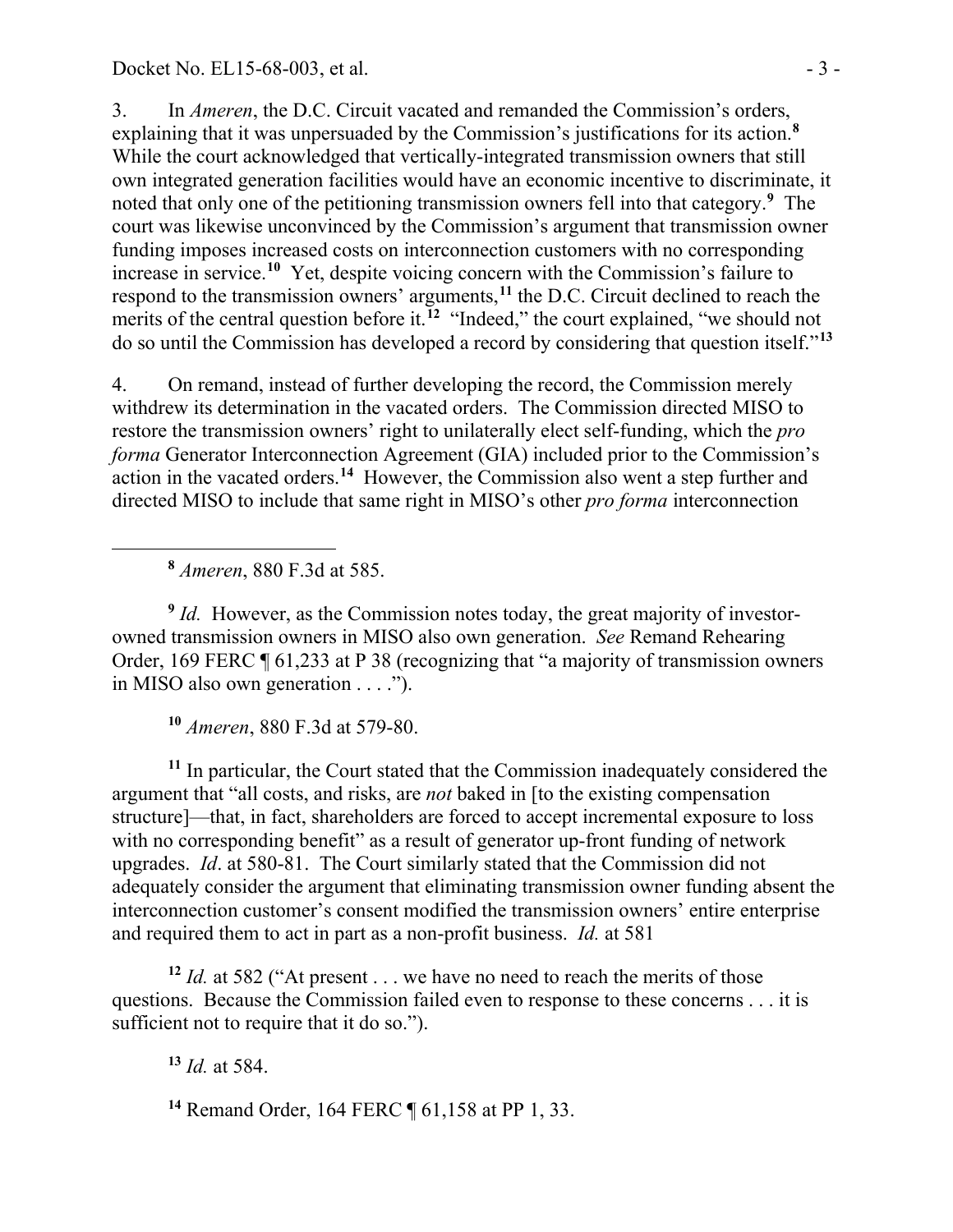agreements, the *pro forma* Facilities Construction Agreement (FCA) and *pro forma*  Multi-Party Facilities Construction Agreement (MPFCA). Relying solely on its conclusion that interconnection customers of an affected system operator under MISO's *pro forma* FCA or *pro forma* MPFCA are similarly situated to those of a directlyconnected transmission owner under the *pro forma* GIA, the Commission found that the comparability principle requires the same funding options should apply in all three agreements. **[15](#page-72-0)** In other words, because the Commission reinstated transmission owner funding in the *pro forma* GIA, the Commission required MISO—for the first time and without additional analysis—to give that same funding right to affected system operators in the *pro forma* FCA and *pro forma* MPFCA.**[16](#page-72-1)**

5. While I supported the Remand Order, I am persuaded by an argument made in the request for rehearing that the record is not sufficient to support the Commission's determinations and that the Commission erred in not soliciting briefing in response to the remand. In particular, the Commission failed to meaningfully respond to arguments that it is unduly discriminatory to give affected system operators the unilateral discretion to choose self-funding for network upgrades under the *pro forma* FCA and *pro forma*  MPFCA.<sup>[17](#page-72-2)</sup> Instead, the Commission continues to rely solely on the comparability principle to extend the self-funding option from the *pro forma* GIA to affected system operators under the *pro forma* FCA and *pro forma* MPFCA. In doing so, the Commission sidesteps the most significant issue presented in this proceeding: transmission owners in MISO have the incentive to favor their own generation over others seeking to interconnect to the transmission system,**[18](#page-72-3)** and giving transmission owners the discretion to pick and choose when to self-fund network upgrades vests them with the opportunity to do so.

6. In Order No. 2003, the Commission held that transmission providers must have a uniformly applicable set of procedures and agreements to govern the process of

**<sup>15</sup>** *Id.* P 34.

**<sup>16</sup>** *Id.*

<span id="page-72-0"></span> $\overline{a}$ 

<span id="page-72-2"></span><span id="page-72-1"></span>**<sup>17</sup>** *See* AWEA Protest, Docket No. EL15-36-000, at 6, 8 (arguing that factual support addressing the costs, benefits, and impacts of permitting affected system operators the right to unilaterally chose self-funding is necessary, as self-funding is more costly to the interconnection customers) (filed Feb. 2, 2015); *see also* AWEA Reply Comments, Docket No. EL15-68, at 6 (filed July 29, 2015) ("[A] self-funding option that resides solely with the interconnection transmission owner's election discretion is unduly discriminatory.").

<span id="page-72-3"></span>**<sup>18</sup>** After all, as noted above, the majority of investor-owned transmission owners in MISO—in fact—also own generation. *See* Remand Rehearing Order, 169 FERC ¶ 61,233 at P 38.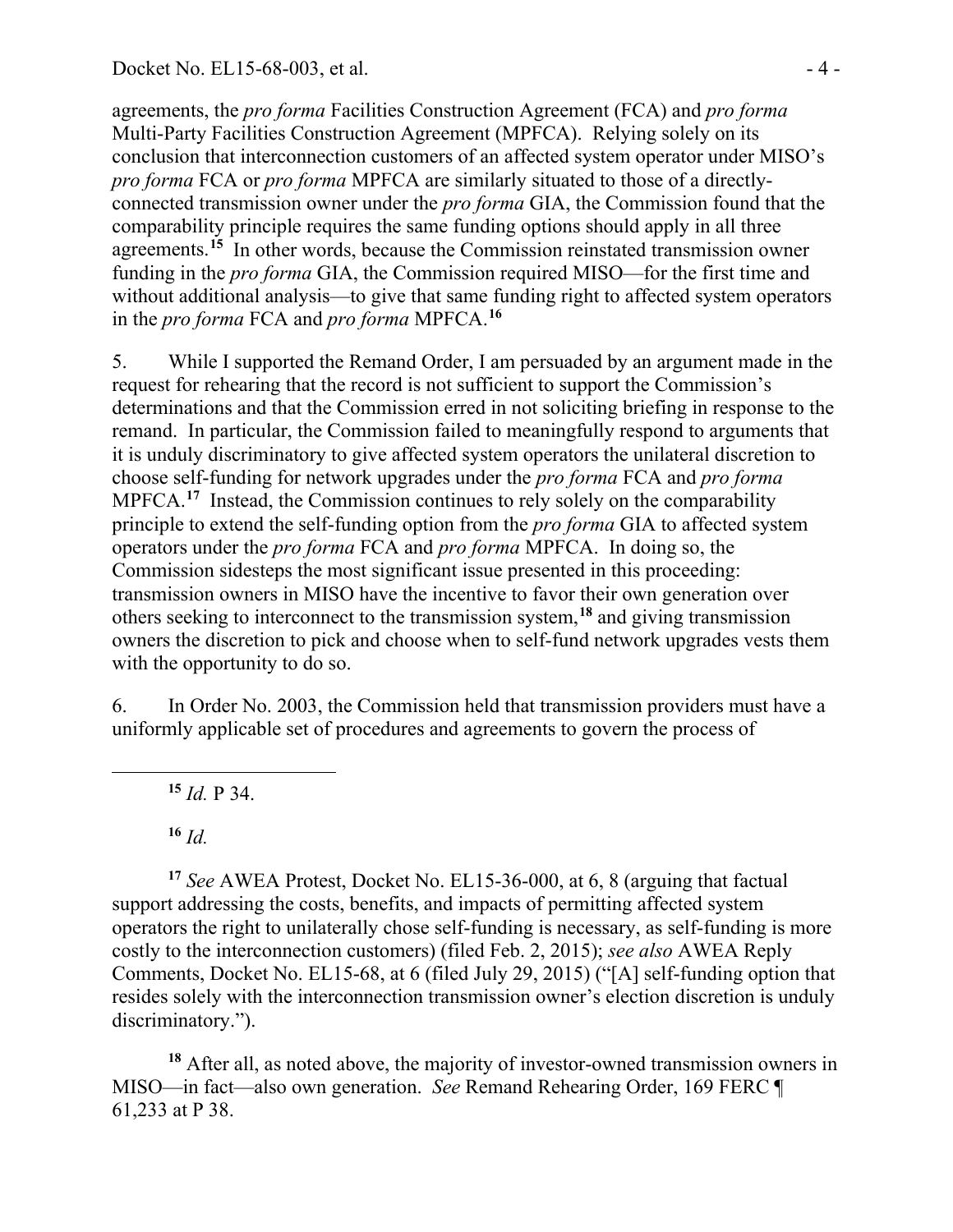interconnecting large generators to their transmission facilities, in significant part, to limit opportunities for transmission providers to favor their own generation. **[19](#page-73-0)** As the Commission has held time after time since its landmark open access transmission reforms in Order No. 888, discretion in the provision of transmission service—when coupled with a transmission provider's incentive to discriminate—creates opportunities for undue discrimination.**[20](#page-73-1)** Iterating this essential principle, protestors in the underlying proceeding

argued that extending the right to choose self-funding to affected system operators under the *pro forma* FCA and *pro forma* MPFCA is unduly discriminatory. They explained that transmission owner self-funding "is more costly" to the interconnection customer, and allowing transmission owners to choose which interconnection customers must pay these higher costs not only gives transmission owners the power to favor their own generation, it also "provides an environment where neighboring and similarly-situated interconnection customers pay differently for network upgrades."**[21](#page-73-2)** This is precisely the type of behavior the Commission sought to eliminate in Order No. 2003, explaining that

<span id="page-73-1"></span>**<sup>20</sup>** *See* Order No. 888, FERC Stats. & Regs. ¶ 31,036 at 31,679 ("We have identified a fundamental generic problem in the electric industry," which is that "owners, controllers and operators of monopoly transmission facilities that also own power generation facilities have the incentive to engage, and have engaged, in unduly discriminatory practices in the provision of transmission services by denying to third parties transmission services that are comparable to the transmission services that they are providing, or are capable of providing, for their own power sales and purchases. These practices drive up the price of electricity and hurt consumers. Furthermore, the incentive to engage in such practices is increasing significantly as competitive pressures grow in the industry."); Order No. 2003, FERC Stats. & Regs. ¶ 31,146 at PP 1, 4, 6, 9 & n.7 ("The Commission's authority to require the addition of the Final Rule [Large Generator Interconnection Agreement] and Final Rule [Large Generator Interconnection Procedures] to the OATT derives from its findings of undue discrimination in the interstate electric transmission market that formed the basis for Order No. 888.").

<span id="page-73-2"></span>**<sup>21</sup>** AWEA Reply Comments, Docket No. EL15-68, at 6 (filed July 29, 2015).

<span id="page-73-0"></span>**<sup>19</sup>** *Standardization of Generator Interconnection Agreements and Procedures*, Order No. 2003, FERC Stats. & Regs. ¶ 31,146, at PP 11-13 (2003) (concluding that "[t]he delays and lack of standardization inherent in the current system undermine the ability of generators to compete in the market and provide an unfair advantage to utilities that own both transmission and generation facilities"), *order on reh'g*, Order No. 2003-A, FERC Stats. & Regs. ¶ 31,160, at P 2, *order on reh'g*, Order No. 2003-B, FERC Stats. & Regs. ¶ 31,171 (2004), *order on reh'g*, Order No. 2003-C, FERC Stats. & Regs. ¶ 31,190 (2005), *aff'd sub nom. Nat'l Ass'n of Regulatory Util. Comm'rs v. FERC*, 475 F.3d 1277 (D.C. Cir. 2007), *cert. denied*, 552 U.S. 1230 (2008).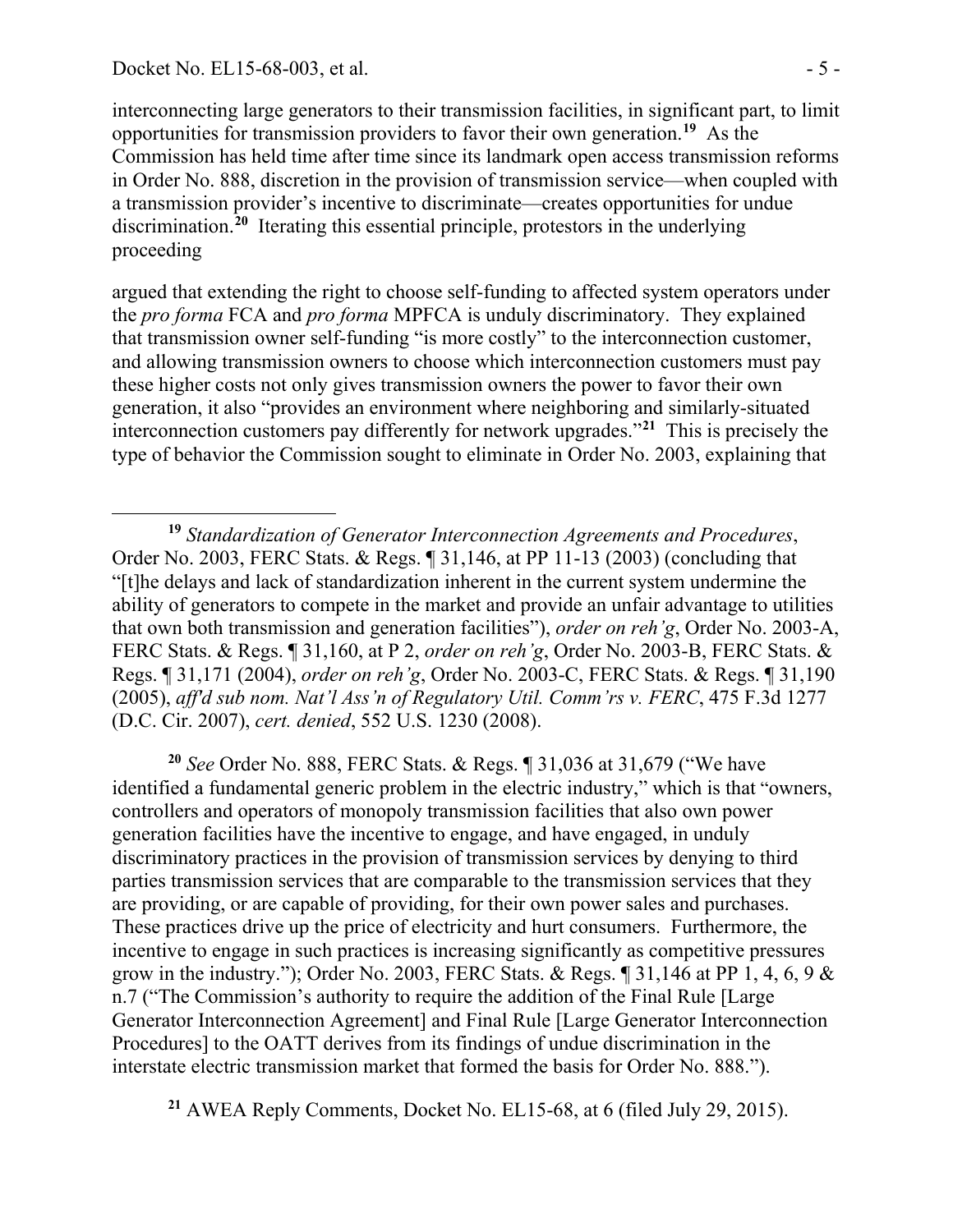<span id="page-74-0"></span> $\overline{a}$ 

it would find any policy that creates opportunities for transmission owners to exploit the subjectivity of interconnection pricing to their own advantage to be unacceptable.**[22](#page-74-0)**

7. In the Remand Order, the Commission chose not to address these challenges directly and, instead, simply echoed the Court's concerns that "the Commission did not adequately support its determination of discrimination" in the underlying orders.**[23](#page-74-1)** While this approach may suffice for the limited purpose of *reinstating* the transmission owners' unilateral right to self-fund in the *pro forma* GIA, which pre-existed the Commission's action in this proceeding, it is not enough to *extend* that right to affected system operators under two separate agreements.<sup>[24](#page-74-2)</sup> The Commission relies entirely on the fact that the Court did not overturn its prior finding that customers of an affected system operator are similarly situated to customers of a directly-connected transmission owner.**[25](#page-74-3)** But notwithstanding this fact, the Commission must still grapple with protests challenging the transmission owners' unilateral right to self-fund as unduly discriminatory. Not only is the argument squarely presented for the Commission to address—it also represents a threat that the Commission has repeatedly corrected throughout its open access transmission reforms. I cannot support the Commission's decision to once again sweep this issue under the table. Instead of taking the easy way out and faulting the challenging parties for having failed to provide "evidence of actual discrimination,"**[26](#page-74-4)** the Commission should grant rehearing and seek to develop a record sufficient for it to evaluate the threat of undue discrimination presented here.<sup>[27](#page-74-5)</sup> In acting under section 206 of the FPA, the Commission bears the burden to establish a just and reasonable

**<sup>22</sup>** Order No. 2003, FERC Stats. & Regs. ¶ 31,146 at P 696.

**<sup>23</sup>** Remand Order, 164 FERC ¶ 61,158 at P 29.

<span id="page-74-2"></span><span id="page-74-1"></span>**<sup>24</sup>** In the Remand Order, when the Commission reinstated transmission owner funding in the *pro forma* GIA on the basis that it erred by acting without adequate support in the record, it arguably satisfied the FPA's requirements by undoing a prior action. But when the Commission then took the next step of granting Otter Tail's complaint in full and directing MISO to include the same transmission owner funding right in the *pro forma* FCA and *pro forma* MPFCA, the Commission was obligated to first determine that the existing tariff is unjust and unreasonable and second to establish a just and reasonable replacement rate. *See Emera Me. v. FERC*, 854 F.3d 9, 25 (D.C. Cir. 2017). Here, the Commission is not only failing to reject a discriminatory policy as unacceptable, it is itself imposing that policy through its section 206 action.

**<sup>25</sup>** *See* Remand Order, 164 FERC ¶ 61,158 at P 34.

**<sup>26</sup>** Remand Rehearing Order, 169 FERC ¶ 61,233 at PP 37-39.

<span id="page-74-5"></span><span id="page-74-4"></span><span id="page-74-3"></span>**<sup>27</sup>** That is, indeed, the purpose of the rehearing process—to permit the Commission to reconsider its decision and correct any errors before judicial review.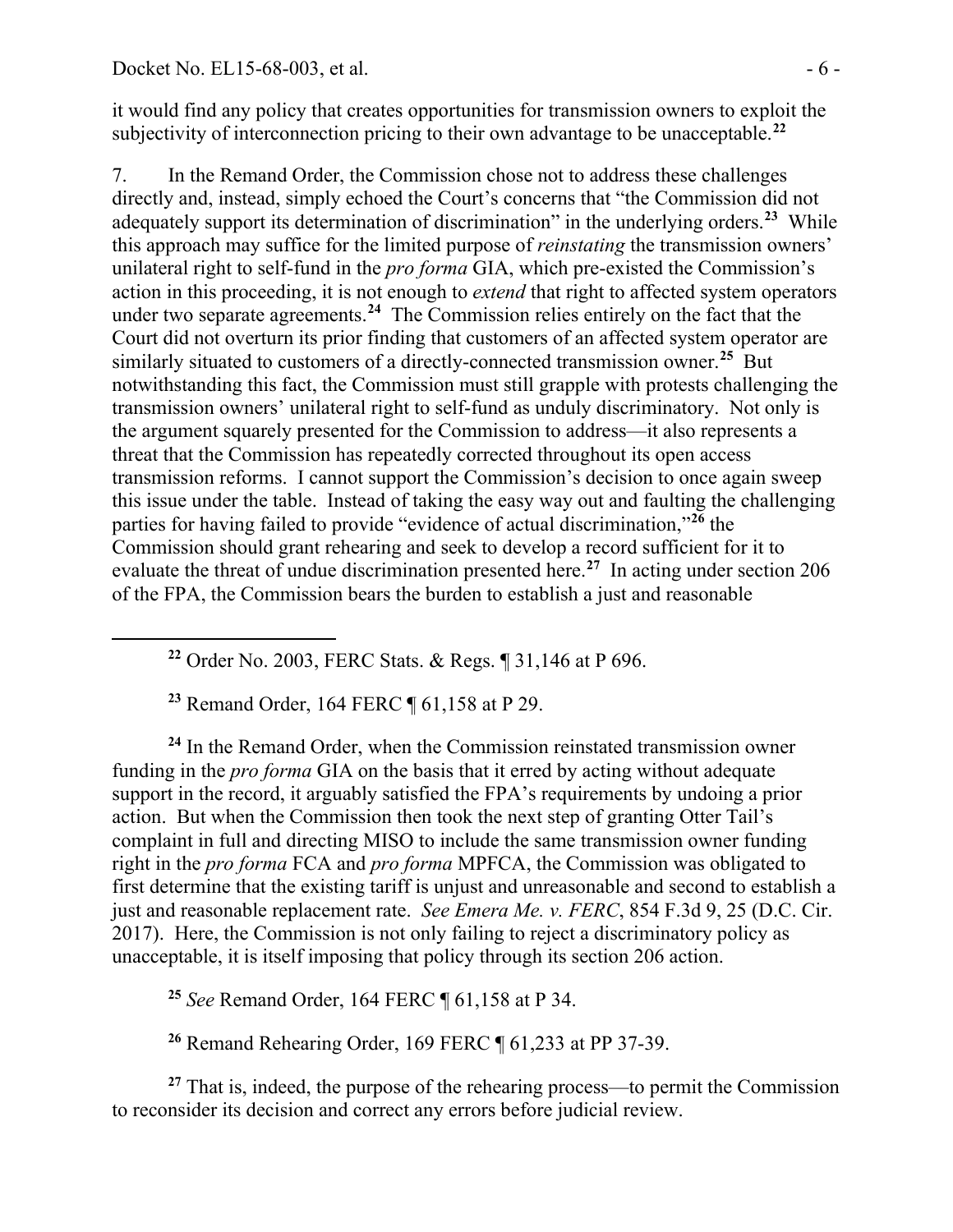<span id="page-75-0"></span> $\overline{a}$ 

replacement rate. The Commission's failure to meaningfully address arguments that it is unduly discriminatory to give affected system operators the discretion to unilaterally choose self-funding is arbitrary and capricious and not the product of reasoned decisionmaking.

8. Based on a more developed record, the Commission could support its determination on remand with substantial evidence, whether that determination be that transmission owners should have the unilateral right to self-fund network upgrades in MISO, that generators should have that right instead, or that there is another just and reasonable and not unduly discriminatory option. Rather than engaging in this essential record development and meaningfully addressing the questions posed by the court, the Commission simply reverses the vacated orders with nothing more than conclusory statements that rely on effectively the same record the court dismissed. I cannot support today's order because it focuses so much on the court's vacatur that it is ignores the significance of the remand.

9. The Commission compounds the errors discussed above by today allowing transmission owners and affected system operators that were parties to any GIAs, FCAs, or MPFCAs that became effective between June 24, 2015, and August 31, 2018, to retroactively elect transmission owner funding for the network upgrades in those agreements.**[28](#page-75-0)** I do not dispute that the Commission has significant discretion in remedying legal error pursuant to section 309 of the FPA**[29](#page-75-1)** and that "there is a strong equitable presumption" in favor of putting parties in "the position they would have been in" had the Commission not erred.**[30](#page-75-2)** However, I disagree that this principle requires the outcome the Commission orders today. Today's order suggests that, to give effect to the court's vacatur, it must permit parties to reopen interconnection agreements previouslynegotiated without the transmission owners' and affected system operators' unilateral

**<sup>28</sup>** Remand Rehearing Order, 169 FERC ¶ 61,233 at P 126.

<span id="page-75-1"></span>**<sup>29</sup>** *See* 16 U.S.C. § 825h (2018) ("The Commission shall have power to perform any and all acts, and to prescribe, issue, make, amend, and rescind such orders, rules, and regulations as it may find necessary or appropriate to carry out the provisions of this chapter."); *see also TNA Merch. Projects, Inc. v. FERC*, 857 F.3d 354, 361 (D.C. Cir. 2017) ("FERC enjoys broad authority when its past actions are determined to be wrong."); *Xcel Energy Servs. Inc. v. FERC*, 815 F.3d 947, 954-56 (D.C. Cir. 2016) (discussing the Commission's broad remedial authority under FPA section 309 to remedy its legal error); *Pub. Utils. Comm'n of Cal. v. FERC*, 988 F.2d 154, 163 (D.C. Cir. 1993) ("[A]gency discretion 'is often at its 'zenith' when the challenged action relates to the fashioning of remedies.'").

<span id="page-75-2"></span>**<sup>30</sup>** *See* Remand Rehearing Order, 169 FERC ¶ 61,233 at P 126 (citing *Exxon Co. U.S.A. v. FERC*, 182 F.3d 30, 50 (D.C. Cir. 1999)).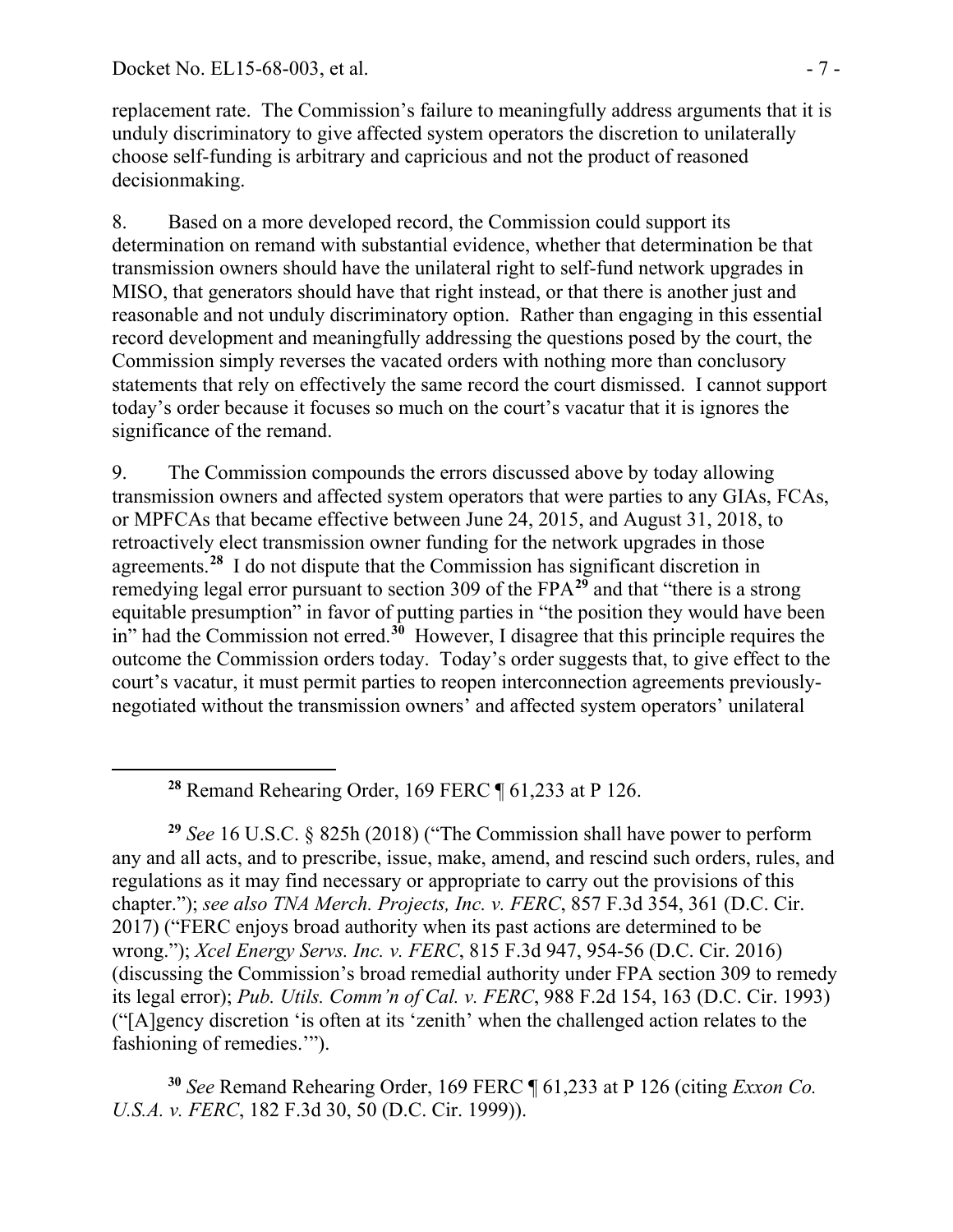right to elect to self-fund network upgrades.**[31](#page-76-0)** While I agree with the Commission that we must, on remand, give effect to the Court's vacatur, this is far from the only relevant consideration.

10. Rather than merely pointing a finger at the Court's vacatur and "acknowledg[ing]"**[32](#page-76-1)** the significant and extensive costs at stake,**[33](#page-76-2)** in fashioning a remedy the Commission must take the time to balance the "specific facts and equities"**[34](#page-76-3)** including the benefits and harms to the parties involved. The Commission claims that its decision reasonably balances "the interests of the parties, the need for regulatory certainty, and ease of administration."**[35](#page-76-4)** But there is no evidence that the Commission engages in any such balancing. Furthermore, I believe that the evidence in the record before us weighs heavily in favor of preserving the existing GIAs, FCAs, and MPFCAs.

11. Here, the record shows that transmission owners and interconnection customers entered into over 100 contracts during the relevant period, June 24, 2015 through August 31, 2018. The Commission provided both transmission owners and interconnection customers the opportunity to offer evidence of the potential impact of revising (or leaving in place) these existing agreements. Transmission owners failed to produce any evidence of actual harm they have or will experience if the Commission leaves the existing agreements in place. The interconnection customers, on the other hand, demonstrated with empirical evidence the substantial harm that they will incur if the Commission revises the existing agreements.**[36](#page-76-5)** The Commission must weigh *these* facts and *these* equities in coming to a decision. The Commission cannot discount that allowing revision of the agreements at issue would "pull the economic rug out from under" interconnection

**<sup>31</sup>** *Id.*

<span id="page-76-0"></span> $\overline{a}$ 

**<sup>32</sup>** *See id.* P 129.

<span id="page-76-3"></span><span id="page-76-2"></span><span id="page-76-1"></span>**<sup>33</sup>** *See* AWEA Initial Brief at 20-21; Alliant Initial Brief at 9, 20; Xcel Energy Services Inc. Initial Brief at 9, 20.

**<sup>34</sup>** *Black Oak Energy, LLC*, 167 FERC ¶ 61,250, at P 27 (2019).

**<sup>35</sup>** Remand Rehearing Order, 169 FERC ¶ 61,233 at P 136.

<span id="page-76-5"></span><span id="page-76-4"></span>**<sup>36</sup>** *See, e.g.*, AWEA Initial Brief at 8-17 (describing the potential for significant financial disruption to generation developers and owners, buyers and sellers under executed power purchase agreements and asset purchase agreements, financial investors, capital markets, and third-party vendors, including queue delays, increased costs, and cancelled projects); Xcel Energy Services Inc. Initial Brief at 9, 19-21 (citing increased ongoing costs, bankruptcy, withdrawal from the queue, loss of security or cash deposits, and substantial transactional and state regulatory burdens, including impacts on state regulatory resource decisions and retail rates); MISO Initial Brief at 8-9 (describing potential strain on MISO's interconnection queue).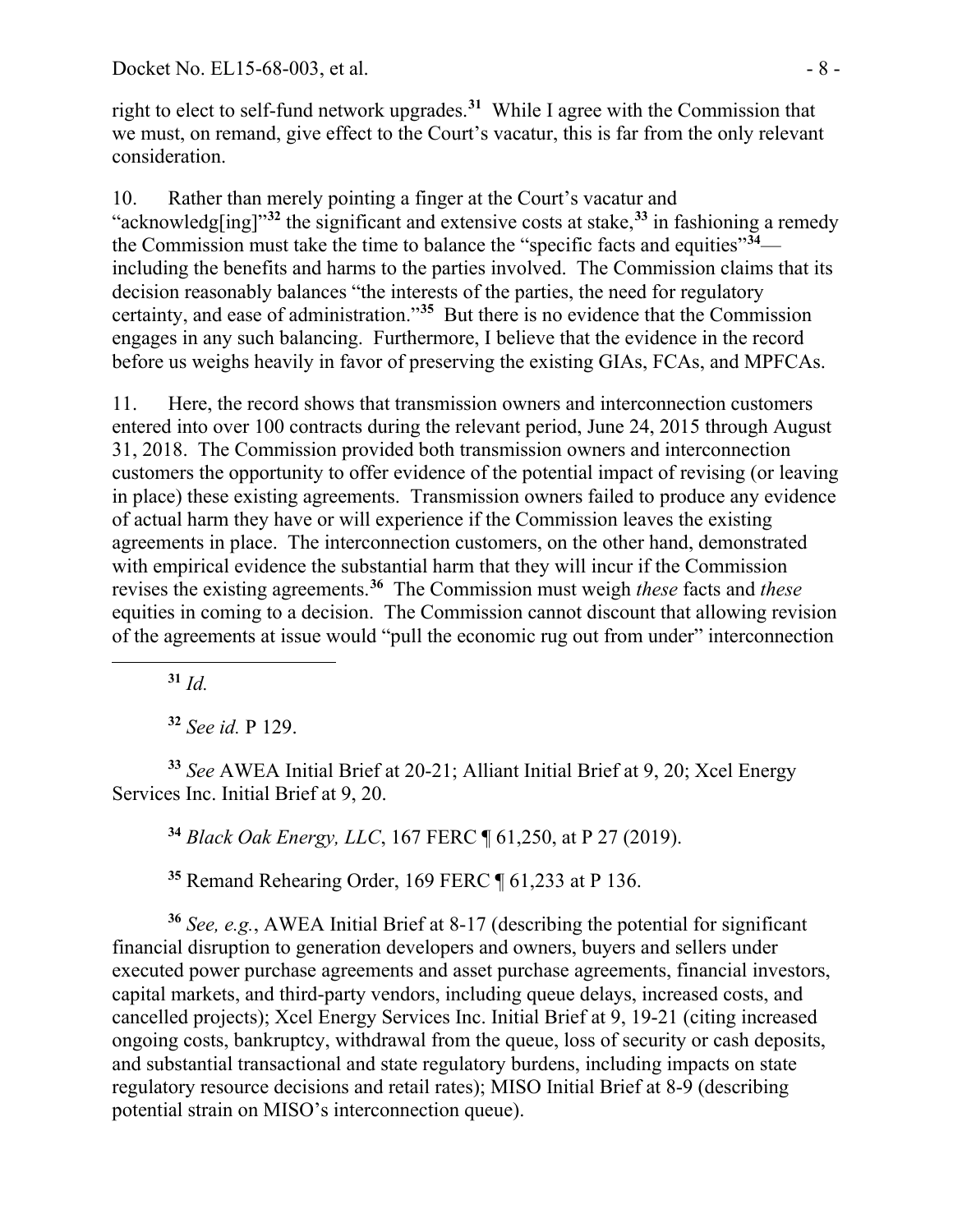customers that "made operational decisions in reliance" on MISO's Tariff at the time that they executed their agreement(s) and "would be unable to 'undo' those transactions retroactively in light of the new, corrected rates."**[37](#page-77-0)**

12. The sheer number of agreements at issue is also an important consideration and it bears noting that the Commission has no way of knowing whether transmission owners or affected system operators would have elected transmission owner funding had the option been available in the existing agreements at issue. In fact, circumstances may have changed since the execution of these agreements, such that the transmission owner or affected system operator now wants to elect transmission owner funding where it would not have done so in the past.<sup>[38](#page-77-1)</sup> It is unfair to impose additional costs on interconnection customers that they may not have even encountered had transmission owner funding been available at the time that they executed their interconnection agreements. And perhaps most importantly, I question how the Commission can effectively enforce its directive that transmission owners may only retroactively elect transmission owner funding in the existing agreements "in a not unduly discriminatory manner<sup>[39](#page-77-2)</sup> when the governing tariff language gives them unfettered discretion to exercise this right unilaterally.**[40](#page-77-3)**

Today, the Commission denies a request for rehearing that points out the flaws in the Remand Order without meaningfully addressing the arguments presented. I would grant rehearing and order briefing to develop the record that the Court required in *Ameren* and that is necessary to address the Court's central question—whether transmission owners in MISO actually face uncompensated risks when interconnection customers provide upfront funding for network upgrades that transmission owners construct, own, and operate. Rather than taking this path, the Commission simply reverses the vacated orders with a few conclusory statements that neither address the Court's remand nor the Commission's concerns of undue discrimination raised in the underlying proceeding. Without developing a thorough record, the Commission cannot support a just and reasonable replacement rate. Nor can it fairly balance the equities in fashioning a remedy to deal with the GIAs, FCAs, and MPFCAs that became effective between June 24, 2015, and the date of the Remand Order.

<span id="page-77-0"></span>**<sup>37</sup>** *La. Pub. Serv. Comm'n v. FERC*, 883 F.3d 929, 933 (D.C. Cir. 2018); *see also Black Oak Energy, LLC*, 167 FERC ¶ 61,250 at P 30 (applying the same standard).

<span id="page-77-2"></span><span id="page-77-1"></span>**<sup>38</sup>** For example, in its initial brief, MISO stated that it was contacted by a small group of transmission owners in July 2018 indicating their interest in electing transmission owner funding, but as recently as September 2018, the group of transmission owners that are interested has changed. *Id.*

**<sup>39</sup>** Remand Rehearing Order, 169 FERC ¶ 61,233 at PP 125, 131, 136.

<span id="page-77-3"></span>**<sup>40</sup>** *See E.ON*, 142 FERC ¶ 61,048, at P 39 (2013).